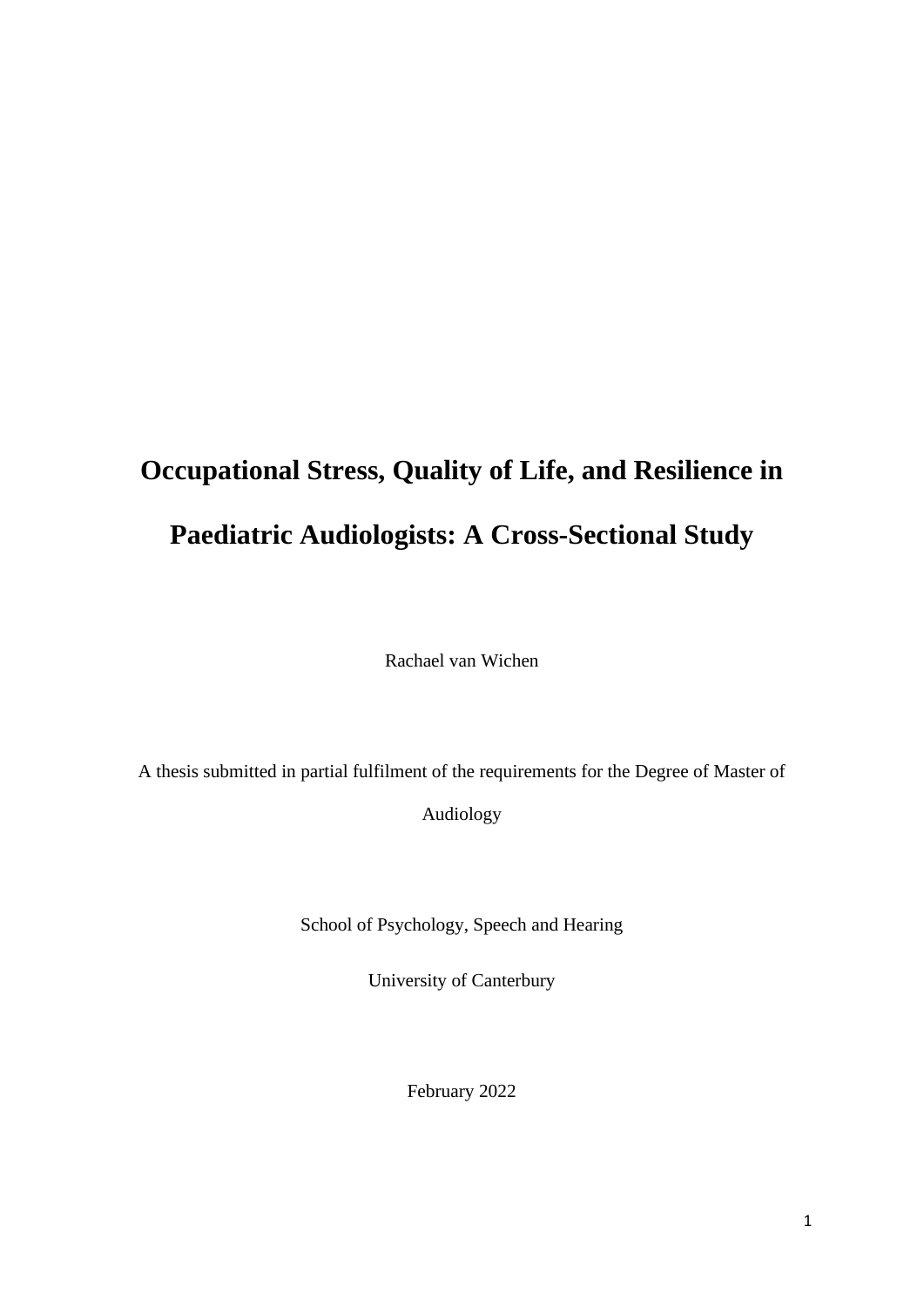#### **Acknowledgements**

Thank you to my primary supervisor, Rebecca Kelly-Campbell, for her ready advice and support. You did so much work for our group project behind the scenes, making this thesis smooth sailing for myself and the rest of the group. I could count on you to respond to emails quickly and to provide excellent answers to my (sometimes rather confused) questions. I really appreciated your "I'll be here if you need me" approach. Thank you too for providing feedback on my thesis and journal article. I honestly could not have completed this part of the Master of Audiology without your patient and generous help. Thank you!

Thank you also to my secondary supervisor, Katherina Naswell, for your timely advice and support. You had more on your plate than you bargained for last year when you had to take over the role of primary supervisor for some months. I appreciate how quickly you got up to speed on the group project and how you shaped and directed the project during that time. I also appreciate your help with setting up the Qualtrics survey. Thank you too for providing feedback on my journal article.

Many thanks as well to the clinical supervisors and audiology lecturers. You have all inspired me in different ways and have all taught me so much! One of the highlights of this degree has been interacting with your different personalities, fields of expertise, and teaching styles. Thank you for investing in me and encouraging me throughout these three years.

Thank you to Jessica Brown, Kate Giddins, and Georgia Moore, the other three students in the group project. I really enjoyed participating in the group with you and wish you all the best in your audiological careers.

Finally, a massive thank you to my wonderful husband, Justus. You have been so supportive of me throughout this year, both financially and emotionally. Thank you for not giving up on me when I could not find the motivation to write. Thank you too for being a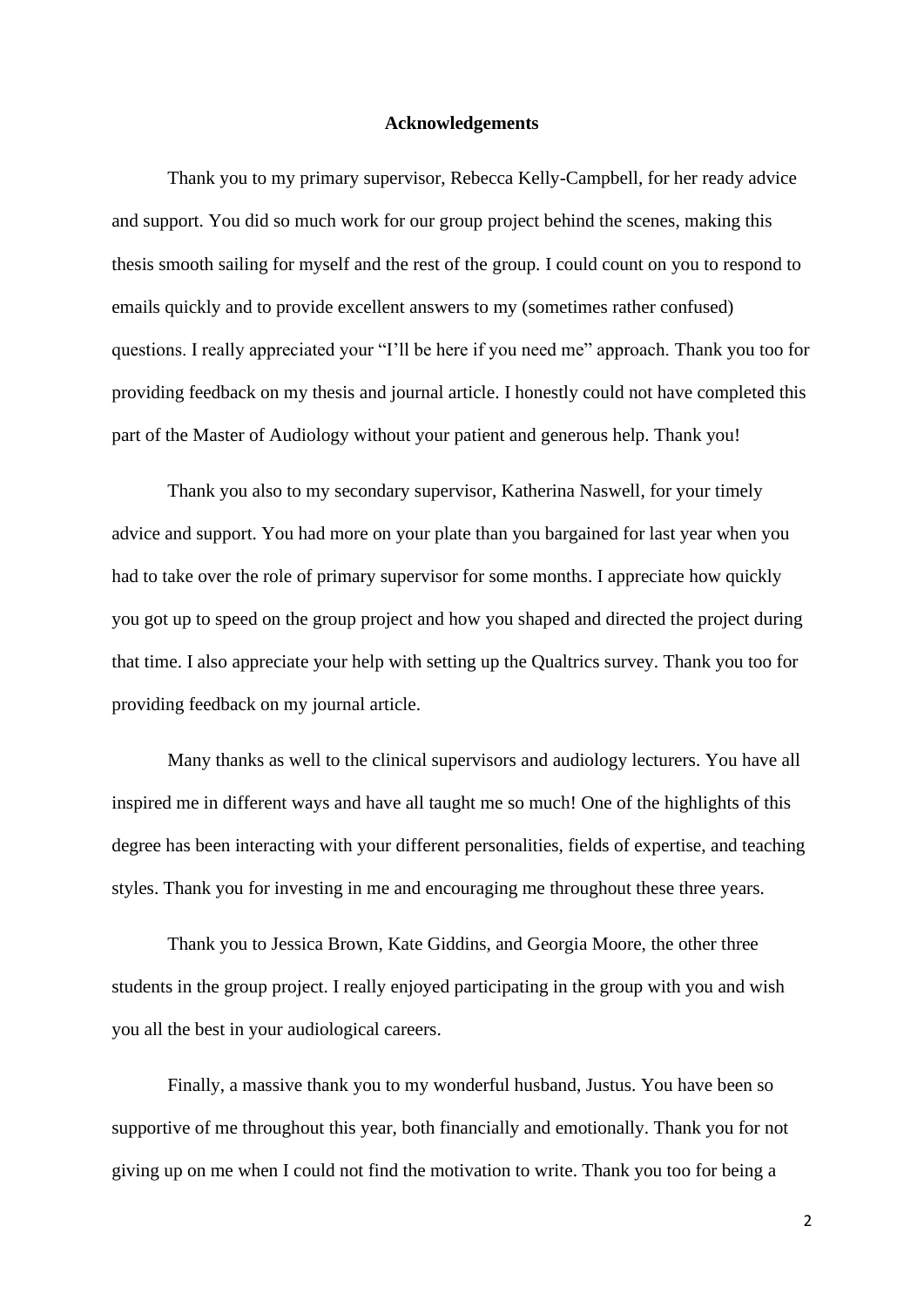listening ear as I tried to clear the confusion in my head at various points through this writing project. And thank you for being interested in what I have learned this year and for giving feedback on my writing. I could not have finished my Master of Audiology without your patience and kindness.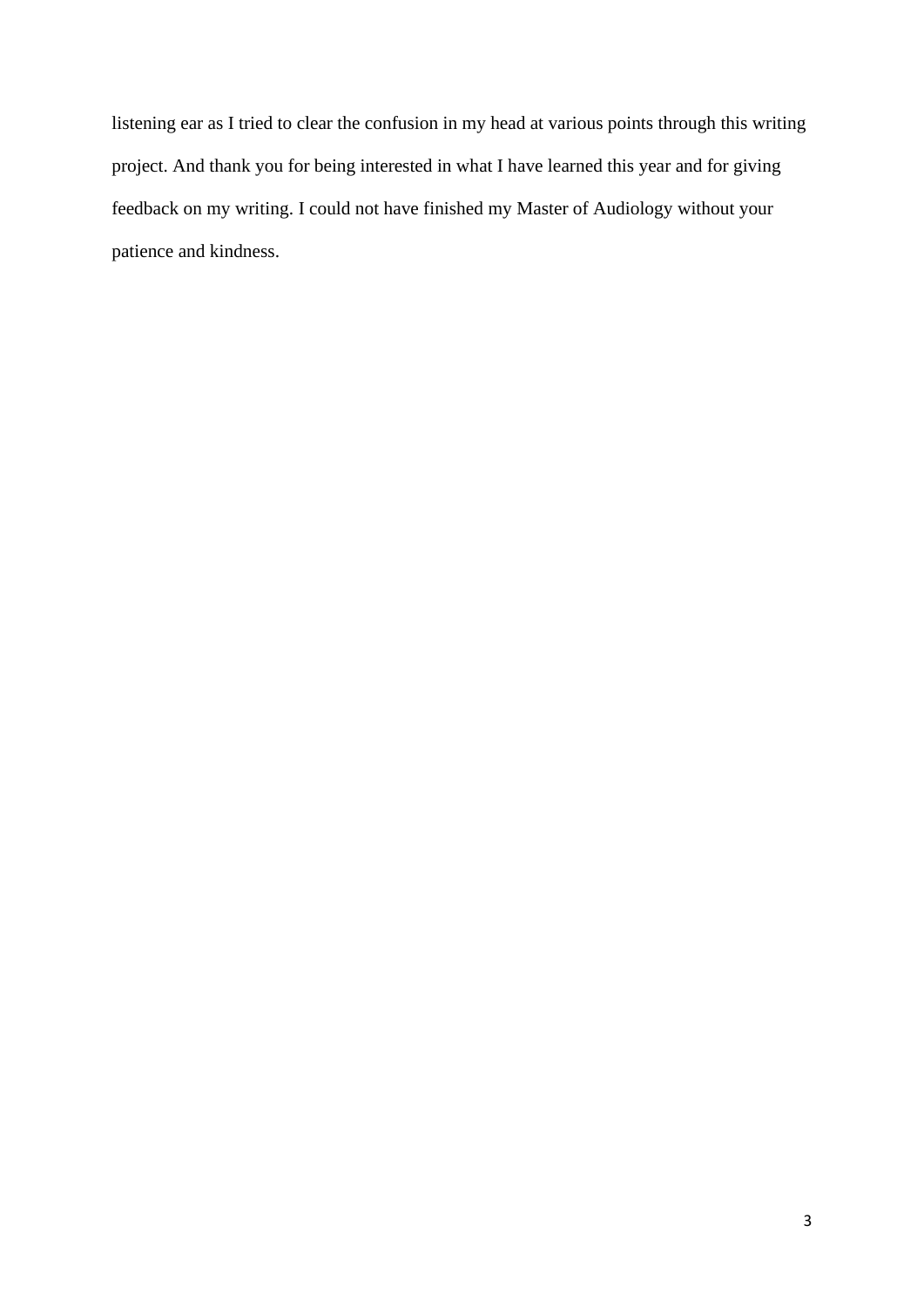#### **Abstract**

*Aim:* The aims of this study were to identify factors associated with compassion satisfaction, burnout, and resilience in paediatric audiologists, to determine whether compassion satisfaction and resilience correlate with burnout, and to ascertain whether compassion satisfaction and resilience predict burnout. *Method:* An online survey consisting of demographic questions, the AOSQ, the ProQuoL5, and the CD-RISC-10 was completed by 32 clinical paediatric audiologists from nine countries. *Results:* No demographic variables were associated with burnout, compassion satisfaction or resilience. Twenty-six stress variables were positively associated with burnout, one stress variable was negatively associated with compassion satisfaction, and four stress variables were negatively associated with resilience. Both compassion satisfaction and resilience negatively correlated with burnout. Compassion satisfaction significantly predicted burnout level ( $R = 0.533$ ,  $R^2 =$ 0.284,  $F(2, 29) = 5.75$ ,  $p = 0.008$ ). Although the result was in the same direction, resilience did not significantly predict burnout level ( $p = 0.152$ ). Together, these variables accounted for 28.4% of the variance in burnout. *Conclusion:* Many factors influencing burnout, compassion satisfaction, and resilience in paediatric audiologists were identified. The need for sufficient support resources both within and without the workplace was highlighted. Further research is necessary to conclusively determine which factors contribute to burnout and compassion satisfaction in paediatric audiologists and constitute resilience resources in adversity.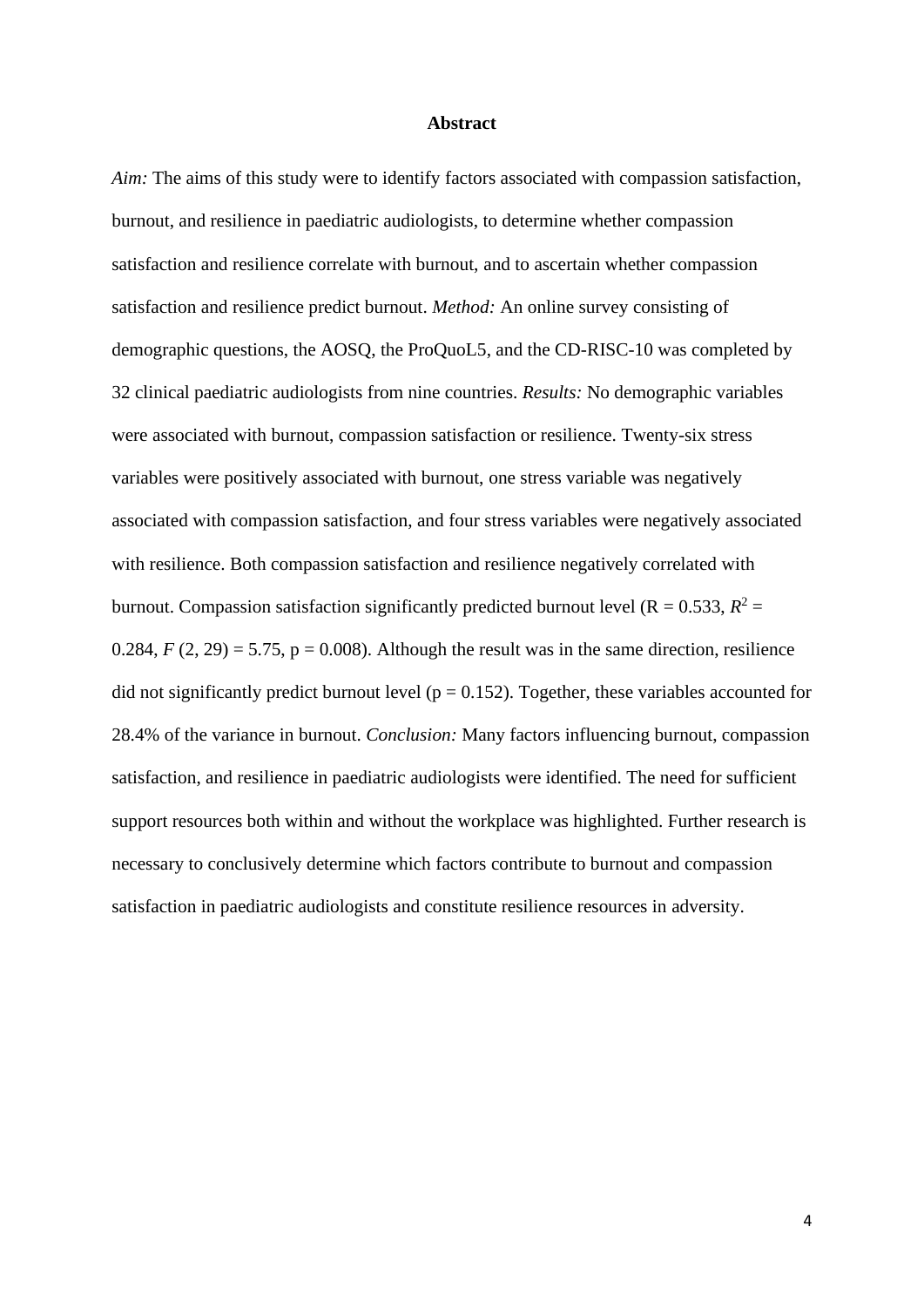# **Table of Contents**

|                | <b>Acknowledgments</b>                                                                                                                                                                                                         |                                                 |                                                           |                                     |                                     |                                                                                                                                                                                                                                                                                                                                                                                                                                                             |                                                           |  | 2  |
|----------------|--------------------------------------------------------------------------------------------------------------------------------------------------------------------------------------------------------------------------------|-------------------------------------------------|-----------------------------------------------------------|-------------------------------------|-------------------------------------|-------------------------------------------------------------------------------------------------------------------------------------------------------------------------------------------------------------------------------------------------------------------------------------------------------------------------------------------------------------------------------------------------------------------------------------------------------------|-----------------------------------------------------------|--|----|
|                | <b>Abstract</b>                                                                                                                                                                                                                |                                                 |                                                           |                                     |                                     |                                                                                                                                                                                                                                                                                                                                                                                                                                                             |                                                           |  | 4  |
|                | <b>Table of Contents</b>                                                                                                                                                                                                       |                                                 |                                                           |                                     | $\bullet$                           |                                                                                                                                                                                                                                                                                                                                                                                                                                                             |                                                           |  | 5  |
|                | <b>List of Abbreviations</b>                                                                                                                                                                                                   |                                                 |                                                           |                                     |                                     |                                                                                                                                                                                                                                                                                                                                                                                                                                                             |                                                           |  | 7  |
|                | <b>List of Tables</b>                                                                                                                                                                                                          |                                                 |                                                           | $\bullet$                           | $\bullet$                           |                                                                                                                                                                                                                                                                                                                                                                                                                                                             |                                                           |  | 8  |
| $\mathbf{1}$   | <b>Literature Review</b>                                                                                                                                                                                                       |                                                 |                                                           | $\bullet$                           | $\bullet$                           |                                                                                                                                                                                                                                                                                                                                                                                                                                                             |                                                           |  | 9  |
|                | 1.1 Introduction                                                                                                                                                                                                               |                                                 |                                                           |                                     |                                     |                                                                                                                                                                                                                                                                                                                                                                                                                                                             |                                                           |  | 9  |
|                | 1.2 Professional Quality of Life                                                                                                                                                                                               |                                                 |                                                           |                                     |                                     |                                                                                                                                                                                                                                                                                                                                                                                                                                                             |                                                           |  | 10 |
|                | 1.3 Models of Occupational Stress                                                                                                                                                                                              |                                                 |                                                           |                                     |                                     |                                                                                                                                                                                                                                                                                                                                                                                                                                                             |                                                           |  | 11 |
|                | 1.4 Contributors to Occupational Stress                                                                                                                                                                                        |                                                 |                                                           |                                     |                                     |                                                                                                                                                                                                                                                                                                                                                                                                                                                             |                                                           |  | 13 |
|                | 1.5 Occupational Stress in Audiologists                                                                                                                                                                                        |                                                 |                                                           |                                     |                                     |                                                                                                                                                                                                                                                                                                                                                                                                                                                             |                                                           |  | 13 |
|                | 1.6 Introduction to Burnout                                                                                                                                                                                                    |                                                 |                                                           |                                     |                                     |                                                                                                                                                                                                                                                                                                                                                                                                                                                             |                                                           |  | 16 |
|                | 1.7 A Descriptive Model for Burnout                                                                                                                                                                                            |                                                 |                                                           |                                     |                                     |                                                                                                                                                                                                                                                                                                                                                                                                                                                             |                                                           |  | 17 |
|                | 1.8 Risk Factors for Burnout.                                                                                                                                                                                                  |                                                 |                                                           |                                     |                                     |                                                                                                                                                                                                                                                                                                                                                                                                                                                             |                                                           |  | 18 |
|                |                                                                                                                                                                                                                                | 1.8.1 Healthcare professionals                  |                                                           |                                     |                                     |                                                                                                                                                                                                                                                                                                                                                                                                                                                             |                                                           |  | 18 |
|                |                                                                                                                                                                                                                                | 1.8.2 Audiology and Related Professional Groups |                                                           |                                     |                                     |                                                                                                                                                                                                                                                                                                                                                                                                                                                             |                                                           |  | 20 |
|                |                                                                                                                                                                                                                                |                                                 |                                                           |                                     |                                     |                                                                                                                                                                                                                                                                                                                                                                                                                                                             |                                                           |  |    |
|                | 1.9 Outcomes of Burnout                                                                                                                                                                                                        |                                                 |                                                           |                                     | and the state of the state of the   | $\mathcal{L}^{\text{max}}$                                                                                                                                                                                                                                                                                                                                                                                                                                  |                                                           |  | 21 |
|                | 1.10 Protective Factors Against Burnout                                                                                                                                                                                        |                                                 |                                                           |                                     | $\sim 10^{11}$ and $\sim 10^{11}$   |                                                                                                                                                                                                                                                                                                                                                                                                                                                             |                                                           |  | 25 |
|                | 1.11 Compassion Satisfaction and Related Concepts of Wellbeing.                                                                                                                                                                |                                                 |                                                           |                                     |                                     |                                                                                                                                                                                                                                                                                                                                                                                                                                                             |                                                           |  | 26 |
|                | 1.12 Defining Resilience                                                                                                                                                                                                       |                                                 |                                                           |                                     | the contract of the contract of the |                                                                                                                                                                                                                                                                                                                                                                                                                                                             |                                                           |  | 28 |
|                | 1.13 Contributing Factors to Resilience .                                                                                                                                                                                      |                                                 |                                                           |                                     |                                     |                                                                                                                                                                                                                                                                                                                                                                                                                                                             |                                                           |  | 28 |
|                | 1.14 Resilience and Quality of Life . The state of Life and Australian Control of Life and Australian Control of Life and Australian Control of Life and Australian Control of Life and Australian Control of Life and Austral |                                                 |                                                           |                                     |                                     | $\ddot{\phantom{0}}$                                                                                                                                                                                                                                                                                                                                                                                                                                        |                                                           |  | 29 |
|                | 1.15 Need for and Objective of This Study.                                                                                                                                                                                     |                                                 |                                                           |                                     |                                     |                                                                                                                                                                                                                                                                                                                                                                                                                                                             |                                                           |  | 29 |
| $\overline{2}$ | <b>Materials and Methods</b>                                                                                                                                                                                                   |                                                 | $\ddot{\phantom{0}}$                                      | $\ddot{\phantom{0}}$                |                                     |                                                                                                                                                                                                                                                                                                                                                                                                                                                             |                                                           |  | 31 |
|                | 2.1 Study Design                                                                                                                                                                                                               |                                                 | $\mathcal{L}^{\text{max}}$ and $\mathcal{L}^{\text{max}}$ | and the contract of the contract of |                                     | $\bullet$                                                                                                                                                                                                                                                                                                                                                                                                                                                   |                                                           |  | 31 |
|                | 2.2 Target Population.                                                                                                                                                                                                         |                                                 |                                                           |                                     |                                     | $\mathcal{L}(\mathcal{L}(\mathcal{L}(\mathcal{L}(\mathcal{L}(\mathcal{L}(\mathcal{L}(\mathcal{L}(\mathcal{L}(\mathcal{L}(\mathcal{L}(\mathcal{L}(\mathcal{L}(\mathcal{L}(\mathcal{L}(\mathcal{L}(\mathcal{L}(\mathcal{L}(\mathcal{L}(\mathcal{L}(\mathcal{L}(\mathcal{L}(\mathcal{L}(\mathcal{L}(\mathcal{L}(\mathcal{L}(\mathcal{L}(\mathcal{L}(\mathcal{L}(\mathcal{L}(\mathcal{L}(\mathcal{L}(\mathcal{L}(\mathcal{L}(\mathcal{L}(\mathcal{L}(\mathcal{$ | $\bullet$ - $\bullet$ - $\bullet$ - $\bullet$ - $\bullet$ |  | 32 |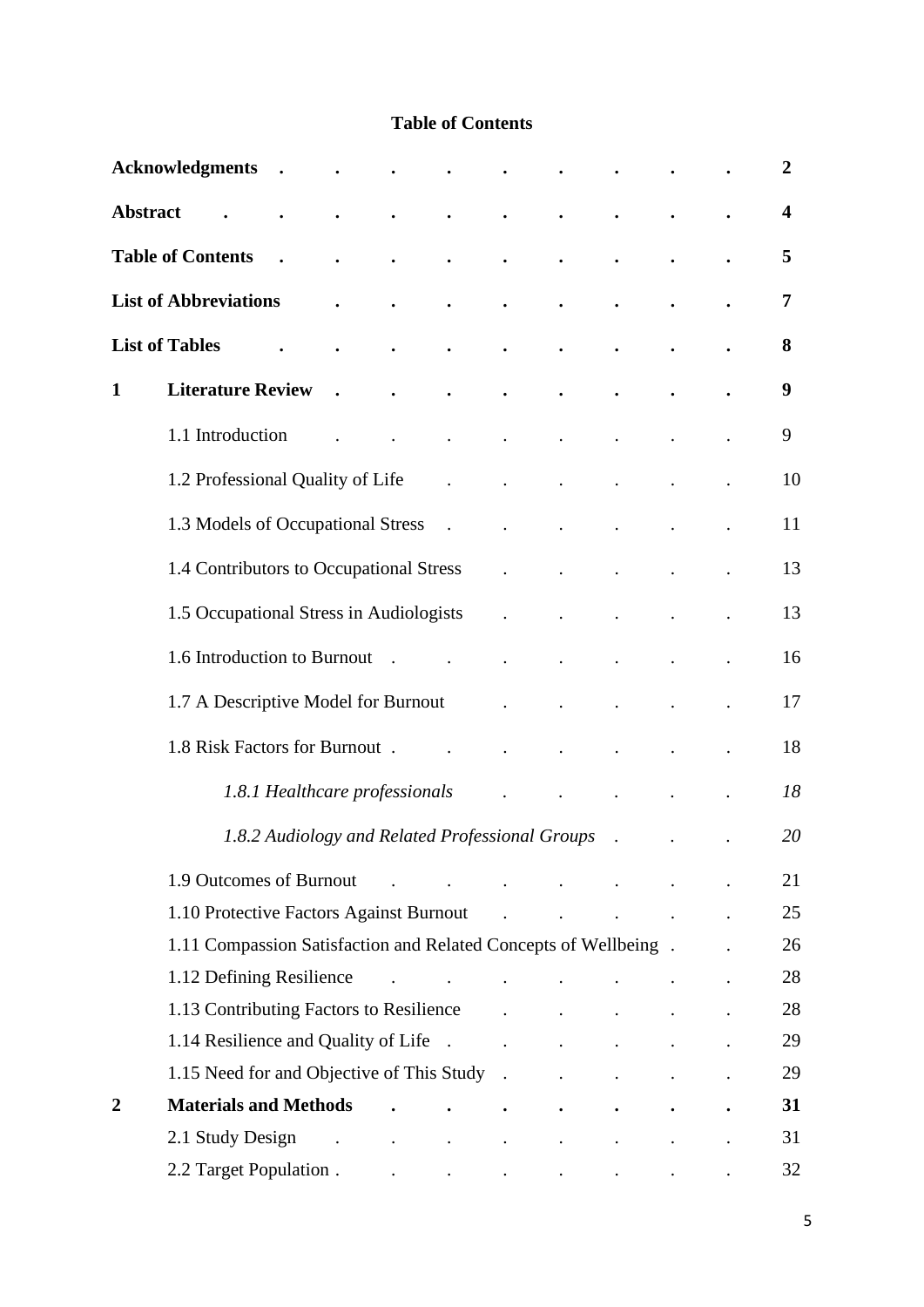|                   | 2.3 Measures .                                                             |  | $\ddot{\phantom{a}}$ | $\ddot{\phantom{a}}$ |                      |                      |  | 32 |
|-------------------|----------------------------------------------------------------------------|--|----------------------|----------------------|----------------------|----------------------|--|----|
|                   | 2.4 Statistical Analysis                                                   |  | $\ddot{\phantom{0}}$ | $\sim$               | $\sim$               | $\ddot{\phantom{0}}$ |  | 33 |
| 3                 | <b>Results</b>                                                             |  |                      | $\bullet$            | $\bullet$            |                      |  | 35 |
|                   | 3.1 Demographics                                                           |  |                      |                      | $\ddot{\phantom{a}}$ |                      |  | 35 |
|                   | 3.2 Relationships Between Stress Variables and Key Study Variables         |  |                      |                      |                      |                      |  | 36 |
|                   | 3.3 Correlational and Predictive Relationships between Key Study Variables |  |                      |                      |                      |                      |  | 38 |
| 4                 | <b>Discussion</b>                                                          |  |                      |                      |                      |                      |  | 39 |
|                   | 4.1 Overview.                                                              |  |                      |                      |                      |                      |  | 39 |
|                   | 4.2 Demographic and AOSQ Variables                                         |  |                      |                      | $\ddot{\phantom{0}}$ |                      |  | 39 |
|                   | 4.3 Burnout and AOSQ Variables                                             |  |                      | $\overline{a}$       |                      |                      |  | 40 |
|                   | 4.4 Compassion Satisfaction and AOSQ Variables .                           |  |                      |                      |                      |                      |  | 44 |
|                   | 4.5 Resilience and AOSQ Variables.                                         |  |                      |                      | $\ddot{\phantom{a}}$ |                      |  | 45 |
|                   | 4.6 Predictors of Burnout                                                  |  |                      |                      |                      |                      |  | 46 |
|                   | 4.7 Limitations                                                            |  |                      |                      | $\ddot{\phantom{0}}$ |                      |  | 47 |
|                   | 4.8 Implications for Further Research                                      |  |                      |                      |                      |                      |  | 49 |
|                   | 4.9 Conclusion                                                             |  |                      |                      | $\ddot{\phantom{0}}$ | $\ddot{\phantom{0}}$ |  | 51 |
| <b>References</b> |                                                                            |  |                      |                      |                      |                      |  | 53 |
| <b>Appendix A</b> |                                                                            |  |                      |                      |                      |                      |  | 90 |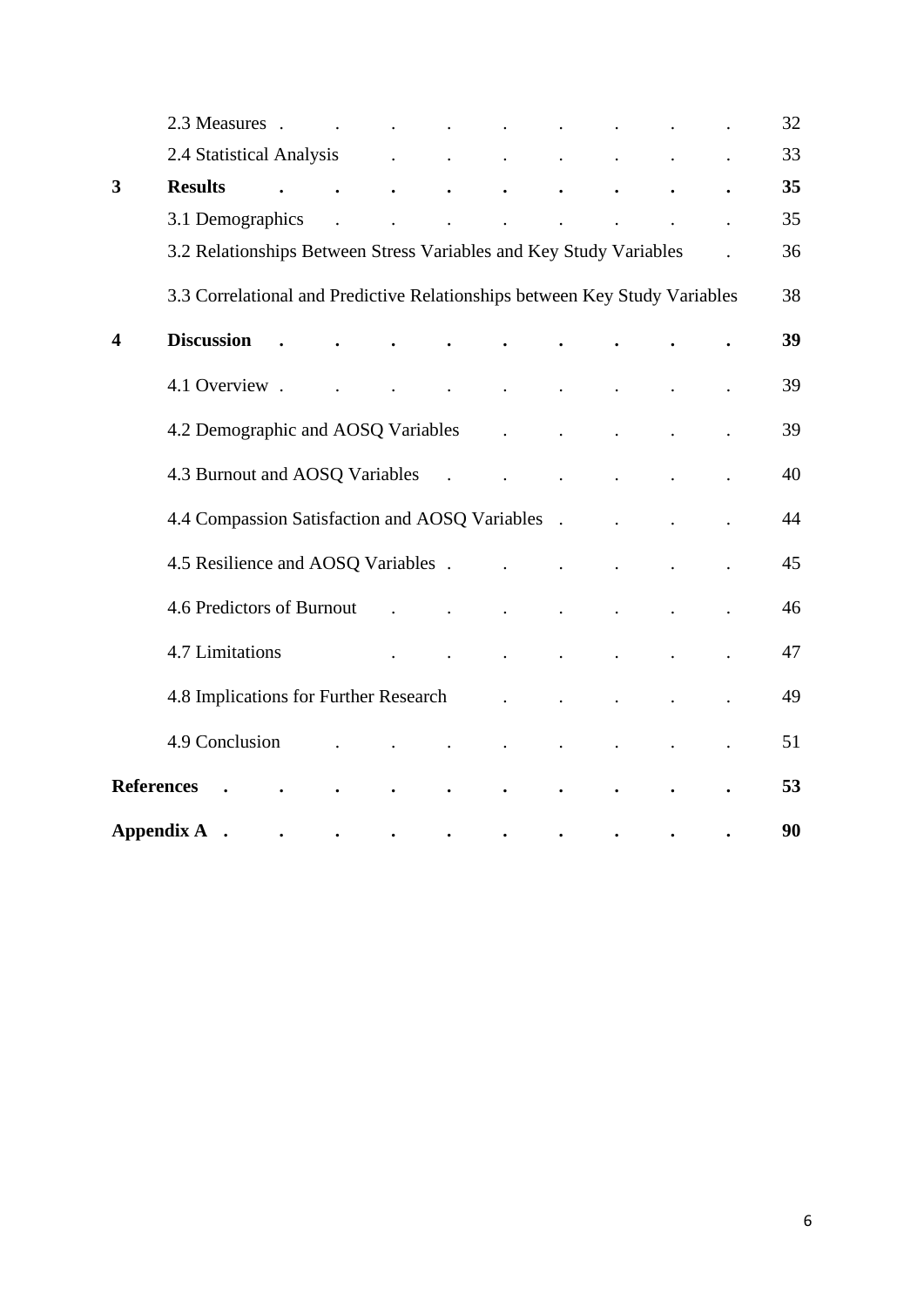# **List of Abbreviations**

| ProQuoL     | Professional Quality of Life                       |
|-------------|----------------------------------------------------|
| AOSQ        | <b>Audiology Occupational Stress Questionnaire</b> |
| CD-RISC     | <b>Connor-Davidson Resilience Scale</b>            |
| JD-C        | <b>Job Demand-Control</b>                          |
| $J$ D-C-S   | Job Demand-Control-Support                         |
| J D-R       | <b>Job Demand-Resource</b>                         |
| <b>MBI</b>  | <b>Maslach Burnout Inventory</b>                   |
| <b>NICU</b> | <b>Neonatal Intensive Care Unit</b>                |
| <b>ICU</b>  | <b>Intensive Care Unit</b>                         |
| <b>CFS</b>  | Chronic Fatigue Syndrome                           |
| <b>VE</b>   | <b>Vital Exhaustion</b>                            |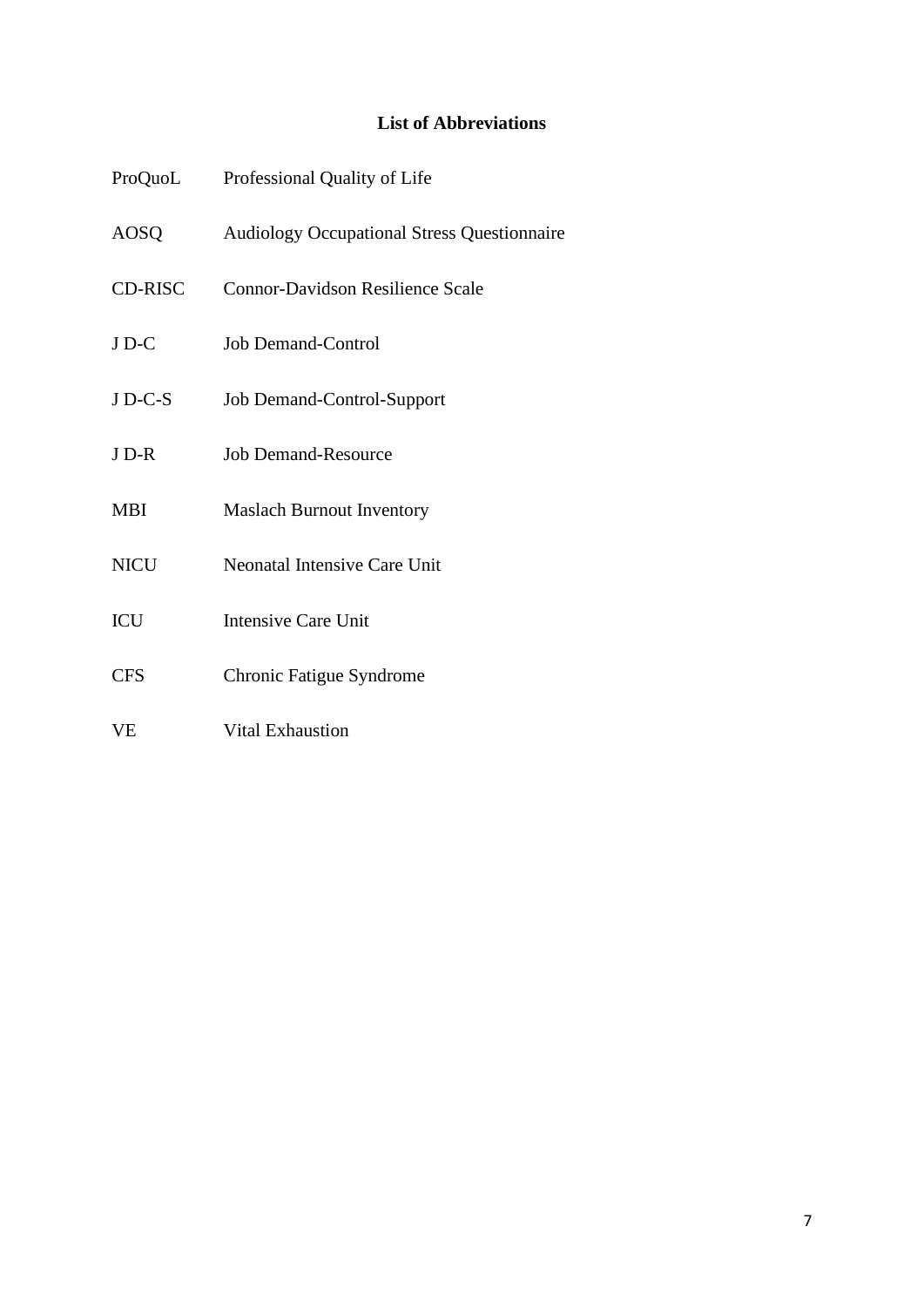# **List of Tables**

| <b>Table 1.</b> Characteristics of Paediatric Audiologists .                     | $\mathbf{r}$ , and $\mathbf{r}$ , and $\mathbf{r}$ , and $\mathbf{r}$ | 37 |
|----------------------------------------------------------------------------------|-----------------------------------------------------------------------|----|
| <b>Table 2.</b> Relationships Between AOSO Variables and Burnout .               |                                                                       | 38 |
| <b>Table 3.</b> Relationship Between Overall Stress Level and Burnout.           |                                                                       | 39 |
| <b>Table 4.</b> Relationships Between AOSQ Variables and Compassion Satisfaction |                                                                       | 40 |
| <b>Table 5.</b> Relationships Between AOSO Variables and Resilience              |                                                                       | 40 |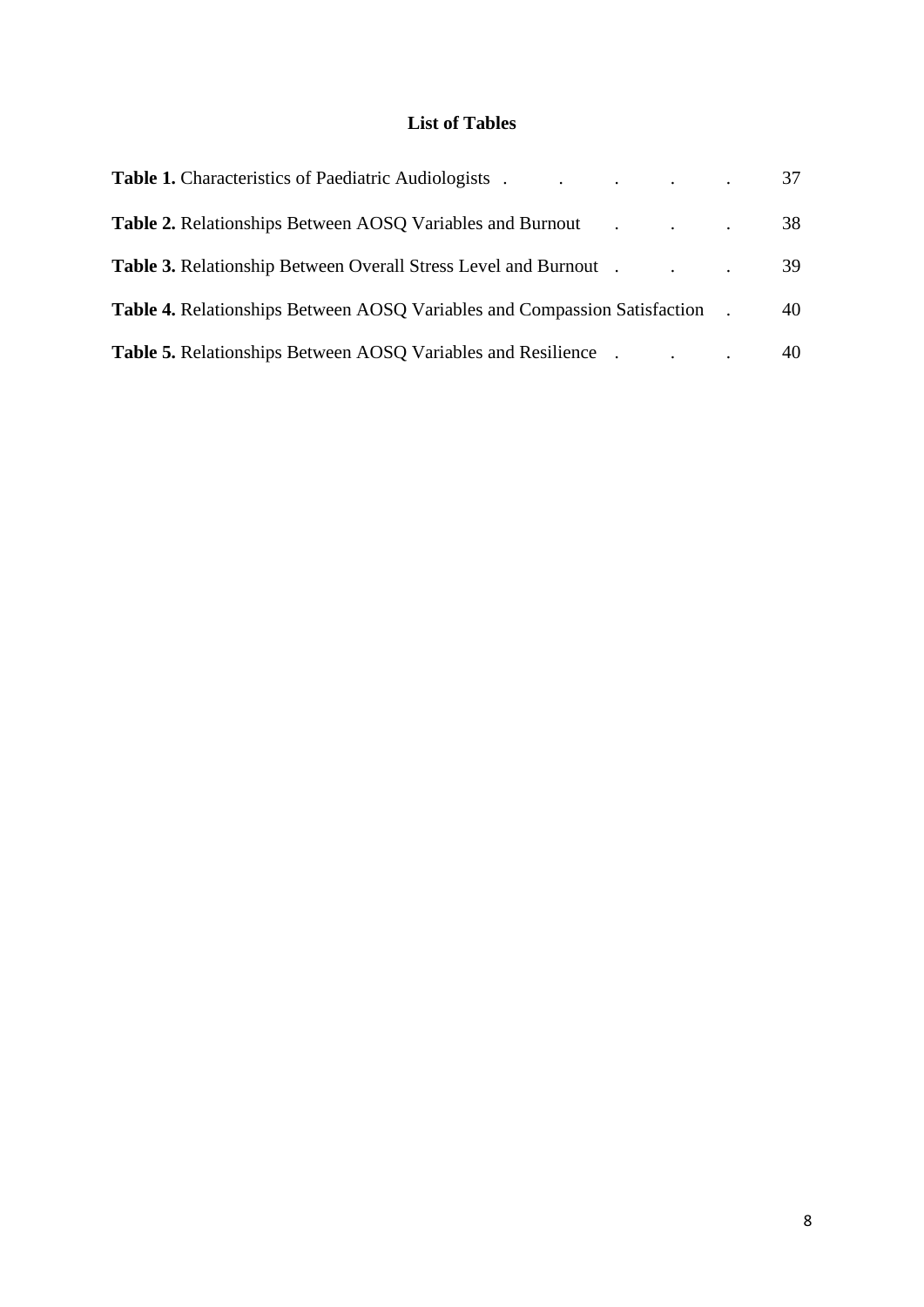# **Chapter 1: Literature Review**

#### **Introduction**

Professional quality of life in the helping professions is influenced by both the positive and negative consequences of helping (Stamm, 2010). Negative consequences of helping develop from exposure to occupational stress (Figley, 2002). If exposed over long durations to work-related stress, paediatric audiologists, like other healthcare professionals, are at risk of compassion fatigue (Berger et al., 2015; Branch & Klinkenberg, 2015; Brännström et al., 2016; Meyer et al., 2015; Severn et al., 2012). Compassion fatigue stems from the experiences of secondary traumatic stress and burnout (Stamm, 2010). Healthcare professionals experiencing burnout can no longer contribute to their patients' wellbeing to nearly the same degree. They are likely to underachieve in their work and may even leave their jobs altogether. Burnout, and the psychophysiological stress that leads to it, can also contribute to significant, persistent health problems (Black, 2002; Cohen et al., 2007; Proietii et al., 2011; Sciacchitano et al., 2001). However, not all healthcare professionals that undergo times of prolonged stress do develop burnout (da Nóbrega & Barboza, 2014). Some maintain high levels of engagement and experience pleasure in their work, even in the face of stress (Bakker & Albrecht, 2018; Ruiz-Fernández et al., 2020; Van den Broeck et al., 2010). A mediating factor which allows an individual to maintain or regain homeostasis in stressful circumstances, resilience may be a primary means by which healthcare professionals adapt to challenging circumstances at work (Ablett & Jones, 2007; Bonanno, 2004; Connor & Davidson, 2003; Richardson, 2002; Tusaie & Dyer, 2004). This study seeks to identify the demographic and stress factors that influence quality of life and resilience in paediatric audiologists, as well as demonstrate whether compassion satisfaction and resilience predict burnout.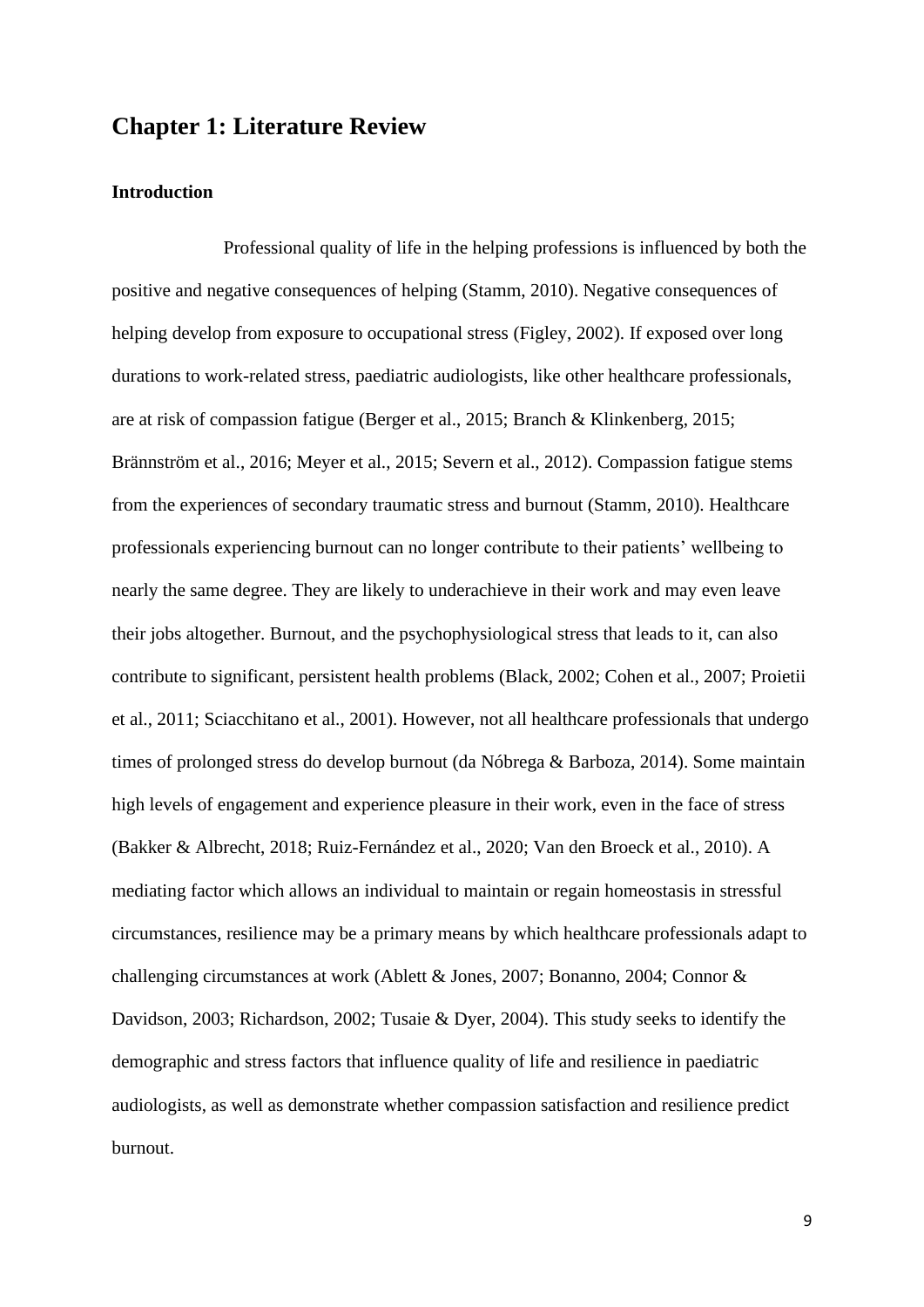#### **Professional Quality of Life**

Professional quality of life (ProQuoL) is defined as the "quality one feels in relation to their work as a helper" (Stamm, 2010). Those that help may be teachers, social workers, emergency responders, those in involved in law and enforcement, and healthcare professionals. Professional quality of life encompasses compassion satisfaction and compassion fatigue—the positive and negative consequences of helping, respectively.

Compassion, an emotional desire to lessen the suffering of another (López et al., 2018), is an important trait in healthcare workers, as it is a necessary ingredient to effectively address and alleviate the distress of patients (Sinclair et al., 2016). Compassionate care involves good communication, sensitivity, and insight, and is positively associated with compassion satisfaction (Kim & Lee, 2020). However, compassion fatigue hinders the healthcare professional from providing good care for their patients and engaging empathetically with them (Figley, 2002). In an email exchange with Peter Huggard, a New Zealand researcher who co-authored 'First Do No Harm' with Beth Hudnall Stamm, Peter described compassion fatigue as a state of being that arises out of experiences of secondary traumatic stress and burnout (personal communication, August 4, 2021). Driven by fear, secondary traumatic stress is more likely to be found in helping professionals who are first responders or who work daily with people in exceptionally traumatic life circumstances, for example, critically ill patients or abuse survivors (Stamm, 2010). Secondary traumatic stress is a phenomenon that develops quickly, often in response to a single traumatic event in the life of a person/the people they work alongside (Figley, 1995). Burnout, on the other hand, manifests as exhaustion, feelings of hostility and depression; develops over a much longer period; and is known to affect all helping professions.

While this research project will focus specifically on compassion satisfaction and burnout in paediatric audiologists, it is worth taking a moment to consider the historical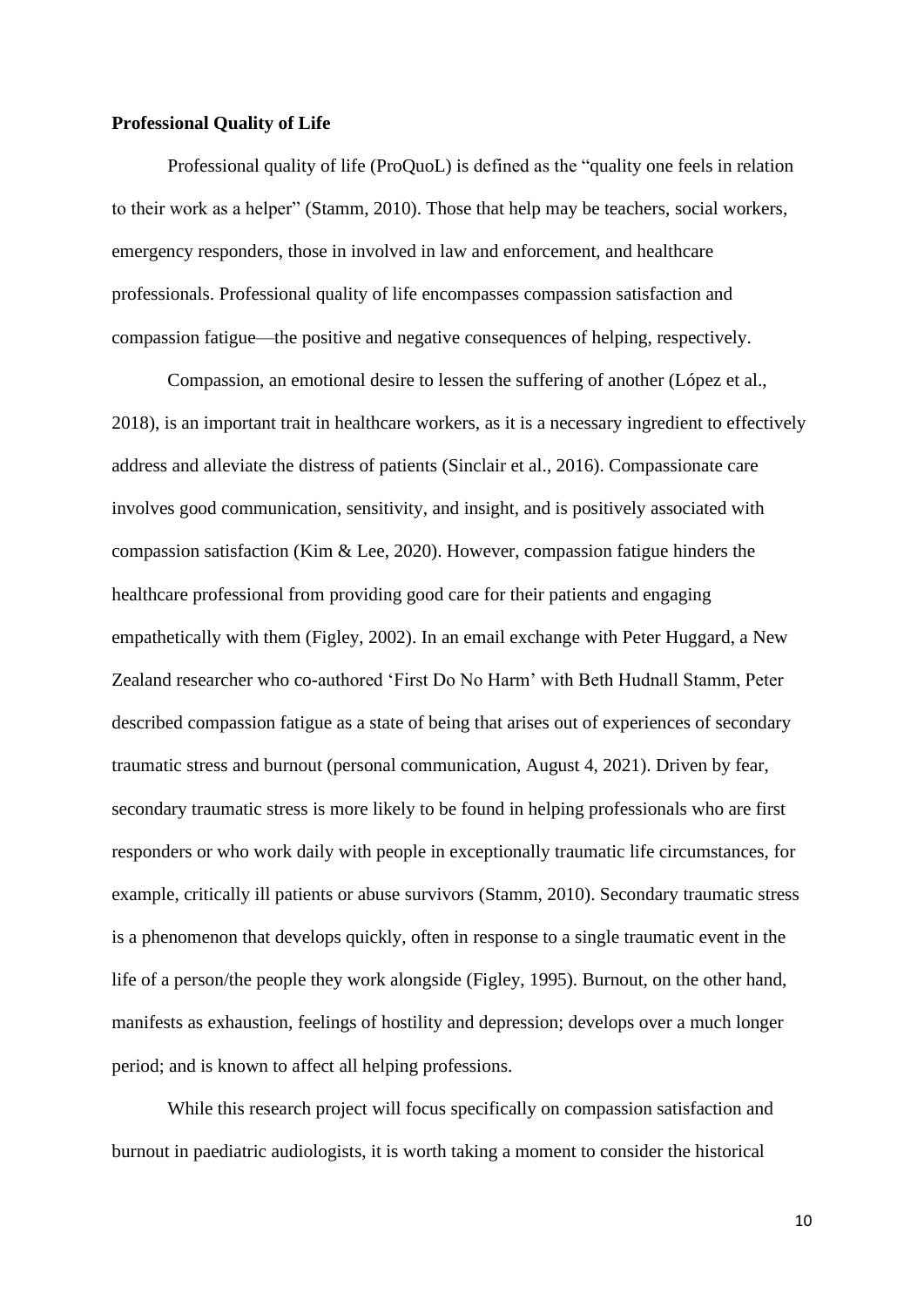context of compassion fatigue. Three researchers, Pearlmann (1990), Figley (1995), and Stamm (1997), published seminal works on the related concepts of vicarious traumatization, compassion fatigue, secondary traumatic stress, respectively. However, it was the work of Figley (1995) that really brought 'the cost of caring' into the limelight. In their textbook, compassion fatigue was considered synonymous with secondary traumatic stress disorder, a kind of 'secondary victimization' experienced by professionals who work alongside those who have been affected by traumatic events. This view was initially taken by Beth Hudnall Stamm, in version 3 of her ProQuoL questionnaire. Later, Figley (2002) also defined compassion fatigue as a type of caregiver burnout. The conflation of compassion fatigue, secondary traumatic stress, and burnout in earlier literature is confusing; however researchers have more recently began to treat these constructs as related yet distinct (El-bar et al., 2013) and to empirically demonstrate the relationships between these constructs (Alkema et al., 2008; Cieslak et al., 2014). This is necessary because there are differences in etiology, prevalence, symptoms, and treatment efficacy for each of the three conditions (Meadors et al., 2010). After years of research in this area, Stamm (2010), in version 5 of her ProQuoL questionnaire, proposed that burnout and secondary traumatic stress are two discrete experiences together contributing to compassion fatigue.

## **Models of Occupational Stress**

Many fine models of occupational stress have been developed to understand this broadly experienced phenomenon. Two of the most influential models will be discussed in this paper. The job demand-control (J D-C) model focuses on the interaction between the demands of the job and the control a person has within their job, otherwise called decision latitude (Karasek, 1979). The main hypothesis of this model is that while psychological demands, such as high workloads, time pressures, difficult tasks, or challenging patients,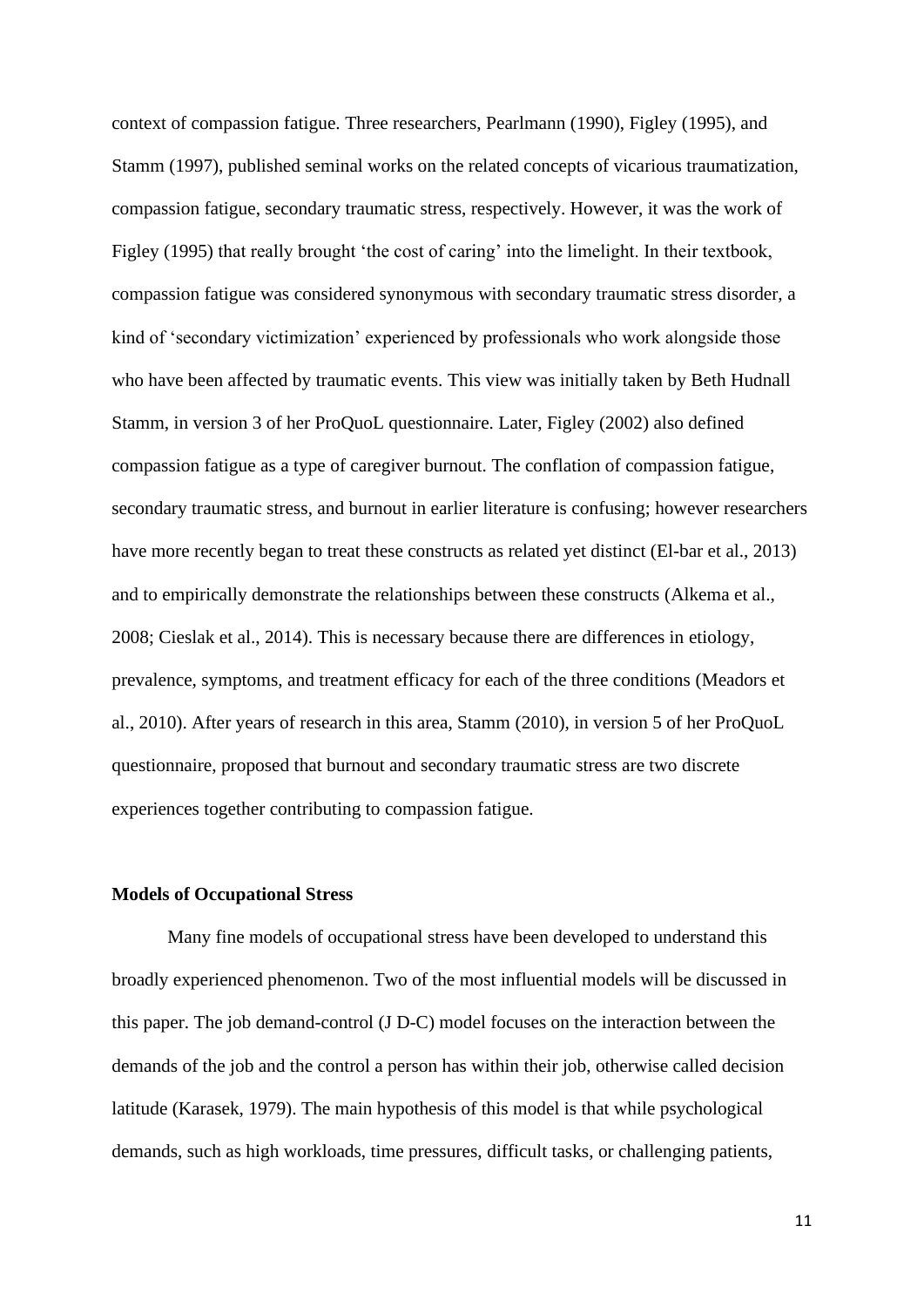increase stress, having the freedom to manage and define one's work alleviates the effects of such demands. Karasek et al. (1998) later added the dimension of support to the model, realizing that workplace support also buffers job strain.

Siegreist's effort-reward imbalance (ERI) model, published in 1996, proposes that a lack of reciprocity between effort put into work and rewards gained from work leads to emotional distress and adverse health outcomes. In Siegrist's initial study, low reward situations, in conjunction with expectations of high effort were shown to predict new cardiovascular events in blue-collar men. Many studies since have supported the association between unfavourable effort-reward ratios and negative health outcomes (Tsutsumi & Kawakami, 2004). The ERI model stands out from other stress models in the fact it includes extrinsic and intrinsic factors in its description of the psychosocial work environment's effect on health (Siegrist & Li, 2016).

The J D-C and the ERI models of occupational stress are complementary: the work stressors (Tsutsumi et al., 2001) and poor health outcomes (Bosma et al., 1998) measured by each model are independent from each other. The complementary nature of these models means that together they better predict health outcomes than independently (Siegriest et al., 2002). Recently, Brännström et al. (2013) found it helpful to use both models to determine the characteristics of the psychosocial work environment among Swedish audiologists (Brännström et al., 2013).

A central tenet of the J D-C-S and ERI models is that equilibrium between job-related resources and job-related demands is necessary for individuals to cope well with work stress (Schaufeli & Taris, 2014). Thus, demands can be thought of as risk factors for stress and burnout, while resources can be thought of as protective factors against stress and burnout. Based on thorough empirical testing, van Vegchel et al. (2005) argued that demands, in and of themselves, are not negative, but will lead to adverse outcomes for healthcare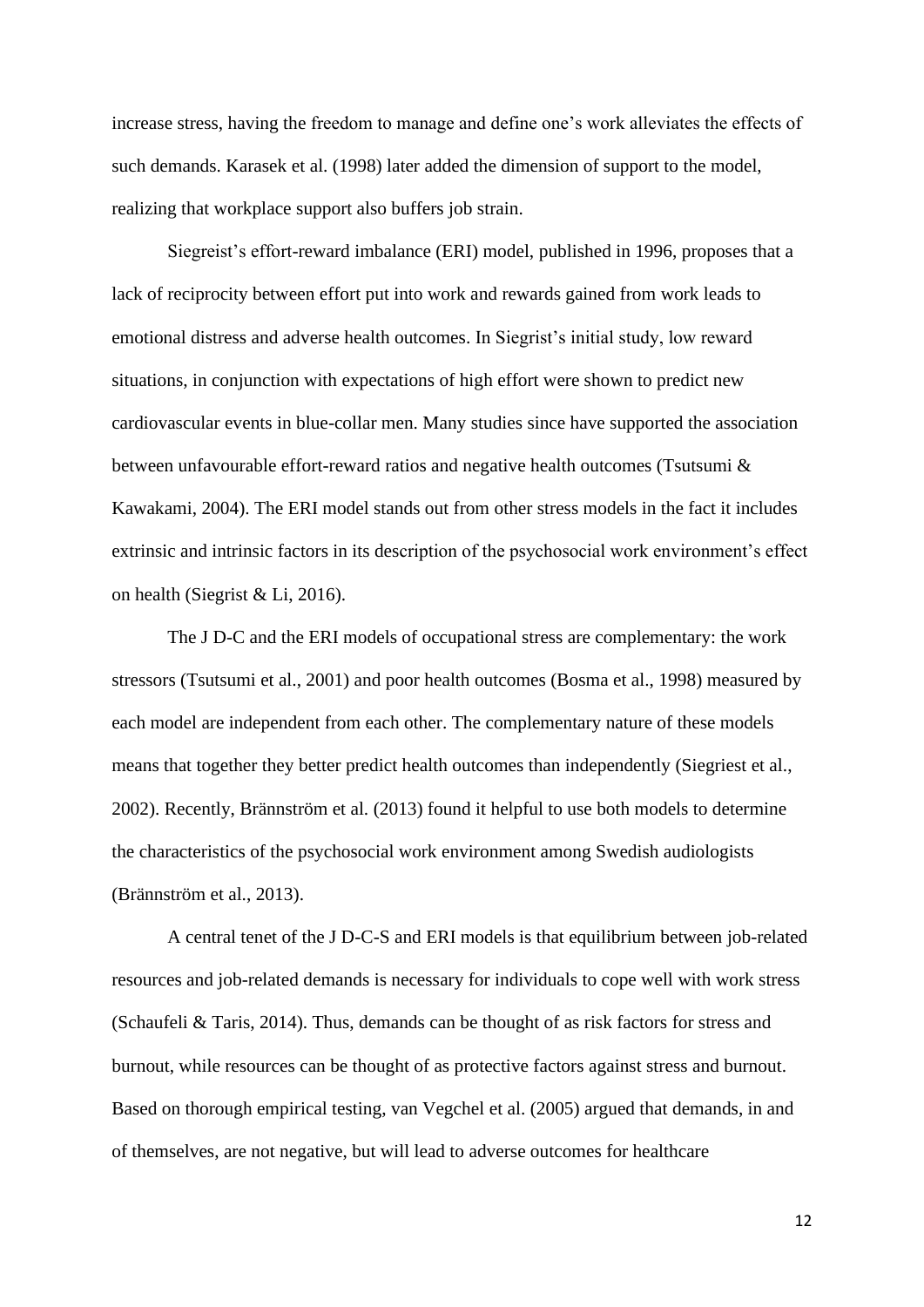professionals if not balanced by appropriate resources, such as autonomy, applicable skillsets, financial rewards, or esteem. The job demand-resource (J D-R) model will be discussed more in the context of burnout, since it was developed as a heuristic framework to understand burnout and its counterpart, work engagement.

#### **Contributors to Occupational Stress**

High demand, low resource situations in the healthcare professions can be due to extrinsic factors and intrinsic factors. Extrinsic demand factors include high workloads (Ewen et al., 2021), time pressures (Manderino et al., 1994), necessity of taking risks (Sibeoni et al., 2019), delivering bad news (Gold & Gold, 2021), challenging relationships with patients and their families (Walcott-McQuigg & Ervin, 1992), or difficult patient circumstances (McLeod, 1997). Extrinsic resource factors include understaffing (Frisch et al., 1991), perceived lack of job control (Basu et al., 2017), inadequate pay (Ewen et al., 2021), or lack of professional support (Blood et al., 2002). Intrinsic demand factors may include unrealistic work aims or the inability of a health professional to see and meet their own needs. Intrinsic resource factors include a lack of competence or experience (Michie et al., 1996) or doubt about one's capabilities (Post & Weddington, 2000).

#### **Occupational Stress in Audiologists**

The underlying causes of occupational stress in audiologists were not well known until recently. Addressing this lack, Severn and colleagues published a pioneering paper, which outlined various factors in the New Zealand audiological setting that contribute to occupational stress and affect professional quality of life (Severn et al., 2012). The questionnaire they developed to measure stress, the Audiological Occupational Stress Questionnaire (AOSQ), included both closed- and open-ended questions. Time pressures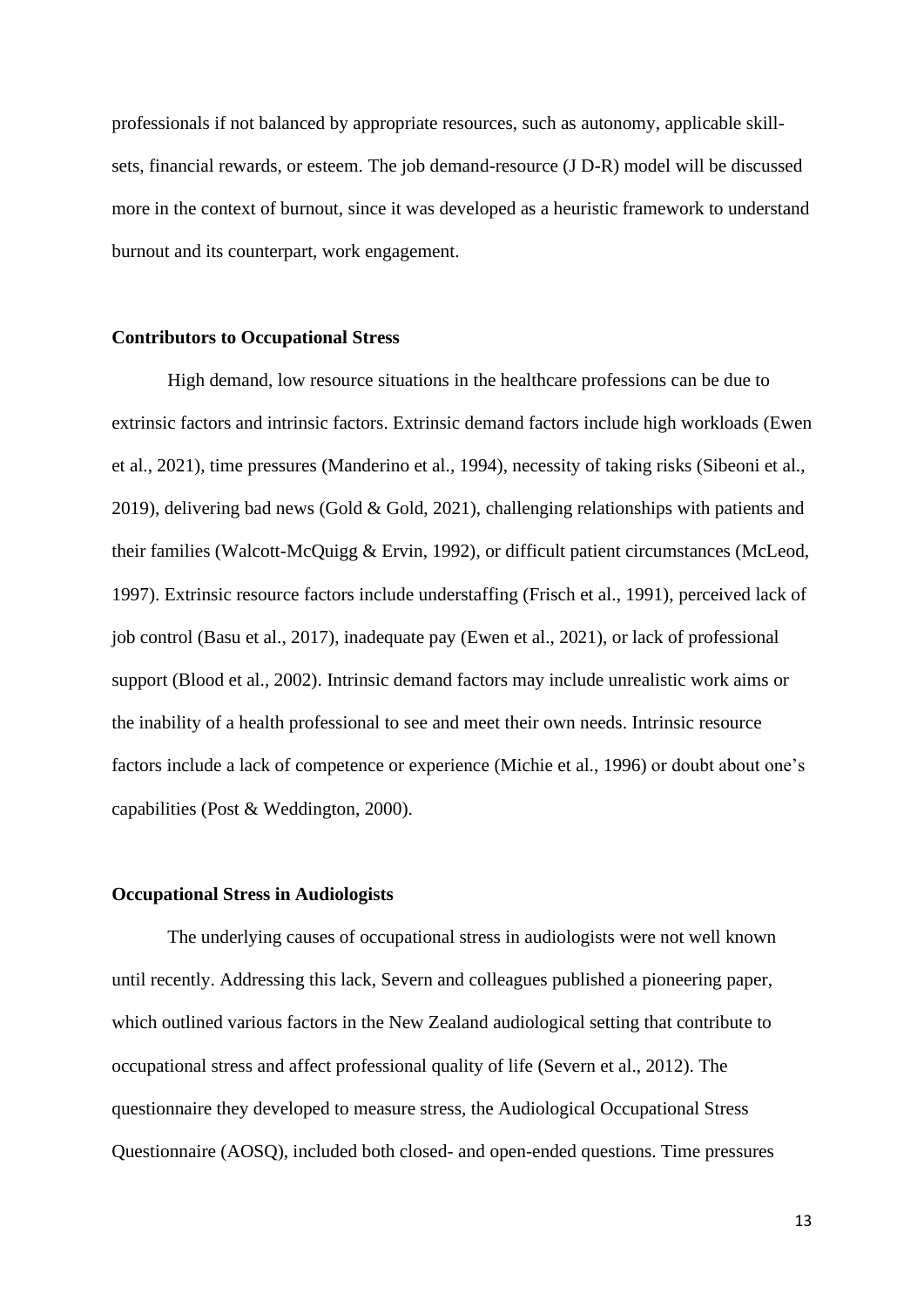were demonstrated to cause New Zealand audiologists the most stress. A factorial analysis of the closed-ended questions yielded five more stress factors: poor support and/or recognition from managers, difficult patient contact, clinical protocols, high levels of accountability to patients and supervisors, and an overload of administration duties or inadequate equipment. Public and paediatric audiologists experienced more stress than private audiologists in the above domains of management, accountability, and administration and equipment. The openended questions highlighted somewhat different stress factors: time pressures, difficulties providing a good level of service to patients, staffing issues, paperwork and administration, and unrealistic expectations about hearing aids from patients. In both public and private settings, staffing issues, patient contact, and paperwork and administration were concerns. Public audiologists also identified feelings of being undervalued as stressful, whereas private audiologists were more stressed about the level of service they could provide and unrealistic expectations from patients about their hearing aids. Overall, public and paediatric audiologists were more likely to be stressed than their private audiologist colleagues. In contrast to findings in other healthcare literature (Crowe, 2016; Jakimowicz et al., 2018), older audiologists were more likely to experience diminished compassion satisfaction, perhaps due to the work demands that accompany greater experience. The study results also yielded an unexpected positive correlation between burnout and compassion satisfaction.

Similar studies have been conducted since in India and Sweden, utilizing the AOSQ (Brännström et al., 2016; Ravi et al., 2015). Ravi et al. (2015) found that 75% of clinical and academic audiologists showed moderate levels of stress, with clinical audiologists experiencing more stress than academic. These researchers also identified that increasing experience had a significant effect on stress levels, perhaps due to aging and to higher work demands associated with greater experience.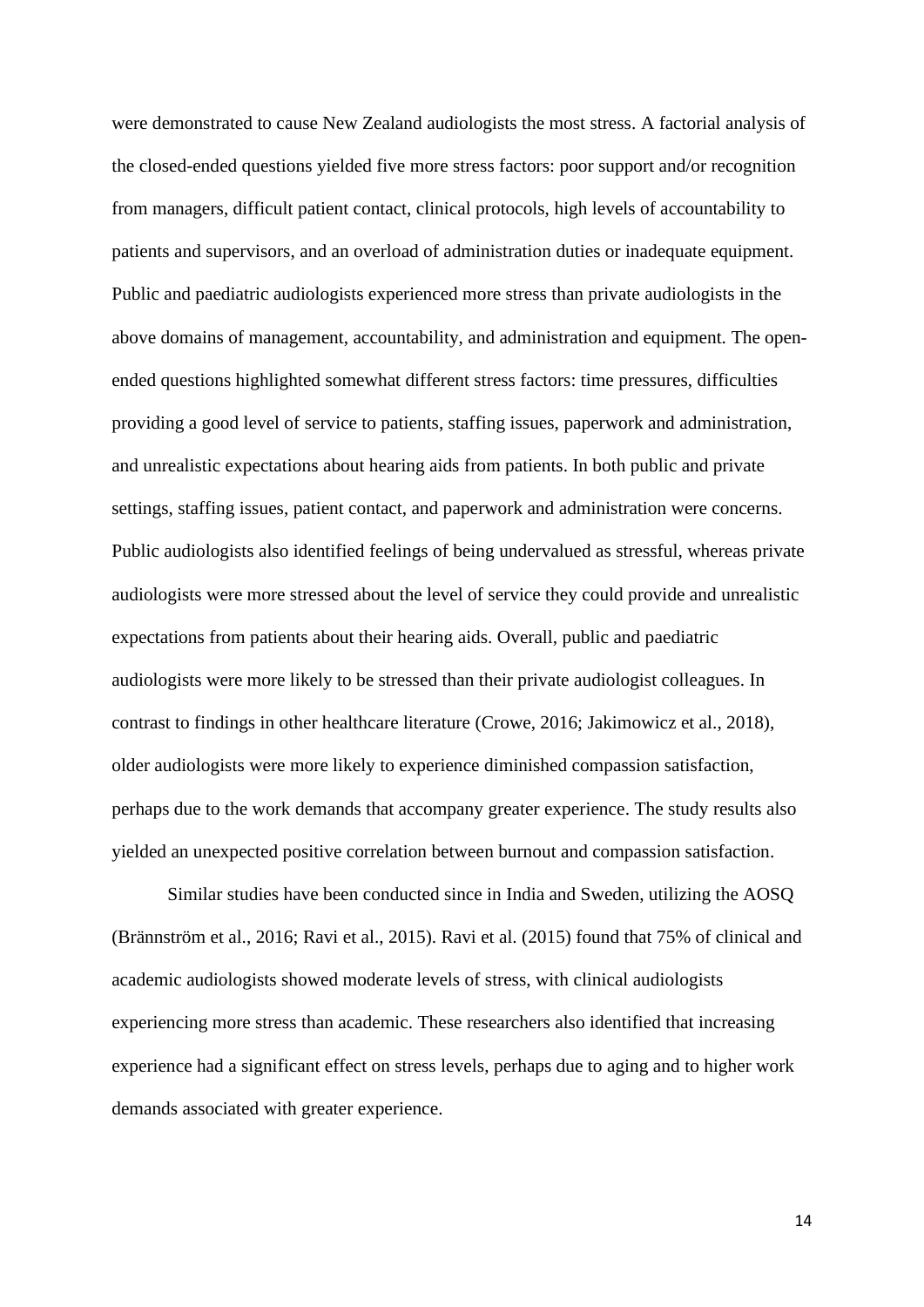The Brännström et al. (2016) study was prompted by an earlier study that demonstrated 86% of Swedish audiologists report unfavourable ERI ratios (Brännström et al., 2013). In addition to AOSQ variables, these researchers included variables of perceived effort, perceived rewards, coping strategies at work, and demographic variables. The results, gained from a sample population of audiologists four times the sample population in the Severn et al. study, indicated similar stressors affect Swedish audiologists, though personal health concerns and low job control were additionally found to affect stress levels. Higher perceived effort, higher perceived rewards, poorer coping strategies at work and younger age were also factors contributing to stress in Swedish audiologists.

With new-born hearing screening programmes in place in most developed countries worldwide (Patel & Feldman, 2011) and some developing countries (Ravi et al., 2018), a greater number of children are being diagnosed within the first few months of life. In some instances, hearing loss is due to congenital disease, delivery complications, hyperbilirubinemia, or ototoxic medication; in other instances, to inherited or spontaneous genetic mutations. Most families are expecting a normal, healthy child, so a hearing impairment diagnosis can be devastating and stressful for these families. Walking alongside these families through diagnosis and management may place high demands on the paediatric audiologist, not least because children may present greater diagnostic and management challenges than adults (Severn et al., 2012). However, it may be that the demands of paediatric work do not result in greater levels of stress and burnout among audiologists. The aspects of paediatric work that are most demanding may also be the most rewarding—for example, building close relationships with children and their families and working on a multidisciplinary team (Bowden et al., 2015; Dix et al., 2012; Gulati et al., 2014; Zander et al., 2010).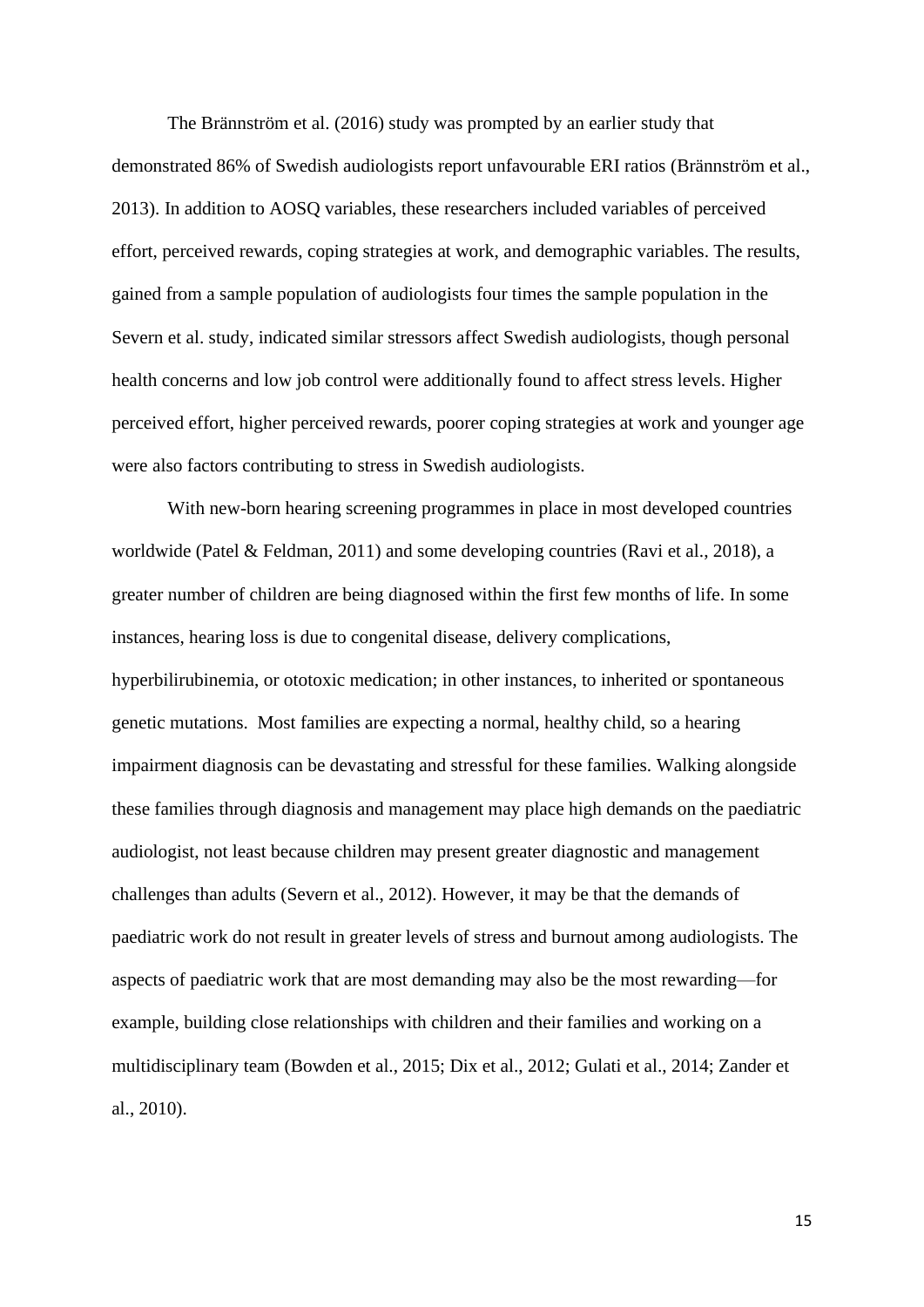#### **Introduction to Burnout**

Burnout is a negative psychological condition associated with long-term exposure to work-related stress (Maslach & Leiter, 2016; Payne, 2001) and is broadly characterized by exhaustion (Stamm, 2002). As burnout is a mental, emotional, and behavioural response over time to occupational stress, there is much overlap in the literature regarding stress and burnout. Burnout research, which began to emerge in the mid 1970's, has its roots in the helping professions. In these professions, the relationship between provider and recipient constitutes the primary aspect of the work, thus, burnout research has focused on the impact of stress within the social context of the workplace. Several dominant themes came out of the early research and form the basis of the preeminent measure of burnout today (Maslach et al., 2009; Shirom & Melamed, 2006): the Maslach Burnout Inventory (MBI). The MBI will not be used to measure burnout in this study, as the ProQuoL questionnaire provides a measure of both burnout and compassion satisfaction. However, because most of the burnout literature employs this model (Halbesleben & Demerouti, 2005), a very brief discussion of this model is justified.

The three dimensions of the MBI are: a) exhaustion, b) depersonalization, and c) reduced professional accomplishment (Maslach & Leiter, 2016). Although it has been argued by some that professional accomplishment is a separate construct from burnout (Schaufeli & Bakker, 2004; Schutte et al., 2000), all three dimensions will be reviewed. Overall, each of these three dimensions have been found to be affected differentially by individual and organizational factors (Lee & Ashforth, 1990).

Caring for others requires a significant ongoing commitment of personal resources, and exhaustion is a common outcome of healthcare work. Exhaustion has been described as "wearing out, loss of energy, depletion, debilitation, and fatigue" (Maslach & Leiter, 2016). It is the dimension most closely associated with work demands (Lee & Ashforth, 1993).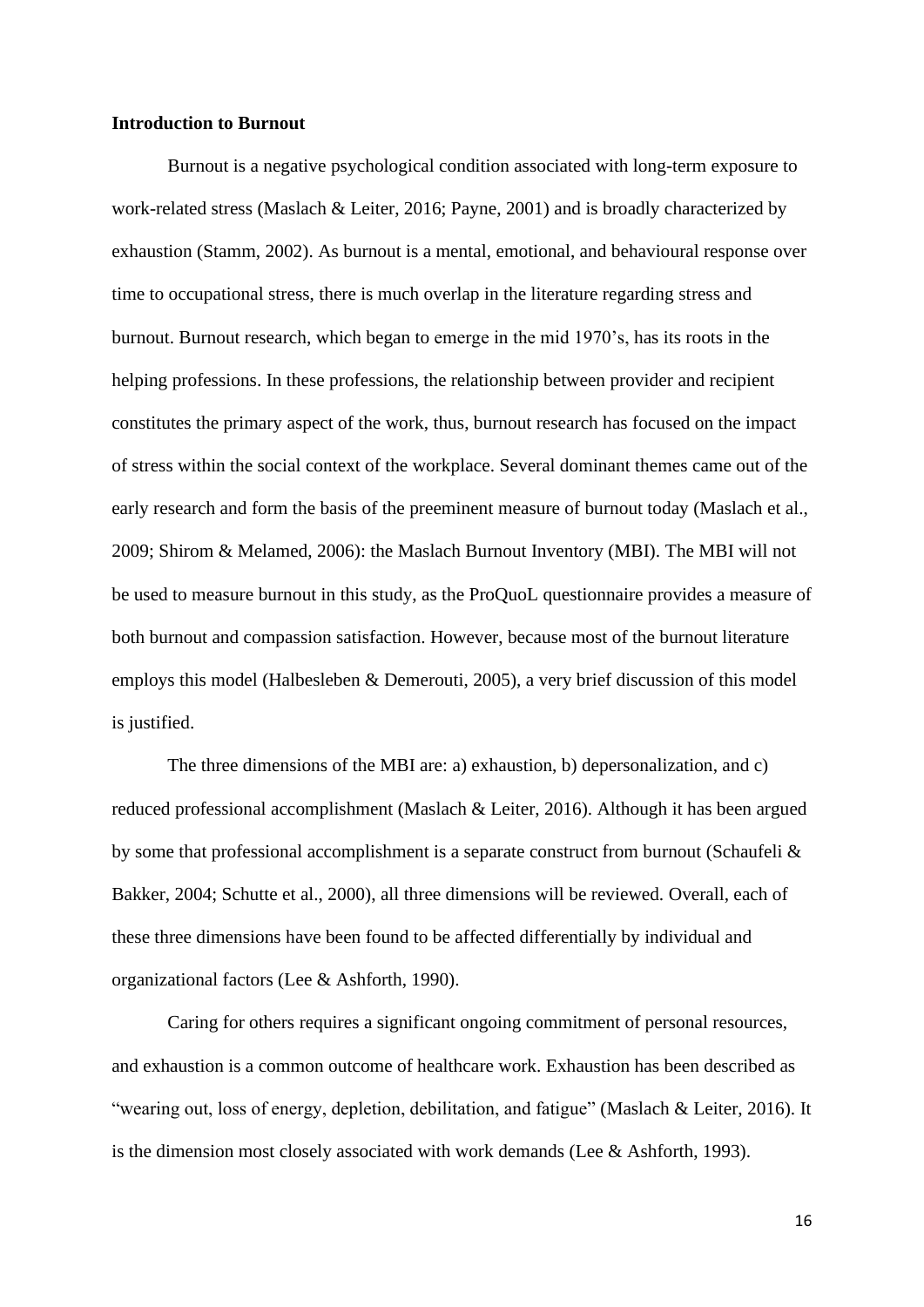However, though some argue that burnout is equivalent to exhaustion (Felton, 1998; Kristensen et al., 2005; Shirom & Melamed, 2006), the majority view is that burnout is a multi-dimensional construct. The second dimension of burnout, depersonalization, has to do with a loss of positive feelings about one's work and towards one's client and a disengagement from one's work. Thirdly, burnout is associated with reduced professional accomplishment—a sense that one is no longer competent or effective in one's work. It appears that the social environment of the workplace primarily contributes to this dimension. Strained relationships at work will result in a lack of social support and positive peer or management feedback, both crucial for a healthy sense of self and accomplishment in the work sphere (Maslach & Leiter, 2016).

#### **A Descriptive Model for Burnout**

The J D-R model was published as a heuristic framework for understanding the phenomenon of burnout (Demerouti et al., 2001), and later, its opposite counterpart, work engagement (Schaufeli & Bakker, 2004). Broadly applicable, this model describes the association between the general constructs of demands and resources, though its lack of specificity does have drawbacks. For example, this model lacks the capacity to explain why particular variables impact particular outcomes (Schaufeli & Taris, 2014). In these cases, previous models of stress and burnout are helpful.

Job demands are the physical, social or organizational aspects of work that drain a healthcare professional physically, mentally, and emotionally. Job resources, on the other hand, are the physical, social, or organizational aspects of work that help a health professional function well at work and support personal growth (Demerouti et al., 2001). The underlying hypothesis of the model is that job resources motivate an individual to 'put the hard yards in', which, in turn, reduces the intensity of work demands and aids goal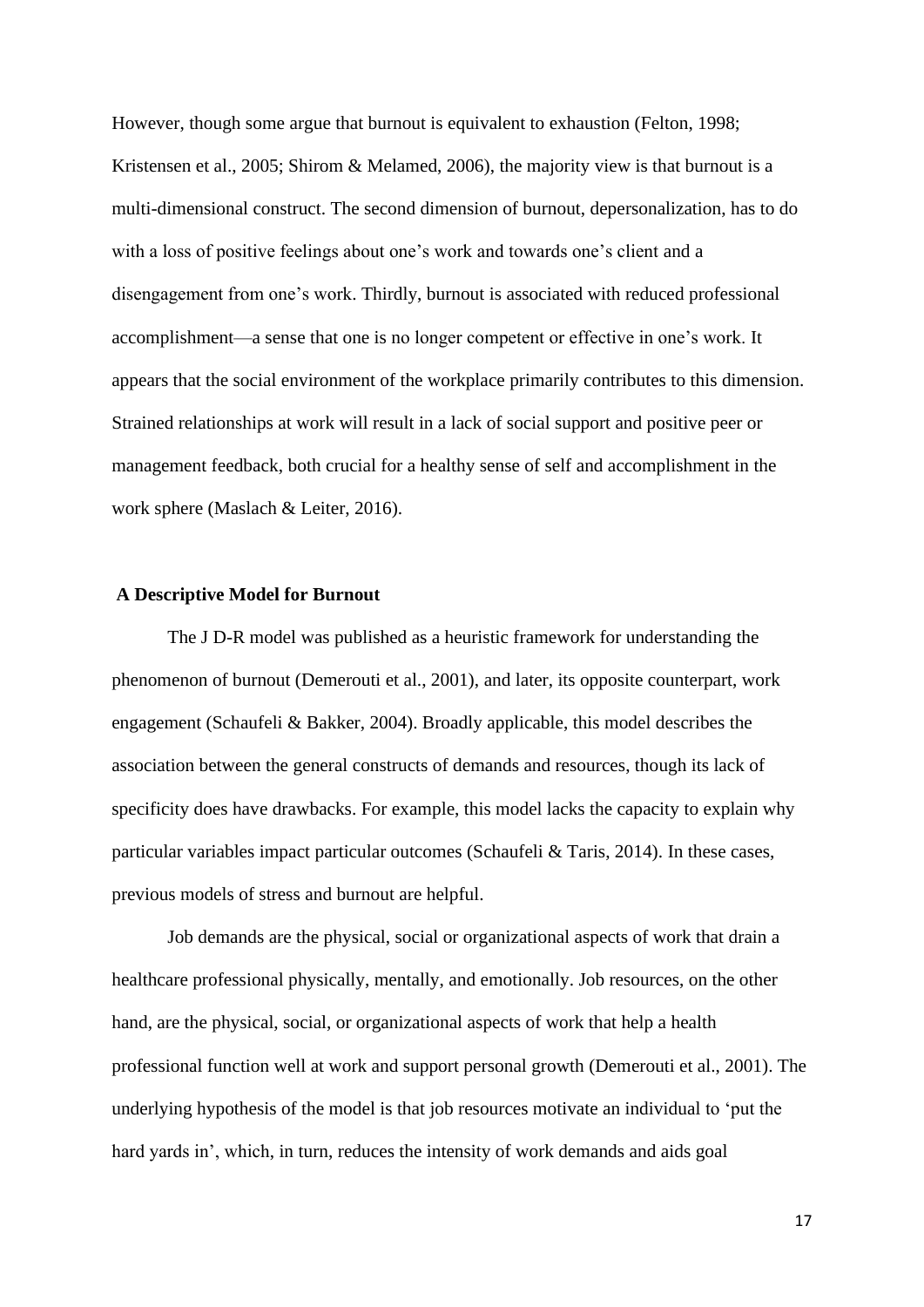attainment. However, if job resources insufficiently balance the effects of work demands, an individual may be taxed beyond what they can bear physically and psychologically, resulting in the development of burnout. Furthermore, the J D-R model predicts that burnout mediates between job demands and adverse health and wellbeing outcomes.

#### **Risk Factors for Burnout**

#### *Healthcare professionals*

There is an abundance of research examining the antecedents to burnout. These antecedents can be loosely grouped into four categories: individual traits, demographic variables, organizational characteristics, and relational factors. Only those risk factors which are more directly relevant to this study will be mentioned below.

Conflicting results have been found in terms of age and gender, and burnout. This is likely because of other confounding variables, for example, years of experience, level of maturity, level of responsibility, or the predominance of certain genders in particular professions (Maslach et al., 2001). Since 2001, studies have shown non-significant relationships between age and burnout (Bruschini et al., 2018; da Silva et al., 2015), positive correlations between older age and burnout (Alkema et al., 2008; Mijakoski et al., 2015), and positive correlations between younger age and burnout (Buckley et al., 2020). While neither gender is more prone to burnout overall, women have been shown to be more susceptible to exhaustion, while men are more at risk of depersonalization (Dewa et al., 2014; Houkes et al., 2011; Montero-Marín et al., 2011). Men also seem less susceptible to reduced professional accomplishment, implying that men do not tend to doubt the quality of their work (Houkes et al., 2011).

Most burnout research has concentrated on workplace characteristics. Workload has often been implicated as a contributor to burnout and is closely associated with exhaustion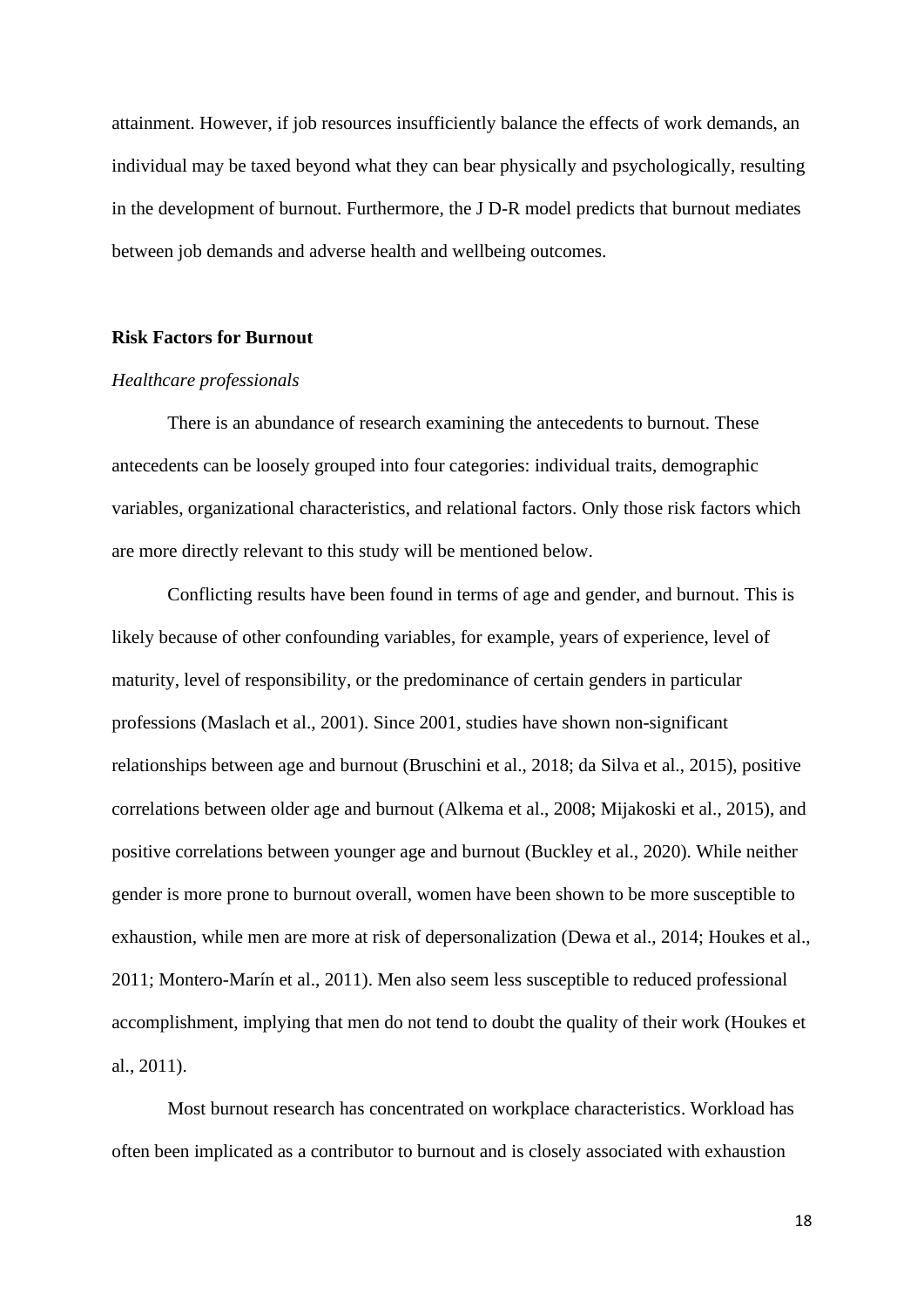(Magnusson Hanson et al., 2008; Pustułka-Piwnik et al., 2014; Schaufeli, 2007; Shanafelt et al., 2009; Sibeoni et al., 2019). Some evidence suggests that total work hours do not predict burnout. Rather, burnout is more common when work hours do not fit the needs and goals of a healthcare professional, or those of their families (Barnett et al., 1999), or when time to rest is negatively impacted (Bellicoso et al., 2017; Söderström et al., 2012). A low level of control or influence in the work sphere is also known to predict exhaustion and burnout in healthcare workers (Bruschini et al., 2018; Schmitz et al., 2000; Wilski et al., 2015). This is not surprising, given that increases in job control can improve stress-related outcomes at work (Bond & Bunce, 2001).

Another strong theme among burnout research is the quality of social interactions in the workplace, Maslach et al. (2001) comment that burnout is more of a social phenomenon than an individual one. Perhaps this is largely because those in helping professions are constantly interacting with those in distress; thus, they have greater need for support resources. Supportive work environments are essential to the wellbeing of employees. In work environments characterized by conflict and aggression, burnout has been shown to be commonplace (Gascon et al., 2013; Payne, 2001; Savicki et al., 2003). Poor support from management is also known to predict exhaustion and depersonalization (Bruschini et al., 2018; Turnipseed, 1994), though it is more predictive of exhaustion in men than women (Magnusson Hanson et al., 2008). A lack of social support is also a contributor to burnout (Maslach et al., 2001), however, this kind of support appears to be more important for women (Magnusson Hanson et al., 2008) Conversely, teamwork has been shown to lower levels of exhaustion and depersonalization (Schaufeli & Bakker, 2004; Schaufeli et al., 2009), though this has been called into question by a more recent study from Mijakoski et al. (2018).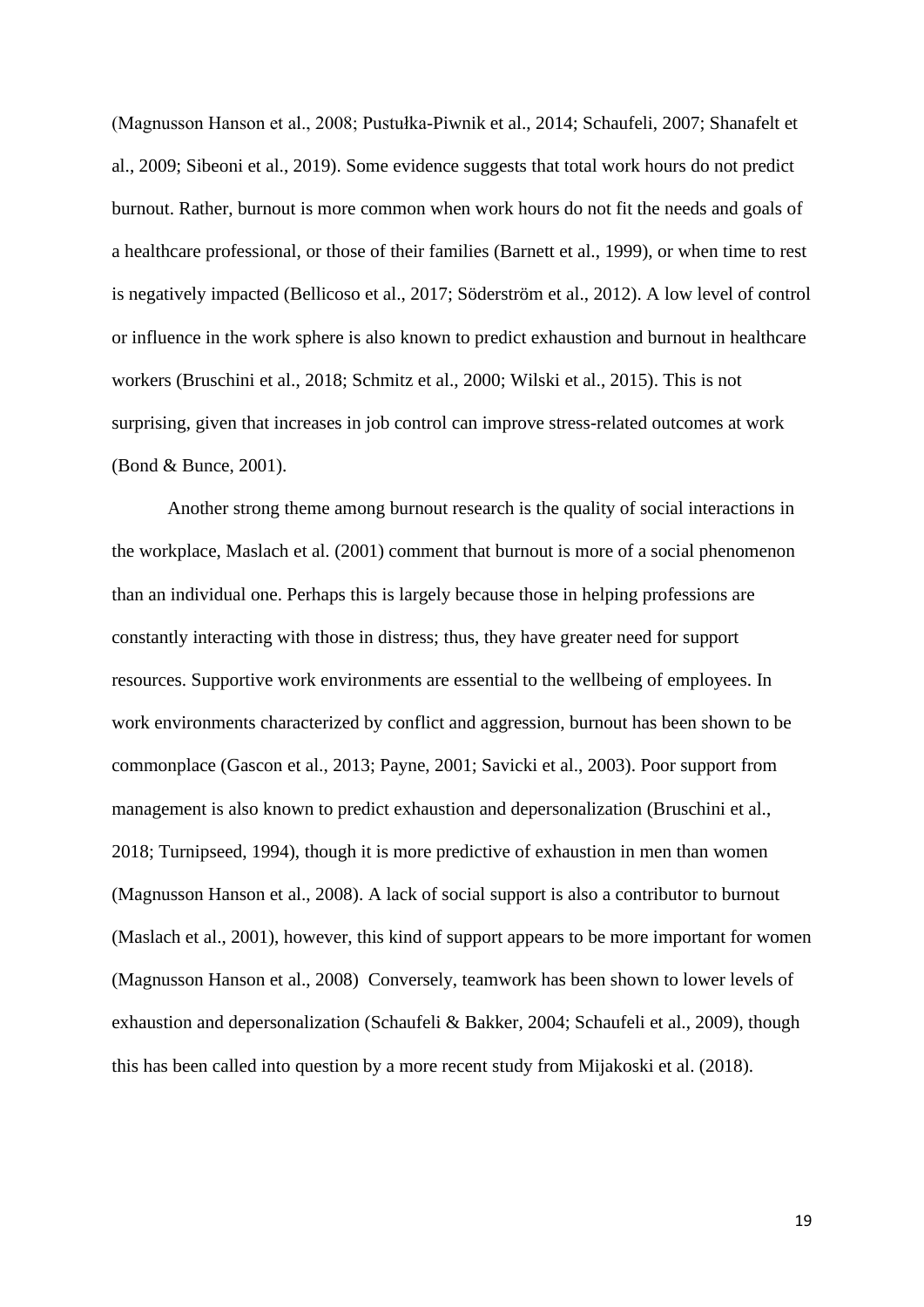## *Audiology and Related Professional Groups*

There is a paucity of literature on contributors to burnout in audiologists, and certainly nothing specific to paediatric audiologists, though one would expect substantial overlap between contributors to occupational stress and to burnout. Four publications specifically consider burnout in audiologists (Brito-Marcelino et al., 2020). Unfortunately, one of these publications is a dissertation written in Portuguese, with no English translation currently available. Findings from the other three papers are as follows. A cross-sectional study in South Africa noted that audiologists and speech-language pathologists were at risk of burnout, but especially of exhaustion and reduced professional accomplishment (Swidler & Ross, 1993). In these professions, those working in hospital settings and dealing with excessive red tape, complex cases, and heavy work demands were most likely to experience burnout. More recently, a New Zealand study found that burnout was more likely in audiologists with increasing age (Severn et al., 2012). Blood et al. (2007) conducted a study on audiologists working in school settings in the United States. Their research showed significant differences in all three burnout dimensions between audiologists working in urban, suburban and rural locations. Moreover, frequent and positive social interactions between colleagues were correlated with higher personal accomplishment, whereas a lack of the same was correlated with higher exhaustion.

It is unlikely that paediatric audiologists are at as high risk of burnout as healthcare professionals in front-line specialities. Burnout has been found to be more prevalent among oncologists, emergency medicine, NICU staff, and ICU staff (De Hert, 2020; Mukherjee et al., 2019), presumably because professionals in these specialities care for critically ill and seriously injured patients. Their work is often distressing, with unexpected circumstances, patients in life-and-death situations, and complex decisions to be made under time pressure.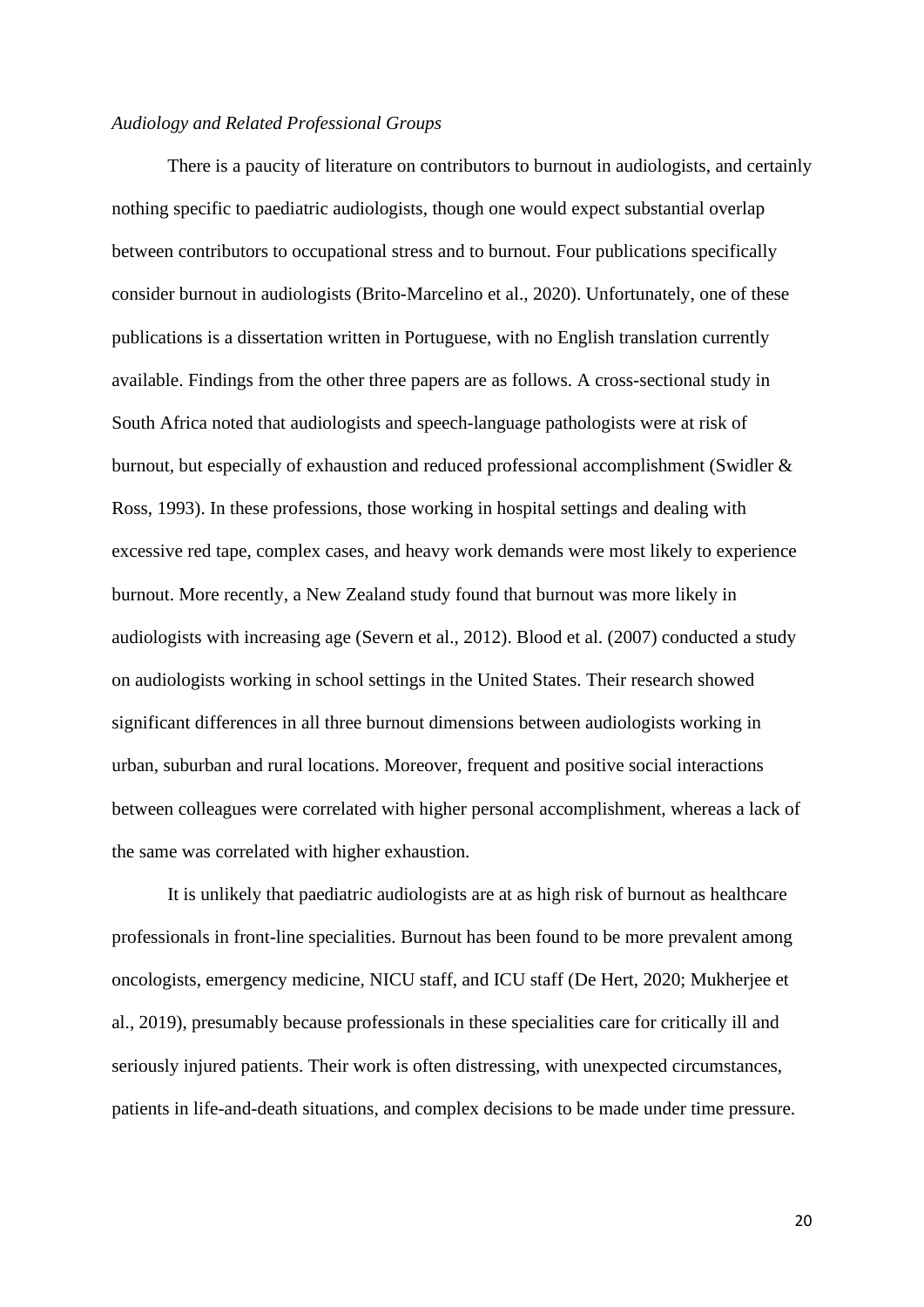However, working in any helping profession does carry risk of burnout. Paediatric audiologists are usually involved for many years in the treatment and rehabilitation of their patients, forming enduring relationships with their patient and the patient's family. The audiologist may face significant failures in helping their patients achieve optimal outcomes, may struggle to deal with the long-term emotional demands of caring for their patients, and may face behavioural issues from their patients' families—all triggers for burnout (Maytum et al., 2004). Paediatric audiologists are likely to work as part of a multidisciplinary team to meet the often complex needs of their patients. These needs may include ongoing middle ear infections, severe hearing loss, speech delay or disorders, cochlear implantation, bimodal hearing, auditory processing disorders, and associated congenital health problems. While multidisciplinary practice is essential to provide correct diagnoses and quality care, effective communication between the different healthcare professionals involved costs time, a resource that audiologists are consistently short on (Brännström et al., 2016; Severn et al., 2012). Paediatric audiologists also often work in hospital settings, known to contribute to greater levels of stress in audiologists than private settings (Severn et al., 2012). Finally, paediatric audiologists may be at particular risk for burnout due to the uniquely challenging needs children have (Robins et al., 2009), for example, correctly diagnosing a patient who cannot communicate verbally and who has little understanding of what is going on.

#### **Outcomes of Burnout**

Burnout and the workplace factors that contribute to its development are to be reckoned with. Burnout has been found to contribute to poor physical health, and vice versa (Ahola & Hakanen, 2014). Among the health consequences of burnout that have been investigated to date, cardiovascular disease is prominent (Salvagioni et al., 2017). Melamed et al. (2006) identified the following possible mediating factors between burnout and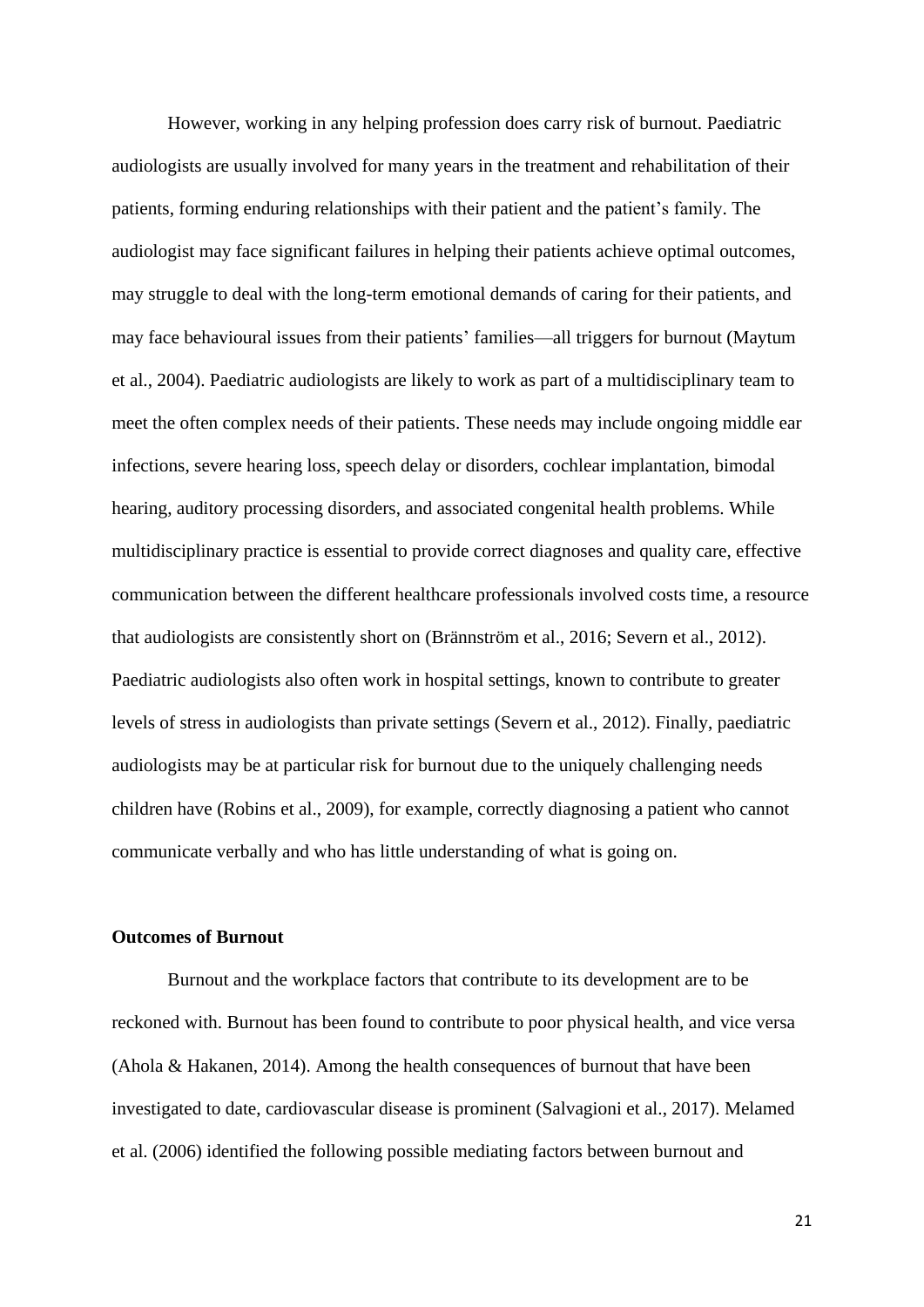cardiovascular diseases: dysregulation of the hypothalamic-pituitary-adrenal axis, inflammation, sleep disorders, reduced immunity, changes in blood coagulation, changes in fibrinolysis, and poor health behaviours, such as smoking and lack of physical activity.

Some authors argue that burnout equates to exhaustion (Kristensen et al., 2005; Shirom et al., 2005). From this perspective, commonality exists between burnout and the clinical diagnoses of chronic fatigue syndrome (CFS) and vital exhaustion (VE). There is good evidence that VE is associated with cardiac malfunction (Cohen et al., 2017). There is also evidence that CFS is associated with increased cytokine release (Chao et al., 1991), a precursor to many pathological disorders (Ramani et al., 2015); and dysregulation of the hypothalamic-pituitary-adrenal axis (Demitrack & Crofford, 1998), which is crucial for stress management (Dunlavey, 2018). Others agree that exhaustion, while not the only component of burnout, is most clearly linked to poor health outcomes (Maslach et al., 2001). Exhaustion has been found to prompt headaches, tiredness, colds/influenza, chronic fatigue, hypertension, muscle and joint pain, and sleep disturbances (Bruce et al., 2005; Honkonen et al., 2006; Maslach et al., 2001; Moss et al., 2016; Ornek & Melek, 2020; Schulz et al., 2011; Suñer-Soler et al., 2013).

Research on the physiological processes underlying work-related health issues is still emerging. Some suggest that heightened inflammatory processes may mediate prolonged workplace stress (assumed to be the precursor to burnout) and resulting health issues (Grossi et al., 2003; Toker et al., 2005). In fact, burnout is associated with low-grade inflammation in women (Toker et al., 2005). A similar hypothesis is that the autonomic nervous system and the hypothalamic-pituitary-adrenal axis become exhausted from the ongoing symptoms of burnout. This ultimately results in a disordered immune system, metabolic dysfunction, and an unhealthy excitation of heart rate and blood pressure (Danhof-Pont et al., 2011).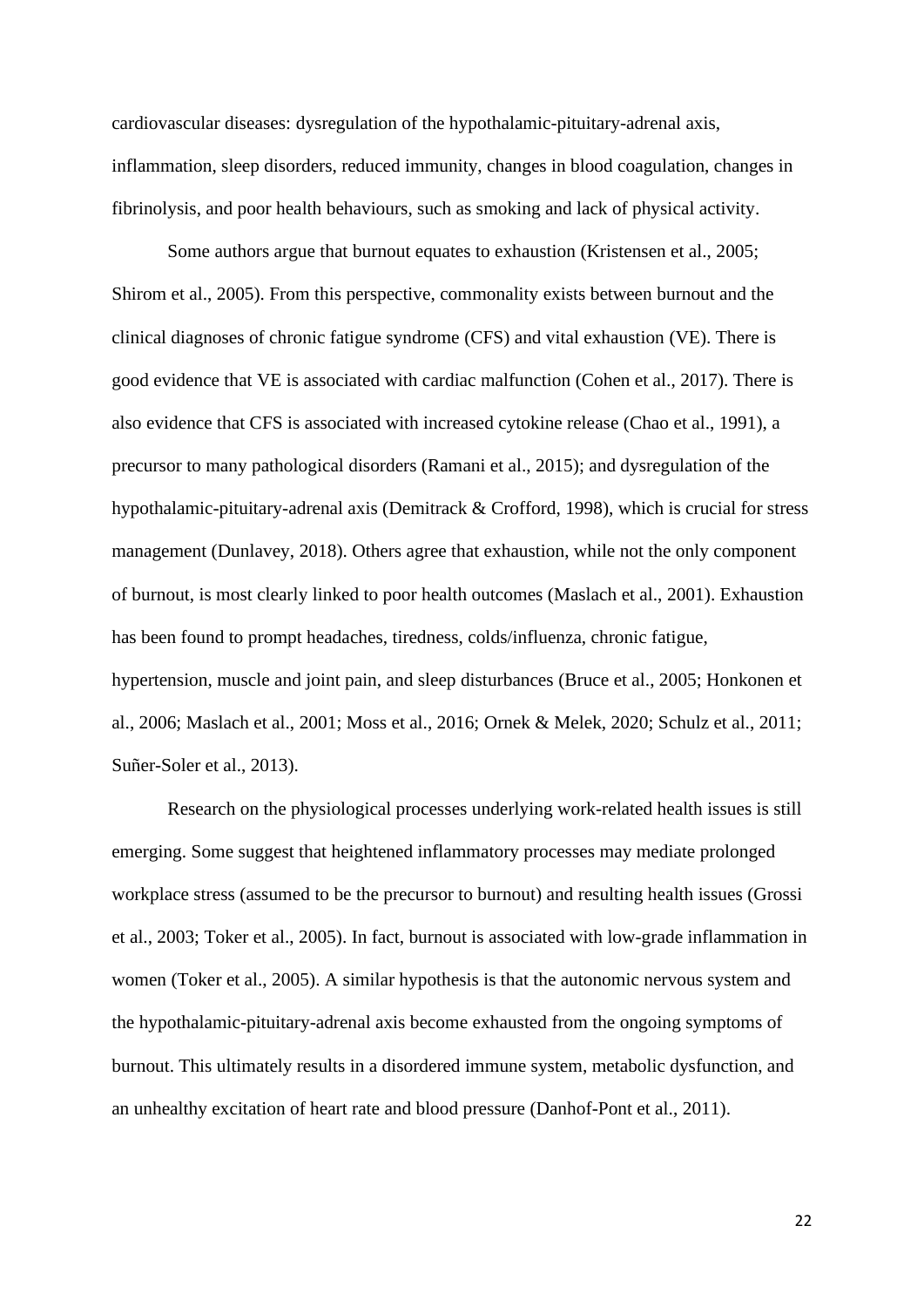The nature of the association between burnout and mental health is a matter of open discussion (Maslach & Leiter, 2016). Certain authors have questioned whether burnout is specifically work-induced and have suggested that burnout is essentially a redundant construct (Bianchi & Brisson, 2017; Dyrbye et al., 2011; Gauche et al., 2017). Indeed, the work context has been stated as the defining feature of burnout. According to Shirom (2005): "Conceptually, burnout is distinct [from depression] in that it is dependent on the quality of the social environment at work". If this distinction becomes empirically untenable, what is left to distinguish burnout from depression? However, other authors have acknowledged that while burnout and depression are overlapping constructs, they are conceptually different (Schaufeli & Buunk, 2003; Toker et al., 2005). Maslach and Leiter (2016) state that overlap should be expected, since the instruments for measuring burnout and depression both centre around the concept of fatigue.

Ahola and Hakanen (2007) found a reciprocal relationship between burnout and depression. Significantly, they demonstrated that burnout fully mediated the relationship between job strain and depression. Various findings support this reciprocal relationship between burnout and depression. For example, a study conducted on Finnish forestry workers showed that burnout predicted uptake of antidepressant medications within 8 years after the data on burnout among participants was collected (Toppinen-Tanner et al., 2009). A similar finding came to light in a study among Caribbean nurses: burnout was the sole predictor of depression (Baba et al., 1999). Conversely, a study conducted in a teaching hospital in Brazil found that depressive symptoms predicted the development of burnout in their staff (de Oliveira Vasconcelos Filho et al., 2016).

The development of burnout may not just impact the health and wellbeing of the paediatric audiologist. Their patients may also suffer the consequences. Among other things, burnout manifests as apathy, withdrawal behaviours, reduced concentration, lack of energy,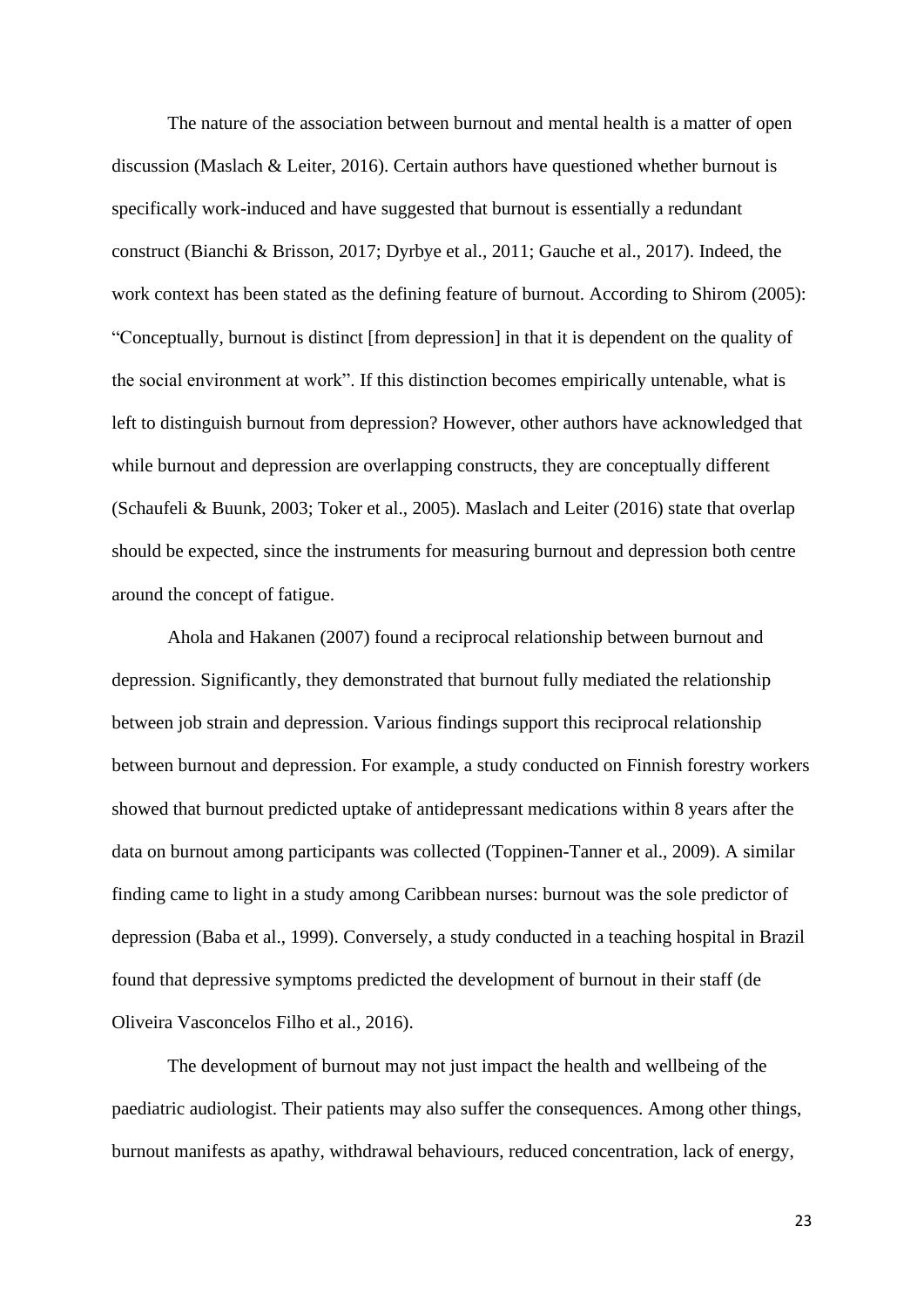and frustration or anger. Thus, patients and their families may be on the receiving end of poor quality communication, medical mistakes, and care that lacks positive engagement and compassion (Firth-Cozens & Cornwell, 2009). Both exhaustion and depersonalization are closely associated with mistakes in medical care (Fahrenkopf et al., 2008; Shanafelt et al., 2010; Shanafelt et al., 2002; Suñer-Soler et al., 2014) and lower quality of care (Aiken et al., 2002; Bagnasco et al., 2020; Dyrbye et al., 2008; Weigl et al., 2015).

Finally, burnout in employees carries a cost to the organization they work for. One or more of the dimensions of burnout are associated with three separate components of low job satisfaction: absenteeism (Borritz et al., 2006; Duijts et al., 2007; Soler et al., 2008), intention to leave the job (Schaufeli & Bakker, 2004; Suñer-Soler et al., 2014), and turnover (Leiter & Maslach, 2009; Soler et al., 2008). Indeed, burnout has been shown to be a predictor of sickleave lasting more than three days (Toppinen-Tanner et al., 2009), and a direct correlation has been shown between countries with the greatest number of health professionals considering leaving their jobs and greatest number of health professionals who were burned out (Grau Martín et al., 2009).

In addition, burnout is related to a decrease in productivity, creativity and effectiveness at work (Dewa et al., 2014; Maslach & Leiter, 2016), though not all studies have found a negative relationship between burnout and job performance. Keijsers et al. (1995) noted that burnout was inversely associated with Dutch nurses' self-perceptions of their performance at work. However, their job appraisals revealed otherwise—burnout was positively associated with job performance. Burnout in one individual can also have a ripple effect, leading to disruption of work and conflict in the workplace (Bakker et al., 2005; González-Morales et al., 2012).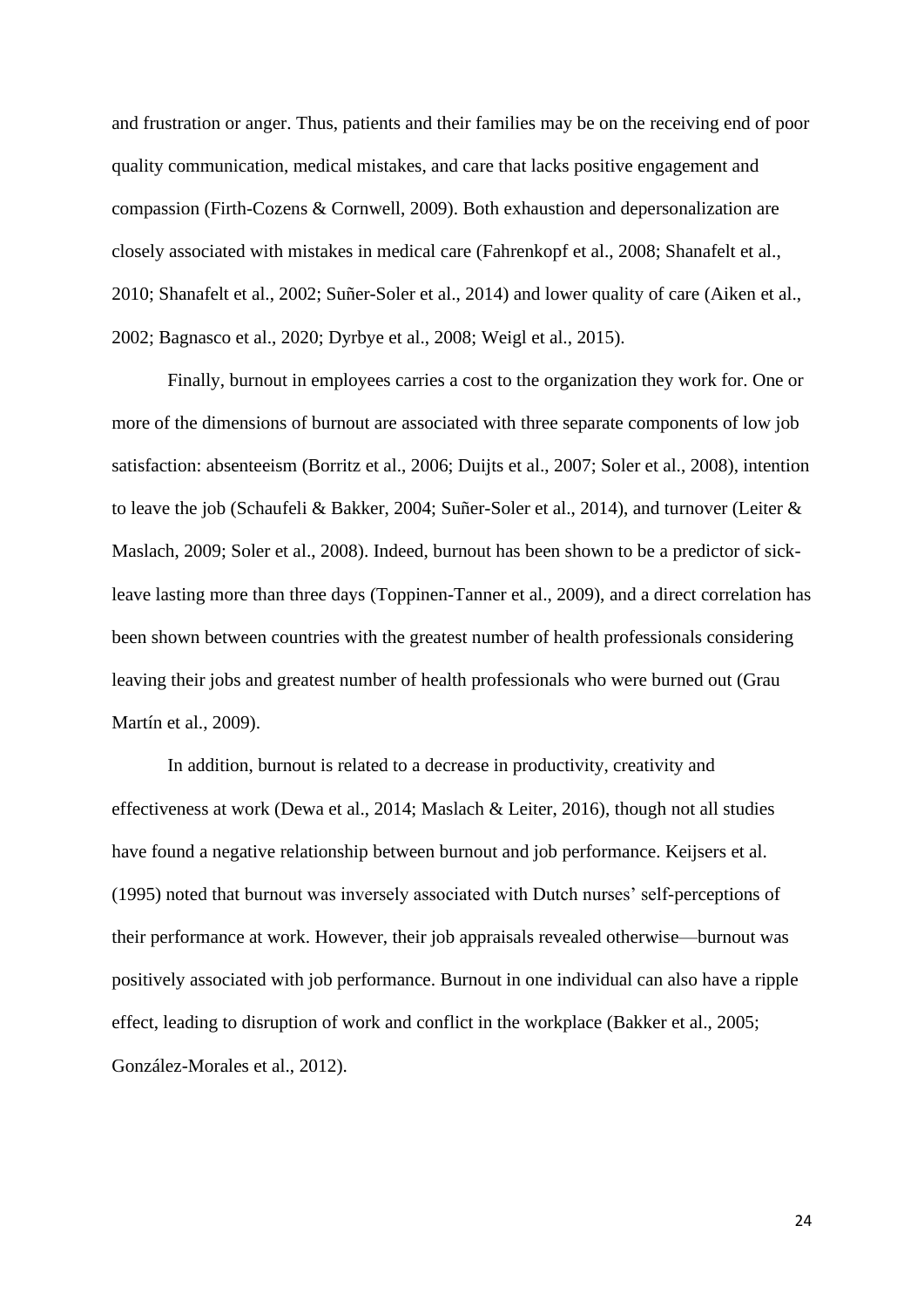#### **Protective Factors Against Burnout**

While burnout is a significant and ongoing issue among healthcare professionals, there is no reason to despair. A good deal of healthcare research points to protective factors against burnout. Occurrence of burnout appears to be lower in work environments with greater autonomy (Yoshida & Sandall, 2013), flexibility in work schedules (Cull et al., 2019), good communication and teamwork (Helfrich et al., 2014; Hernández-Marrero et al., 2015; Li et al., 2014; Martins Pereira et al., 2011), good leadership (Albendín-García et al., 2021), adequate staffing (Boamah et al., 2017), and adequate workplace support (Huang et al., 2020; Wood et al., 2020). At an individual level, self-care habits, knowledge of one's capabilities and limits, and realistic expectations in one's work play important roles in protecting health professionals against burnout (Alkema et al., 2008; Maytum et al., 2004; Sibeoni et al., 2019). Active or problem-focused coping strategies, such as seeking support, positive reappraisal, and planful problem solving, also protect against burnout (Chang & Chan, 2015; Jenaro et al., 2007; Lambert et al., 2004). Finally, interventions aimed at increasing clinical skills in paediatric nurses have been found to decrease exhaustion and depersonalization (Cohen & Gagin, 2005), while a lack of education and clinical competency is associated with higher levels of burnout (Koivula et al., 2000; Soroush et al., 2016). Thus, it stands to reason that further education and upskilling would play a preventative role against burnout in paediatric audiologists too.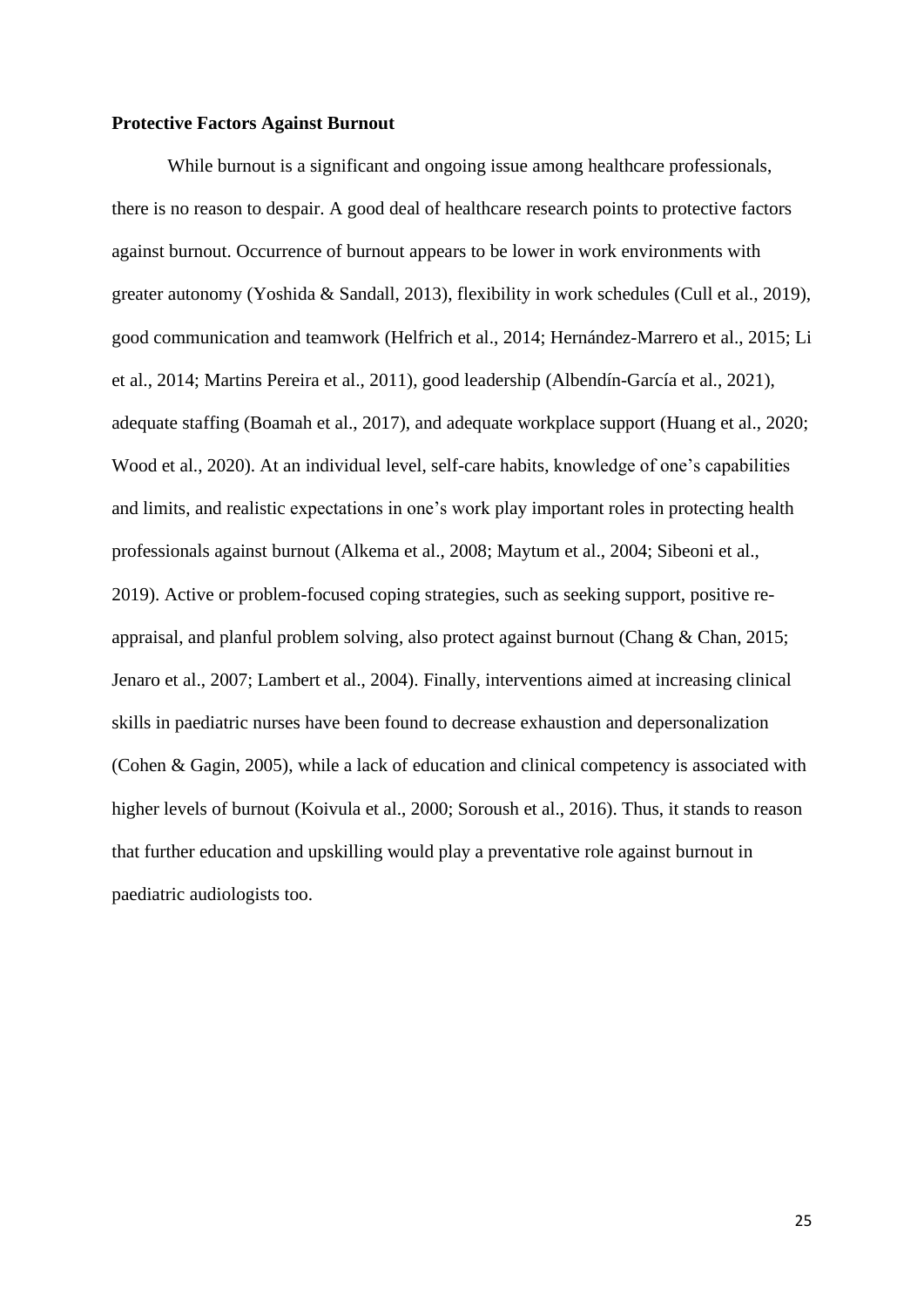#### **Compassion Satisfaction and Related Concepts of Wellbeing**

While the relationships between work engagement, professional satisfaction, and compassion satisfaction have not been clearly defined in the literature (Hooper et al., 2010; Smart et al., 2014), these are the three positive outcomes of helping which are generally measured. Some empirical evidence indicates work engagement and compassion satisfaction are related constructs (Sawatzky et al., 2015; van den Berg, 2013), though this has not yet been shown for professional satisfaction and compassion satisfaction (Roney & Acri, 2018).

Work engagement is a positive state of mind that is influenced by job resources, whether physical, psychological, social, or organizational (Bakker & Albrecht, 2018; Schaufeli & Taris, 2014). It is characterized by high levels of vigour, dedication, and absorption in one's work (Bakker & Albrecht, 2018). Similarly, professional satisfaction is the attitude one has towards one's job (Brief, 1998; Weiss, 2002). Opportunities for growth, teamwork, work benefits and rewards, and empathetic supervisors are some factors that establish professional satisfaction (Currie & Carr Hill, 2012; de Oliveira Vasconcelos Filho et al., 2016). For speech-language therapists working in schools in the United States, working with children and the availability of an experienced mentor were two factors contributing to staying in the job (Edgar & Rosa-Lugo, 2007). Indeed, staff retention among nurses appears to be high in work environments that foster professional satisfaction (Armstrong-Stassen & Stassen, 2013; Yarbrough et al., 2016), and there is no reason to believe it would be otherwise for paediatric audiologists. Among audiologists, professional satisfaction decreases with age and is higher in private than public practices (Saccone & Steiger, 2012). Similarly, Severn et al. (2012) found that older audiologists experienced lower compassion satisfaction and audiologists in private settings experienced greater compassion satisfaction than public audiologists**.**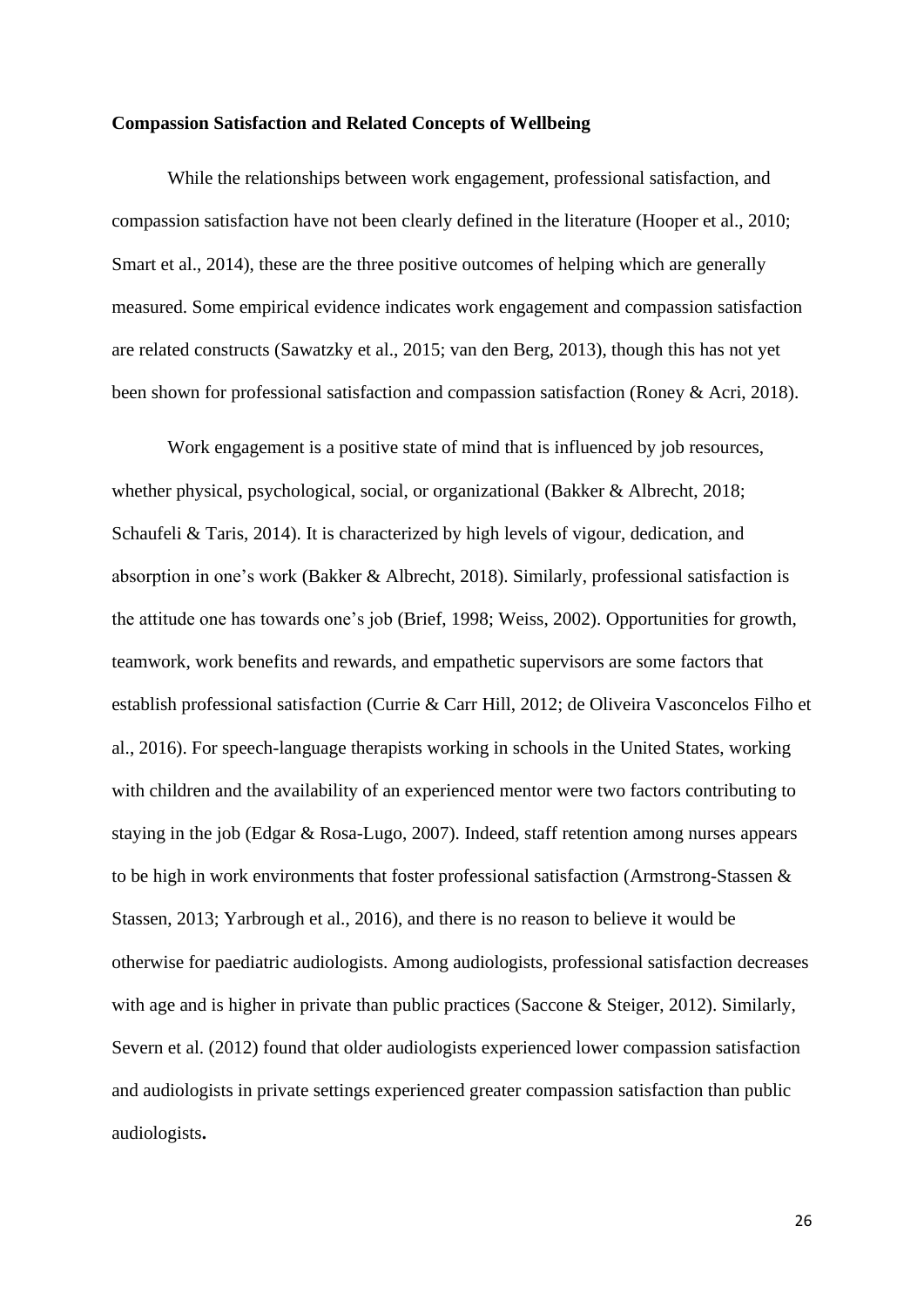Compassion satisfaction, the capacity to find pleasure and satisfaction in one's work *as a helper* (Stamm, 2010), includes feelings of fulfilment, joy, invigoration, inspiration, gratitude and hope (Sacco & Copel, 2018). Compassion satisfaction holds a negative association with burnout (El-bar et al., 2013; Slocum-Gori et al., 2013; Zhang et al., 2018). Though there is limited evidence that audiologists can experience burnout and compassion satisfaction concurrently (Severn et al., 2012), this is not at all typical in the healthcare professions (Stamm, 2010).

Historically, research has focused on negative states over positive states (Myers, 2000), though the focus is shifting from human malfunction towards human wellbeing (Seligman & Csikszentmihalyi, 2000). This explains why the literature pertaining to compassion satisfaction in paediatric healthcare providers is sparse (Kase et al., 2019). In saying this, several antecedents to compassion satisfaction have been identified: older age (Hunsaker et al., 2015), greater years of experience (Craig & Sprang, 2010), greater level of responsibility (El-bar et al., 2013), a sense of calling to one's work (Tremblay & Messervey, 2011), peer and managerial support (Hunsaker et al., 2015; Li et al., 2014), provision of evidence-based care (Craig & Sprang, 2010), and spiritual and emotional self-care practices (Alkema et al., 2008; Radey & Figley, 2007).

There is a paradox imbedded within the healthcare professions: the work may come at great cost to the provider but also offers significant reward. The sense that one is positively contributing to the lives of others or society at large is huge, as compassion is a central commitment for many, if not most, healthcare professionals (Radey & Figley, 2007). Compassion satisfaction appears to compensate for the high demands of caring, that is, to act as a protective factor against burnout (Hooper et al., 2010; Pérez-Chacón et al., 2021).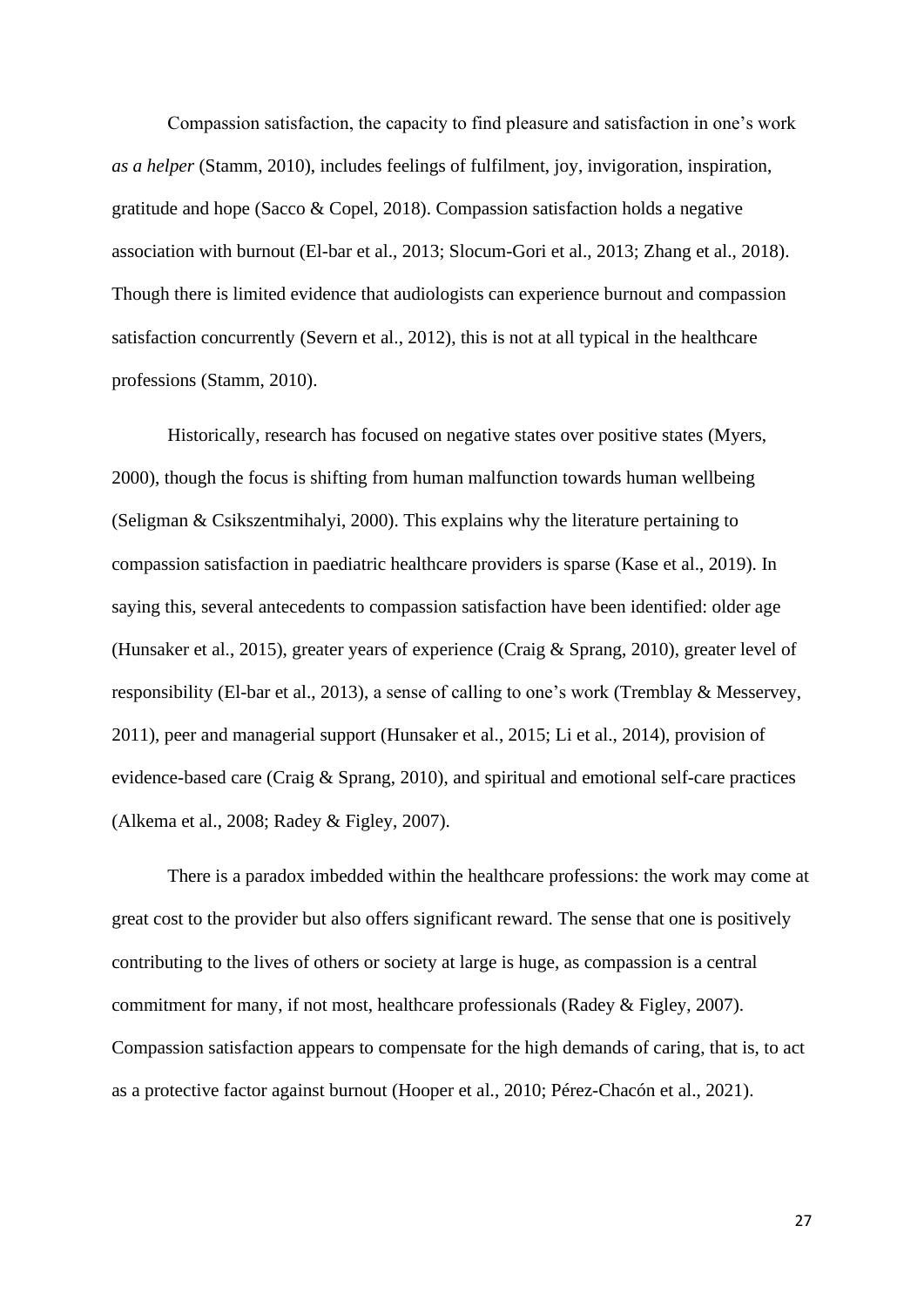#### **Defining Resilience**

Resilience is a frequently misunderstood phenomenon; indeed, several different definitions exist in the literature (Luthar & Cicchetti, 2000). Resilience is alternatively defined as a personality trait, as a process, and as protective factors contributing to a positive outcome (Adamson et al., 2014). Like personality traits, resilience can be enhanced or developed in an individual (Cleary et al., 2018). However, defining resilience as a personality trait seems too narrow, since resilience is grounded in an individual's biology, psychology, and environment (Campbell-Sills & Stein, 2007) and appears to consist of interactions between these factors (Herrman et al., 2011). Moreover, it is argued that resilience is not restricted to some individuals but can develop in any individual placed in circumstances that jeopardize their wellbeing (Masten & Fowler, 2001; McGee, 2006).

Resilience seems best described as a process in which effective coping strategies and positive attitudes evolve to overcome adversity (Adamson et al., 2014; Jensen et al., 2008; Panter-Brick & Leckman, 2013; Southwick & Charney, 2012; Zander et al., 2010). This would imply that resilience is more than just 'getting by'. Rather, resilience is associated with positive adaption (Wagnild & Young, 1993), development of internal resources (Fertleman & Carroll, 2013), hardiness (Connor & Davidson, 2003), personal growth (Taku, 2014) and wellbeing (Luthar & Brown, 2007).

#### **Contributing Factors to Resilience**

Many factors contribute to resilience, including an individual's biology, family, culture, life experiences, worldview, workplace environment, training, and self-care practices (Connor & Davidson, 2003; Rice & Liu, 2016; Skovholt & Trotter-Mathison, 2016). Organizational resources which enable the development of resilience include quality of staff,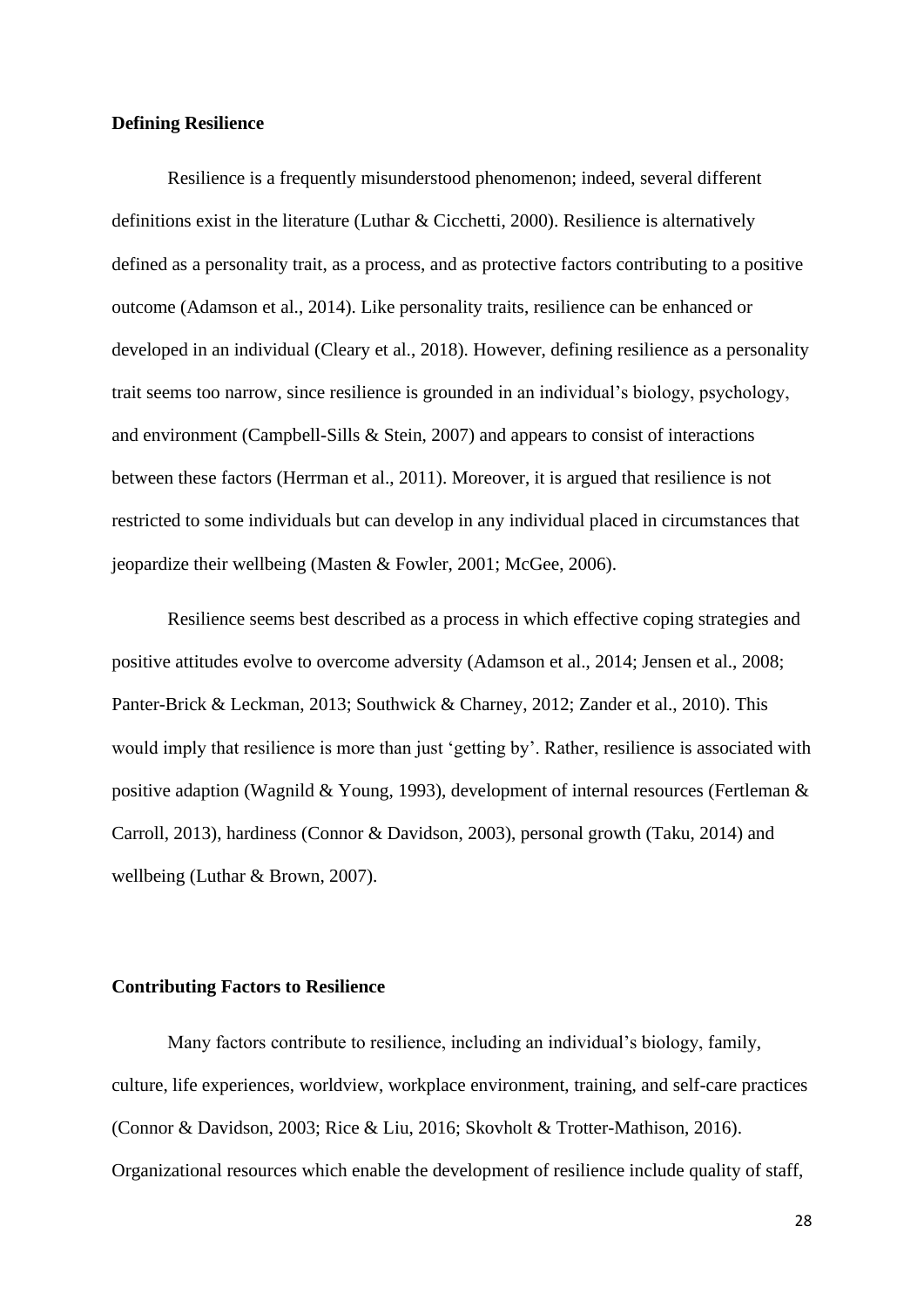multidisciplinary practice, good communication, teamwork, and mentorship (Cusack et al., 2016; Hurley & Kirwan, 2020; Jensen et al., 2008). Supportive professional relationships (Jensen et al., 2008) and a high degree of autonomy in one's work are also key aspects of resilience (Hurley & Kirwan, 2020; Keeton et al., 2007). Beyond the practice context, developing an awareness of one's capabilities and limits, building up relationships outside of work, and honouring one's own needs are all important keys to dealing with high demands of healthcare work (Jensen et al., 2008).

#### **Resilience and Professional Quality of Life**

Resilience in healthcare professionals has been much discussed in the recent literature, as it has been noted that the ability to maintain one's wellbeing during stressful circumstance is more common than originally thought (Bonanno, 2004). It is interesting to note the similarities between factors contributing to resilience and factors protecting against burnout (autonomy, teamwork and communication, workplace support, self-care, and selfknowledge). This underscores the inverse relationship between resilience and burnout. More than that, resiliency has been shown to play a role in reducing the effects of stress (Arrogante & Aparicio-Zaldivar, 2017; Guler & Yoruk, 2021; Hylton Rushton et al., 2015; Shatté et al., 2017; Tusaie & Dyer, 2004). Resilience also correlates with increased quality of life in physicians (Rahimi et al., 2014; Warren et al., 2013) and nurses (Berger et al., 2015).

## **Need For and Objectives of this Study**

The research on professional quality of life and resilience in paediatric audiologists is non-existent in the literature. This study has three aims. Firstly, the relationships between contributors to occupational stress and compassion satisfaction, burnout, and resilience will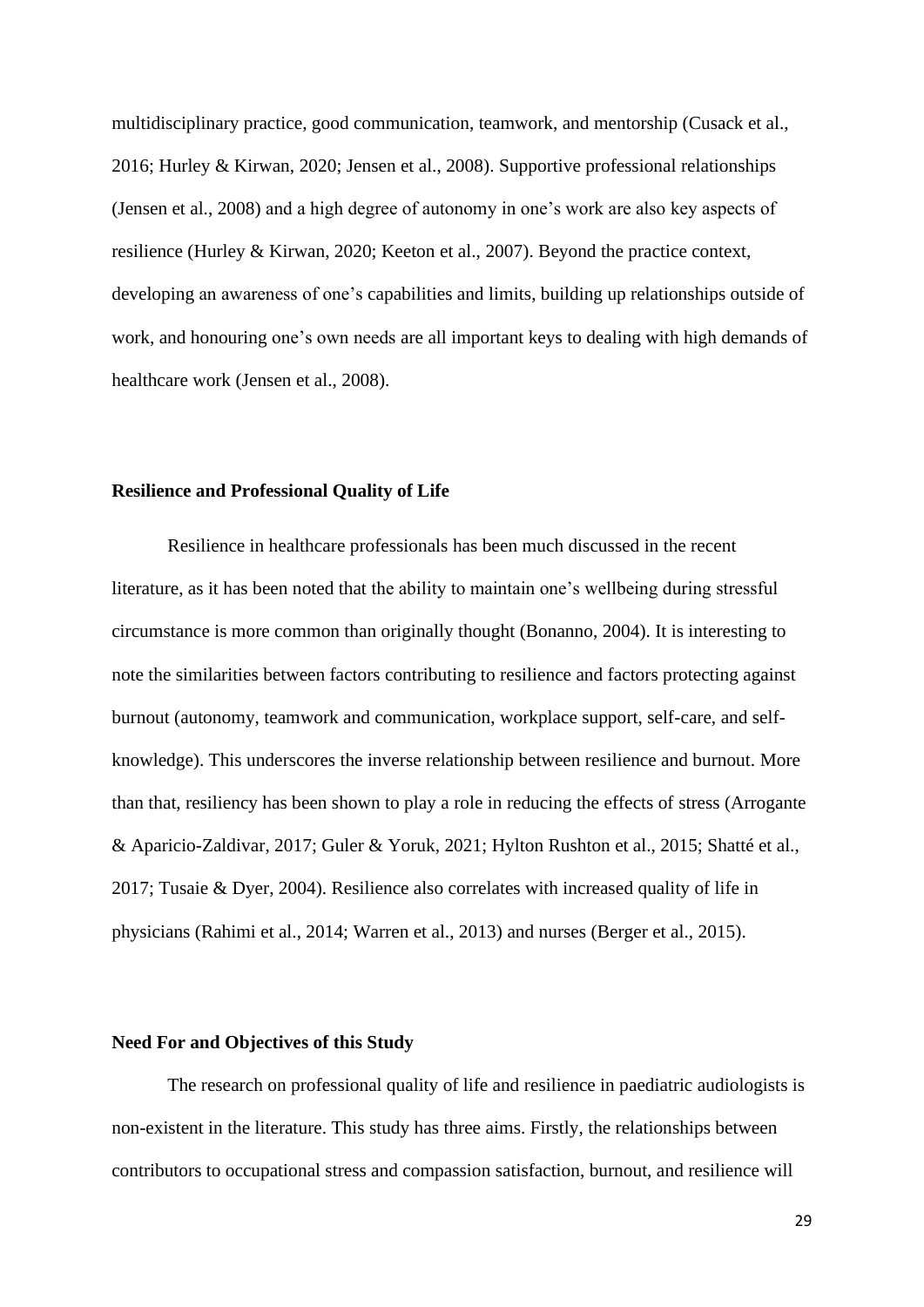be explored. Secondly, the question whether correlational relationships exist between compassion satisfaction and resilience, and burnout, will be satisfied. Thirdly, the extent to which compassion satisfaction and resilience predict burnout will be explored. Understanding the factors that enhance professional wellbeing and reduce risk of burnout is important for paediatric audiologist, the organizations they work for, and most importantly, the people they serve.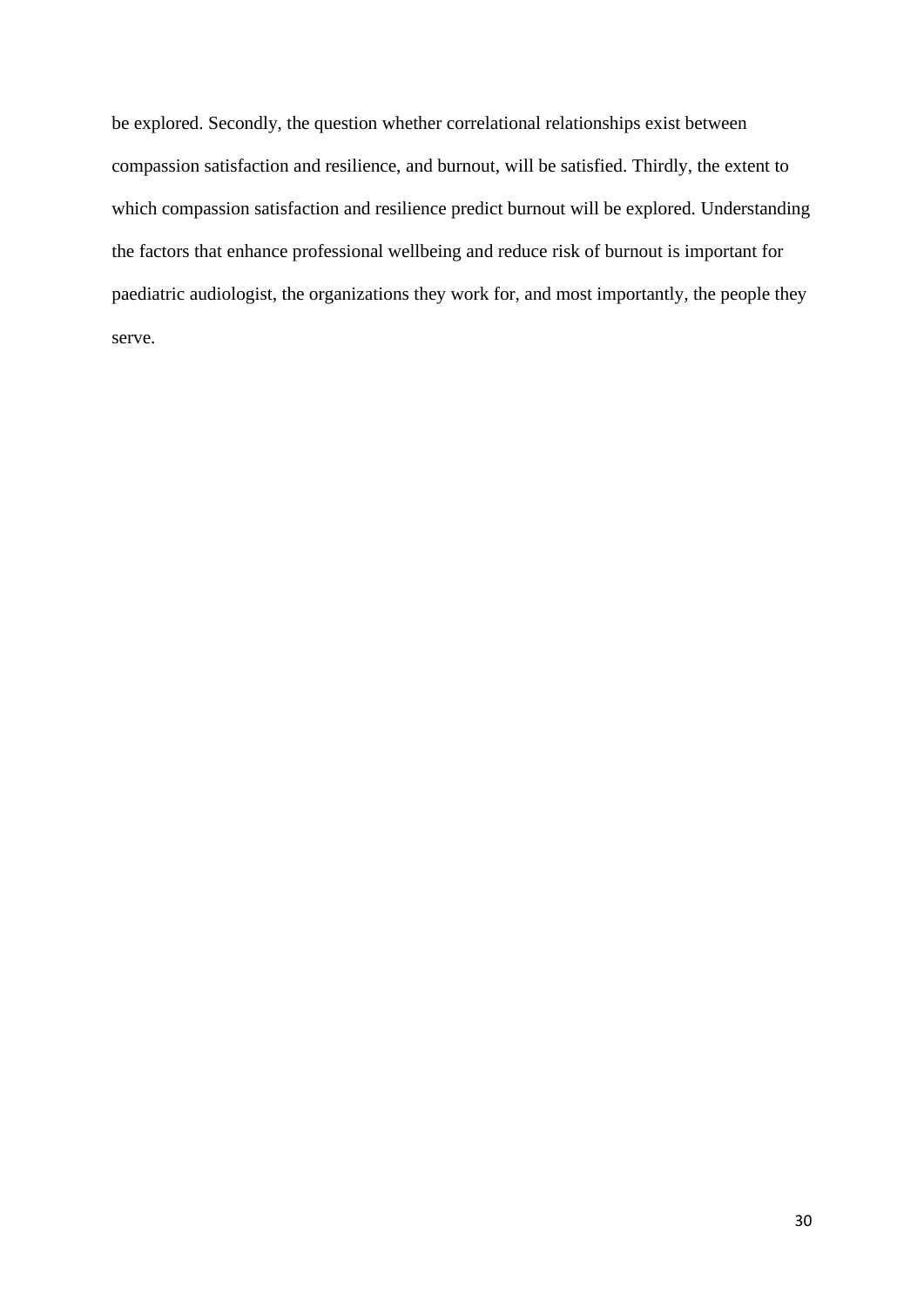# **Chapter 2: Materials and Methods**

## **Study Design**

This quantitative, cross-sectional study examined the relationships between occupational stress, burnout, compassion satisfaction, and resilience. Ethical approval was gained from the University of Canterbury Ethics Committee. The study survey was piloted among postgraduate psychology students at the University of Canterbury. Minor grammatical and wording changes were made to the demographic questionnaire and information sheet after feedback. An invitation to complete the survey was sent electronically to 12 audiological associations and societies in Africa, Asia, Europe, North America, and Australasia. Informed consent was gained from participants, who were notified of the estimated time to complete the survey, of who would access and utilize the data, and of the overall purpose of the study. Participants were also notified that all survey data would remain anonymous and be stored in password-protected electronic formats at the University of Canterbury for 5 years before being destroyed, as per the University of Canterbury Human Research Ethics Committee protocols. Furthermore, participants were given the email addresses of the research students and supervisors who would access the data. Participants were then directed to an open survey on the Qualtrics platform. Participants could modify their responses by means of a back button. If all forced questions were answered, the survey was defined as completed. However, completion was not mandatory. If participants completed the survey, they could provide their email address in a separate link to enter the draw for one of four US\$50 Amazon vouchers.

The survey was composed of demographic questions, the Audiological Stress Questionnaire (AOSQ), the Professional Quality of Life Version 5 (ProQuoL5) questionnaire, and the Connor-Davidson Resilience Scale (CD-RISC): 97-98 questions in total. It remained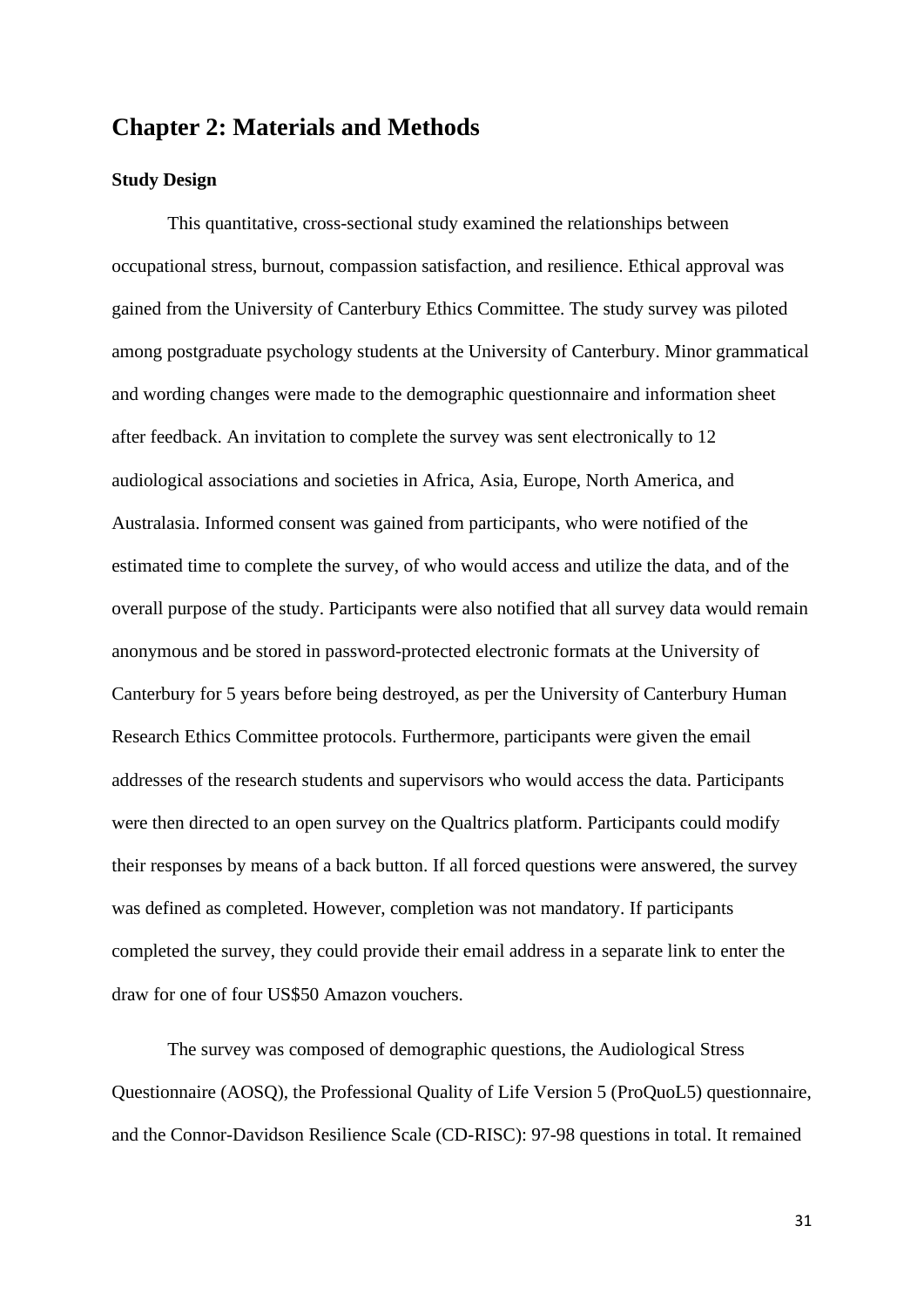live from July 9, 2021 until September 14, 2021. No follow-up invitations to complete the survey were sent to any of the 12 audiological associations or societies.

## **Participants**

Fully qualified, clinical audiologists were recruited by means of an advertisement placed in their audiological society's or association's newsletter. All participants for this research were required to work at least fifty percent of the time with children. Of 129 participants who completed the survey, 32 participant audiologists met this requirement. All eligible participants for this study had unique IP addresses. On this basis, it was assumed that all eligible participants were unique individuals.

#### **Measures**

The demographics questionnaire included 19 questions total, of which 12 were relevant to this study. However, data was incomplete for the questions regarding ethnicity, income amount, and income currency, as response was not mandatory for these questions. Responses to another two questions could be combined into one variable. Ultimately, only 8 demographic variables were included in this research: gender, year of birth, country of work, type of work, years of clinical experience, hours worked per week, employment type, and income type.

The AOSQ (Severn et al., 2012) asks to what extent paediatric audiologists experience a number of stressors. Thirty-six questions on a 7-point Likert scale with ranges of 1 (never stressful) to 7 (extremely stressful) pertain to stress factors previously identified in the healthcare literature. Question number 8 was not used in this research as Severn et al.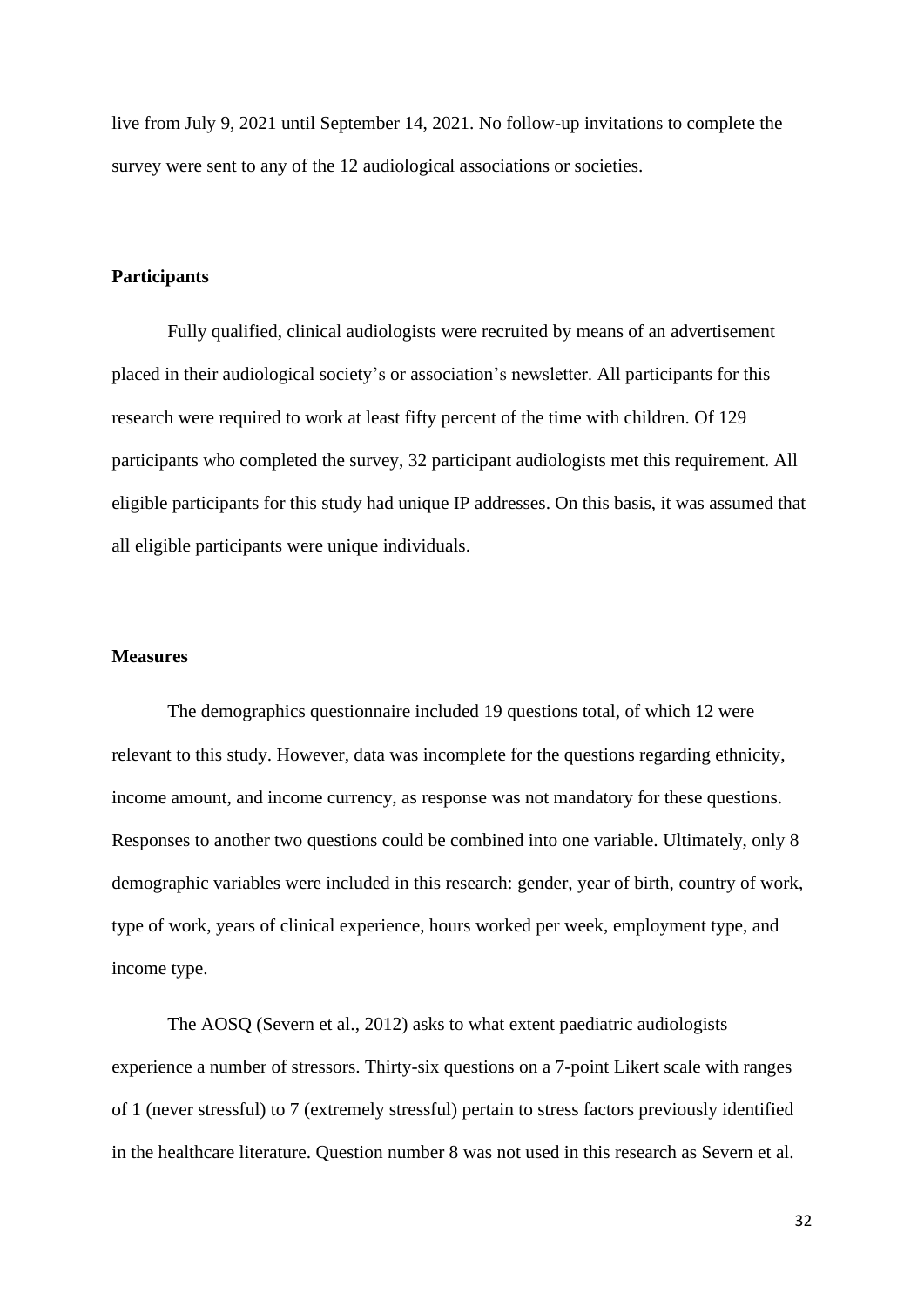(2012) identified high correlation factor loading. The AOSQ also contains 5 open-ended questions; however, these questions were not utilized in this quantitative research. Cronbach's alpha for the current study sample was 0.955.

The ProQuoL5 (Stamm, 2010) measured quality of life among participants. The ProQuoL5 contains 30 questions regarding compassion satisfaction, burnout, and secondary traumatic stress on a 5-point Likert scale with ranges from 1 (never) to 5 (very often). On the compassion satisfaction subscale, scores between 23 and 41 indicate moderate levels of compassion satisfaction, and scores 42 or greater indicate high levels (Stamm, 2010). On the burnout subscale, scores of 22 or less indicate low risk of burnout and scores between 23 and 41 indicate moderate risk (Stamm, 2010). The subscale of secondary traumatic stress was not utilized in this research. Cronbach's alpha for the current study sample was 0.754 for the burnout scale and 0.887 for the compassion satisfaction scale.

The CD-RISC was initially published as a 25-item scale to measure resilience, with higher scores indicating greater resilience (Connor & Davidson, 2003). A 10-item scale was published later and was utilized in this research. All 10 items show minimal redundancy and scores correlate highly with the scores from the 25-item version (Campbell-Sills & Stein, 2007). Cronbach's alpha for the current study sample was 0.809.

## **Statistical Analysis**

Relevant scores from the ProQuoL questionnaire were reverse scored and all data from completed questionnaires was transferred to Jamovi for analysis. Descriptive statistics were computed from the demographic data. Relationships between occupational stress variables, burnout, compassion satisfaction, and resilience were explored using Spearman rho correlation tests, as both burnout and compassion satisfaction scores included outliers.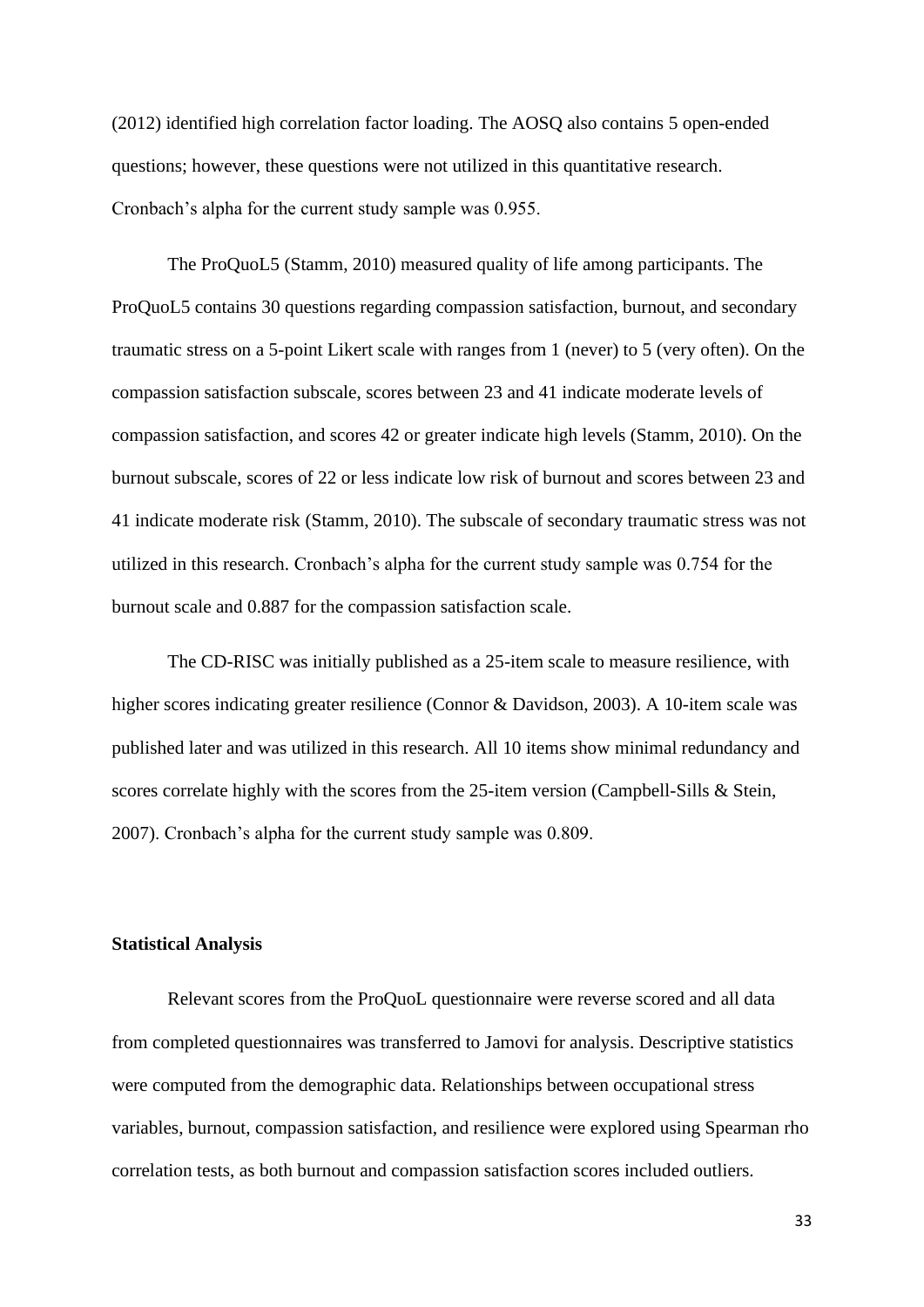Relationships between compassion satisfaction and burnout, and resilience and burnout were investigated also using Spearmann rho correlation tests. A linear regression demonstrated whether compassion satisfaction and resilience predict burnout. A coefficient with a p-value of less than 0.05 was considered statistically significant.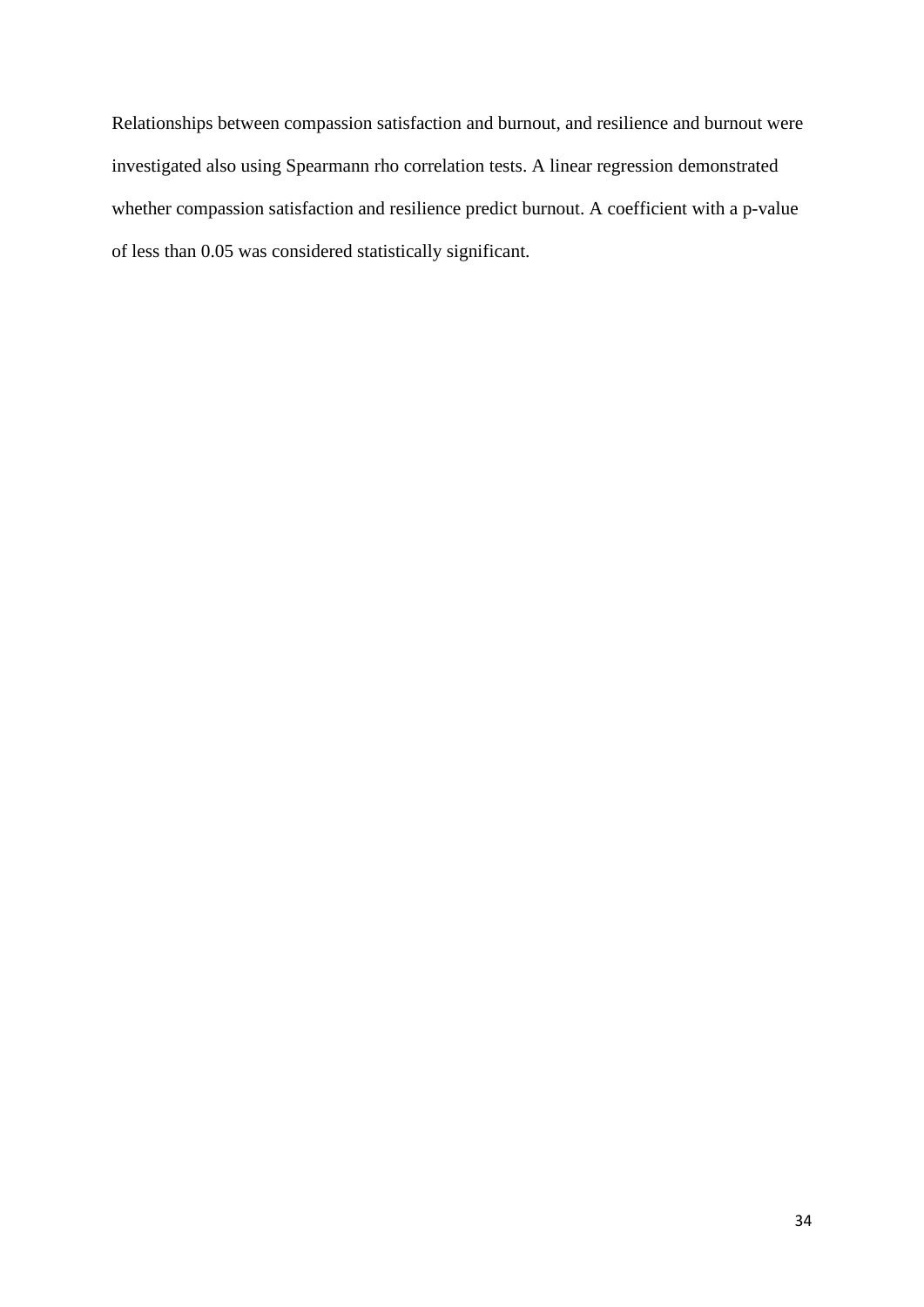# **Chapter 3: Result***s*

## **Demographics**

The mean age of 32 paediatric audiologists was  $38.2$  years  $\pm$  12.0, with a range of 22 – 68. Most were female (81.3%). The mean years of experience was  $14.7 \pm 11.1$ , with a range of  $2 - 40$ . The mean hours worked per week was  $37.3 \pm 7.98$ , with a range of  $13 - 46$ . New Zealand audiologists were disproportionately represented. 50% of participants worked about half the time with children and 50% spent more than half their work hours with children. 65.6% of participants worked in the public sector, 28.1% of participants in the private sector, 3.1% were on leave, and 3.1% did not specify. 93.8% of participants were salaried, 3.1% were waged, and 3.1% did not specify. No demographic variables were significantly correlated to burnout, compassion satisfaction, or resilience.

| Characteristics                 | Frequency      | Percentage | Mean(SD)    | Range |
|---------------------------------|----------------|------------|-------------|-------|
| Age                             |                |            | 38.2 (12.0) | 22-68 |
| $21 - 30$                       | 10             | 31.3%      |             |       |
| $31 - 40$                       | 11             | 34.4%      |             |       |
| $41 - 50$                       | $\overline{4}$ | 12.5%      |             |       |
| $51-60$                         | 5              | 15.6%      |             |       |
| 61-70                           | $\overline{2}$ | 6.3%       |             |       |
| Sex                             |                |            |             |       |
| Female                          | 26             | 81.3%      |             |       |
| Male                            | $\overline{2}$ | 6.3%       |             |       |
| Unknown                         | 4              | 12.5%      |             |       |
| Country of work                 |                |            |             |       |
| <b>United Kingdom</b>           | 4              | 12.5%      |             |       |
| <b>Israel</b>                   | $\overline{2}$ | 6.3%       |             |       |
| India                           | $\mathbf{1}$   | 3.1%       |             |       |
| Singapore                       | 1              | 3.1%       |             |       |
| Malaysia                        | 1              | 3.1%       |             |       |
| South Africa                    | 3              | 9.4%       |             |       |
| <b>United States of America</b> | 4              | 12.5%      |             |       |
| Canada                          | 1              | 3.1%       |             |       |
| New Zealand                     | 15             | 46.9%      |             |       |

**Table 1.** Characteristics of Paediatric Audiologists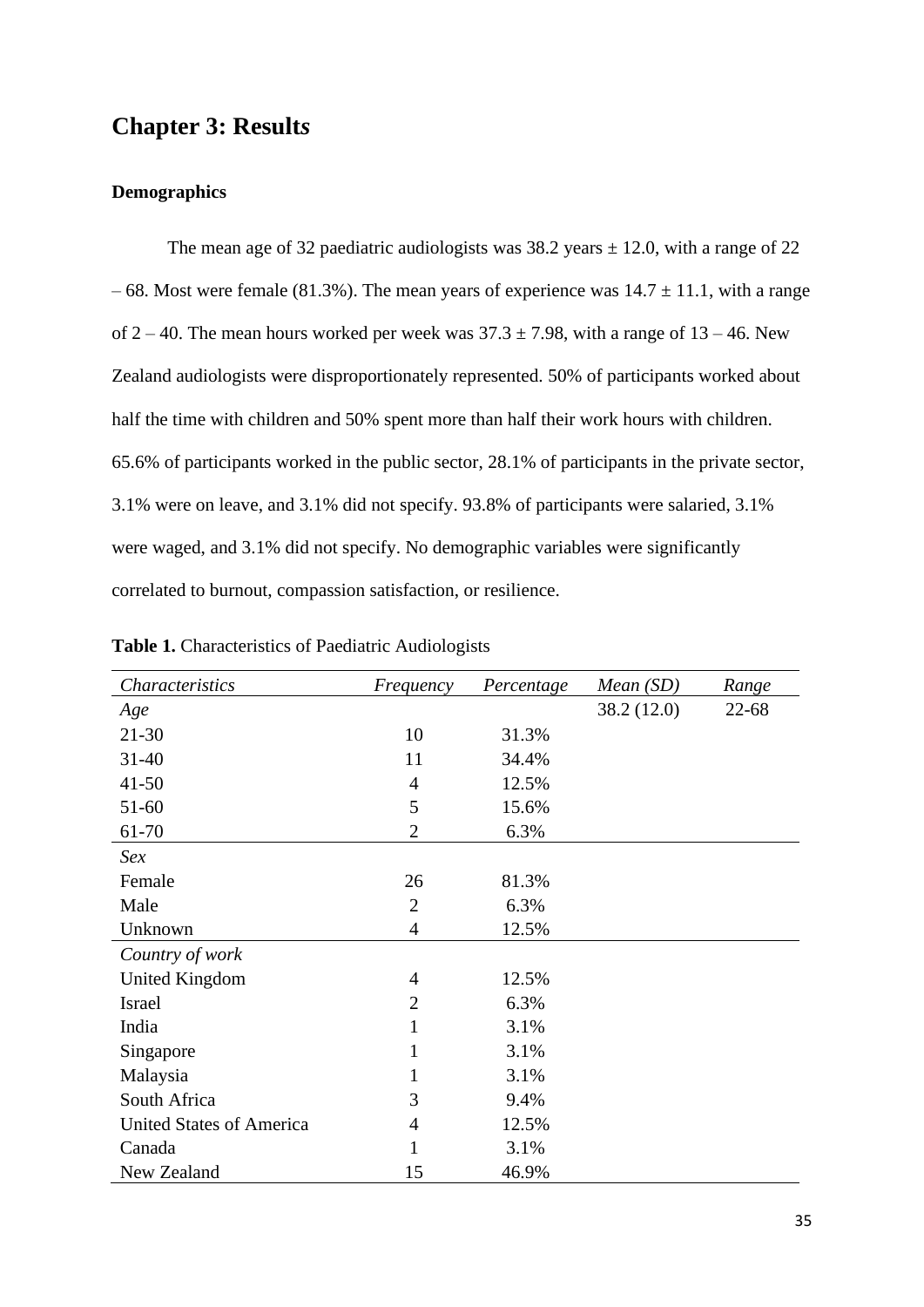| Type of work                    |                |       |             |        |
|---------------------------------|----------------|-------|-------------|--------|
| 50/50 split adults and children | 16             | 50.0% |             |        |
| $> 50\%$ with children          | 16             | 50.0% |             |        |
| Years of experience             |                |       | 14.7(11.1)  | $2-40$ |
| $1 - 10$                        | 15             | 46.9% |             |        |
| $11 - 20$                       | 9              | 28.1% |             |        |
| $21 - 30$                       | 3              | 9.4%  |             |        |
| $31 - 40$                       | 5              | 15.6% |             |        |
| Hours worked per week           |                |       | 37.3 (7.98) | 13-46  |
| $10+$                           | $\overline{2}$ | 6.3%  |             |        |
| $20+$                           | $\overline{2}$ | 6.3%  |             |        |
| $30+$                           | 3              | 9.4%  |             |        |
| $40+$                           | 25             | 78.1% |             |        |
| <b>Employment</b> type          |                |       |             |        |
| Private                         | 9              | 28.1% |             |        |
| Public                          | 21             | 65.6% |             |        |
| On leave                        | 1              | 3.1%  |             |        |
| Not specified                   | 1              | 3.1%  |             |        |
| Income type                     |                |       |             |        |
| Wage                            | 1              | 3.1%  |             |        |
| Salary                          | 30             | 93.8% |             |        |
| Not specified                   | 1              | 3.1%  |             |        |

# **Relationships Between AOSQ Variables and Key Study Variables**

Twenty-six of the 36 AOSQ variables were positively associated with burnout. The mean burnout score was  $23.0$  (SD = 4.40), with a range of 17-37. Most participants were at low risk of burnout (56.3%). No participants were at high risk of burnout (score  $>$  41).

**Table 2.** Relationships Between AOSQ Variables and Burnout.

| Variable                       | Spearmann's rho | p-value |  |
|--------------------------------|-----------------|---------|--|
| Weak correlation               |                 |         |  |
| Paperwork and administration   | 0.455           | 0.046   |  |
| Inadequate equipment           | 0.355           | 0.046   |  |
| <b>Diagnostics</b>             | 0.355           | 0.005   |  |
| Time with patients             | 0.482           | 0.005   |  |
| Number of patients             | 0.425           | 0.015   |  |
| Feeling like always on the job | 0.461           | 0.008   |  |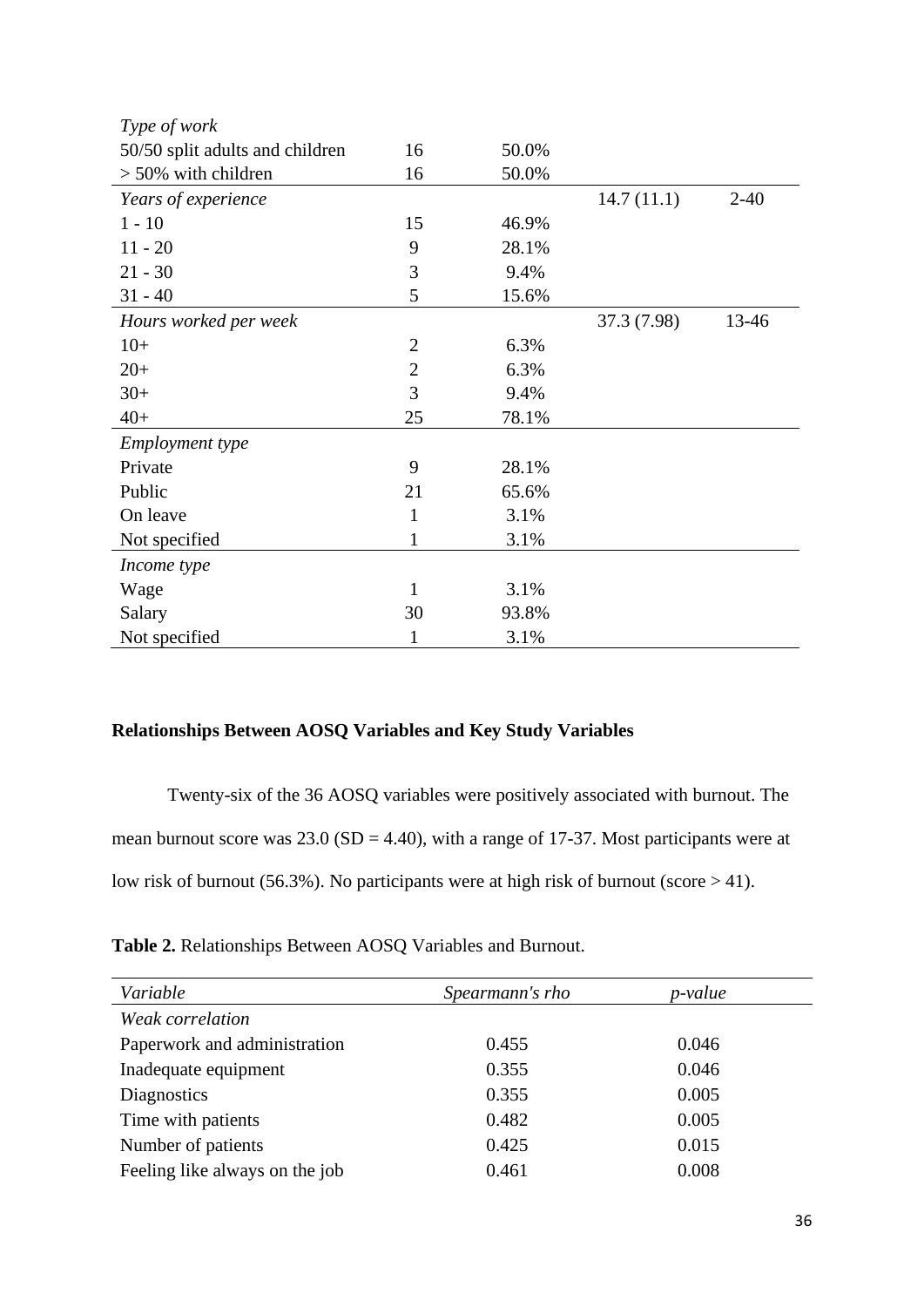| Catching illness from patients | 0.422 | 0.016   |
|--------------------------------|-------|---------|
| Occupational health condition  | 0.455 | 0.009   |
| Multi-disciplinary approach    | 0.416 | 0.018   |
| Dealing with supervisors       | 0.495 | 0.004   |
| Inconsistent leadership        | 0.377 | 0.033   |
| Staff shortages                | 0.469 | 0.007   |
| Moderate correlation           |       |         |
| Patient/family expectations    | 0.545 | 0.001   |
| Accountability                 | 0.514 | 0.003   |
| Eating well at work            | 0.551 | 0.001   |
| Managing social life           | 0.640 | < 0.001 |
| Insufficient social time       | 0.575 | < 0.001 |
| Lack of social support         | 0.503 | 0.003   |
| Limitations to social life     | 0.641 | < 0.001 |
| Making ends meet               | 0.575 | < 0.001 |
| Dealing with co-workers        | 0.526 | 0.002   |
| Proving oneself                | 0.549 | 0.001   |
| Unequal responsibilities       | 0.570 | < 0.001 |
| Negatives overemphasized       | 0.517 | 0.002   |
| <b>Strong correlation</b>      |       |         |
| Fatigue                        | 0.724 | < 0.001 |
| Keeping fit                    | 0.731 | < 0.001 |

Moreover, the overall stress variable, also scored on a 7-point Likert scale, strongly and positively correlated with burnout.

**Table 3.** Relationship Between Overall Stress Level and Burnout.

| Variable             | Spearman's rho | <i>p</i> -value |
|----------------------|----------------|-----------------|
| Overall stress level | 0.778          | $<$ 0.001       |

One AOSQ variable was negatively associated with compassion satisfaction. The mean compassion satisfaction score was  $40.9$  (SD = 4.84), with a range of 29-49. Most participants (59.4%) had moderate levels of compassion satisfaction. No audiologists had low levels of compassion satisfaction (score < 23).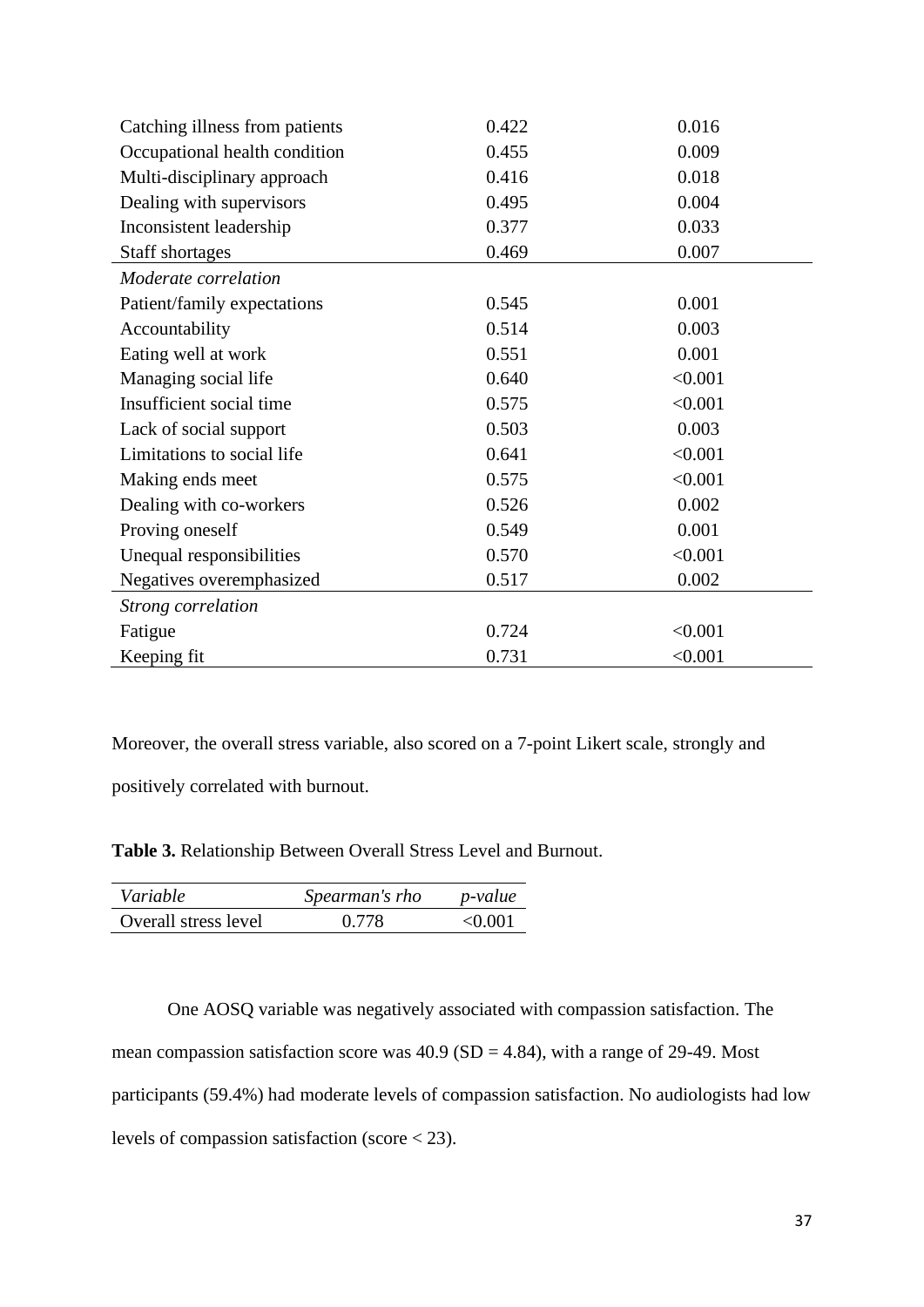**Table 4.** Relationships Between AOSQ Variables and Compassion Satisfaction.

| Variable         | Spearmann's rho | <i>p</i> -value |
|------------------|-----------------|-----------------|
| Making ends meet | $-0.479$        | 0.006           |

All four AOSQ variables related to social life and support were negatively associated with resilience score. The mean resilience score was  $27.9$  (SD = 4.14), with a range of 21-38.

**Table 5.** Relationships Between AOSQ Variables and Resilience.

| Variable                   | Spearmann's rho | p-value |
|----------------------------|-----------------|---------|
| Social life                | $-0.402$        | 0.022   |
| Insufficient social time   | $-0.474$        | 0.006   |
| Lack social support        | $-0.395$        | 0.025   |
| Limitations on social life | $-0.601$        | 70 OO 1 |

# **Correlational and Predictive Relationships between Key Study Variables**

Compassion satisfaction showed a significant, negative association to burnout  $(r =$  $-0.417$ ,  $p = 0.017$ ), as did resilience (r =  $-0.451$ ,  $p = 0.010$ ). Thus, it was expected that both would also predict burnout. As the sample size was small  $(n = 32)$ , only the variables of compassion satisfaction and resilience were included in the regression analysis. Analysis indicated that compassion satisfaction negatively and significantly predicted burnout level (R  $= 0.533, R<sup>2</sup> = 0.284, F(2, 29) = 5.75, p = 0.008$ . However, although the result was in the same direction, resilience did not significantly predict burnout level ( $p = 0.152$ ). Together, these variables accounted for 28.4% of the variance in burnout levels.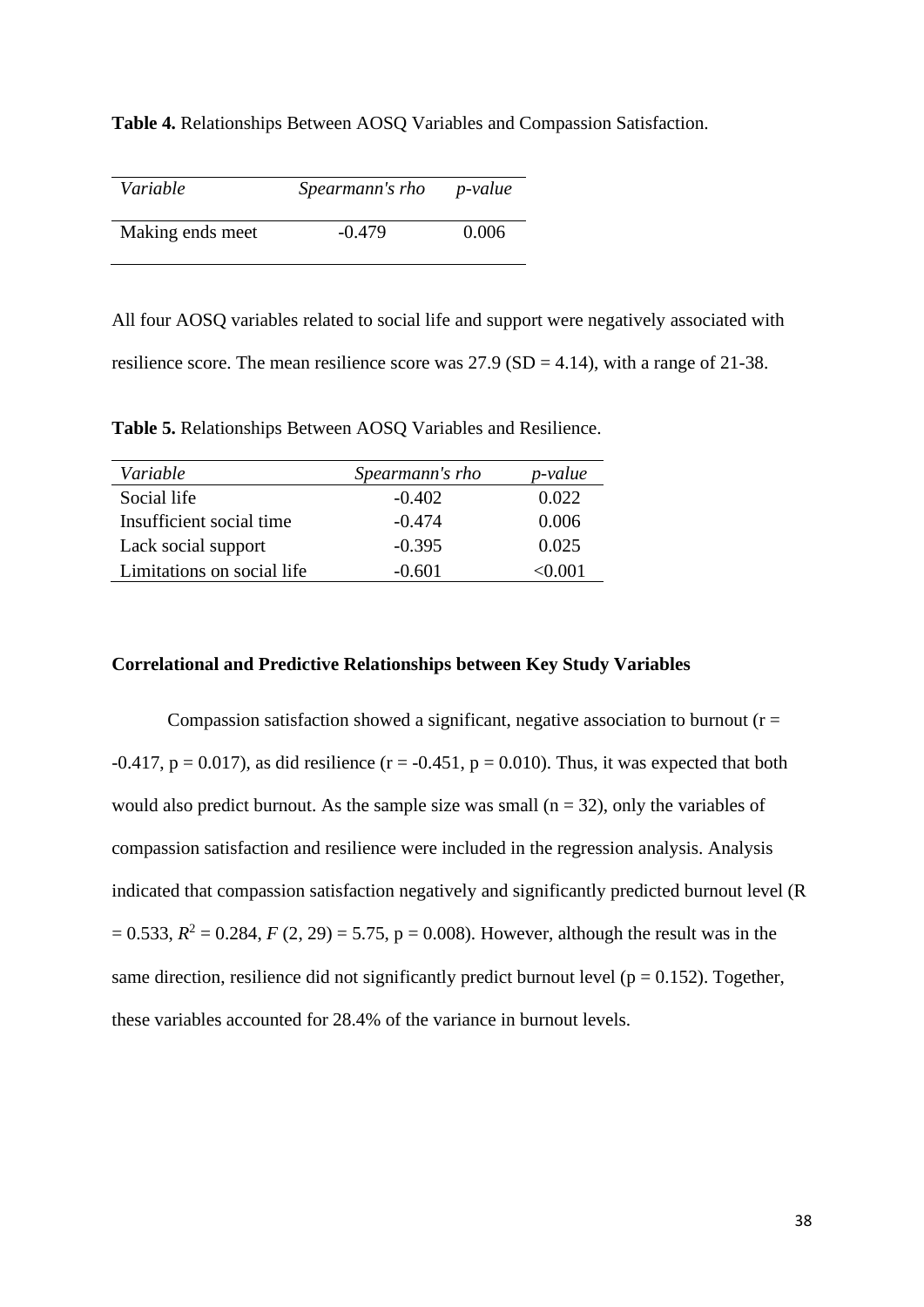# **Chapter 4: Discussion**

## **Overview**

This study documented the occupational stress variables associated with burnout, compassion satisfaction, and resilience, as well as the relationships between compassion satisfaction and resilience, and burnout. Twenty-six stress factors were found to be positively associated with burnout, one stress factor was found to be negatively associated with compassion satisfaction, and four stress factors were found to be negatively associated with resilience. While both compassion satisfaction and resilience negatively correlated with burnout, the regression analysis revealed that compassion satisfaction, but not resilience, significantly predicted burnout in paediatric audiologists. As far the primary author is aware, this is the first study considering occupational stress, quality of life variables, and resilience in paediatric audiologists.

## **Demographic and AOSQ Variables**

No demographic variables were significantly correlated with burnout, compassion satisfaction, and resilience. While the research suggests that demographic variables alone may not significantly influence burnout levels in healthcare workers (Stamm, 2010), it is surprising that no demographic variables were correlated with compassion satisfaction. Both greater years of experience and older age are associated with greater compassion satisfaction (Craig & Sprang, 2010; Hunsaker et al., 2015). On the other hand, resilience appears to be affected primarily by organizational factors, relational factors, and the internal resources of the individual. Relationships between resilience and demographic variables such as age, gender, employment type, or income are inconsistent (Davidson, 2018).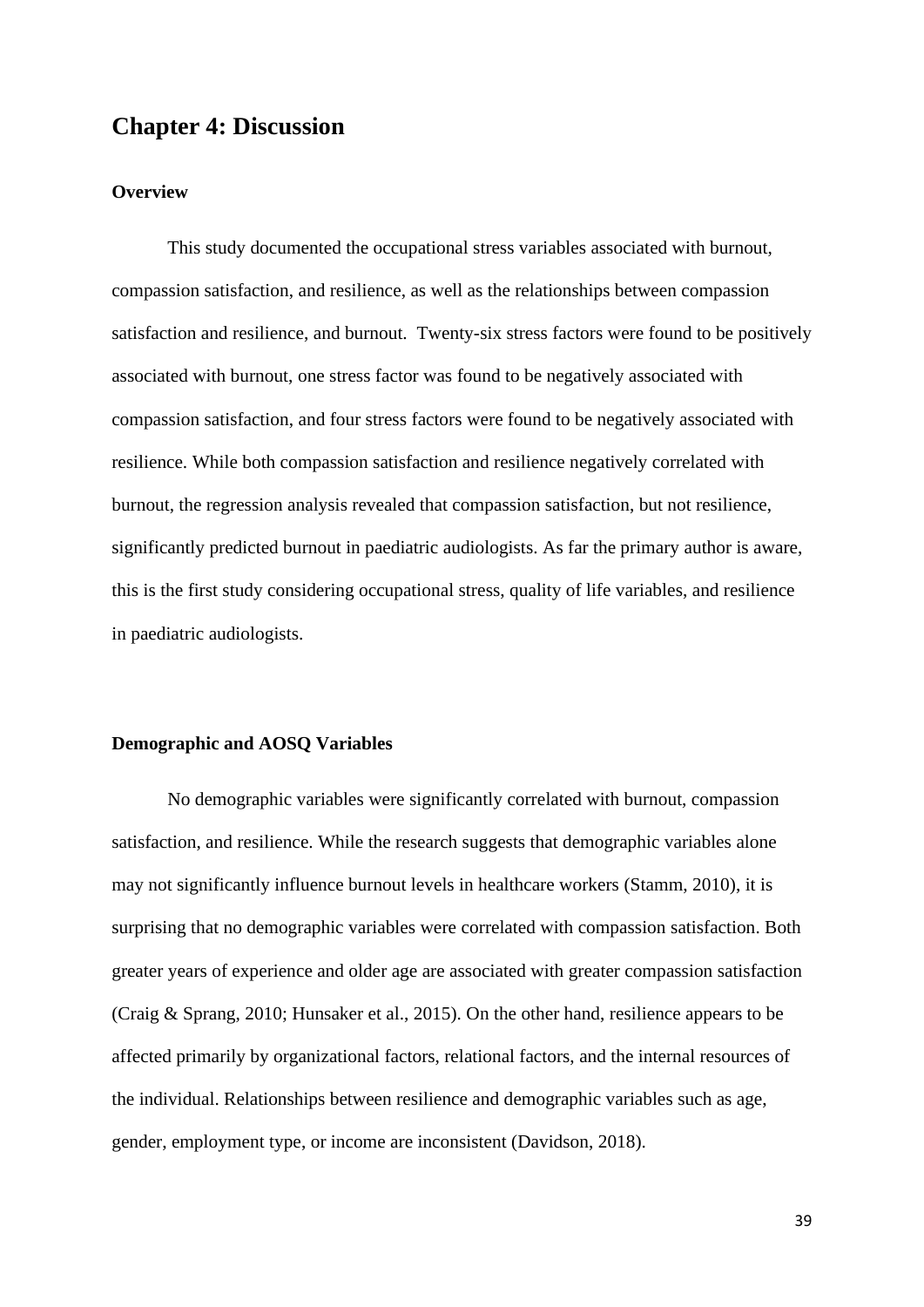# **Burnout and AOSQ Variables**

Burnout is a psychophysiological condition that develops over the course of one or more years from exposure to stress (Maslach et al., 2001). While recovery from burnout is certainly possible, it has been found to be a relatively stable condition, no matter the sample population, length of follow-up study, or cultural context (Poulin & Walter, 1993; Shirom et al., 2005). This underscores the serious nature of burnout. The risk of burnout in the healthcare sector is generally reported in the moderate-to-high range (Maslach & Leiter, 2016). However, paediatric audiologists were not found to be at high risk of burnout in this study. This finding is in accord with Severn et al. (2012), where New Zealand audiologists were at comparatively low risk of burnout compared to other healthcare professions. One reason for this may be favourable working conditions for these audiologists. Another reason may be the reward of paediatric work. Unique opportunities exist in paediatric work to build close relationships with children and their families; to make a crucial difference to life and learning outcomes for children; and to work closely with healthcare professionals in other specialties, due to the complexity of care many of these children need. "Getting it right" for children and their families brings great satisfaction (Bowden et al., 2015; Dix et al., 2012; Gulati et al., 2014; Taylor & Aldridge, 2017; Zander et al., 2010). The "protective effect" working with children has against stress and burnout has previously been demonstrated in the nursing literature. Neuman et al. (2018) found that nurses who tended to both paediatric and adult patients had lower exhaustion than those who care for adult patients only. Along the same lines, Roney and Acri (2018) demonstrated that paediatric nurses experienced greater job satisfaction than published norms for nurses. The fact that no participants in this study were at high risk of burnout suggests that reward of paediatric audiological work may ultimately outweigh the cost.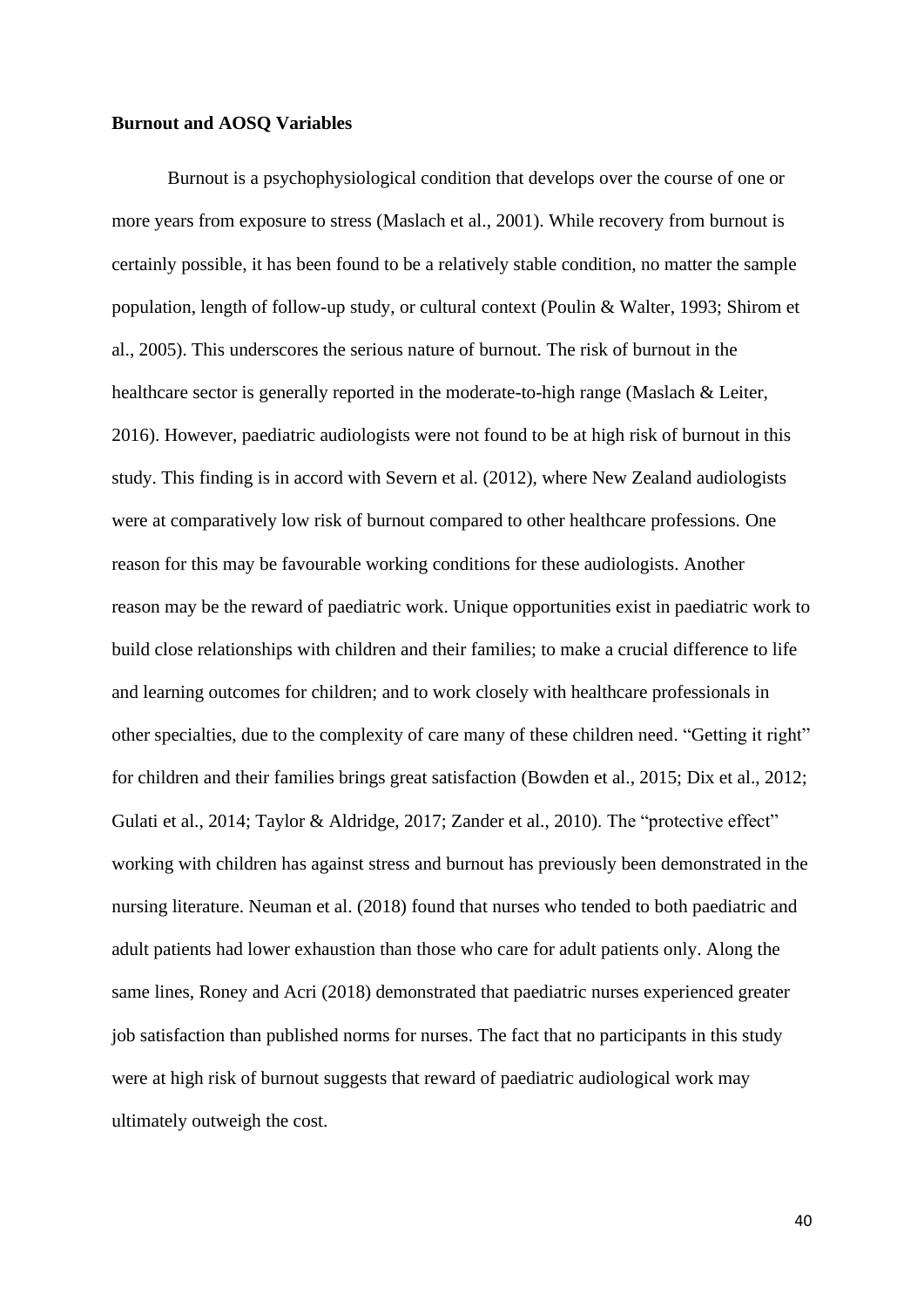Meeting patient and family expectations was one stress factor in this study that was associated with burnout score. Parental expectations of the paediatric audiologist may be amplified given the responsibility they hold for their children, given their children have most of their life ahead to live, and given the significant impact hearing impairment can have on the quality of life for their child. Although health circumstances differ, Taylor et al. (2017) identified meeting parent expectations as a stressor for healthcare professionals working in a paediatric hospice environment. Personal encounters with patients and their families are also known to be one of the most stressful elements of paediatric work (Bowden et al., 2015).

Many paediatric audiologists have likely experienced new risk factors to their wellbeing during this pandemic, not least, contracting COVID-19 from colleagues or patients. This may partially explain why the AOSQ variable of 'fear of getting sick from patients' was positively associated with burnout score in this study. Corroborating this, studies from the first SARS outbreak demonstrated fear of contracting or transmitting illness as a contributing factor to decline in healthcare professionals' mental wellbeing (Bai et al., 2004; Maunder et al., 2003). During the COVID-19 pandemic, it has also been demonstrated that the mental wellbeing of women is more easily affected than that of men (Lai et al., 2020). This is worth noting given the high percentage of women in this study.

Another important finding was the association between the AOSQ variables related to control and influence in the workplace, and burnout. Both the need to be accountable for doing one's job and feeling like one must prove oneself to management were positively associated with burnout score. Previous research has similarly demonstrated that a lack of individual control and influence in the workplace contributes to increased susceptibility to stress (Muhonen & Torkelson, 2004) and the development of burnout (Bruschini et al., 2018; Schmitz et al., 2000; Wilski et al., 2015). Furthermore, according to the J D-C model of occupational stress, a lack of autonomy in the workplace serves to magnify the effects of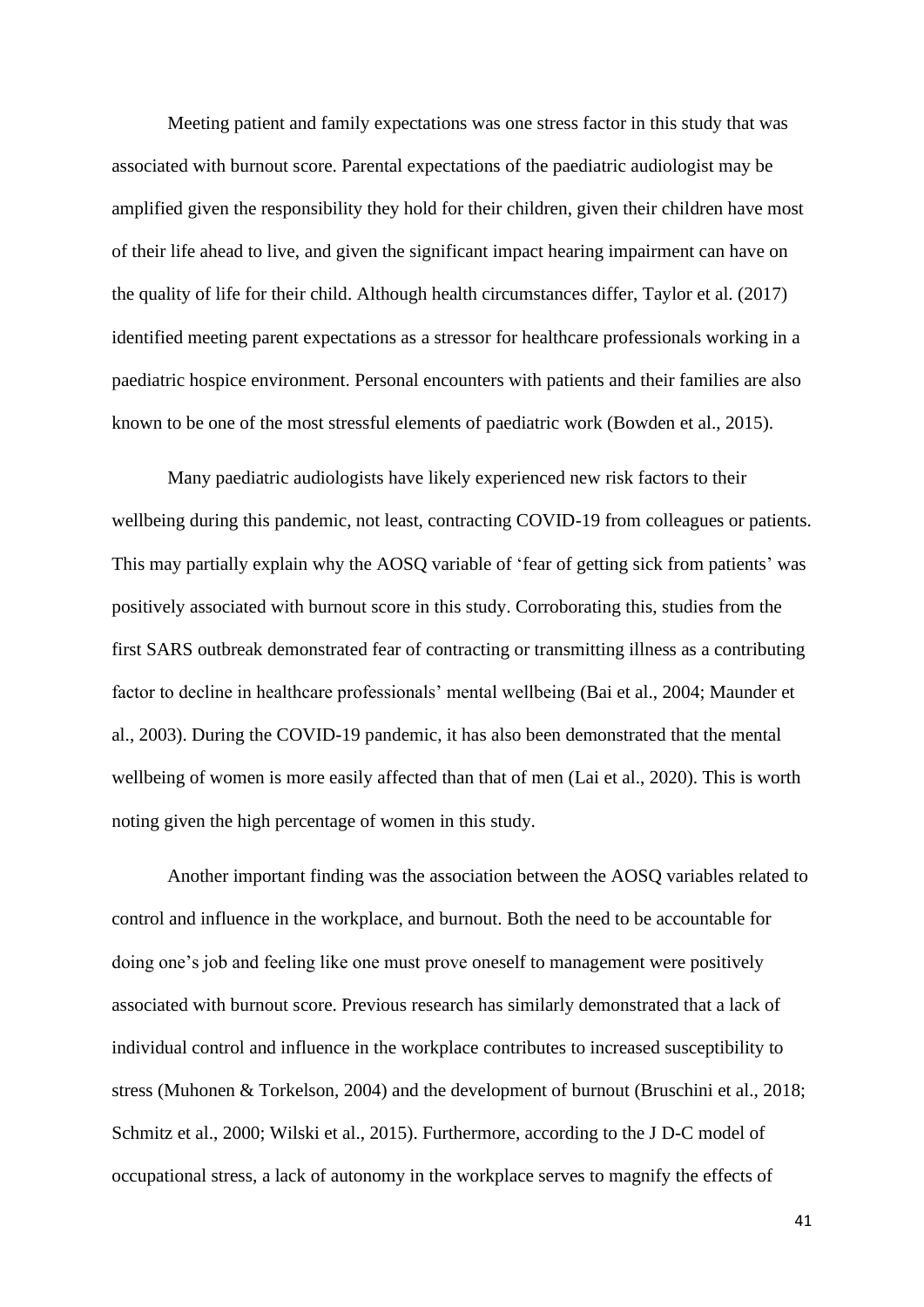stressors such as high workloads, time pressures, difficult tasks, or challenging patients (Karasek, 1979).

Paediatric audiologists reported higher burnout scores in the face of challenging relationships with supervisors and co-workers, inconsistent leadership from management, negatives overemphasized by leaders, and unequal sharing of responsibilities among coworkers. All these factors imply conflict in the workplace and a lack of healthy peer and managerial support. The literature is clear that workplaces characterized by conflict and lacking social support and support from management are liable to be atmospheres that contribute significantly to burnout in their employees (Bruschini et al., 2018; Maslach et al., 2001; Payne, 2001; Turnipseed, 1994).

The AOSQ variables of paperwork and administration, time with patients, number of patients, multi-disciplinary approach, staff shortages, and feeling like one is always on the job were all positively correlated with burnout score. These findings identify a crucial issue in the audiological setting: a lack of time to complete expected work. Previous research has already demonstrated that unrealistic time demands contribute to stress and burnout (Lim et al., 2011; Naruse et al., 2012; Sibeoni et al., 2019). Severn et al. (2012) also found that stress associated with time demands accounted for the greatest proportion of variance in both the closed- and open-ended questions in their survey completed by New Zealand audiologists.

According to the J D-R model of burnout, job resources such as social support are key to coping well with the demands of work (Demerouti et al., 2001). This has also been demonstrated empirically (Lee et al., 2021; Ruisoto et al., 2021; Vander Elst et al., 2016). Sufficient rest and rejuvenation outside work are also important (Bellicoso et al., 2017; Söderström et al., 2012). Not infrequently, audiological organizations are short-staffed, or audiologists must manage unrealistic caseloads. In these situations, time to build and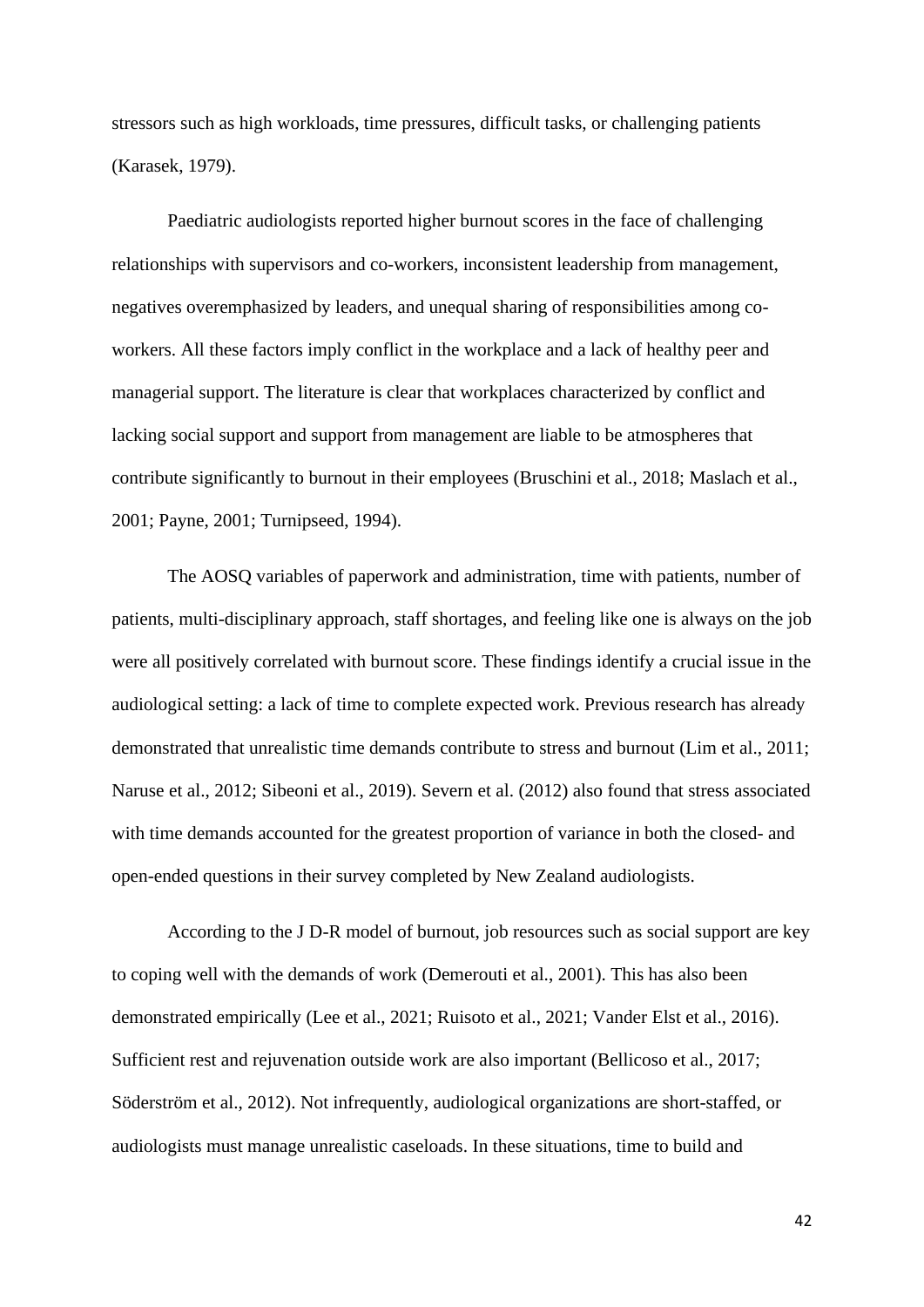participate in support networks at work and time to rest and rejuvenate during and after work will be impaired. This may result in a heavy toll on the paediatric audiologist's physical, mental, and emotional energy. The strong correlation between fatigue and burnout in this study suggests that paediatric audiologists may not have access to sufficient resources in the workplace, may have unrealistic time demands placed on them during work hours, or may not have enough time to rest outside of work.

Positive support networks within the workplace are crucial for a healthcare professional's wellbeing and engagement in their work (Bishop, 2013; Cheng et al., 2000; Fiabane et al., 2013; Strömgren et al., 2016; Wald, 2020; Zurlo et al., 2018). Research on the workplace effects of social support outside work is somewhat lacking in the healthcare literature; however, limited evidence suggests that positive support networks outside the workplace also play an important role in maintaining professional quality of life (Brady, 2017) and wellbeing (Wong et al., 2021; Zurlo et al., 2018). This position is validated by the current study regarding paediatric audiologists. Positive relationships were found between burnout score and the AOSQ variables of limited time available to spend with family and friends, lack of understanding from family and friends about one's work, limitations to whom one could spend time with outside of work, and difficulty managing one's social life outside of work.

The above correlations between burnout and AOSQ variables regarding social life outside of work, as well as the correlations between burnout score and the AOSQ variables of eating healthily at work and time to keep fit, may suggest work-life conflict. When work unduly intrudes in the personal life of a healthcare professional, they may suffer from physical and mental illbeing (Cooper et al., 1989; Van Der Heijden et al., 2008) and be at increased risk of burnout (Dyrbye et al., 2012; Feeks et al., 2020; Häusler et al., 2018; Lee et al., 2021; Nitzsche et al., 2013; Wright et al., 2014). Women may be more likely to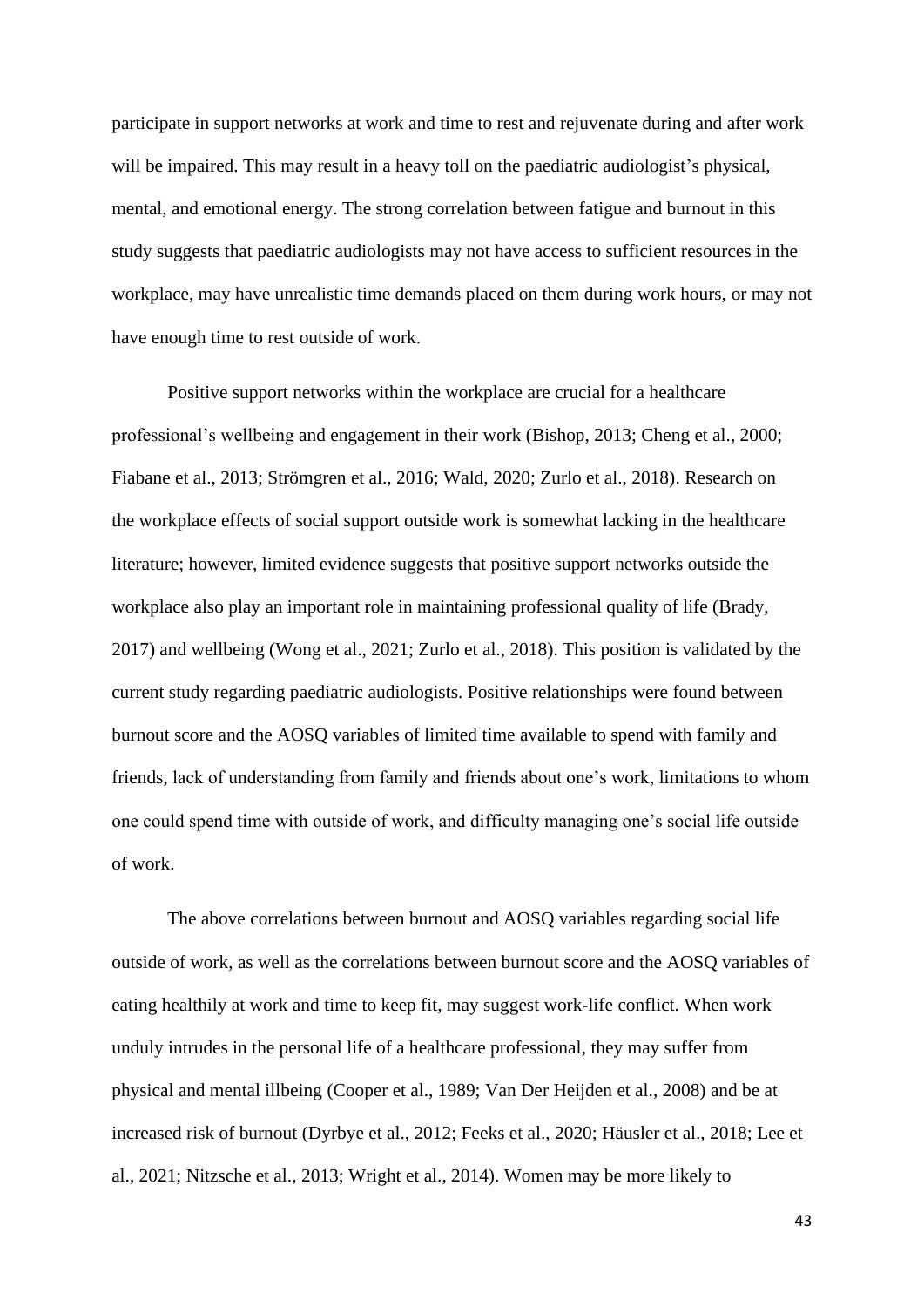experience conflict between work commitments and home life, given their mothering role (Gribben & Semple, 2021). Furthermore, tension between work and home commitments appears to be a significant contributor to burnout in women (Ray  $\&$  Miller, 1994). It is important to note the disproportionate effect of professional demands on women compared with men, given the high proportion of women in the audiological profession.

#### **Compassion Satisfaction and AOSQ Variables**

While stress can lead to the development of burnout, burnout is certainly not a necessary consequence of stress (da Nóbrega & Barboza, 2014). Most of the literature points to the fact that given access to sufficient and appropriate resources, healthcare professionals will be able to deal effectively with ongoing work stress (Demerouti et al., 2001; Schaufeli & Bakker, 2004). According to the J D-R model, job resources, which are both extrinsically and intrinsically motivating (Bakker et al., 2014; Van den Broeck et al., 2010), are one of two primary means by which healthcare professionals can deal effectively with workplace demands—the other being personal resources, such as resiliency. Healthcare professionals may even experience high levels of subjective wellbeing during times of stress (Ruiz-Fernández et al., 2020). Somewhat surprisingly, no AOSQ variable related to workplace resources was associated with compassion satisfaction in this study, despite previous research showing the importance of workplace support and self-care habits for the maintenance of compassion satisfaction (Alkema et al., 2008; Harr, 2013; Hunsaker et al., 2015; Li et al., 2014; Radey & Figley, 2007).

The only AOSQ variable associated with compassion satisfaction was making ends meet. After much searching, the primary author concluded not a single paper in the healthcare literature has demonstrated an association between compassion satisfaction and income.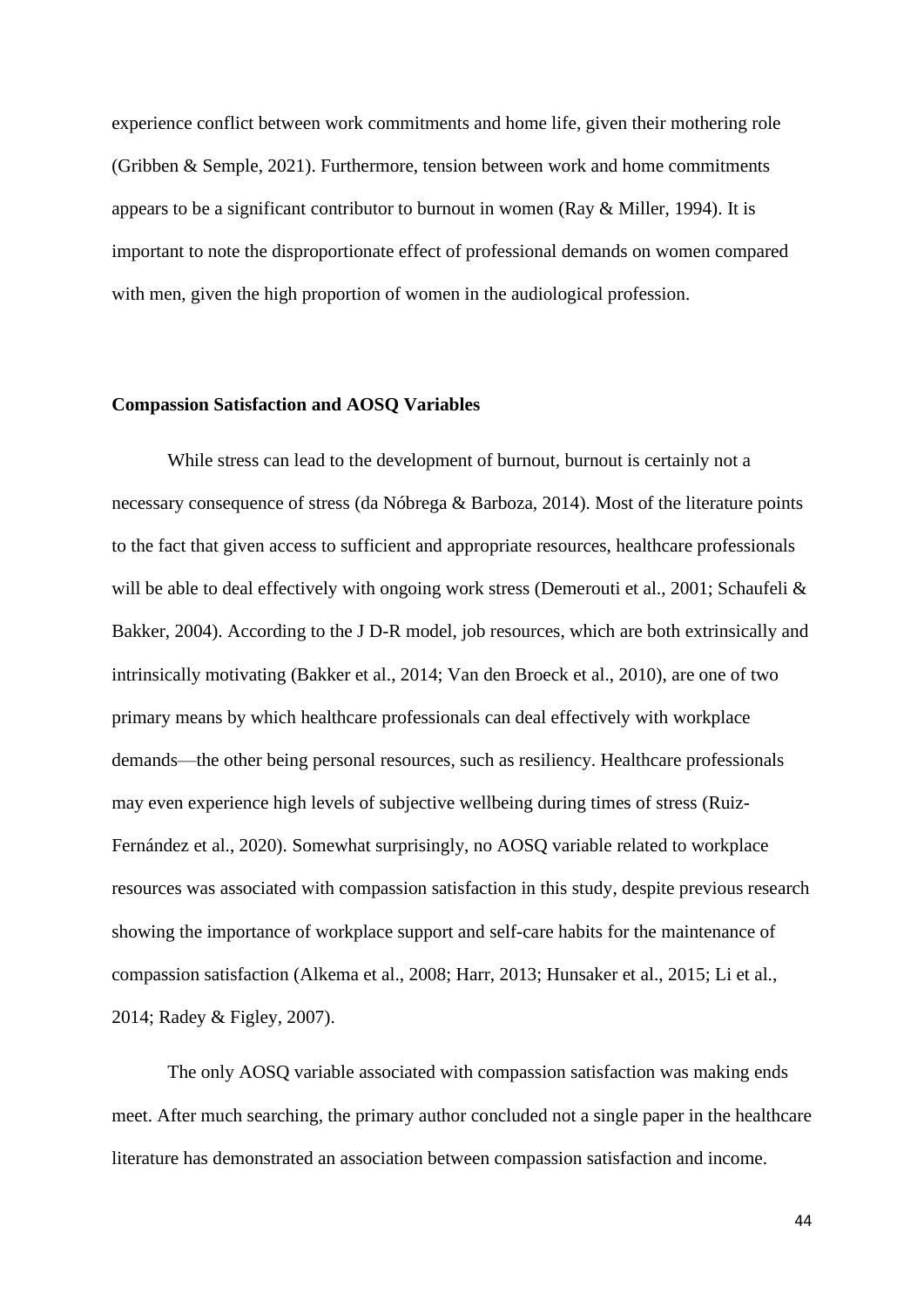This may be due, in part, to many papers not including an income variable in their demographic questionnaires. This finding is not without broader support in the healthcare literature though. A survey by da Silveira Massait et al. (2015) found that job satisfaction, a similar construct to compassion satisfaction, is associated with appreciation for primary healthcare workers in Brazil. The payment one receives is certainly an indication of how much one's employer values one's work. Furthermore, Atif et al. (2015) demonstrated a significant association between job satisfaction and income among Pakistani doctors, while Lu et al. (2016) showed a significant association between job dissatisfaction among healthcare workers in Guangdong province in China and the wage and benefits they received. Finally, Kelly et al. (2015) found that for acute care nurses, receiving meaningful recognition was a significant predictor of compassion satisfaction. A good salary or income is one type of meaningful recognition for healthcare workers. In summary, the correlation between income and compassion satisfaction appears to be a singular finding among healthcare professionals, let alone paediatric audiologists. It remains to be seen whether this finding is repeatable in a larger sample of paediatric audiologists.

#### **Resilience and AOSQ Variables**

Given the upheaval and adversity experienced by healthcare professionals during the COVID-19 pandemic, research on factors associated with resilience in paediatric audiologists is especially timely. Moreover, because resilience is something that can be learned and enhanced (Matheson et al., 2016; McAllister & McKinnon, 2009), demonstrating factors associated with resilience in paediatric audiologists is a crucial first step to improving resilience in this healthcare sector. In this study, the AOSQ variables of limited time available to spend with family and friends, lack of understanding from family and friends about one's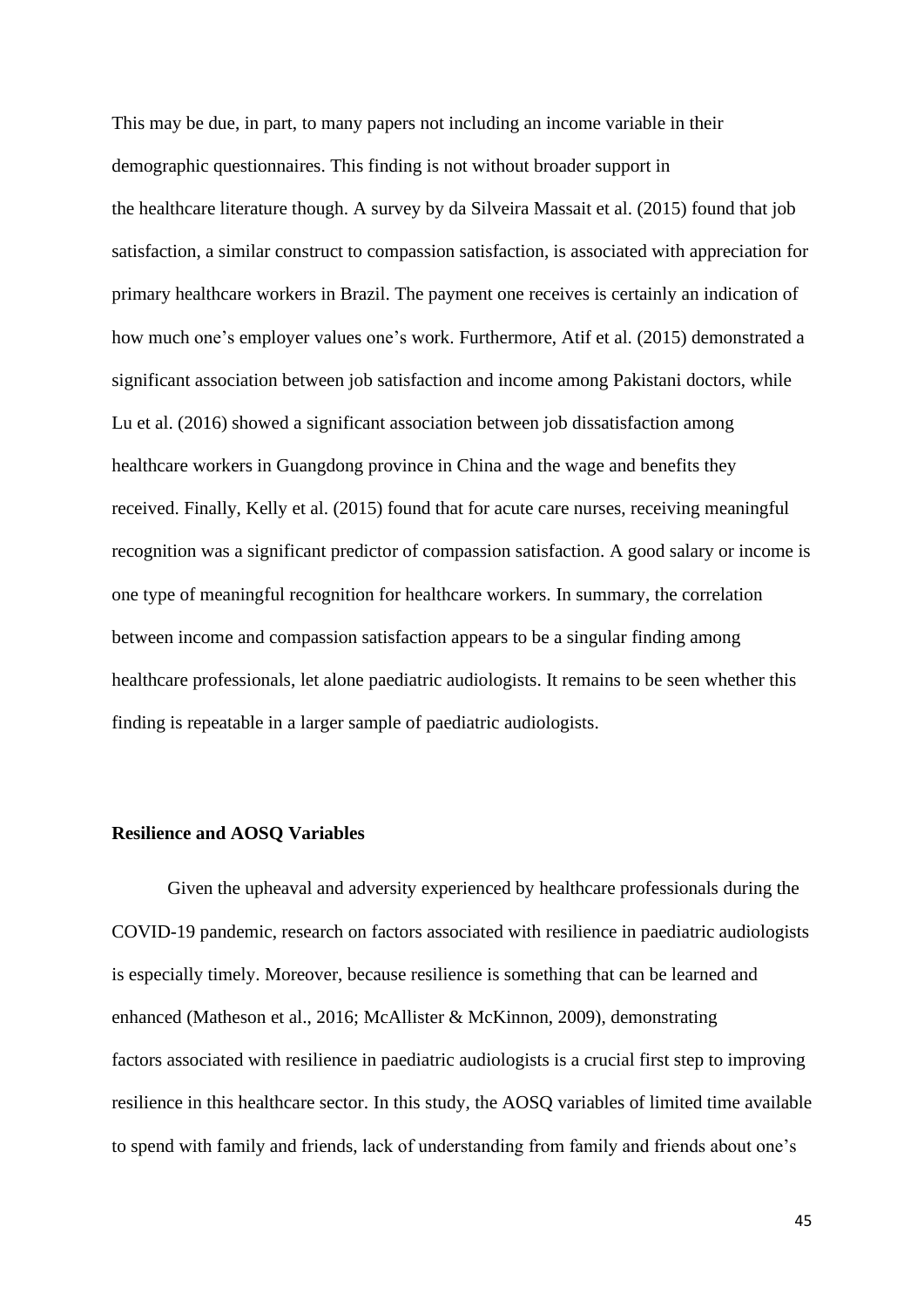work, limitations to whom one could spend time with outside of work, and difficulty managing one's social life outside of work held a negative association with resilience. Unexpectedly, no workplace factors were associated with resilience. However, this study demonstrates the impact work-life balance and adequate social support outside the workplace have on the ability of paediatric audiologists to cope well with occupational stress. Several studies have previously demonstrated the importance of family support (Lim et al., 2011; Lo, 2002), and of supportive relationships outside of work generally (Jensen et al., 2008), as key coping mechanisms in the face of workplace adversity. Furthermore, Bahar et al. (2020) recommend that managing one's social life is key to building psychological resilience, while Jensen et al. (2008) underscore the importance of maintaining healthy priorities, including honouring oneself.

# **Predictors of Burnout**

Based on published literature, it was hypothesized that both compassion satisfaction and resilience would predict burnout. Negative associations between compassion satisfaction and burnout scores have been noted in paediatric surgeons (Sarosi et al., 2021), family physicians (El-bar et al., 2013), and student nurses (Mason & Nel, 2012). Indeed, the majority of healthcare research on the topic shows negative associations between compassion satisfaction and burnout (Stamm, 2010). Resilience is also known to be negatively associated with burnout (Cooke et al., 2013; Taku, 2014). This association has become increasingly apparent during the COVID-19 pandemic (Meynaar et al., 2021; Pedro Ferreira, 2021). Moreover, Garcia et al. (2014) argue that taking steps to improve resilience of paediatricians could be useful in halting the progress of burnout syndrome. This seems justified given positive adaption is associated with reduced physician burnout (Garrosa et al., 2010; Lee et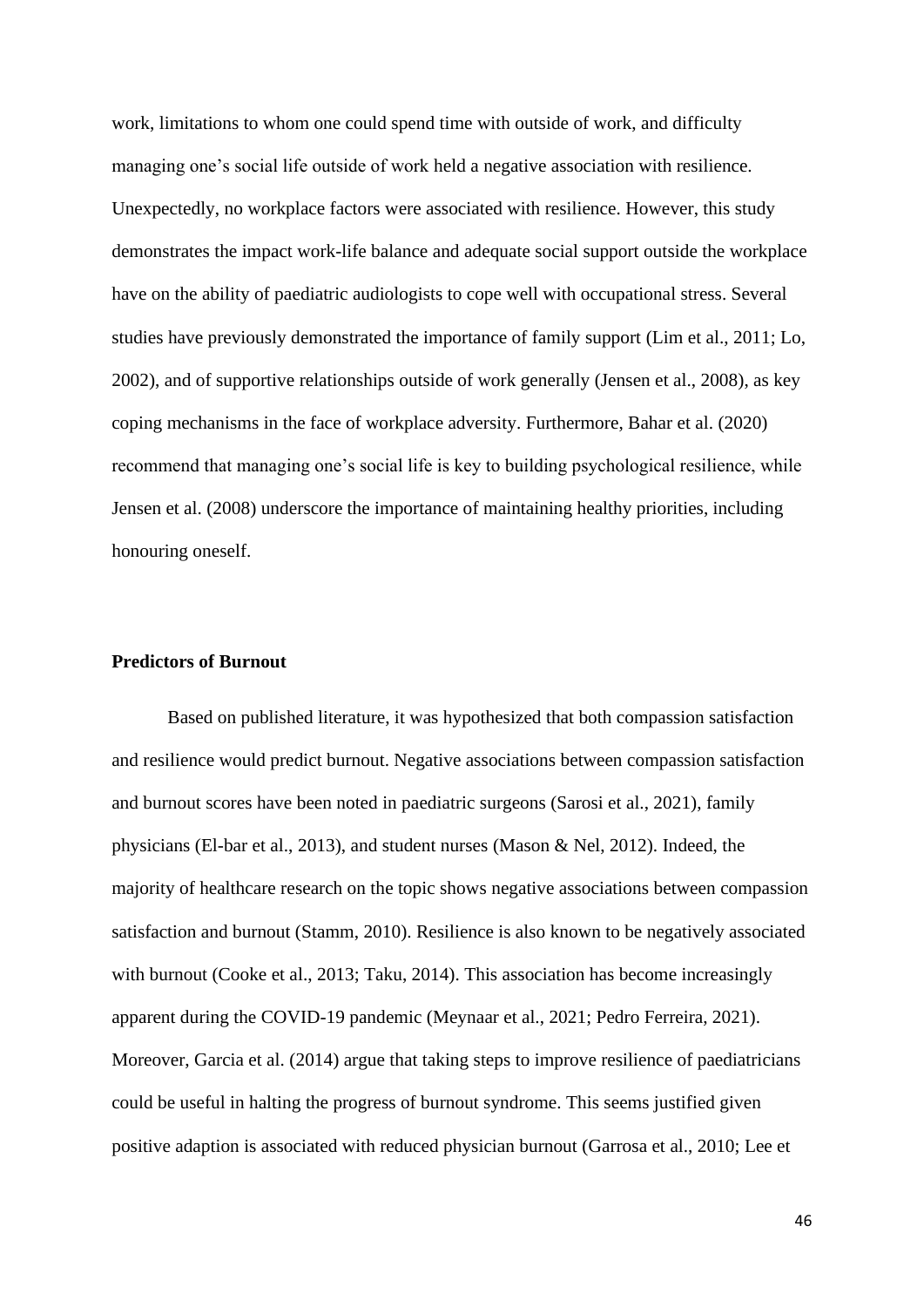al., 2013). Hardiness, a related concept to resilience, is also negatively associated with burnout (McGowan & Murray, 2016; Sciacchitano et al., 2001), has been shown to reduce the effects of stress (Vagni et al., 2021), and has been found to moderate the relationship between workplace stress and exhaustion (Mazzetti et al., 2020).

However, only compassion satisfaction significantly predicted burnout, though the association between resilience and burnout was in the same direction. Resilience may not have significantly predicted burnout for several reasons. The sample size of this study may have been too small to demonstrate the hypothesized relationship. The questions in the CD-RISC and burnout scale in the ProQuoL may not have accurately represented the day-to-day occupational settings and experiences of paediatric audiologists; thus, these scales may have failed to accurately measure resilience and/or burnout in this group. Finally, it is possible there is no good evidence that resilience predicts burnout in paediatric audiologists. Further research is necessary to clarify this point.

# **Limitations**

The results of this study are not without limitations and require tentative interpretation and application. While advertisements for the study were placed in 12 audiological associations' and societies' newsletters across the globe, only 32 eligible participants responded. Several factors may have contributed to the low response. Firstly, the survey was live during high summer in northern hemisphere countries, when many health professionals are on holiday. Secondly, due to an administration error, the survey did not go live in certain countries until much later than July 9, 2021. This meant a proportion of the potential respondents had less time to complete the survey and may have missed their chance. And finally, the survey was live during the COVID-19 pandemic. Paediatric audiologists might have been under unusual stress at work and lacked the time or energy to complete the survey.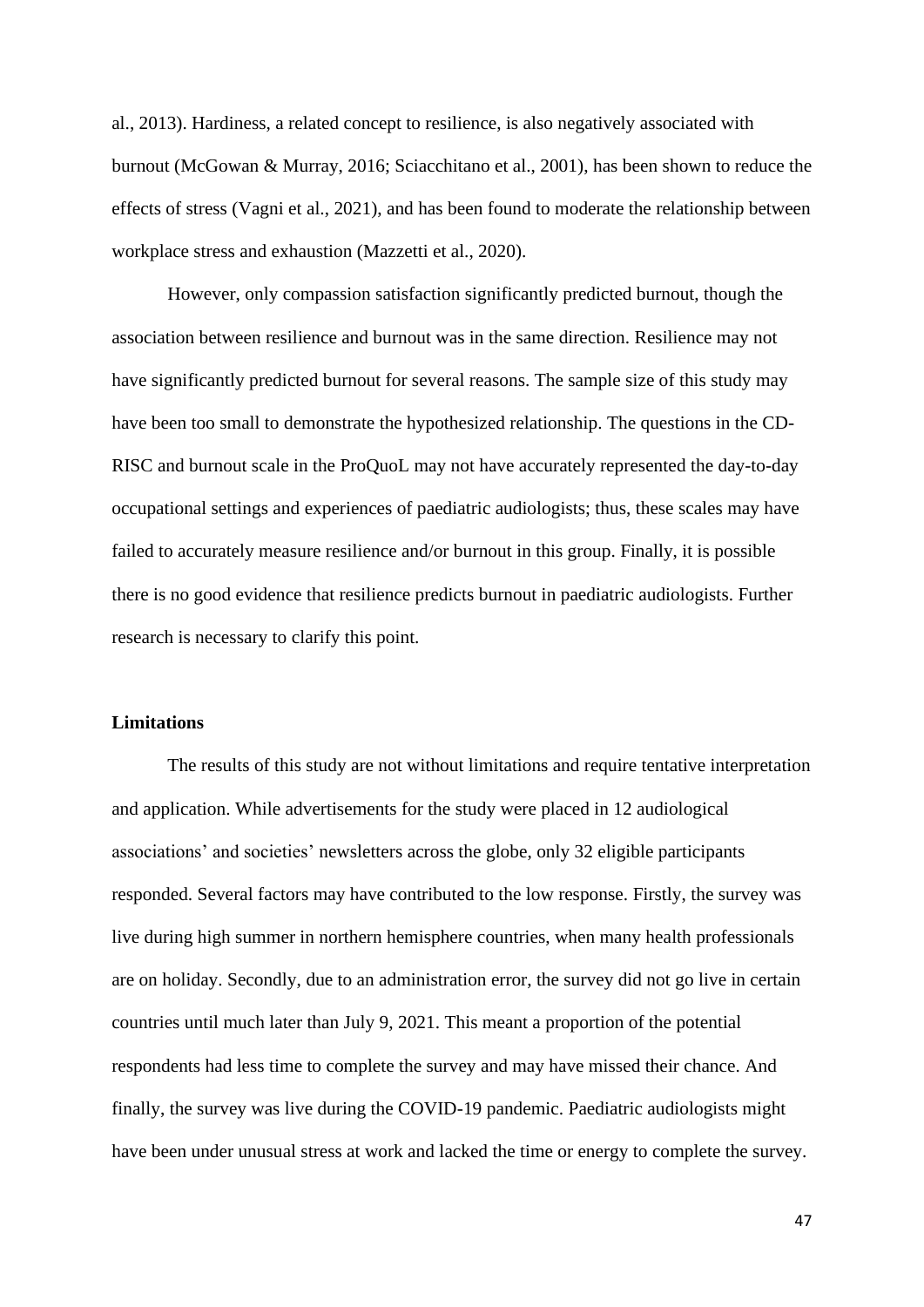In addition to this, a significant proportion of the eligible participants worked in New Zealand (46.9%). Confounding variables, such as the difference in education among New Zealand paediatric audiologists as opposed to paediatric audiologists who trained and work in other countries, may have affected the study findings. Given the low response and the preponderance of participants working in the New Zealand audiological setting, it is unlikely that the study findings accurately summarize the experiences of paediatric audiologists globally. If the survey had been live for several more months, it is likely a larger, more global sample could have been obtained. This would have positively impacted the generalizability of the study results. However, due to time limits imposed by the Master's degree which the primary author was undertaking, the survey could not remain live longer than the given time frame.

Secondly, the small participant group increased the likelihood that the correlation coefficients did not accurately represent the true population correlation coefficients. Again, if the survey had been live for several more months, it is probable that a larger sample could have been obtained. This would have increased the likelihood that non-spurious correlations were found. Until further studies with larger sample populations are conducted and the results of this study are confirmed, the correlations demonstrated in this study should be taken with caution.

Thirdly, the cross-sectional study design of this study does not allow any conclusions regarding causality to be drawn. To conclusively demonstrate whether compassion satisfaction and/or resilience mitigate risk of burnout, future longitudinal studies are warranted.

Finally, while a self-report methodology is both cost and time effective, there are limitations inherent within this methodology. It is possible participants might not accurately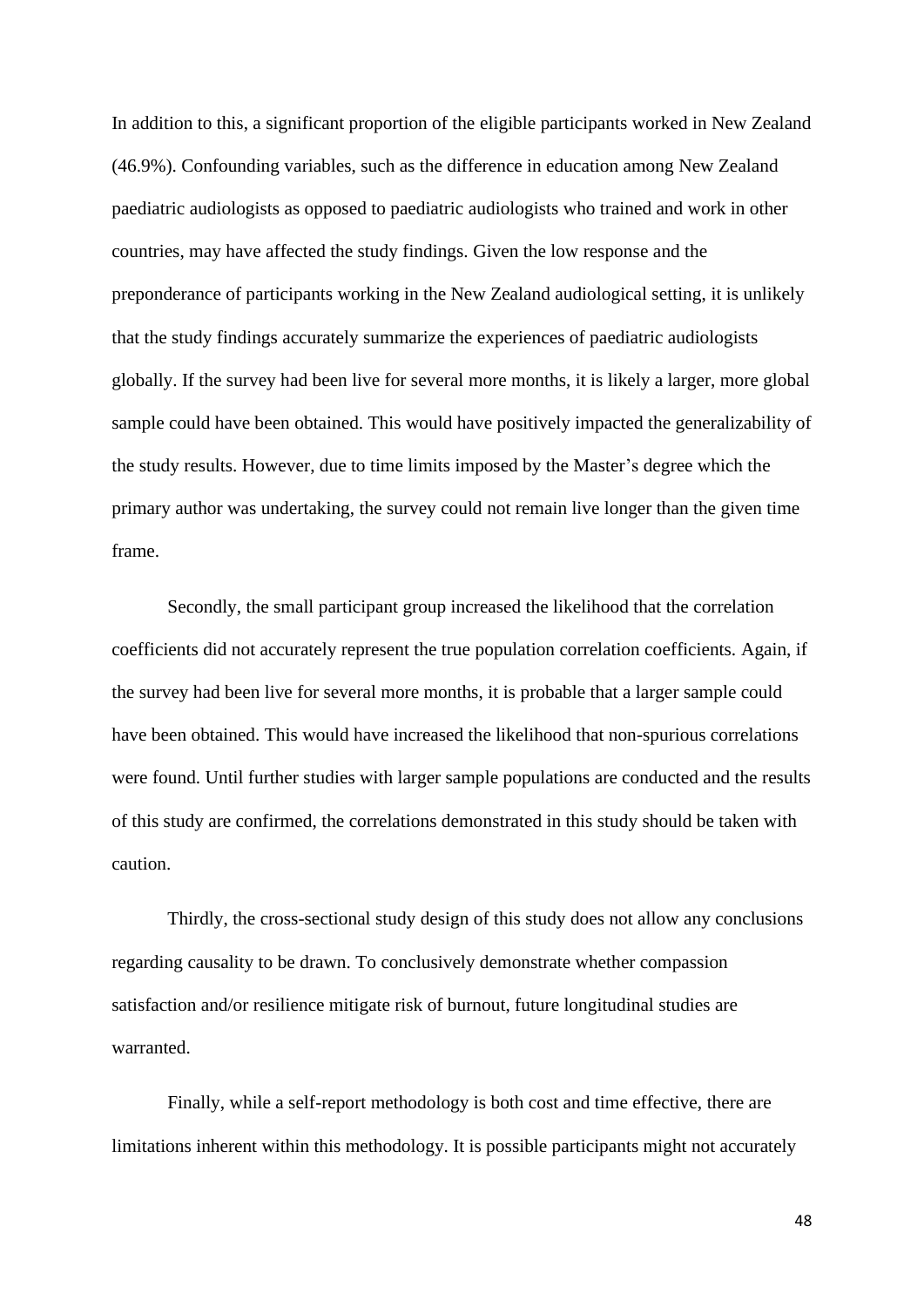reflect the level of stress they are experiencing, due to a desire to be perceived as "in control" or "coping fine". This error is induced by the phenomenon known as social desirability. Ganster et al. (1983) have noted that social desirability can produce false associations between variables or act to hide real associations between variables. It is also known that the judgements people make about themselves and their situations are fluid and impacted by their mood at the time of self-report (Mayer et al., 1992; Schwarz & Clore, 1983). A person's mood has also been found to affect judgements of other people and memories of them (Forgas & Bower, 1987) and to partially mediate between certain personality traits and a person's appraisal of how they would cope with a stressful situation (Hemenover, 2001). Moreover, it is possible the reverse-coded items in the ProQuoL measure may have introduced measurement error if some participants failed to note the wording of those question. Although reverse-coded items are intended to cause the participants to fully engage rather than respond automatically, sometimes unintentional response pattern bias is introduced due to participants answering reverse-coded items in a similar manner to other items (Podsakoff et al., 2003).

# **Implications for Further Research**

Overall, this study identified a wide scope of stress factors associated with burnout. Future research should involve a much larger sample group to enable detailed analyses and to reach solid conclusions. A qualitative approach is also recommended to provide in-depth insights into the factors influencing risk of burnout among paediatric audiologists.

Various stress variables associated with burnout in this study suggest the presence of work-life conflict for paediatric audiologists. Women working in healthcare professions are known to be at increased risk of work-life conflict, not least because of they may have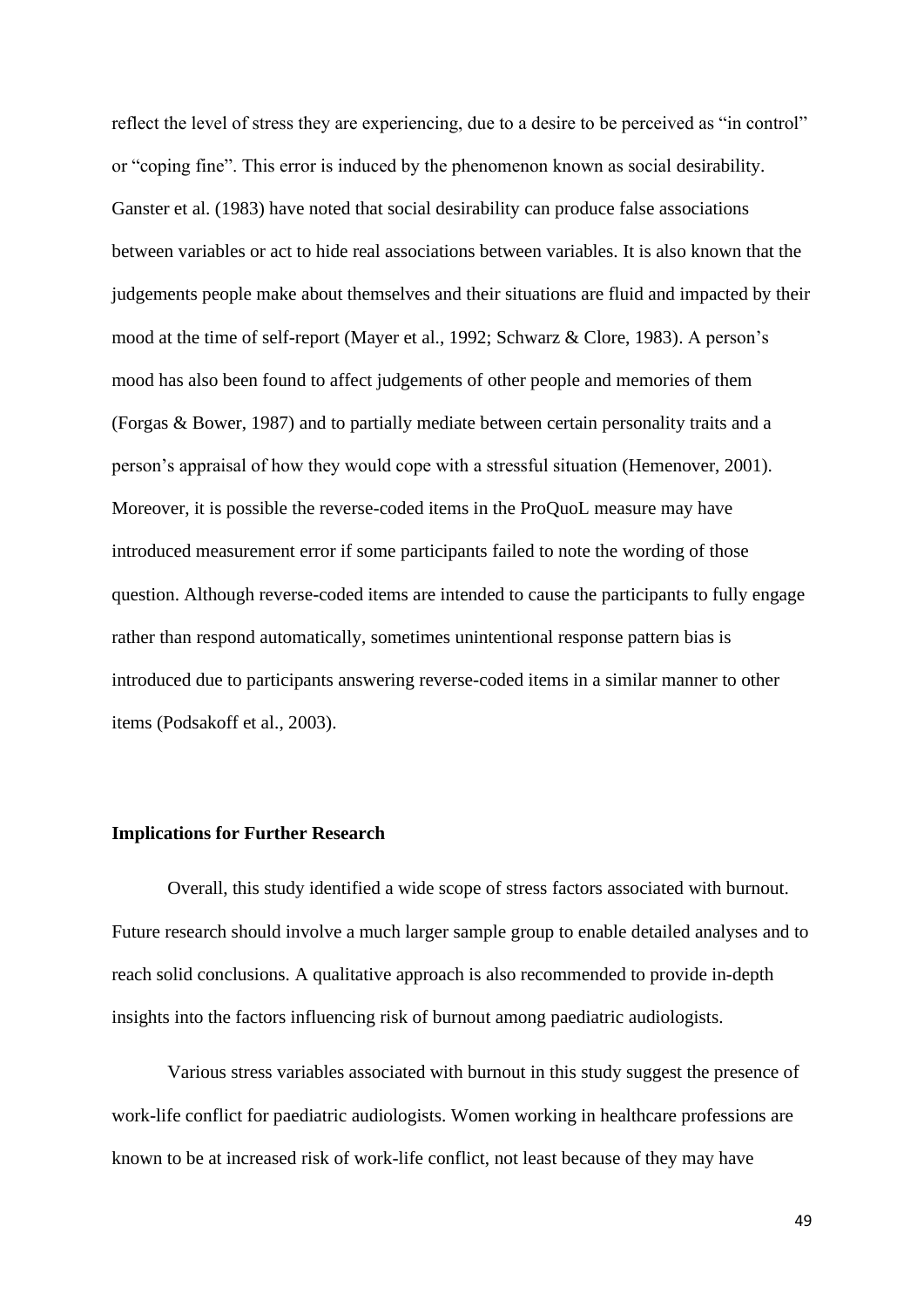important commitments in the home as mothers. It is suggested that further research specifically consider the phenomena of work-life conflict among female paediatric audiologists.

There is a need generally for more research on the positive aspects of working in a helping profession. The need is especially great for audiologists. Studies considering constructs such as compassion satisfaction and resilience in audiologists are extremely limited. It is recommended that further research seeks to demonstrate more conclusively the factors contributing to compassion satisfaction and resilience in paediatric audiologists. Personal factors contributing to resilience were not touched on in this study, primarily due to the short, 10-question resilience questionnaire that was utilized. However, questionnaires in general provide limited scope to explore personal factors. Thus, qualitative research demonstrating the effect of personal factors on resilience in paediatric audiologists would be worthwhile. Further research should also ascertain whether resilience plays a mediating role between occupational stress and burnout. Finally, based on the results of this study, exploring the impact of a healthy work-life balance on resilience levels among paediatric audiologists is also recommended. If such research became available, interventions to increase compassion satisfaction and resilience in paediatric audiologists could be developed. These interventions would likely go some way to reduce the risk of burnout and associated outcomes, such as depression, ill-health, sub-standard patient care, low productivity at work, and job turnover.

In summary, future research among paediatric audiologists considering the stressburnout phenomenon, compassion satisfaction, and resilience should employ larger sample sizes and multiple, complementary methods of data collection and analysis.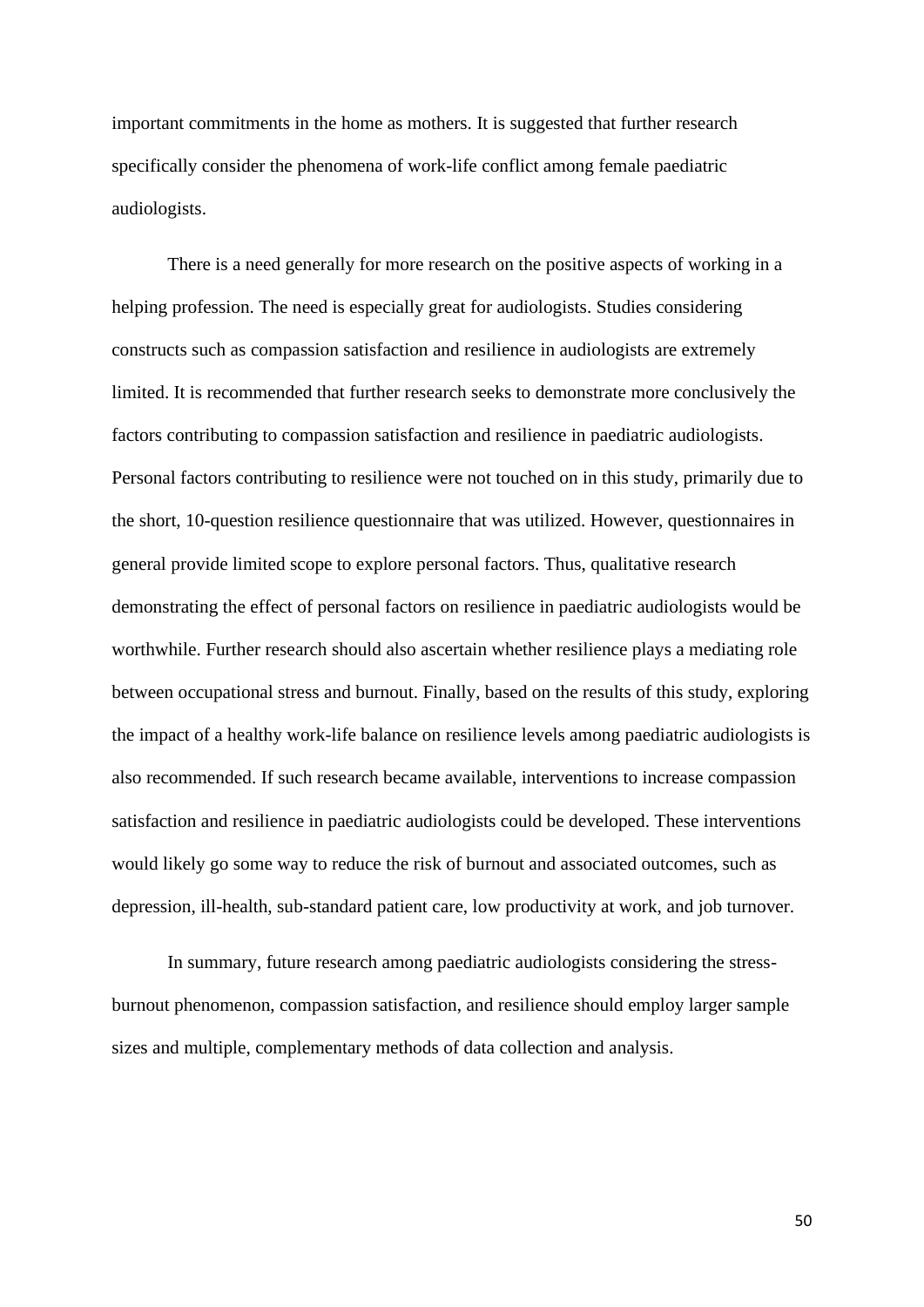# **Conclusion**

It is clear in the literature that health professionals can actively work to achieve satisfaction in their work as a helper and to develop resilience in the face of stress and adversity. This study provides limited evidence that paediatric audiologists may be able to safeguard their resilience by seeking understanding and support from family and friends and by managing their social life well. However, organizational support is also crucial, if paediatric audiologists are to thrive in the workplace. Audiological organizations and public health organizations offering audiological care should create a work environment that reduces the effects of stress and fosters the positive outcomes of helping. Indeed, to do so stands in the best interests of the organization and the patients they serve to do so. Desirable work environments are known to increase staff retention and improve patient care (Friese et al., 2015; McClure & Hinshaw, 2002), while suboptimal work environments have the opposite effect (Keith et al., 2021; Milisen et al., 2006; Weigl et al., 2015). Moreover, job attrition carries heavy financial, social, and experience-based costs for the organization. Based on the results of this study, it is recommended that leaders of audiological organizations strive to create workplace environments where paediatric audiologists are adequately supported by management and peers, given an appropriate level of autonomy, and treated with respect and fairness. In a world of rising costs and pressures outside work, ensuring each employee has adequate time, resources, and reward for the work expected from them is also important. Ensuring these things could include filling vacant staff roles as soon as possible, employing skilled staff and sufficient support staff, capping caseloads, investing in smooth administration systems and modern diagnostic equipment, promoting teamwork and mentorship, allowing staff flexible working hours and regular time off, and offering a favourable salary or hourly wage. Furthermore, effort should be applied to understanding and supporting the specific needs of each employee outside work. Then, and only then, can it be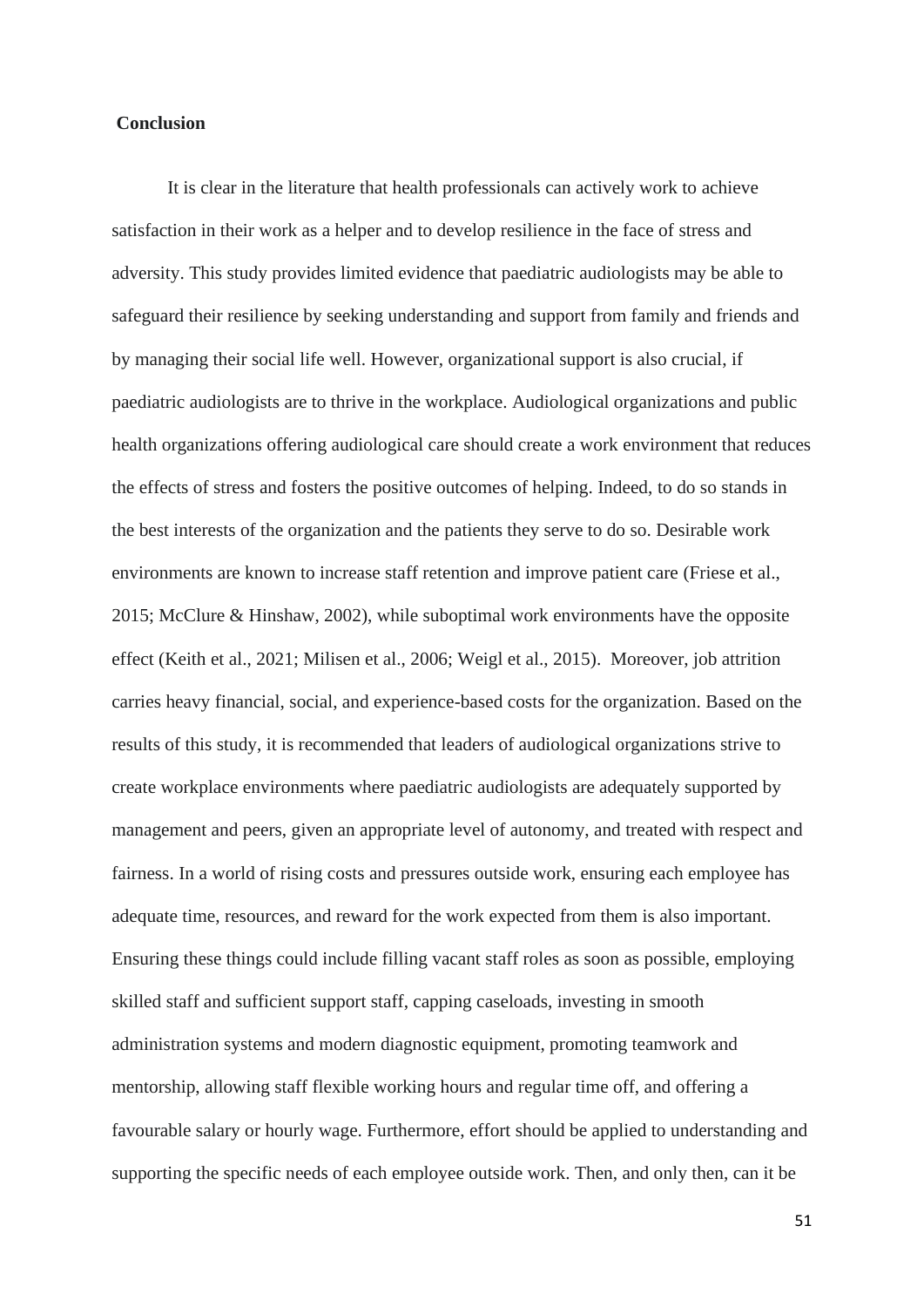expected that the positive aspects of helping will be maximized and negative aspects minimized for paediatric audiologists. In turn, this will bring reward both to the organization the paediatric audiologist works for and to their patients and their families.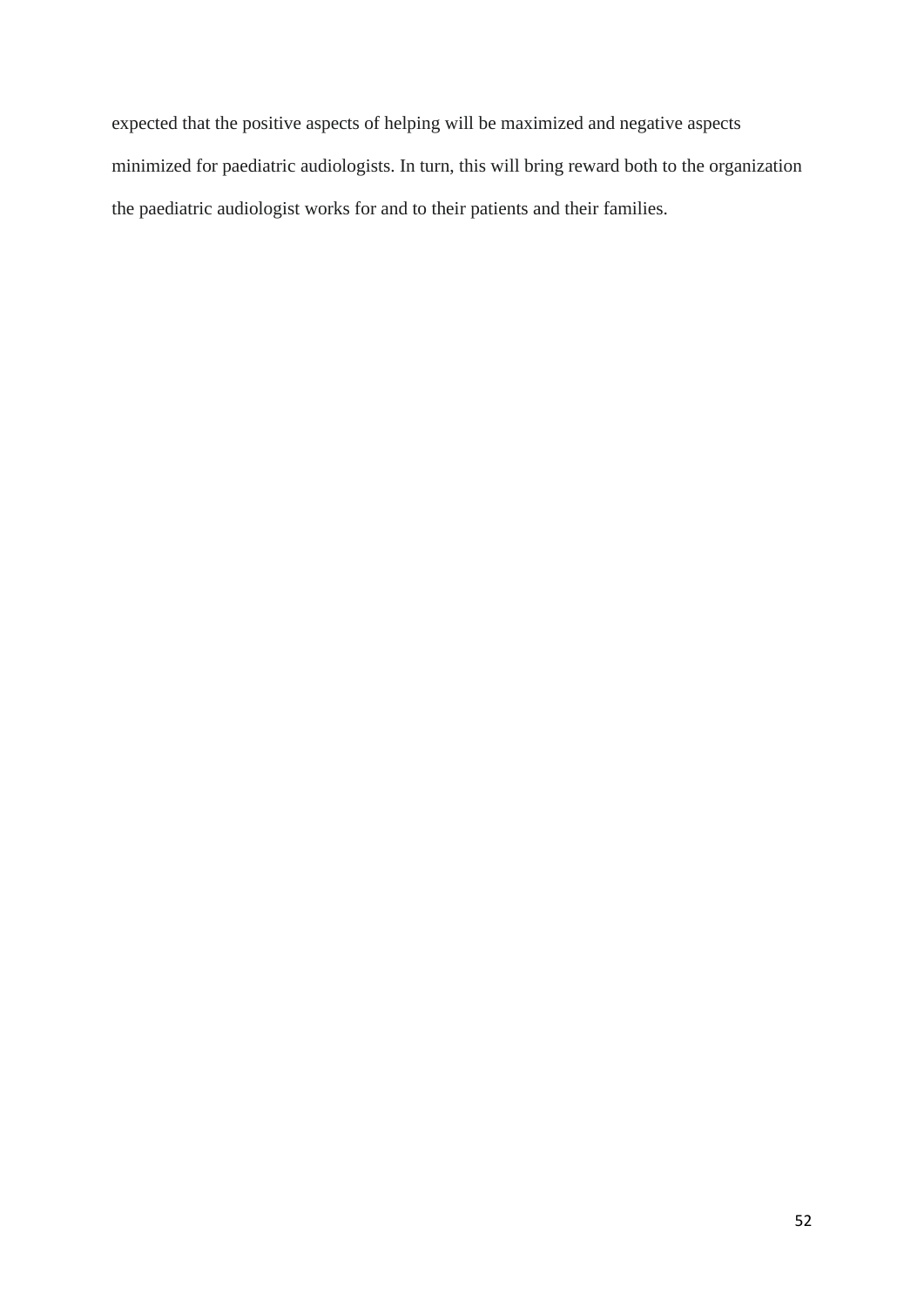## **References**

- Ablett, J. R., & Jones, R. S. P. (2007). Resilience and well-being in palliative care staff: A qualitative study of hospice nurses' experience of work. *Psycho-Oncology, 16*(8), 733- 740. [https://doi.org/https://doi.org/10.1002/pon.1130](https://doi.org/https:/doi.org/10.1002/pon.1130)
- Adamson, C., Beddoe, L., & Davys, A. (2014). Building resilient practitioners: Definitions and practitioner understandings. *The British Journal of Social Work, 44*(3), 522-541.
- Ahola, K., & Hakanen, J. (2007). Job strain, burnout, and depressive symptoms: A prospective study among dentists. *Journal of Affective Disorders, 104*(1), 103-110. [https://doi.org/https://doi.org/10.1016/j.jad.2007.03.004](https://doi.org/https:/doi.org/10.1016/j.jad.2007.03.004)
- Ahola, K., & Hakanen, J. (2014). Burnout and health. In M. P. Leiter, A. B. Bakker, & C. Maslach (Eds.), *Burnout at Work: A Psychological Perspective* (pp. 10-13). Psychology Press.
- Aiken, L. H., Clarke, S. P., Sloane, D. M., Sochalski, J., & Silber, J. H. (2002). Hospital nurse staffing and patient mortality, nurse burnout, and job dissatisfaction. *JAMA, 288*(16), 1987-1993.<https://doi.org/10.1001/jama.288.16.1987>
- Albendín-García, L., Suleiman-Martos, N., Cañadas-De la Fuente, G. A., Ramírez-Baena, L., Gómez-Urquiza, J. L., & De la Fuente-Solana, E. I. (2021). Prevalence, related factors, and levels of burnout among midwives: A systematic review. *Journal of Midwifery & Women's Health, 66*(1), 24-44.

[https://doi.org/https://doi.org/10.1111/jmwh.13186](https://doi.org/https:/doi.org/10.1111/jmwh.13186)

Alkema, K., Linton, J. M., & Davies, R. (2008). A study of the relationship between selfcare, compassion satisfaction, compassion fatigue, and burnout among hospice professionals. *Journal of Social Work in End-of-Life & Palliative Care, 4*(2), 101- 119.<https://doi.org/10.1080/15524250802353934>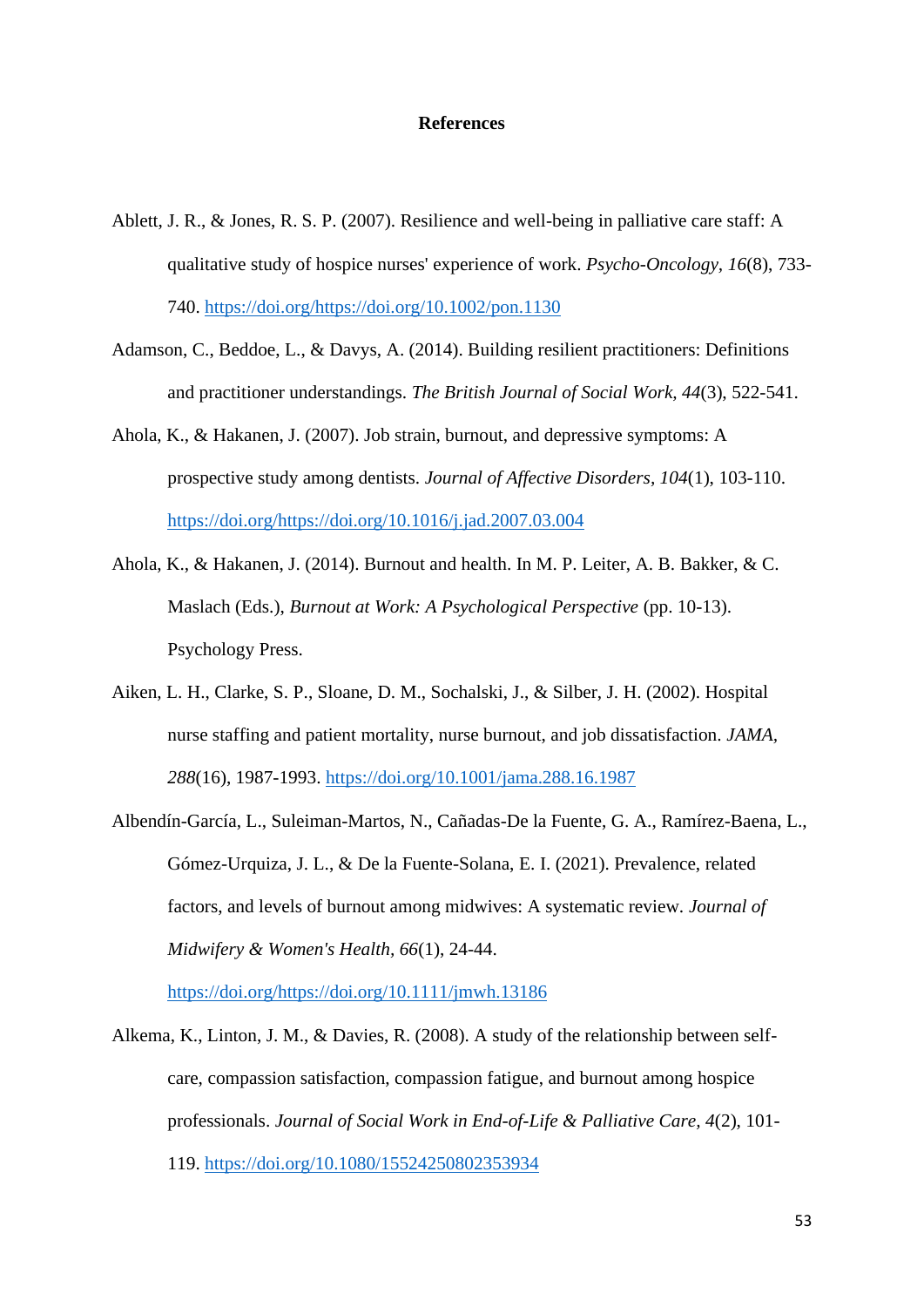- Armstrong-Stassen, M., & Stassen, K. (2013). Professional development, target-specific satisfaction, and older nurse retention. *Career Development International, 18*(7), 673- 693.<https://doi.org/10.1108/CDI-08-2013-0102>
- Arrogante, O., & Aparicio-Zaldivar, E. (2017). Burnout and health among critical care professionals: The mediational role of resilience. *Intensive & Critical Care Nursing, 42*, 110-115. [https://doi.org/http://dx.doi.org/10.1016/j.iccn.2017.04.010](https://doi.org/http:/dx.doi.org/10.1016/j.iccn.2017.04.010)
- Baba, V., Galperin, B., & Lituchy, T. (1999). Occupational mental health: A study of workrelated depression among nurses in the Caribbean. *International Journal of Nursing Studies, 36*, 163-169.
- Bagnasco, A., Dasso, N., Rossi, S., Timmins, F., Watson, R., Aleo, G., Catania, G., Zanini, M., & Sasso, L. (2020). A cross-sectional multisite exploration of Italian paediatric nurses' reported burnout and its relationship to perceptions of clinical safety and adverse events using the RN4CAST@IT-Ped. *Journal of Advanced Nursing, 76*(8), 2072-2081. [https://doi.org/https://doi.org/10.1111/jan.14401](https://doi.org/https:/doi.org/10.1111/jan.14401)
- Bahar, A., Kocak, H. S., Bağlama, S. S., & Cuhadar, D. (2020). Can psychological resilience protect the mental health of healthcare professionals during the COVID-19 pandemic period? *Dubai Medical Journal, 3*, 133-139.
- Bai, Y., Lin, C. C., Lin, C. Y., Chen, J. Y., Chue, C. M., & Chou, P. (2004). Survey of stress reactions among health care workers involved with the SARS outbreak. *Psychiatric Services, 55*(9), 1055-1057.<https://doi.org/10.1176/appi.ps.55.9.1055>
- Bakker, A. B., & Albrecht, S. (2018). Work engagement: Current trends. *Career Development International, 23*(1), 4-11.<https://doi.org/10.1108/CDI-11-2017-0207>
- Bakker, A. B., Demerouti, E., & Sanz-Vergel, A. I. (2014). Burnout and work engagement: The JD–R approach. *Annual Review of Organizational Psychology and*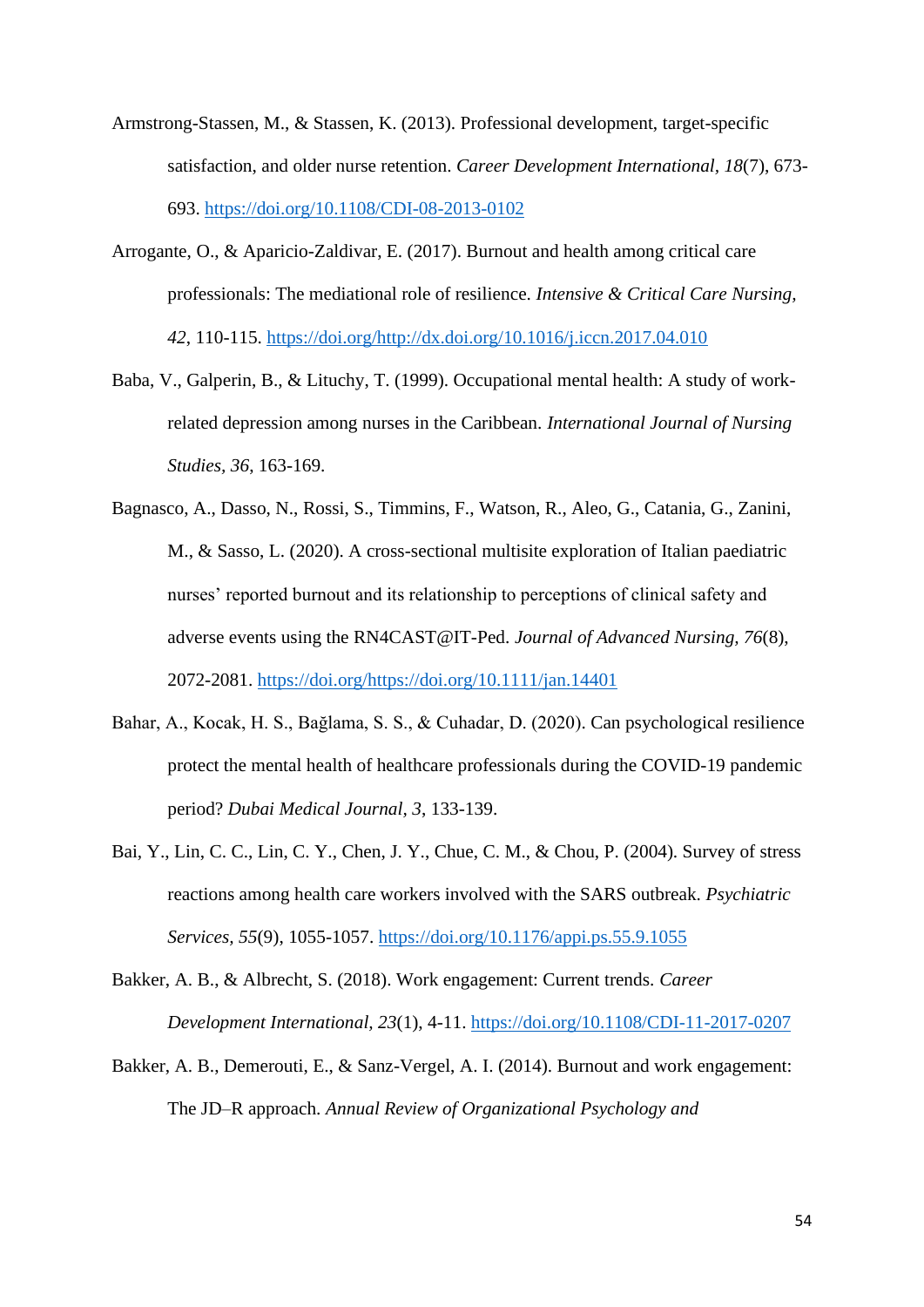*Organizational Behavior, 1*(1), 389-411. [https://doi.org/10.1146/annurev-orgpsych-](https://doi.org/10.1146/annurev-orgpsych-031413-091235)[031413-091235](https://doi.org/10.1146/annurev-orgpsych-031413-091235)

- Bakker, A. B., Le Blanc, P. M., & Schaufeli, W. B. (2005). Burnout contagion among intensive care nurses. *Journal of Advanced Nursing, 51*(3), 276-287. [https://doi.org/https://doi.org/10.1111/j.1365-2648.2005.03494.x](https://doi.org/https:/doi.org/10.1111/j.1365-2648.2005.03494.x)
- Barnett, R. C., Gareis, K. C., & Brennan, R. T. (1999). Fit as a mediator of the relationship between work hours and burnout. *Journal of Occupational Health Psychology, 4*(4), 307-317.<https://doi.org/10.1037/1076-8998.4.4.307>
- Basu, S., Qayyum, H., & Mason, S. (2017). Occupational stress in the ED: A systematic literature review. *Emergency Medicine Journal, 34*(7), 441. [https://doi.org/http://dx.doi.org/10.1136/emermed-2016-205827](https://doi.org/http:/dx.doi.org/10.1136/emermed-2016-205827)
- Bellicoso, D., Trudeau, M., Fitch, M. I., & Ralph, M. R. (2017). Chronobiological factors for compassion satisfaction and fatigue among ambulatory oncology caregivers. *Chronobiology International, 34*(6), 808-818. <https://doi.org/10.1080/07420528.2017.1314301>
- Berger, J., Polivka, B., Smoot, E. A., & Owens, H. (2015). Compassion fatigue in pediatric nurses. *Journal of Pediatric Nursing, 30*(6), e11-e17. [https://doi.org/https://doi.org/10.1016/j.pedn.2015.02.005](https://doi.org/https:/doi.org/10.1016/j.pedn.2015.02.005)
- Bianchi, R., & Brisson, R. (2017). Burnout and depression: Causal attributions and construct overlap. *Journal of Health Psychology, 24*(11), 1574-1580.

<https://doi.org/10.1177/1359105317740415>

Bishop, M. (2013). Work engagement of older registered nurses: The impact of a caringbased intervention. *Journal of Nursing Management, 21*(7), 941-949. [https://doi.org/https://doi.org/10.1111/jonm.12182](https://doi.org/https:/doi.org/10.1111/jonm.12182)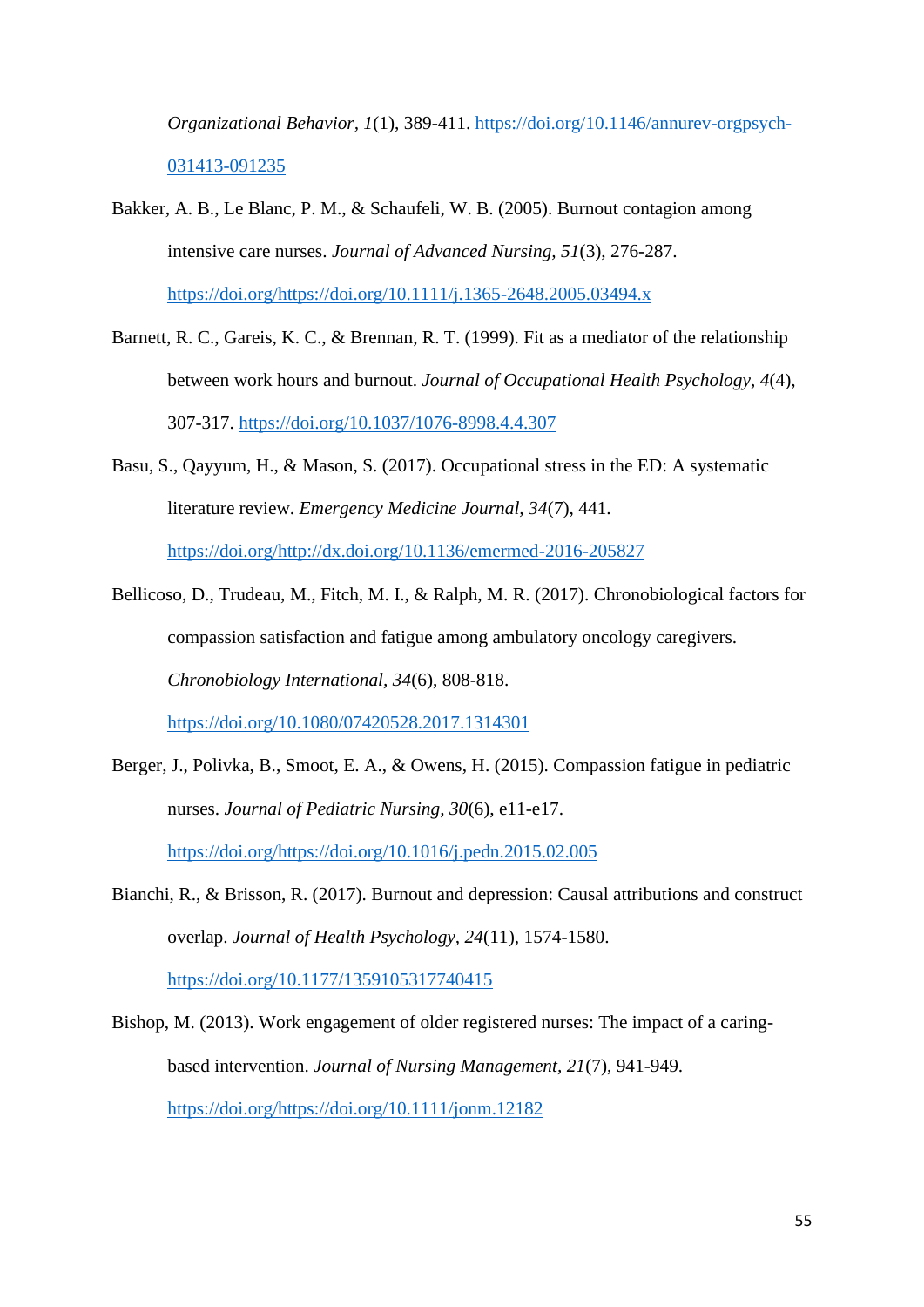Black, P. H. (2002). Stress and the inflammatory response: A review of neurogenic inflammation. *Brain, Behavior, and Immunity, 16*(6), 622-653. [https://doi.org/https://doi.org/10.1016/S0889-1591\(02\)00021-1](https://doi.org/https:/doi.org/10.1016/S0889-1591(02)00021-1)

- Blood, G. W., Thomas, E. A., Ridenour, J. S., & Qualls, C. D. (2002). Job stress in speechlanguage pathologists working in rural, suburban, and urban schools: Social support and frequency of interactions. *Contemporary Issues in Communication Science and Disorders, 29*, 132-140. [https://doi.org/10.1044/cicsd\\_29\\_F\\_132](https://doi.org/10.1044/cicsd_29_F_132)
- Blood, I. M., Cohen, L., & Blood, G. W. (2007). Job burnout, geographic location, and social interaction among educational audiologists. *Perceptual and Motor Skills, 105*(Suppl. 5), 1203-1208.<https://doi.org/10.2466/pms.105.4.1203-1208>
- Boamah, S. A., Read, E. A., & Spence Laschinger, H. K. (2017). Factors influencing new graduate nurse burnout development, job satisfaction and patient care quality: A timelagged study. *Journal of Advanced Nursing, 73*(5), 1182-1195. [https://doi.org/https://doi.org/10.1111/jan.13215](https://doi.org/https:/doi.org/10.1111/jan.13215)
- Bonanno, G. (2004). Loss, trauma, and human resilience: Have we underestimated the human capacity to thrive after extremely aversive events? *American Psychologist, 59*(1), 20- 28.
- Bond, F. W., & Bunce, D. (2001). Job control mediates change in a work reorganization intervention for stress reduction. *Journal of Occupational Health Psychology, 6*(4), 290-302.<https://doi.org/10.1037/1076-8998.6.4.290>
- Borritz, M., Rugulies, R., Christensen, K. B., Villadsen, E., & Kristensen, T. S. (2006). Burnout as a predictor of self-reported sickness absence among human service workers: Prospective findings from three year follow up of the PUMA study. *Occupational and environmental medicine, 63*(2), 98-106. <https://doi.org/10.1136/oem.2004.019364>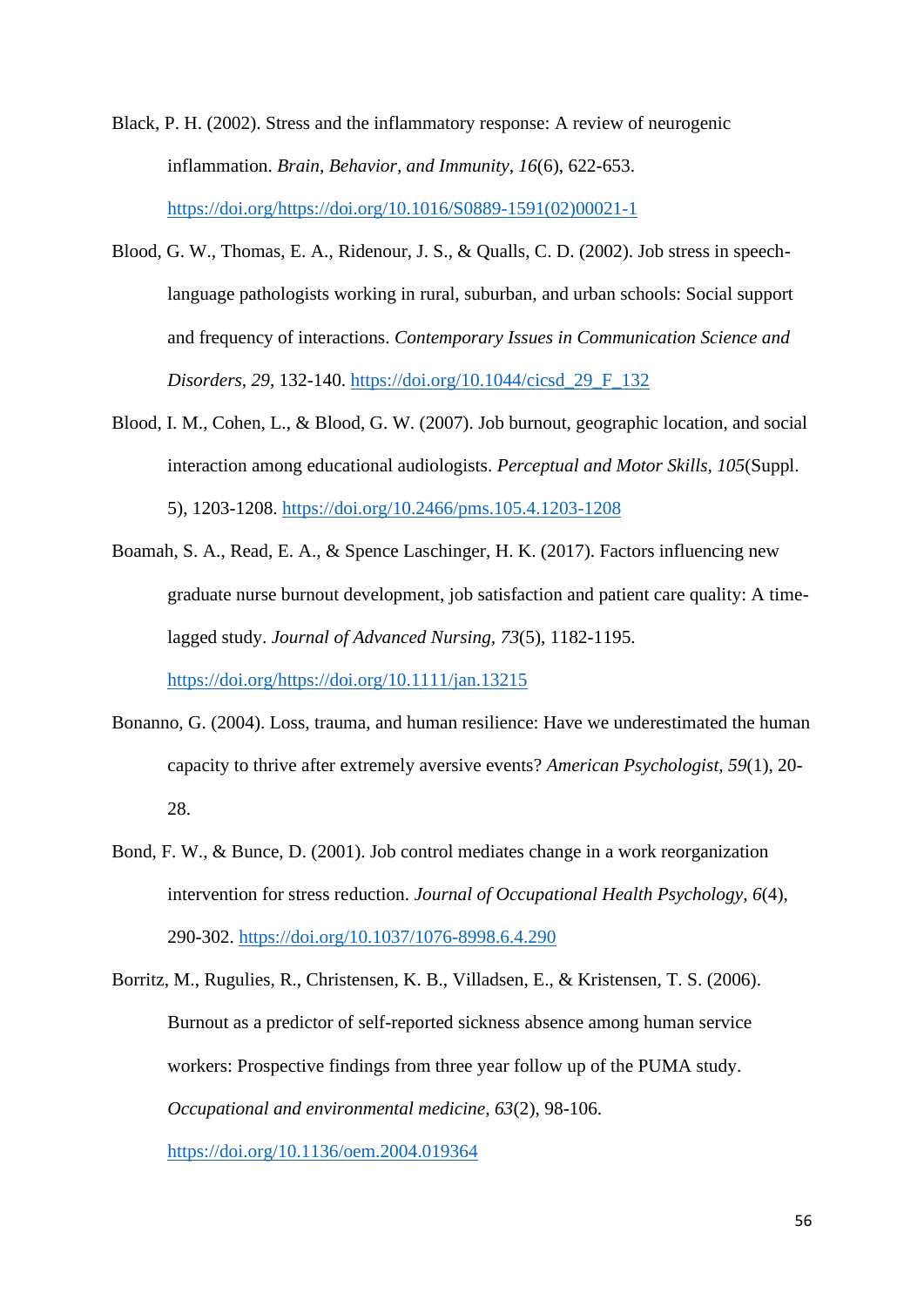- Bosma, H., Peter, R., Siegriest, J., & Marmot, M. (1998). Two alternative job stress models and the risk of coronary heart disease. *American Journal of Public Health, 88*, 68-74.
- Bowden, M. J., Mukherjee, S., Williams, L. K., DeGraves, S., Jackson, M., & McCarthy, M. C. (2015). Work-related stress and reward: An Australian study of multidisciplinary pediatric oncology healthcare providers. *Psycho-Oncology, 24*(11), 1432-1438. [https://doi.org/https://doi.org/10.1002/pon.3810](https://doi.org/https:/doi.org/10.1002/pon.3810)
- Brady, P. Q. (2017). Crimes against caring: Exploring the risk of secondary traumatic stress, burnout, and compassion satisfaction among child exploitation investigators. *Journal of Police and Criminal Psychology, 32*(4), 305-318. [https://doi.org/10.1007/s11896-](https://doi.org/10.1007/s11896-016-9223-8) [016-9223-8](https://doi.org/10.1007/s11896-016-9223-8)
- Branch, C., & Klinkenberg, D. (2015). Compassion fatigue among pediatric healthcare providers. *The American Journal of Maternal/Child Nursing 40*(3), 160.
- Brännström, K. J., Båsj, S., Larsson, J., Lood, S., Lund, S., Notsten, M., & Taheri, S. T. (2013). Psychosocial work environment among Swedish audiologists. *International Journal of Audiology, 52*(3), 151-161.<https://doi.org/10.3109/14992027.2012.743045>
- Brännström, K. J., Holm, L., Larsson, J., Lood, S., Notsten, M., & Turunen Taheri, S. (2016). Occupational stress among Swedish audiologists in clinical practice: Reasons for being stressed. *International Journal of Audiology, 55*(8), 447-453.

<https://doi.org/10.3109/14992027.2016.1172119>

Brief, A. P. (1998). *Attitudes in and around organizations*. Sage Publications Inc.

Brito-Marcelino, A., Oliva-Costa, E. F., Sarmento, S. C. P., & Carvalho, A. A. (2020). Burnout syndrome in speech-language pathologists and audiologists: A review. *Revista Brasileira de Medicina do Trabalho, 18*(2), 217-222. <https://doi.org/10.47626/1679-4435-2020-480>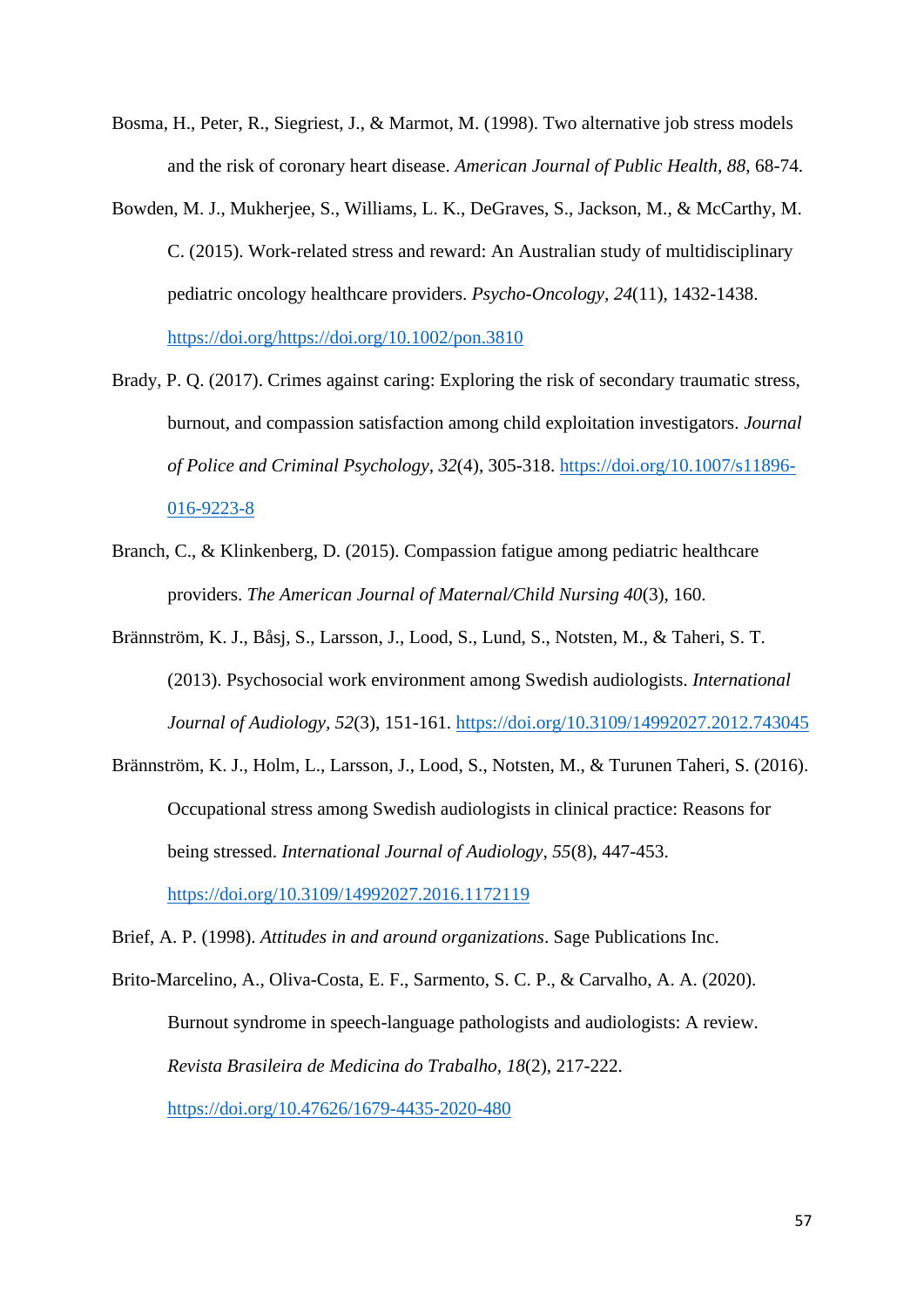- Bruce, S. M., Conaglen, H. M., & Conaglen, J. V. (2005). Burnout in physicians: A case for peer-support. *Internal Medicine Journal, 35*(5), 272-278. [https://doi.org/https://doi.org/10.1111/j.1445-5994.2005.00782.x](https://doi.org/https:/doi.org/10.1111/j.1445-5994.2005.00782.x)
- Bruschini, M., Carli, A., & Burla, F. (2018). Burnout and work-related stress in Italian rehabilitation professionals: A comparison of physiotherapists, speech therapists and occupational therapists. *Work & Stress, 9*, 121-129.

<https://doi.org/doi:10.3233/WOR172657>

- Buckley, L., Berta, W., Cleverley, K., Medeiros, C., & Widger, K. (2020). What is known about paediatric nurse burnout: A scoping review. *Human Resources for Health, 18*, 1. [https://doi.org/http://dx.doi.org/10.1186/s12960-020-0451-8](https://doi.org/http:/dx.doi.org/10.1186/s12960-020-0451-8)
- Campbell-Sills, L., & Stein, M. B. (2007). Psychometric analysis and refinement of the connor–davidson resilience scale (CD-RISC): Validation of a 10-item measure of resilience. *Journal of Traumatic Stress, 20*(6), 1019-1028.

[https://doi.org/https://doi.org/10.1002/jts.20271](https://doi.org/https:/doi.org/10.1002/jts.20271)

- Chang, Y., & Chan, H.-J. (2015). Optimism and proactive coping in relation to burnout among nurses. *Journal of Nursing Management, 23*(3), 401-408. [https://doi.org/https://doi.org/10.1111/jonm.12148](https://doi.org/https:/doi.org/10.1111/jonm.12148)
- Chao, C. C., Janoff, E. N., Hu, S. X., Thomas, K., Gallagher, M., Tsang, M., & Peterson, P. K. (1991). Altered cytokine release in peripheral blood mononuclear cell cultures from patients with the chronic fatigue syndrome. *Cytokine, 3*(4), 292.
- Cheng, Y., Kawachi, I., Coakley, E., Schartz, J., & Colditz, G. (2000). Association between psychosocial work characteristics and health functioning in American women: A prospective study. *British Medical Journal, 320*, 1432-1436.
- Cieslak, R., Shoji, K., Douglas, A., Melville, E., Luszczynska, A., & Benight, C. (2014). A meta-analysis of the relationship between job burnout and secondary traumatic stress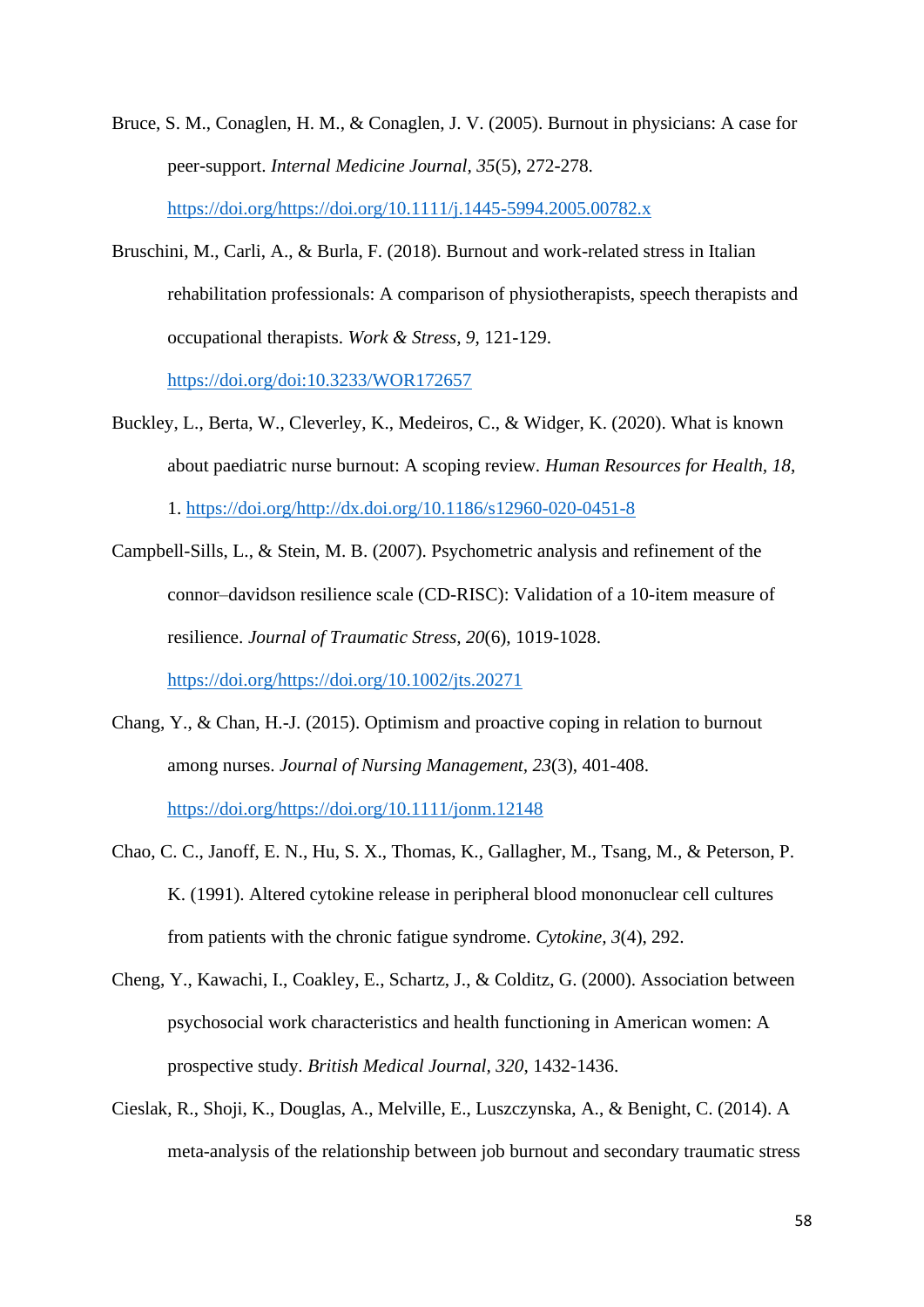among workers with indirect exposure to trauma. *Psychological Services, 11*(1), 75- 86.<https://doi.org/10.1037/a0033798>

Cleary, M., Kornhaber, R., Thapa, D. K., West, S., & Visentin, D. (2018). The effectiveness of interventions to improve resilience among health professionals: A systematic review. *Nurse Education Today, 71*, 247-263.

[https://doi.org/https://doi.org/10.1016/j.nedt.2018.10.002](https://doi.org/https:/doi.org/10.1016/j.nedt.2018.10.002)

- Cohen, M., & Gagin, R. (2005). Can skill-development training alleviate burnout in hospital social workers? *Social Work in Health Care, 40*(4), 83-97.
- Cohen, R., Bavishi, C., Haider, S., Thankachen, J., & Rozanski, A. (2017). Meta-analysis of relation of vital exhaustion to cardiovascular disease events. *The American Journal of Cardiology, 119*(8), 1211-1216.

[https://doi.org/http://dx.doi.org/10.1016/j.amjcard.2017.01.009](https://doi.org/http:/dx.doi.org/10.1016/j.amjcard.2017.01.009)

- Cohen, S., Janicki-Deverts, D., & Miller, G. E. (2007). Psychological stress and disease. *JAMA, 298*(14), 1685-1687.<https://doi.org/10.1001/jama.298.14.1685>
- Connor, K. M., & Davidson, J. R. T. (2003). Development of a new resilience scale: The Connor-Davidson Resilience Scale (CD-RISC). *Depression and Anxiety, 18*(2), 76- 82. [https://doi.org/https://doi.org/10.1002/da.10113](https://doi.org/https:/doi.org/10.1002/da.10113)
- Cooke, G. P. E., Doust, J. A., & Steele, M. C. (2013). A survey of resilience, burnout, and tolerance of uncertainty in Australian general practice registrars. *BMC Medical Education, 13*(1), 2.<https://doi.org/10.1186/1472-6920-13-2>
- Cooper, C. L., Rout, U., & Faragher, B. (1989). Mental health, job satisfaction, and job stress among general practitioners. *British Medical Journal, 298*(6670), 366-370. <https://doi.org/10.1136/bmj.298.6670.366>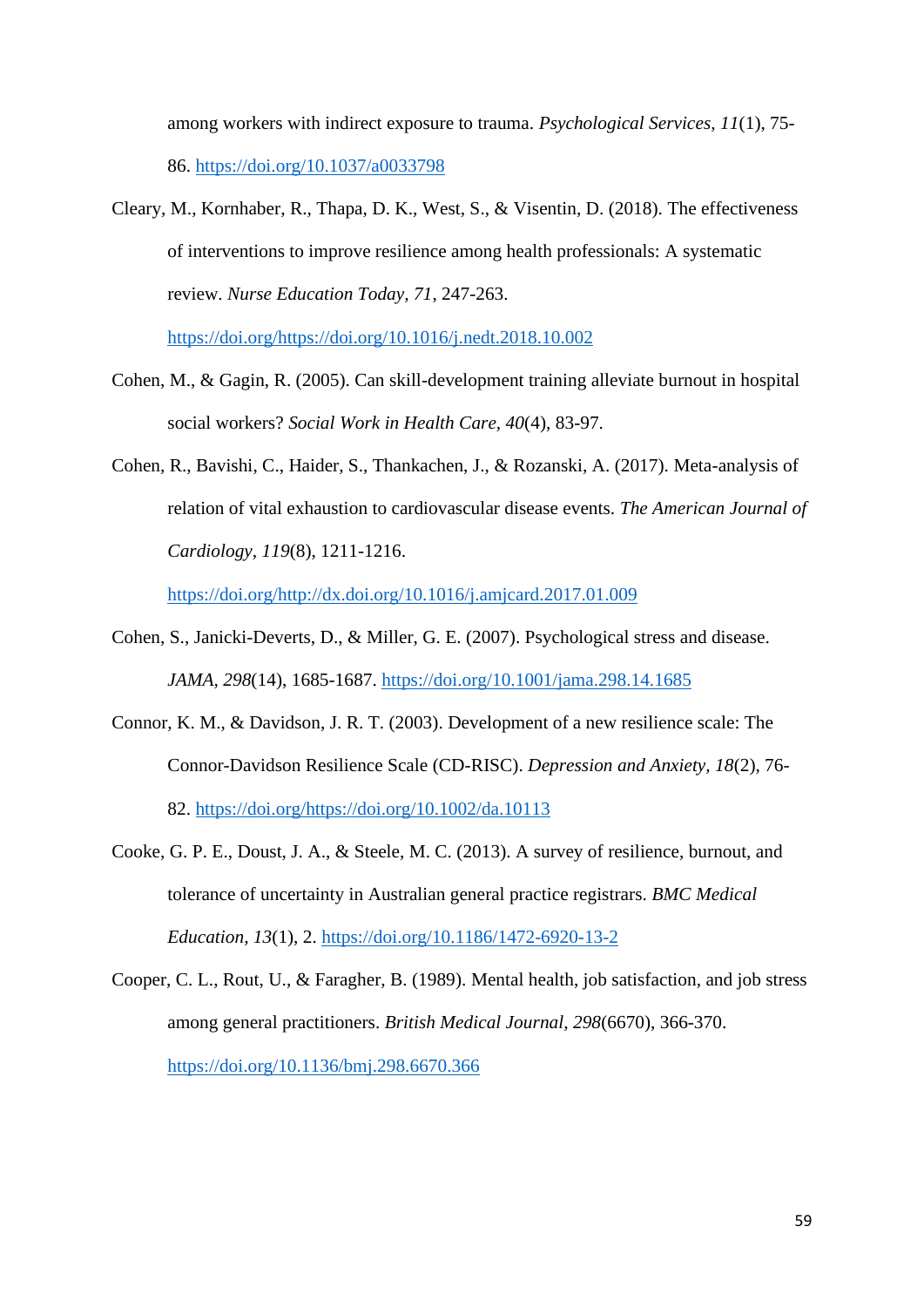- Craig, C. D., & Sprang, G. (2010). Compassion satisfaction, compassion fatigue, and burnout in a national sample of trauma treatment therapists. *Anxiety, Stress & Coping, 23*(3), 319-339.
- Crowe, L. (2016). Identifying the risk of compassion fatigue, improving compassion satisfaction and building resilience in emergency medicine. *Emergency Medicine Australasia, 28*(1), 106-108. [https://doi.org/https://doi.org/10.1111/1742-6723.12535](https://doi.org/https:/doi.org/10.1111/1742-6723.12535)
- Cull, W. L., Frintner, M. P., Starmer, A. J., & Leslie, L. K. (2019). Longitudinal analyses of pediatrician burnout. *Academic Pediatrics, 19*(3), 256-262. [https://doi.org/https://doi.org/10.1016/j.acap.2018.11.006](https://doi.org/https:/doi.org/10.1016/j.acap.2018.11.006)
- Currie, E. J., & Carr Hill, R. A. (2012). What are the reasons for high turnover in nursing? A discussion of presumed causal factors and remedies. *International Journal of Nursing Studies, 49*(9), 1180-1189.

[https://doi.org/https://doi.org/10.1016/j.ijnurstu.2012.01.001](https://doi.org/https:/doi.org/10.1016/j.ijnurstu.2012.01.001)

Cusack, L., Smith, M., Hegney, D., Rees, C. S., Breen, L. J., Witt, R. R., Rogers, C., Williams, A., Cross, W., & Cheung, K. (2016). Exploring environmental factors in nursing workplaces that promote psychological resilience: Constructing a unified theoretical model. *Frontiers in Psychology, 7*, 600-600.

<https://doi.org/10.3389/fpsyg.2016.00600>

- da Nóbrega, C. B., & Barboza, P. (2014). The speech therapist gets sick: Burnout syndrome and hospital speech-therapy: A review. *Revista CEFAC, 16*(3), 985-990.
- da Silva, J. L. L., Soares, R. d. S., Costa, F. d. S., Ramos, D. d. S., Lima, F. B., & Teixeira, L. R. (2015). Psychosocial factors and prevalence of burnout syndrome among nursing workers in intensive care units. *Revista Brasileira de Terapia Intensiva, 27*(2), 125- 133.<https://doi.org/10.5935/0103-507X.20150023>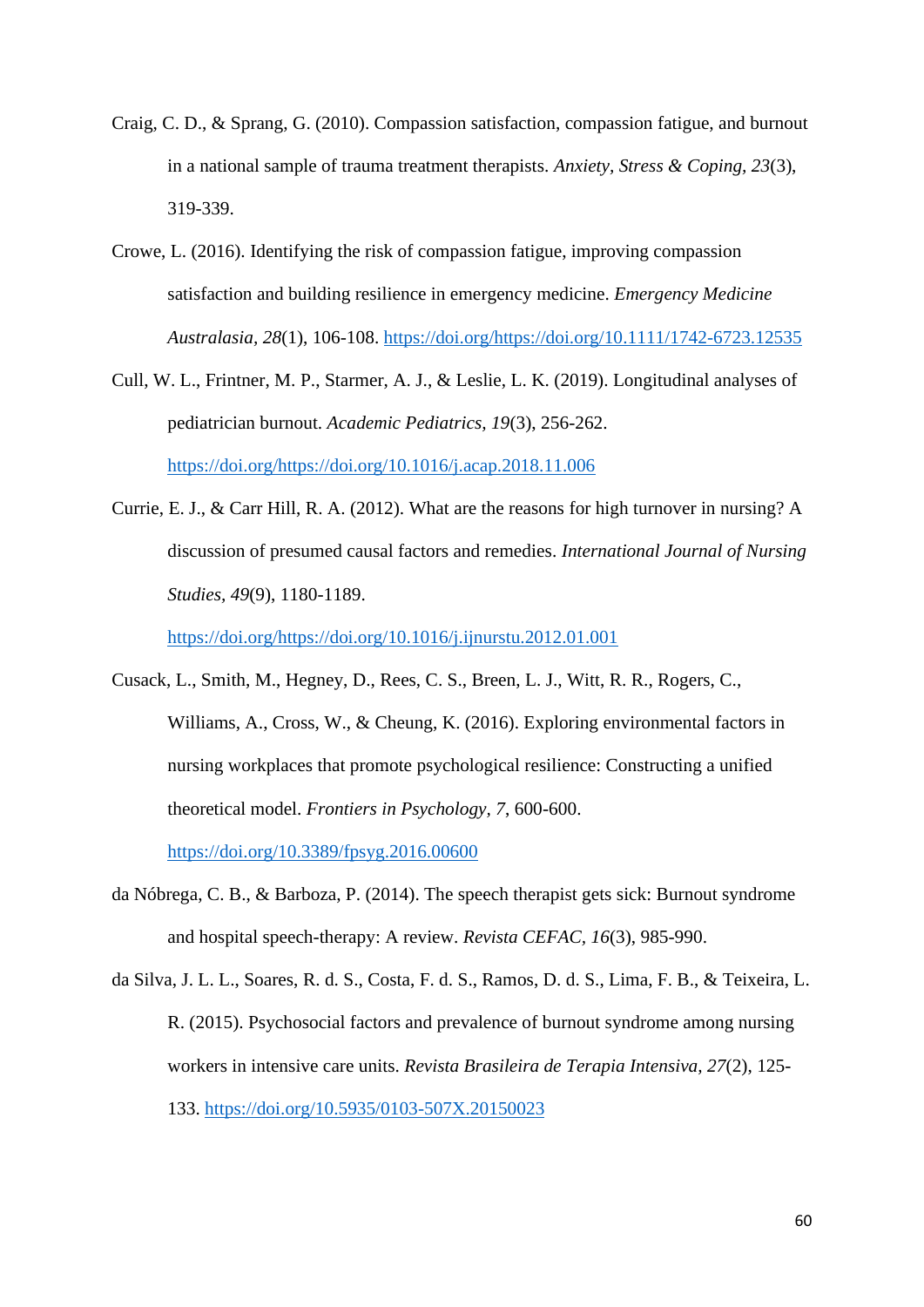- Danhof-Pont, M. B., van Veen, T., & Zitman, F. G. (2011). Biomarkers in burnout: A systematic review. *Journal of Psychosomatic Research, 70*(6), 505-524. [https://doi.org/https://doi.org/10.1016/j.jpsychores.2010.10.012](https://doi.org/https:/doi.org/10.1016/j.jpsychores.2010.10.012)
- Davidson, J. R. T. (2018). *Connor-Davidson Resilience Scale (CDRISC) Manual. Unpublished.* Accessible at [www.cdrisc.com](file:///C:/Users/Admin/Documents/www.cdrisc.com)
- De Hert, S. (2020). Burnout in healthcare workers: Prevalence, impact and preventative strategies. *Local and Regional Anesthesia, 13*, 171-183. <https://doi.org/10.2147/LRA.S240564>
- de Oliveira Vasconcelos Filho, P., de Souza, M. R., Mangeon Elias, P. E., & DAvila Viana, A. L. (2016). Physicians job satisfaction and motivation in a public academic hospital. *Human Resources for Health, 14*. [https://doi.org/http://dx.doi.org/10.1186/s12960-](https://doi.org/http:/dx.doi.org/10.1186/s12960-016-0169-9) [016-0169-9](https://doi.org/http:/dx.doi.org/10.1186/s12960-016-0169-9)
- Demerouti, E., Bakker, A. B., Nachreiner, F., & Schaufeli, W. B. (2001). The job demandsresources model of burnout. *Journal of Applied Psychology, 86*(3), 499-512. <https://doi.org/10.1037/0021-9010.86.3.499>
- Demitrack, M. A., & Crofford, L. J. (1998). Evidence for and pathophysiologic implications of hypothalamic-pituitary-adrenal axis dysregulation in fibromyalgia and chronic fatigue syndrome. *Annals of the New York Academy of Sciences, 840*(1), 684-697. [https://doi.org/https://doi.org/10.1111/j.1749-6632.1998.tb09607.x](https://doi.org/https:/doi.org/10.1111/j.1749-6632.1998.tb09607.x)
- Dewa, C. S., Loong, D., Bonato, S., Thanh, N. X., & Jacobs, P. (2014). How does burnout affect physician productivity? A systematic literature review. *BMC Health Services Research, 14*(1), 325.<https://doi.org/10.1186/1472-6963-14-325>
- Dix, D., Gulati, S., Robinson, P., Syed, I., & Klassen, A. (2012). Demands and rewards associated with working in pediatric oncology: A qualitative study of Canadian health care providers. *Journal of Pediatric Hematology/oncology, 34*(6), 430.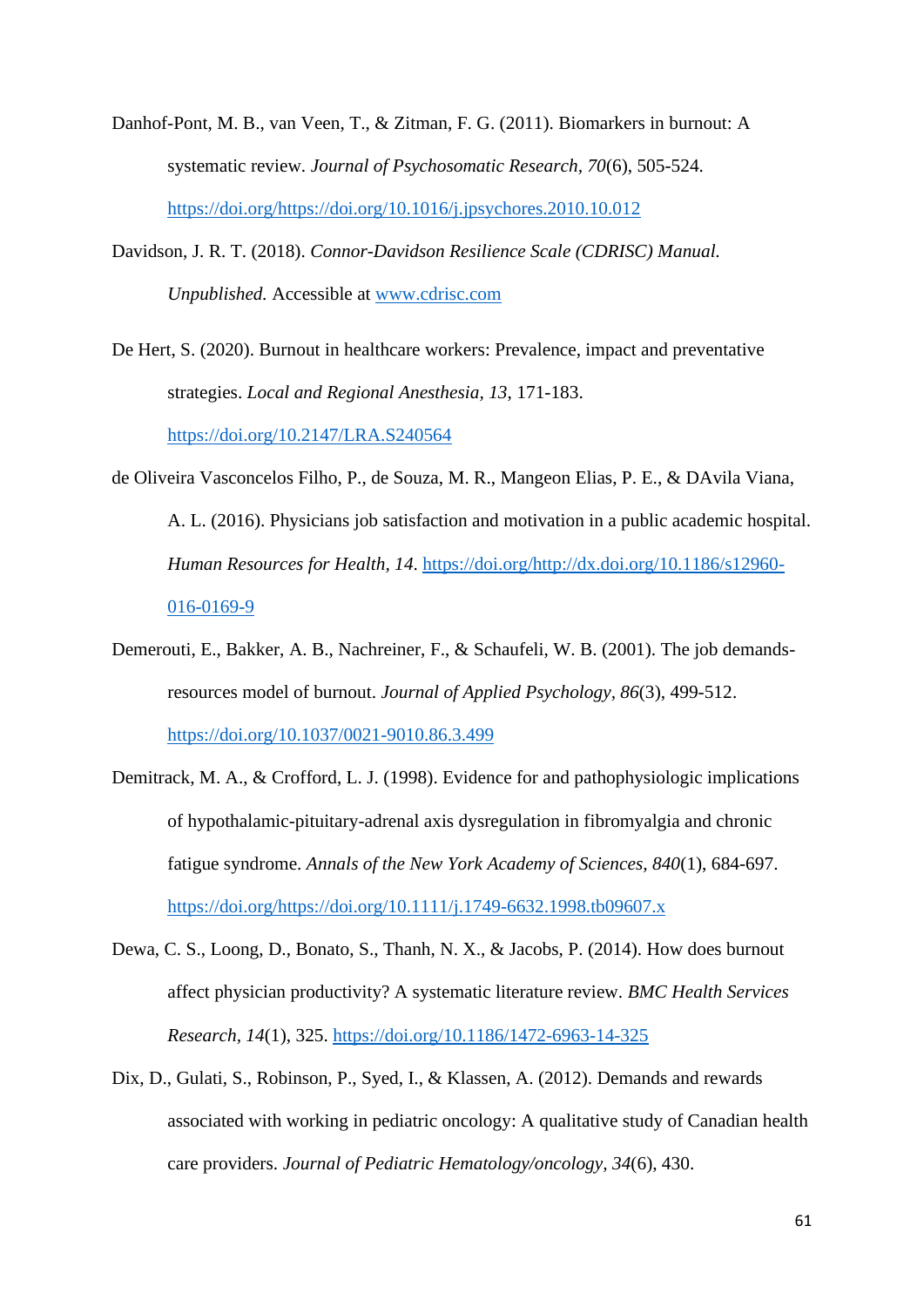Duijts, S. F. A., Kant, I., Swaen, G. M. H., van den Brandt, P. A., & Zeegers, M. P. A. (2007). A meta-analysis of observational studies identifies predictors of sickness absence. *Journal of Clinical Epidemiology, 60*(11), 1105-1115. [https://doi.org/http://dx.doi.org/10.1016/j.jclinepi.2007.04.008](https://doi.org/http:/dx.doi.org/10.1016/j.jclinepi.2007.04.008)

- Dunlavey, C. J. (2018). Introduction to the 31 hypothalamic-pituitary-adrenal axis: Healthy and dysregulated stress responses, developmental stress and neurodegeneration. *Journal of Undergraduate Neuroscience Education, 16*(2), R59-R60.
- Dyrbye, L. N., Freischlag, J., Kaups, K. L., Oreskovich, M. R., Satele, D. V., Hanks, J. B., Sloan, J. A., Balch, C. M., & Shanafelt, T. D. (2012). Work-home conflicts have a substantial impact on career decisions that affect the adequacy of the surgical workforce. *Archives of Surgery, 147*(10), 933.
- Dyrbye, L. N., Shanafelt, T. D., Balch, C. M., Satele, D., Sloan, J., & Freischlag, J. (2011). Relationship between work-home conflicts and burnout among American surgeons: A comparison by sex. *Archives of Surgery, 146*(2), 211.
- Dyrbye, L. N., Thomas, M. R., Massie, F. S., Power, D. V., Eacker, A., Harper, W., Durning, S., Moutier, C., Szydlo, D. W., Novotny, P. J., Sloan, J. A., & Shanafelt, T. D. (2008). Burnout and suicidal ideation among U.S. medical students. *Annals of Internal Medicine, 149*(5), 334.
- Edgar, D. L., & Rosa-Lugo, L. I. (2007). The critical shortage of speech-language pathologists in the public school setting: Features of the work environment that affect recruitment and retention. *Language, Speech & Hearing Services in Schools, 38*(1), 31-46.
- El-bar, N., Levy, A., Wald, H. S., & Biderman, A. (2013). Compassion fatigue, burnout and compassion satisfaction among family physicians in the Negev area: A cross-sectional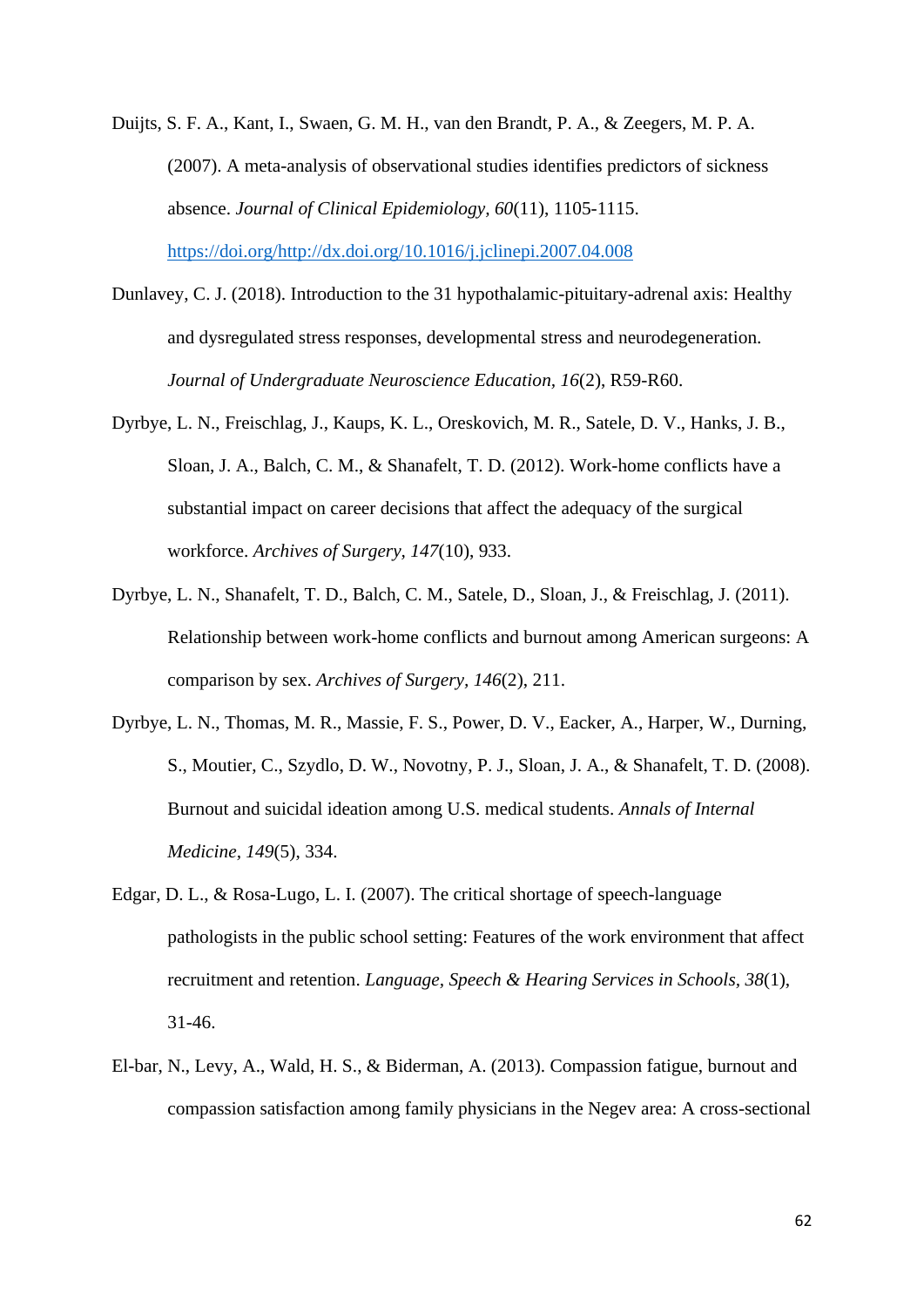study. *Israel Journal of Health Policy Research, 2*(1), 31. <https://doi.org/10.1186/2045-4015-2-31>

- Ewen, C., Jenkins, H., Jackson, C., Jutley-Neilson, J., & Galvin, J. (2021). Well-being, job satisfaction, stress and burnout in speech-language pathologists: A review. *International Journal of Speech-Language Pathology, 23*(2), 180-190. <https://doi.org/10.1080/17549507.2020.1758210>
- Fahrenkopf, A. M., Sectish, T. C., & Barger, L. K. (2008). Rates of medication errors among depressed and burnt out residents: Prospective cohort study. *British Medical Journal, 336*, 488-491.<https://doi.org/10.1136/bmj.39469.763218.BE>
- Feeks, C., Chao, J., & Sinert, R. (2020). Prevalence and risk factors for burnout in pediatric emergency medicine fellows. *Pediatric Emergency Care, 36*(5), 236.
- Felton, J. S. (1998). Burnout as a clinical entity—its importance in health care workers. *Occupational Medicine, 48*(4), 237-250.<https://doi.org/10.1093/occmed/48.4.237>
- Fertleman, C., & Carroll, W. (2013). Protecting students and promoting resilience. *British Medical Journal, 347*, f5266.<https://doi.org/10.1136/bmj.f5266>
- Fiabane, E., Giorgi, I., Sguazzin, C., & Argentero, P. (2013). Work engagement and occupational stress in nurses and other healthcare workers: The role of organisational and personal factors. *Journal of Clinical Nursing, 22*(17-18), 2614-2624. [https://doi.org/https://doi.org/10.1111/jocn.12084](https://doi.org/https:/doi.org/10.1111/jocn.12084)

Figley, C. R. (1995). *Compassion fatigue: Coping with secondary traumatic stress disorder in those who treat the traumatized*. Taylor & Francis Group, LLC.

Figley, C. R. (2002). Compassion fatigue: Psychotherapists' chronic lack of self care. *Journal of Clinical Psychology, 58*(11), 1433-1441.

[https://doi.org/https://doi.org/10.1002/jclp.10090](https://doi.org/https:/doi.org/10.1002/jclp.10090)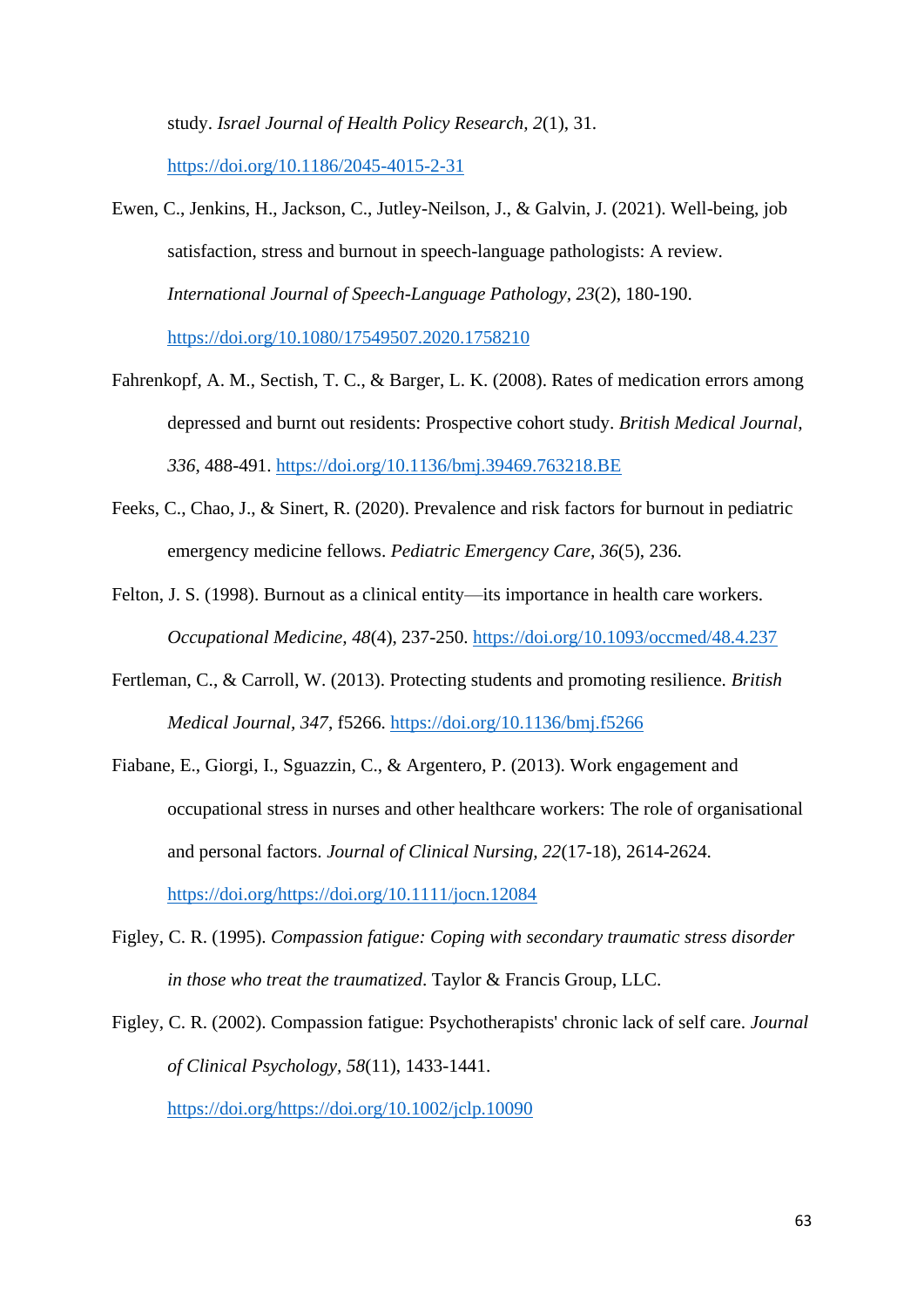- Firth-Cozens, J., & Cornwell, J. (2009). *The point of care. Enabling compassionate care in acute hospital settings*. The King's Fund.
- Forgas, J. P., & Bower, G. H. (1987). Mood effects on person-perception judgments. *Journal of Personality and Social Psychology, 53*(1), 53-60. [https://doi.org/10.1037/0022-](https://doi.org/10.1037/0022-3514.53.1.53) [3514.53.1.53](https://doi.org/10.1037/0022-3514.53.1.53)
- Friese, C. R., Xia, R., Ghaferi, A., Birkmeyer, J. D., & Banerjee, M. (2015). Hospitals in 'Magnet' program show better patient outcomes on mortality measures compared to non-'Magnet' hospitals. *Health Affairs, 34*(6), 986-992,981-912. [https://doi.org/http://dx.doi.org/10.1377/hlthaff.2014.0793](https://doi.org/http:/dx.doi.org/10.1377/hlthaff.2014.0793)
- Frisch, S., Dembeck, P., & Shannon, V. (1991). The head nurse: Perceptions of stress and ways of coping. *Canadian Journal of Nurse Administration, 4*, 6-7, 9-13.
- Ganster, D. C., Hennessey, H. W., & Luthans, F. (1983). Social desirability response effects: Three alternative models. *The Academy of Management Journal, 26*(2), 321-331. <https://doi.org/10.2307/255979>
- Garcia, T. T., Garcia, P. C. R., Molon, M. E., Piva, J. P., Tasker, R. C., Branco, R. G., & Ferreira, P. E. (2014). Prevalence of burnout in pediatric intensivists: An observational comparison with general pediatricians. *Pediatric Critical Care Medicine, 15*(8), e347.
- Garrosa, E., Rainho, C., Moreno-Jiménez, B., & Monteiro, M. J. (2010). The relationship between job stressors, hardy personality, coping resources and burnout in a sample of nurses: A correlational study at two time points. *International Journal of Nursing Studies, 47*(2), 205-215. [https://doi.org/https://doi.org/10.1016/j.ijnurstu.2009.05.014](https://doi.org/https:/doi.org/10.1016/j.ijnurstu.2009.05.014)
- Gascon, S., Leiter, M. P., Andrés, E., Santed, M. A., Pereira, J. P., Cunha, M. J., Albesa, A., Montero-Marín, J., García-Campayo, J., & Martínez-Jarreta, B. (2013). The role of aggressions suffered by healthcare workers as predictors of burnout. *Journal of*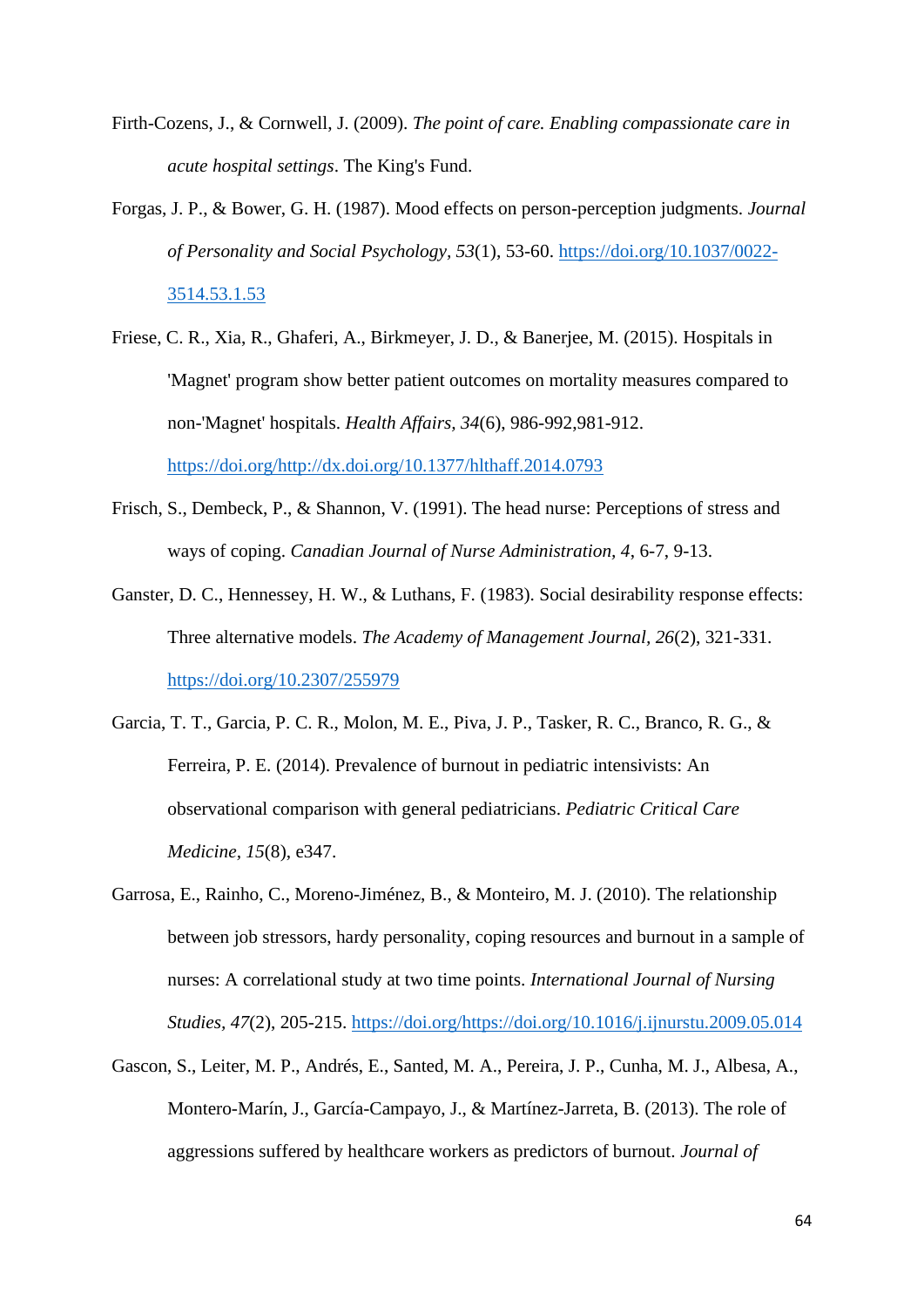*Clinical Nursing, 22*(21-22), 3120-3129.

[https://doi.org/https://doi.org/10.1111/j.1365-2702.2012.04255.x](https://doi.org/https:/doi.org/10.1111/j.1365-2702.2012.04255.x)

Gauche, C., de Beer, L. T., & Brink, L. (2017). Exploring demands from the perspective of employees identified as being at risk of burnout. *International Journal of Qualitative Studies on Health and Well-Being, 12*(1), 1-13.

[https://doi.org/http://dx.doi.org/10.1080/17482631.2017.1361783](https://doi.org/http:/dx.doi.org/10.1080/17482631.2017.1361783)

Gold, R., & Gold, A. (2021). The experience of speech–language therapists and audiologists when delivering bad news: A qualitative analysis. *International Journal of Language & Communication Disorders, 56*(2), 402-414.

[https://doi.org/https://doi.org/10.1111/1460-6984.12612](https://doi.org/https:/doi.org/10.1111/1460-6984.12612)

- González-Morales, G. M., Peiró, J., Rodríguez, I., & Bliese, P. (2012). Perceived collective burnout: A multilevel explanation of burnout. *Anxiety, Stress & Coping, 25*(1), 43-61. <https://doi.org/10.1080/10615806.2010.542808>
- Grau Martín, A., Flichtentrei, D., Suñer, R., Prats, M., & Braga, F. (2009). Influence of personal, professional and cross-national factors in burnout syndrome in Hispanic Americans and Spanish health workers. *Revista Española de Salud Pública, 83*(2), 215-230.<https://doi.org/10.1590/s1135-57272009000200006>
- Gribben, L., & Semple, C. J. (2021). Prevalence and predictors of burnout and work-life balance within the haematology cancer nursing workforce. *European Journal of Oncology Nursing, 52*, 101973.

[https://doi.org/https://doi.org/10.1016/j.ejon.2021.101973](https://doi.org/https:/doi.org/10.1016/j.ejon.2021.101973)

Grossi, G., Perski, A., Evengård, B., Blomkvist, V., & Orth-Gomér, K. (2003). Physiological correlates of burnout among women. *Journal of Psychosomatic Research, 55*(4), 309- 316. [https://doi.org/https://doi.org/10.1016/S0022-3999\(02\)00633-5](https://doi.org/https:/doi.org/10.1016/S0022-3999(02)00633-5)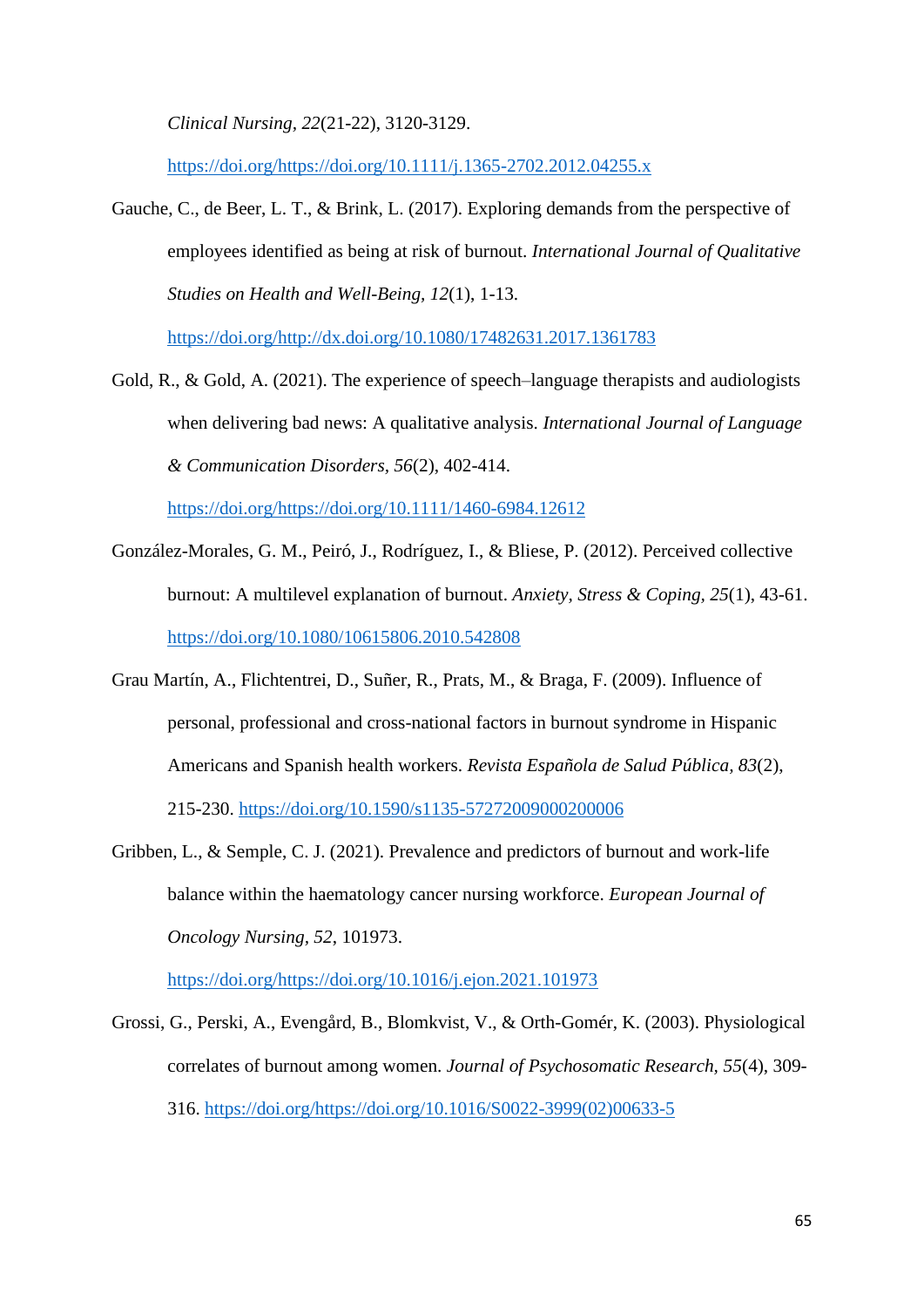- Gulati, S., Dix, D., & Klassen, A. (2014). Demands and rewards of working within multidisciplinary teams in pediatric oncology: The experiences of Canadian health care providers. *Qualitative Report*.<https://doi.org/10.46743/2160-3715/2014.1235>
- Guler, D., & Yoruk, S. (2021). The relationship between psychological resilience, burnout, stress, and sociodemographic factors with depression in nurses and midwives during the COVID‐19 pandemic: A cross‐sectional study in Turkey. *Perspectives in Psychiatric Care, 57*(1), 390-398.<https://doi.org/10.1111/ppc.12659>
- Halbesleben, J. B. R., & Demerouti, E. (2005). The construct validity of an alternative measure of burnout: Investigation of the English translation of the Oldenburg Burnout Inventory. *Work & Stress, 19*, 208-220.
- Harr, C. (2013). Promoting workplace health by diminishing the negative impact of compassion fatigue and increasing compassion satisfaction. *Social Work & Christianity, 40*(1), 71-88.
- Häusler, N., Bopp, M., & Hämmig, O. (2018). Effort-reward imbalance, work-privacy conflict, and burnout among hospital employees. *Journal of Occupational and Environmental Medicine, 60*(4), e183.
- Helfrich, C. D., Dolan, E. D., Simonetti, J., Reid, R. J., Joos, S., Wakefield, B. J., Schectman, G., Stark, R., Fihn, S. D., Harvey, H. B., & Nelson, K. (2014). Elements of teambased care in a patient-centered medical home are associated with lower burnout among VA primary care employees. *Journal of general internal medicine, 29 Suppl 2*(Suppl 2), S659-S666.<https://doi.org/10.1007/s11606-013-2702-z>
- Hemenover, S. H. (2001). Self-reported processing bias and naturally occurring mood: Mediators between personality and stress appraisals. *Personality and Social Psychology Bulletin, 27*(4), 387-394.<https://doi.org/10.1177/0146167201274001>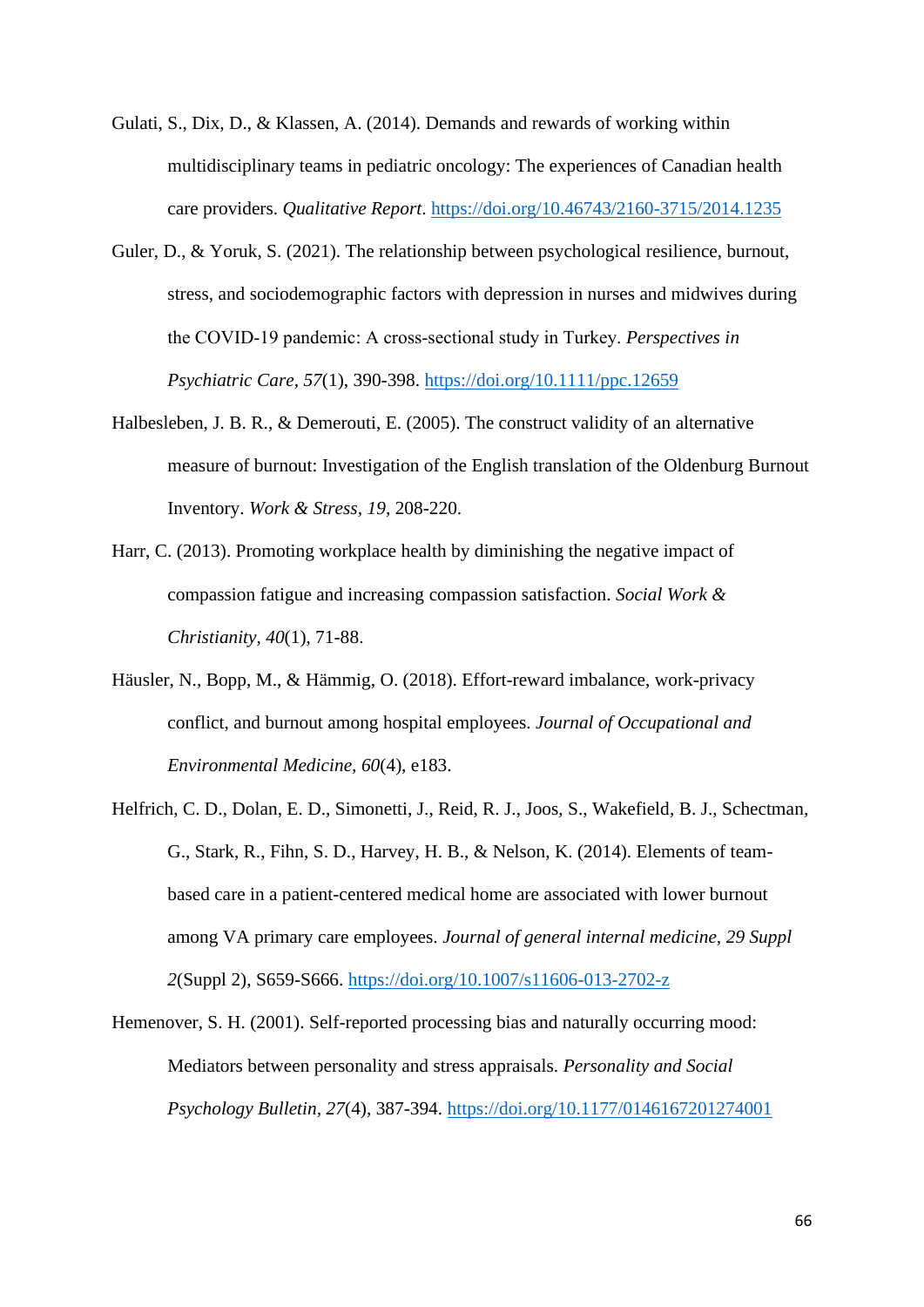- Hernández-Marrero, P., Pereira, S. M., & Carvalho, A. S. (2015). Ethical decisions in palliative care: Interprofessional relations as a burnout protective factor? Results from a mixed-methods multicenter study in Portugal. *American Journal of Hospice and Palliative Medicine, 33*(8), 723-732.<https://doi.org/10.1177/1049909115583486>
- Herrman, H. M. D., Stewart, D. E. M. D., Diaz-Granados, N. M., Berger, E. L. D., Jackson, B. P., & Yuen, T. B. (2011). What is resilience? *Canadian Journal of Psychiatry, 56*(5), 258-265.
- Honkonen, T., Ahola, K., Pertovaara, M., Isometsä, E., Kalimo, R., Nykyri, E., Aromaa, A., & Lönnqvist, J. (2006). The association between burnout and physical illness in the general population—results from the Finnish Health 2000 Study. *Journal of Psychosomatic Research, 61*(1), 59-66.

[https://doi.org/https://doi.org/10.1016/j.jpsychores.2005.10.002](https://doi.org/https:/doi.org/10.1016/j.jpsychores.2005.10.002)

- Hooper, C., Craig, J., Janvrin, D. R., Wetsel, M. A., & Reimels, E. (2010). Compassion satisfaction, burnout, and compassion fatigue among emergency nurses compared with nurses in other selected inpatient specialties. *Journal of Emergency Nursing, 36*(5), 420-427.
- Houkes, I., Winants, Y., Twellaar, M., & Verdonk, P. (2011). Development of burnout over time and the causal order of the three dimensions of burnout among male and female GPs. A three-wave panel study. *BMC Public Health, 11*(1), 240. <https://doi.org/10.1186/1471-2458-11-240>
- Huang, L., Jennifer Harsh, C., Sun, X., Thai, J., Li, Y., Chen, F.-z., & Xu-dong, Z. (2020). Risk and protective factors for burnout among physicians from standardized residency training programs in Shanghai: A cross-sectional study. *BMC Health Services Research, 20*, 1-12. [https://doi.org/http://dx.doi.org/10.1186/s12913-020-05816-z](https://doi.org/http:/dx.doi.org/10.1186/s12913-020-05816-z)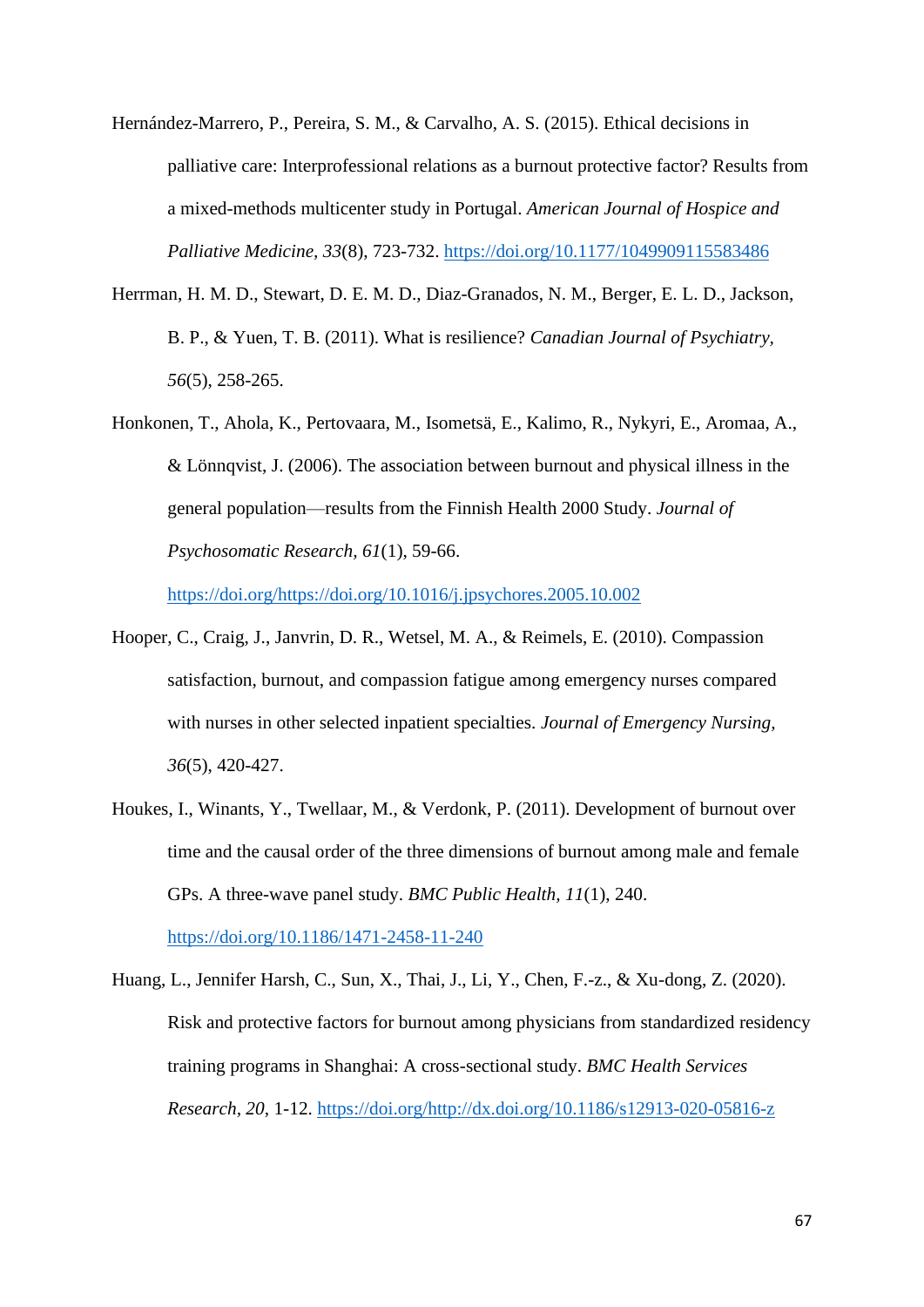- Hunsaker, S., Chen, H. C., Maughan, D., & Heaston, S. (2015). Factors that influence the development of compassion fatigue, burnout, and compassion satisfaction in emergency department nurses. *Journal of Nursing Scholarship, 47*(2), 186-194.
- Hurley, D., & Kirwan, G. (2020). Exploring resilience and mental health in services users and practitioners in Ireland and Canada. *European Journal of Social Work, 23*(2), 340- 352.<https://doi.org/10.1080/13691457.2018.1530644>
- Hylton Rushton, C., Batcheller, J., Schroeder, K., & Donohue, P. (2015). Burnout and resilience among nurses practicing in high-intensity settings. *American Journal of Critical Care, 24*(5), 412-421.<https://doi.org/10.4037/ajcc2015291>
- Jakimowicz, S., Perry, L., & Lewis, J. (2018). Compassion satisfaction and fatigue: A crosssectional survey of Australian intensive care nurses. *Australian Critical Care, 31*(6), 396-405. [https://doi.org/https://doi.org/10.1016/j.aucc.2017.10.003](https://doi.org/https:/doi.org/10.1016/j.aucc.2017.10.003)
- Jenaro, C., Flores, N., & Arias, B. (2007). Burnout and coping in human service practitioners. *Professional Psychology: Research and Practice, 38*(1), 80-87. <https://doi.org/10.1037/0735-7028.38.1.80>
- Jensen, P. M., Trollope-Kumar, K., Waters, H., & Everson, J. (2008). Building physician resilience. *Medecin de Famille Canadien, 54*(5), 722-729.
- Karasek, R., Brisson, C., Kawakami, N., Houtman, I., Bongers, P., & Amick, B. (1998). The job content questionnaire (JCQ): An instrument for internationally comparative assessments of psychosocial job characteristics. *Journal of Occupational and Organizational Psychology, 3*(4), 322-355.
- Karasek, R. A. (1979). Job demands, job decision latitude, and mental strain: Implications for job redesign. *Administrative Science Quarterly, 24*(2), 285-308. <https://doi.org/10.2307/2392498>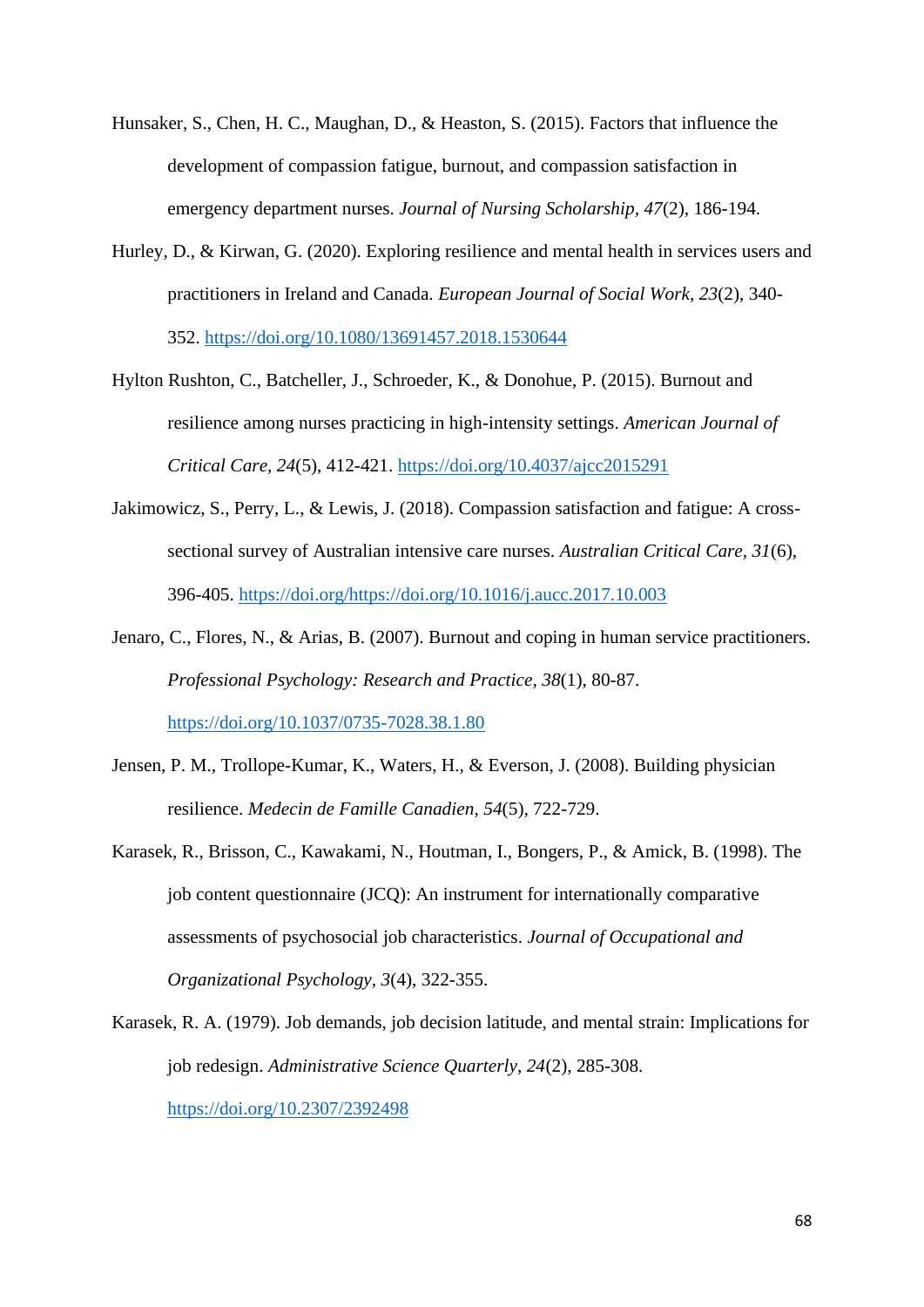- Kase, S. M., Waldman, E. D., & Weintraub, A. S. (2019). A cross-sectional pilot study of compassion fatigue, burnout, and compassion satisfaction in pediatric palliative care providers in the United States. *Palliative & Supportive Care, 17*(3), 269-275. [https://doi.org/http://dx.doi.org/10.1017/S1478951517001237](https://doi.org/http:/dx.doi.org/10.1017/S1478951517001237)
- Keeton, K., Fenner, D. E., Johnson, T. R. B., & Hayward, R. A. (2007). Predictors of physician career satisfaction, work-life balance, and burnout. *Obstetrics and Gynecology 109*(4), 949.
- Keijsers, G. J., Schaufeli, W. B., Le Blanc, P. M., Zwerts, C., & Miranda, D. R. (1995). Performance and burnout in intensive care units. *Work & Stress, 9*(4), 513-527. <https://doi.org/10.1080/02678379508256897>
- Keith, A. C., Warshawsky, N., Neff, D., Loerzel, V., & Parchment, J. (2021). Factors that influence nurse manager job satisfaction: An integrated literature review. *Journal of Nursing Management, 29*(3), 373-384.

[https://doi.org/https://doi.org/10.1111/jonm.13165](https://doi.org/https:/doi.org/10.1111/jonm.13165)

Kim, C., & Lee, Y. (2020). Effects of compassion competence on missed nursing care. professional quality of life and quality of life among Korean nurses. *Journal of Nursing Management, 28*(8), 2118-2127.

[https://doi.org/https://doi.org/10.1111/jonm.13004](https://doi.org/https:/doi.org/10.1111/jonm.13004)

- Koivula, M., Paunonen, M., & Laippala, P. (2000). Burnout among nursing staff in two Finnish hospitals. *Journal of Nursing Management, 8*(3), 149-158.
- Kristensen, T. S., Borritz, M., Villadsen, E., & Christensen, K. B. (2005). The Copenhagen Burnout Inventory: A new tool for the assessment of burnout. *Work & Stress, 19*(3), 192-207.<https://doi.org/10.1080/02678370500297720>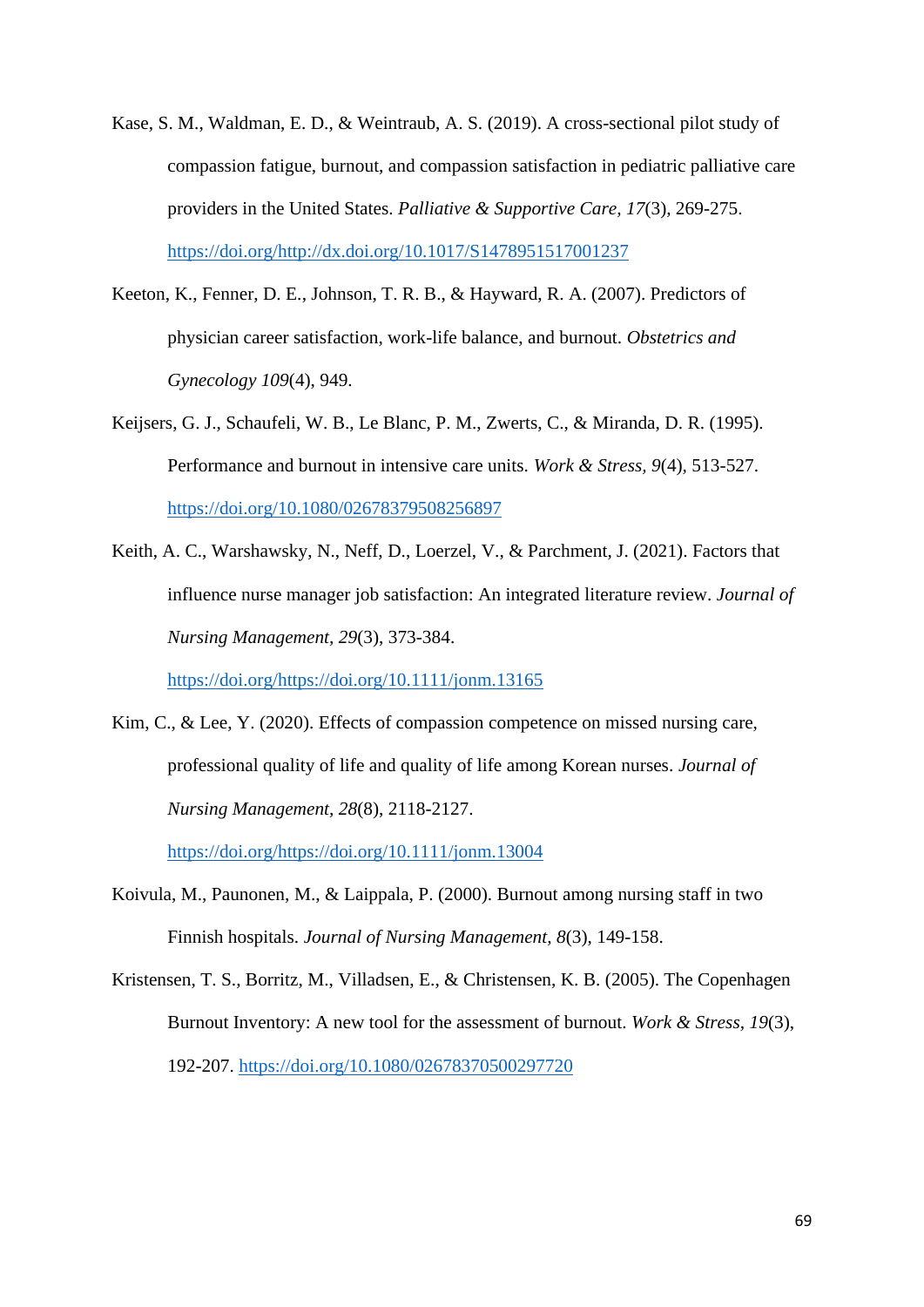- Lai, J., Ma, S., Wang, Y., Cai, Z., Hu, J., Wei, N., Wu, J., Du, H., Chen, T., & Li, R. (2020). Factors associated with mental health outcomes among health care workers exposed to coronavirus disease 2019. *JAMA Network Open, 3*(3), e203976-e203976.
- Lambert, V. A., Lambert, C. E., Itano, J., Inouye, J., Kim, S., Kuniviktikul, W., Sitthimongkol, Y., Pongthavornkamol, K., Gasemgitvattana, S., & Ito, M. (2004). Cross-cultural comparison of workplace stressors, ways of coping and demographic characteristics as predictors of physical and mental health among hospital nurses in Japan, Thailand, South Korea and the USA (Hawaii). *International Journal of Nursing Studies, 41*(6), 671-684.

[https://doi.org/https://doi.org/10.1016/j.ijnurstu.2004.02.003](https://doi.org/https:/doi.org/10.1016/j.ijnurstu.2004.02.003)

- Lee, R. S., Son Hing, L. S., Gnanakumaran, V., Weiss, S. K., Lero, D. S., Hausdorf, P. A., & Daneman, D. (2021). Inspired but tired: How medical faculty's job demands and resources lead to engagement, work-life conflict, and burnout. *Frontiers in Psychology, 12*, 609639.<https://doi.org/10.3389/fpsyg.2021.609639>
- Lee, R. T., & Ashforth, B. E. (1990). On the meaning of Maslach's three dimensions of burnout. *Journal of Applied Psychology, 75*(6), 743-747. <https://doi.org/10.1037/0021-9010.75.6.743>
- Lee, R. T., & Ashforth, B. E. (1993). A longitudinal study of burnout among supervisors and managers: Comparisons between the Leiter and Maslach (1988) and Golembiewski et al. (1986) Models. *Organizational Behavior and Human Decision Processes, 54*(3), 369-398. [https://doi.org/https://doi.org/10.1006/obhd.1993.1016](https://doi.org/https:/doi.org/10.1006/obhd.1993.1016)
- Lee, R. T., Seo, B., Hladkyj, S., Lovell, B. L., & Schwartzmann, L. (2013). Correlates of physician burnout across regions and specialties: A meta-analysis. *Human Resources for Health, 11*. [https://doi.org/http://dx.doi.org/10.1186/1478-4491-11-48](https://doi.org/http:/dx.doi.org/10.1186/1478-4491-11-48)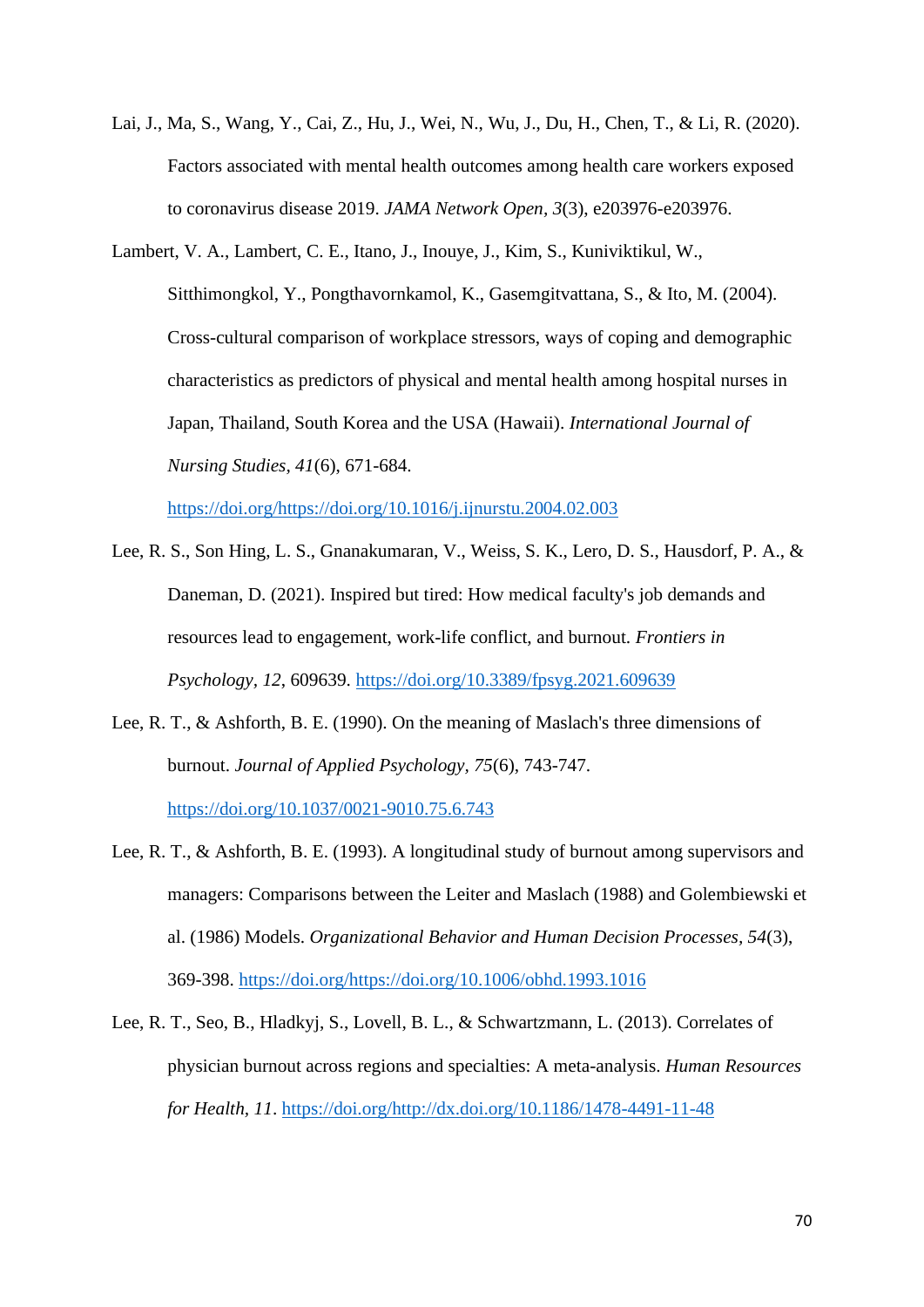Leiter, M. P., & Maslach, C. (2009). Nurse turnover: The mediating role of burnout. *Journal of Nursing Management, 17*(3), 331-339. [https://doi.org/https://doi.org/10.1111/j.1365-2834.2009.01004.x](https://doi.org/https:/doi.org/10.1111/j.1365-2834.2009.01004.x)

- Li, A., Early, S. F., Mahrer, N. E., Klaristenfeld, J. L., & Gold, J. I. (2014). Group cohesion and organizational commitment: Protective factors for nurse residents' job satisfaction, compassion fatigue, compassion satisfaction, and burnout. *Journal of Professional Nursing, 30*(1), 89-99.
- Lim, J., Hepworth, J., & Bogossian, F. (2011). A qualitative analysis of stress, uplifts and coping in the personal and professional lives of Singaporean nurses. *Journal of Advanced Nursing, 67*(5), 1022-1033. [https://doi.org/https://doi.org/10.1111/j.1365-](https://doi.org/https:/doi.org/10.1111/j.1365-2648.2010.05572.x) [2648.2010.05572.x](https://doi.org/https:/doi.org/10.1111/j.1365-2648.2010.05572.x)
- Lo, R. (2002). A longitudinal study of perceived level of stress, coping and self-esteem of undergraduate nursing students: An Australian case study. *Journal of Advanced Nursing, 39*(2), 119-126.<https://doi.org/10.1046/j.1365-2648.2000.02251.x>
- López, A., Sanderman, R., Ranchor, A. V., & Schoevers, M. J. (2018). Compassion for others and self-compassion: Levels, correlates, and relationship with psychological wellbeing. *Mindfulness, 9*, 325-331.
- Luthar, S. S., & Brown, P. J. (2007). Maximizing resilience through diverse levels of inquiry: Prevailing paradigms, possibilities, and priorities for the future. *Development and Psychopathology, 19*(3), 931-955.
- Luthar, S. S., & Cicchetti, D. (2000). The construct of resilience: Implications for interventions and social policies. *Development and Psychopathology, 12*(4), 857-885. <https://doi.org/10.1017/S0954579400004156>
- Magnusson Hanson, L. L., Theorell, T., Oxenstierna, G., Hyde, M., & Westerlund, H. (2008). Demand, control and social climate as predictors of emotional exhaustion symptoms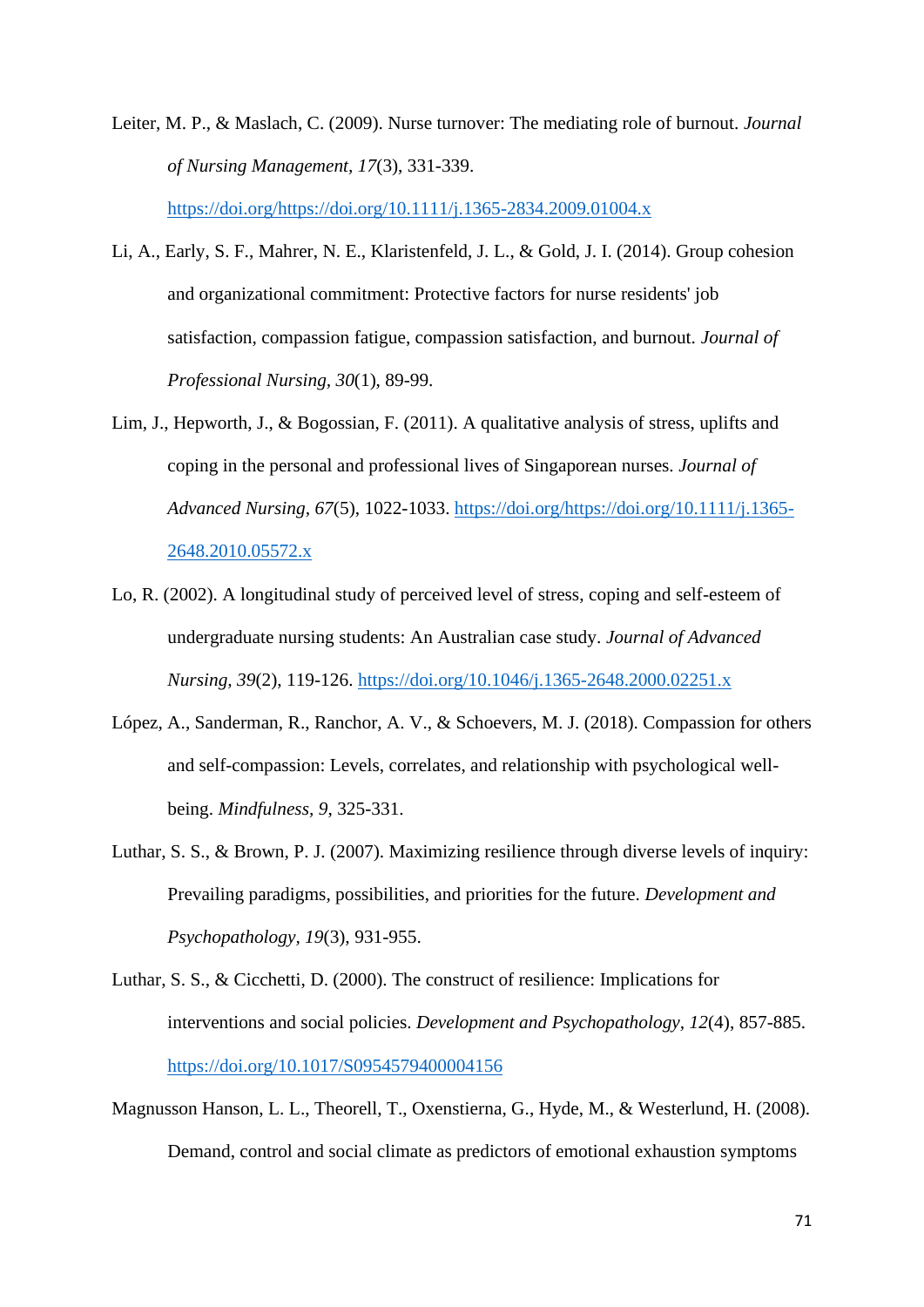in working Swedish men and women. *Scandinavian Journal of Public Health, 36*(7), 737-743.<https://doi.org/10.1177/1403494808090164>

- Manderino, M. A., Brown, M., Peters, M., & Wirtz, R. (1994). Sources of stress for nurse practitioners. *Journal of the American Academy of Nurse Practitioners, 6*(4), 155.
- Martins Pereira, S., Fonseca, A. M., & Sofia Carvalho, A. (2011). Burnout in palliative care: A systematic review. *Nursing Ethics, 18*(3), 317-326. [https://doi.org/http://dx.doi.org/10.1177/0969733011398092](https://doi.org/http:/dx.doi.org/10.1177/0969733011398092)
- Maslach, C., & Leiter, M. P. (2016). Understanding the burnout experience: Recent research and its implications for psychiatry. *World Psychiatry, 15*(2), 103-111. <https://doi.org/10.1002/wps.20311>
- Maslach, C., Leiter, M. P., & Schaufeli, W. B. (2009). Measuring burnout In. C. L. Cooper & S. Cartwright (Series Eds.), *The Oxford Handbook of Organizational Well‐being* (pp. 86-108). Oxford University Press.
- Maslach, C., Schaufeli, W. B., & Leiter, M. P. (2001). Job burnout. *Annual Review of Psychology, 52*, 397-422.

[https://doi.org/http://dx.doi.org/10.1146/annurev.psych.52.1.397](https://doi.org/http:/dx.doi.org/10.1146/annurev.psych.52.1.397)

- Mason, H. D., & Nel, J. A. (2012). Compassion fatigue, burnout and compassion satisfaction: Prevalence among nursing students. *Journal of Psychology in Africa, 22*(3), 451-455. <https://doi.org/10.1080/14330237.2012.10820554>
- Masten, A. S., & Fowler, R. D. (2001). Ordinary magic: Resilience processes in development. *The American Psychologist, 56*(3), 227-238. <https://doi.org/10.1037/0003-066X.56.3.227>
- Matheson, C., Robertson, H. D., Elliott, A. M., Iversen, L., & Murchie, P. (2016). Resilience of primary healthcare professionals working in challenging environments: A focus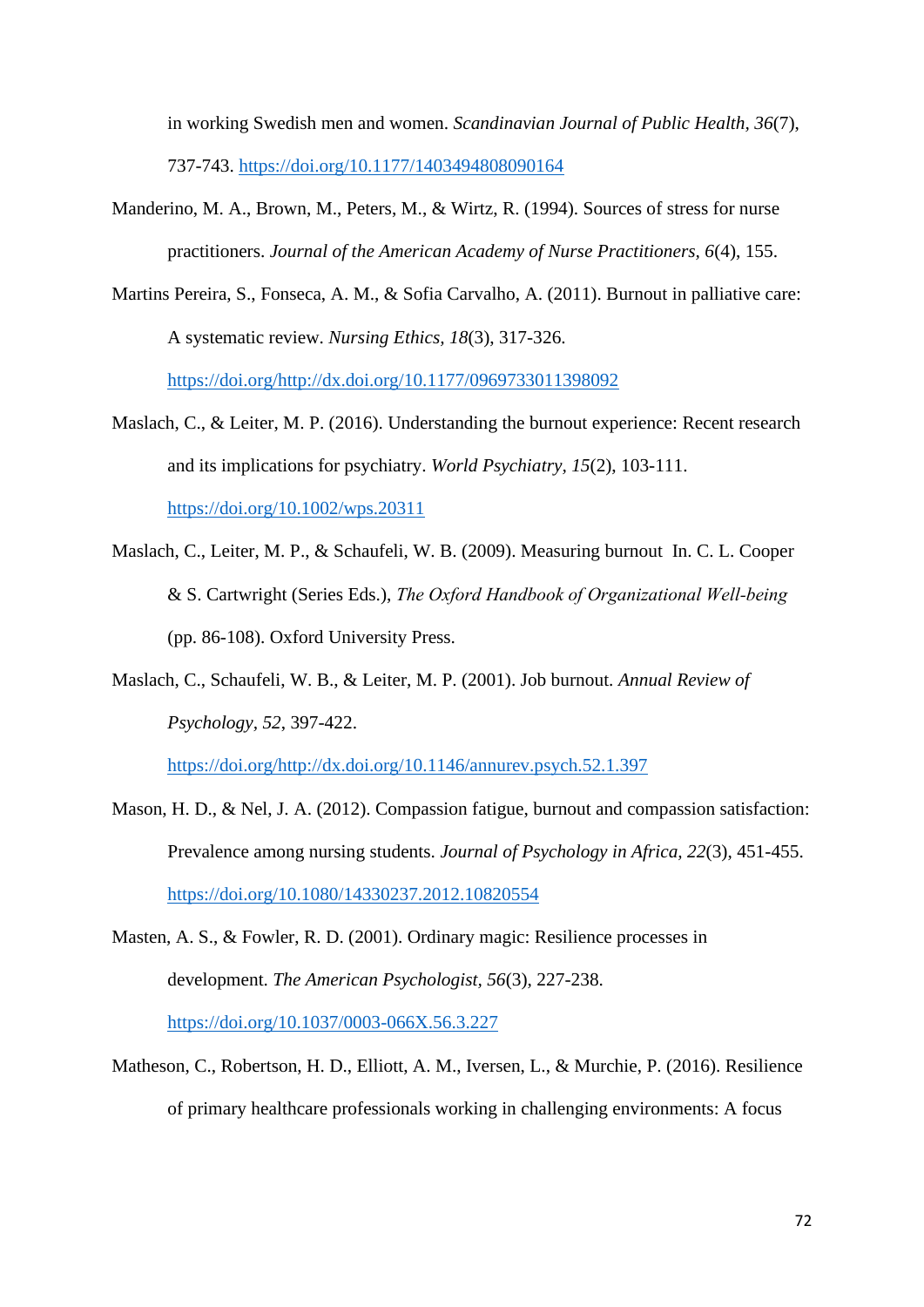group study. *The British Journal of General Practice 66*(648), e507-e515. <https://doi.org/10.3399/bjgp16X685285>

- Maunder, R., Hunter, J., Vincent, L., Bennett, J., Peladeau, N., Leszcz, M., Sadavoy, J., Verhaeghe, L. M., Steinberg, R., & Mazzulli, T. (2003). The immediate psychological and occupational impact of the 2003 SARS outbreak in a teaching hospital. *Candian Medical Association Journal, 168*(10), 1245-1251.
- Mayer, J. D., Gaschke, Y. N., Braverman, D. L., & Evans, T. W. (1992). Mood-congruent judgment is a general effect. *Journal of Personality and Social Psychology, 63*(1), 119-132.<https://doi.org/10.1037/0022-3514.63.1.119>
- Maytum, J. C., Heiman, M. b., & Garwick, A. W. (2004). Compassion fatigue and burnout in nurses who work with children with chronic conditions and their families. *Journal of Pediatric Health Care, 18*(4), 171-179.
- Mazzetti, G., Guglielmi, D., & Topa, G. (2020). Hard enough to manage my emotions: How hardiness moderates the relationship between emotional demands and exhaustion. *Frontiers in Psychology, 11*(1194).<https://doi.org/10.3389/fpsyg.2020.01194>
- McAllister, M., & McKinnon, J. (2009). The importance of teaching and learning resilience in the health disciplines: A critical review of the literature. *Nurse Education Today, 29*(4), 371-379. [https://doi.org/https://doi.org/10.1016/j.nedt.2008.10.011](https://doi.org/https:/doi.org/10.1016/j.nedt.2008.10.011)
- McClure, M. L., & Hinshaw, A. D. (2002). *Magnet hospitals revisited: Attraction and retention of professional nurses*. American Nurses Association, Inc.
- McGee, E. M. (2006). The healing circle: Resiliency in nurses. *Issues in Mental Health Nursing, 27*(1), 43-57.<https://doi.org/10.1080/01612840500312837>
- McGowan, J. E., & Murray, K. (2016). Exploring resilience in nursing and midwifery students: A literature review. *Journal of Advanced Nursing, 72*(10), 2272-2283. [https://doi.org/https://doi.org/10.1111/jan.12960](https://doi.org/https:/doi.org/10.1111/jan.12960)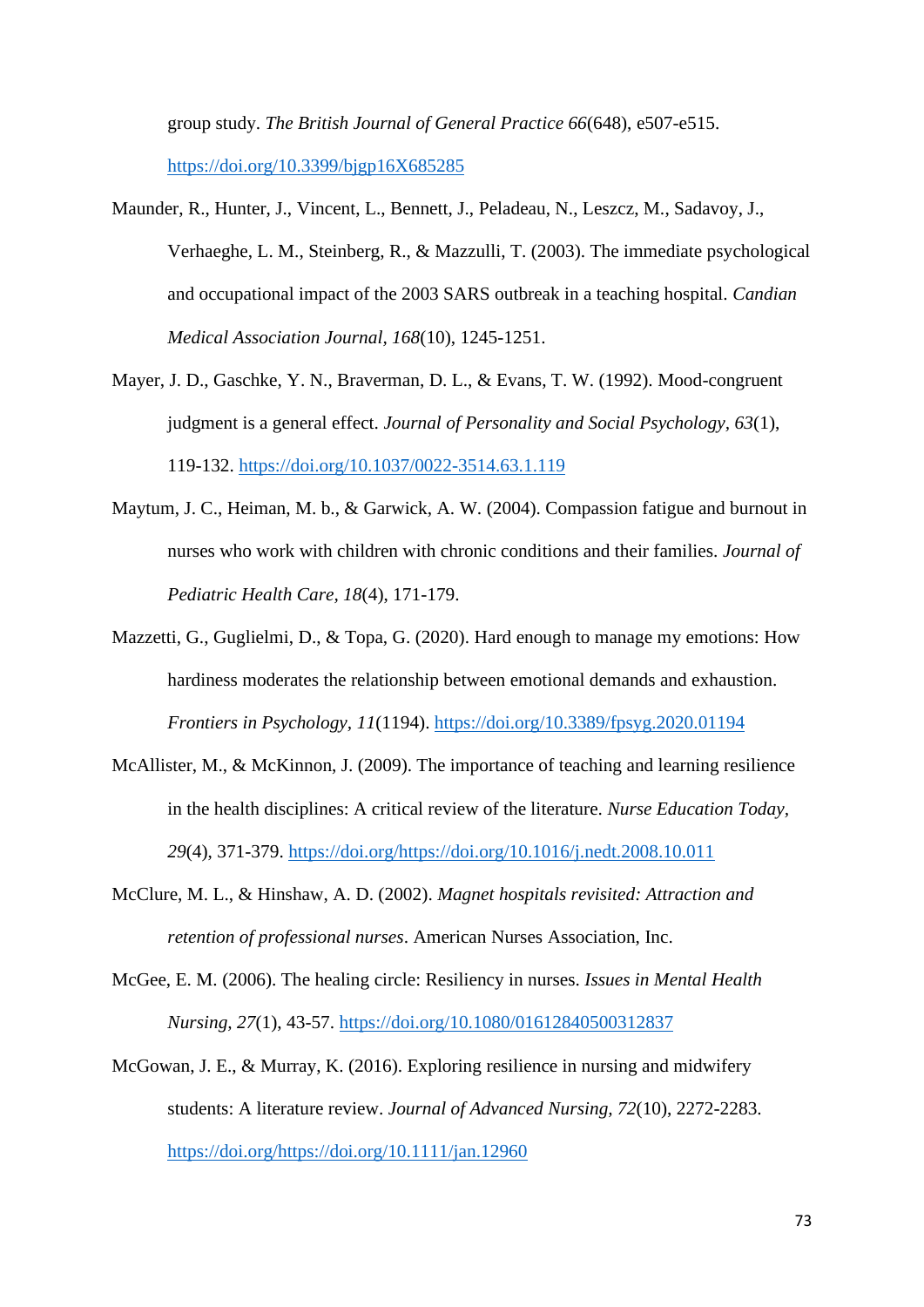- McLeod, T. (1997). Work stress among community psychiatric nurses. *British Journal of Nursing, 6*, 565-574.
- Meadors, P., Lamson, A., Swanson, M., White, M., & Sira, N. (2010). Secondary traumatization in pediatric healthcare providers: Compassion fatigue, burnout, and secondary traumatic stress. *OMEGA: Journal of Death and Dying, 60*(2), 103-128.
- Melamed, S., Shirom, A., Toker, S., Berliner, S., & Shapira, I. (2006). Burnout and risk of cardiovascular disease: Evidence, possible causal paths, and promising research directions. *Psychological Bulletin, 132*(3), 327-353. [https://doi.org/10.1037/0033-](https://doi.org/10.1037/0033-2909.132.3.327) [2909.132.3.327](https://doi.org/10.1037/0033-2909.132.3.327)
- Meyer, R. M. L., Li, A., Klaristenfeld, J., & Gold, J. I. (2015). Pediatric novice nurses: Examining compassion fatigue as a mediator between stress exposure and compassion satisfaction, burnout, and job satisfaction. *Journal of Pediatric Nursing, 30*(1), 174- 183. [https://doi.org/https://doi.org/10.1016/j.pedn.2013.12.008](https://doi.org/https:/doi.org/10.1016/j.pedn.2013.12.008)
- Meynaar, I. A., Ottens, T., Zegers, M., Mc van Mol, M., & Iwan, C. C. v. d. H. (2021). Burnout, resilience and work engagement among Dutch intensivists in the aftermath of the COVID-19 crisis: A nationwide survey. *Journal of Critical Care, 62*, 1-5. [https://doi.org/http://dx.doi.org/10.1016/j.jcrc.2020.11.010](https://doi.org/http:/dx.doi.org/10.1016/j.jcrc.2020.11.010)
- Michie, S., Ridout, K., & Johnston, M. (1996). Stress in nursing anad patients' satisfaction with health care. *British Journal of Nursing, 5*, 1002-1006.
- Mijakoski, D., Karadzhinska-Bislimovska, J., Milosevic, M., Mustajbegovic, J., Stoleski, S., & Minov, J. (2015). Differences in burnout, work demands and team work between Croatian and Macedonian hospital nurses. *Cognition, Brain, and Behaviour, 13*(3), 179-200.<https://doi.org/10.3889/oamjms.2015.024>
- Mijakoski, D., Karadzhinska-Bislimovska, J., Stoleski, S., Minov, J., Atanasovska, A., & Bihorac, E. (2018). Job demands, burnout, and teamwork in healthcare professionals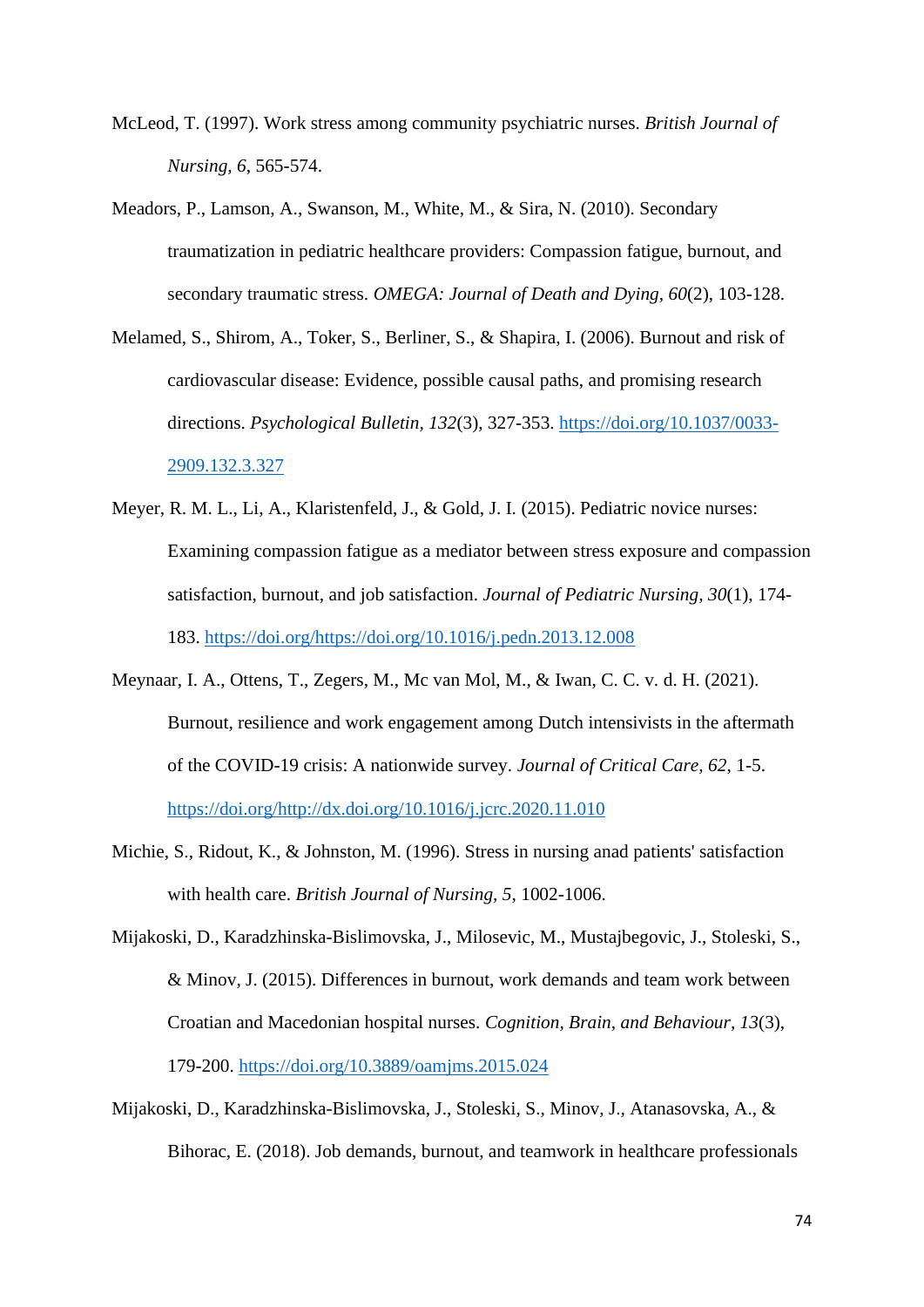working in a general hospital that was analysed at two points in time. *Macedonian Journal of Medical Sciences, 6*(4), 723-729.

<https://doi.org/10.3889%2Foamjms.2018.159>

- Milisen, K., Abraham, I., Siebens, K., Darras, E., & Dierckx de Casterlé, B. (2006). Work environment and workforce problems: A cross-sectional questionnaire survey of hospital nurses in Belgium. *International Journal of Nursing Studies, 43*(6), 745-754. [https://doi.org/https://doi.org/10.1016/j.ijnurstu.2005.10.008](https://doi.org/https:/doi.org/10.1016/j.ijnurstu.2005.10.008)
- Montero-Marín, J., García-Campayo, J., Fajó-Pascual, M., Carrasco, J. M., Gascón, S., Gili, M., & Mayoral-Cleries, F. (2011). Sociodemographic and occupational risk factors associated with the development of different burnout types: The cross-sectional University of Zaragoza study. *BMC Psychiatry, 11*(1), 49.

<https://doi.org/10.1186/1471-244X-11-49>

- Moss, M., Good, V. S., Gozal, D., Kleinpell, R., & Sessler, C. N. (2016). A critical care societies collaborative statement: Burnout syndrome in critical care health-care professionals: A call for action. *American Journal of Respiratory and Critical Care Medicine, 194*(1), 106-113. [https://doi.org/http://dx.doi.org/10.1164/rccm.201604-](https://doi.org/http:/dx.doi.org/10.1164/rccm.201604-0708ST) [0708ST](https://doi.org/http:/dx.doi.org/10.1164/rccm.201604-0708ST)
- Muhonen, T., & Torkelson, E. (2004). Work locus of control and its relationship to health and job satisfaction from a gender perspective. *Stress and Health, 20*(1), 21-29. <https://doi.org/10.1002/smi.994>
- Mukherjee, S., Tennant, A., & Beresford, B. (2019). Measuring burnout in pediatric oncology staff: Should we be using the Maslach Burnout Inventory? *Journal of Pediatric Oncology Nursing, 37*(1), 55-64.<https://doi.org/10.1177/1043454219873638>
- Myers, D. G. (2000). The funds, friends, and faith of happy people. *American Psychologist, 55*, 56-67.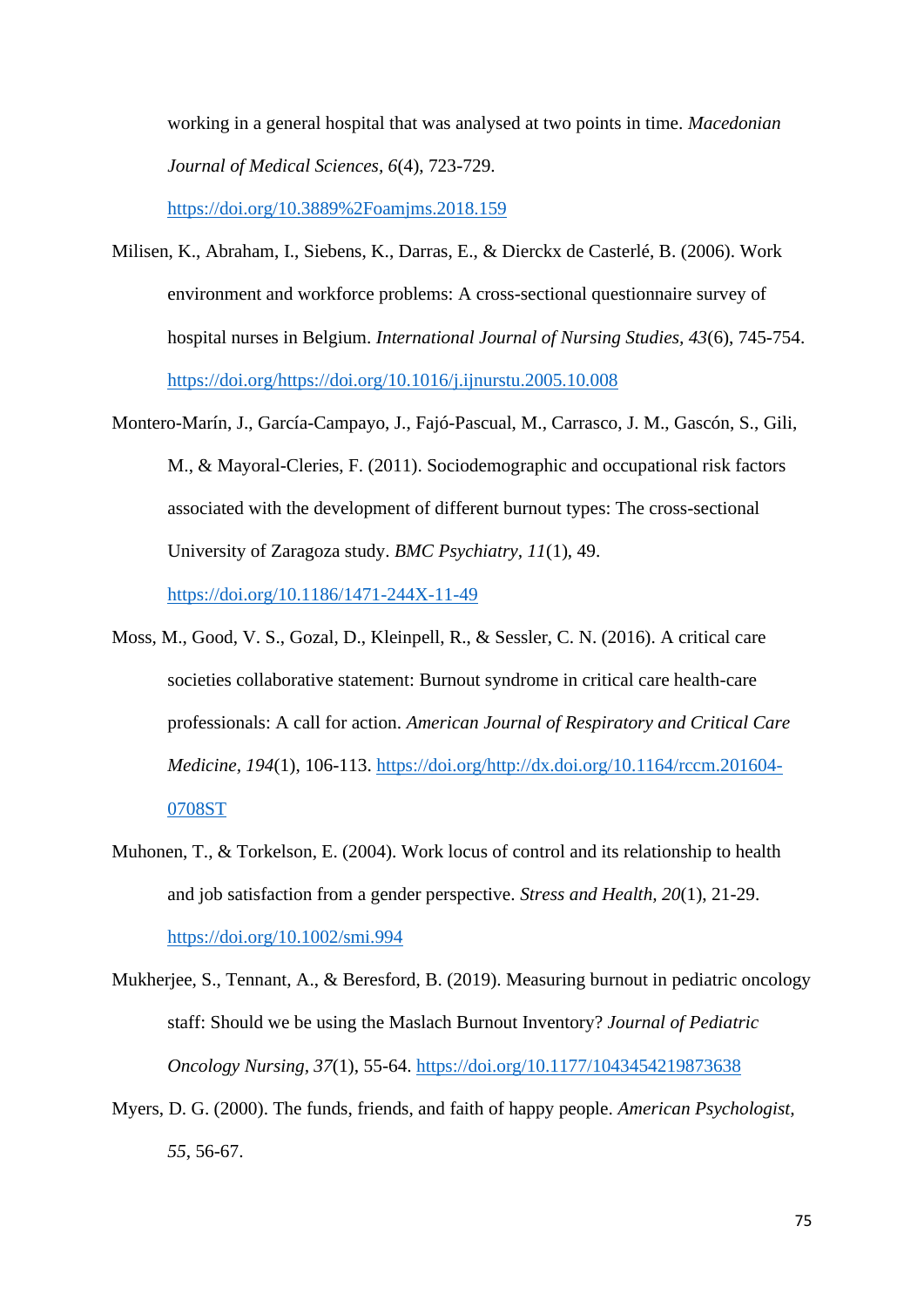- Naruse, T., Taguchi, A., Kuwahara, Y., Nagata, S., Watai, I., & Murashima, S. (2012). Relationship between perceived time pressure during visits and burnout among home visiting nurses in Japan. *Japan Journal of Nursing Science, 9*(2), 185-194. [https://doi.org/https://doi.org/10.1111/j.1742-7924.2011.00201.x](https://doi.org/https:/doi.org/10.1111/j.1742-7924.2011.00201.x)
- Neumann, J. L., Mau, L. W., Virani, S., Denzen, E. M., Boyle, D. A., Boyle, N. J., & al., e. (2018). Burnout, moral distress, work-life balance, and career satisfaction among hematopoietic cell transplantation professionals. *Biology of Blood and Marrow Transplantation, 24*(4), 849-860.
- Nitzsche, A., Driller, E., Kowalski, C., Ansmann, L., & Pfaff, H. (2013). The conflict between work and private life and its relationship with burnout: Results of a physician survey in breast cancer centers in North Rhine-Westphalia. *Gesundheitswesen, 75*(5), 301-306.<https://doi.org/10.1055/s-0033-1337996>
- Ornek, O. K., & Melek, N. E. (2020). Effects of a work-related stress model based mental health promotion program on job stress, stress reactions and coping profiles of women workers: A control groups study. *BMC Public Health, 20*, 1-14. [https://doi.org/http://dx.doi.org/10.1186/s12889-020-09769-0](https://doi.org/http:/dx.doi.org/10.1186/s12889-020-09769-0)
- Panter-Brick, C., & Leckman, J. F. (2013). Editorial commentary: Resilience in child development – interconnected pathways to wellbeing. *Journal of Child Psychology and Psychiatry, 54*(4), 333-336. [https://doi.org/https://doi.org/10.1111/jcpp.12057](https://doi.org/https:/doi.org/10.1111/jcpp.12057)
- Patel, H., & Feldman, M. (2011). Universal newborn hearing screening. *Paediatrics & Child Health, 16*(5), 301-310.<https://doi.org/10.1093/pch/16.5.301>

Payne, N. (2001). Occupational stressors and coping as determinants of burnout in female hospice nurses. *Journal of Advanced Nursing, 33*(3), 396-405. [https://doi.org/https://doi.org/10.1046/j.1365-2648.2001.01677.x](https://doi.org/https:/doi.org/10.1046/j.1365-2648.2001.01677.x)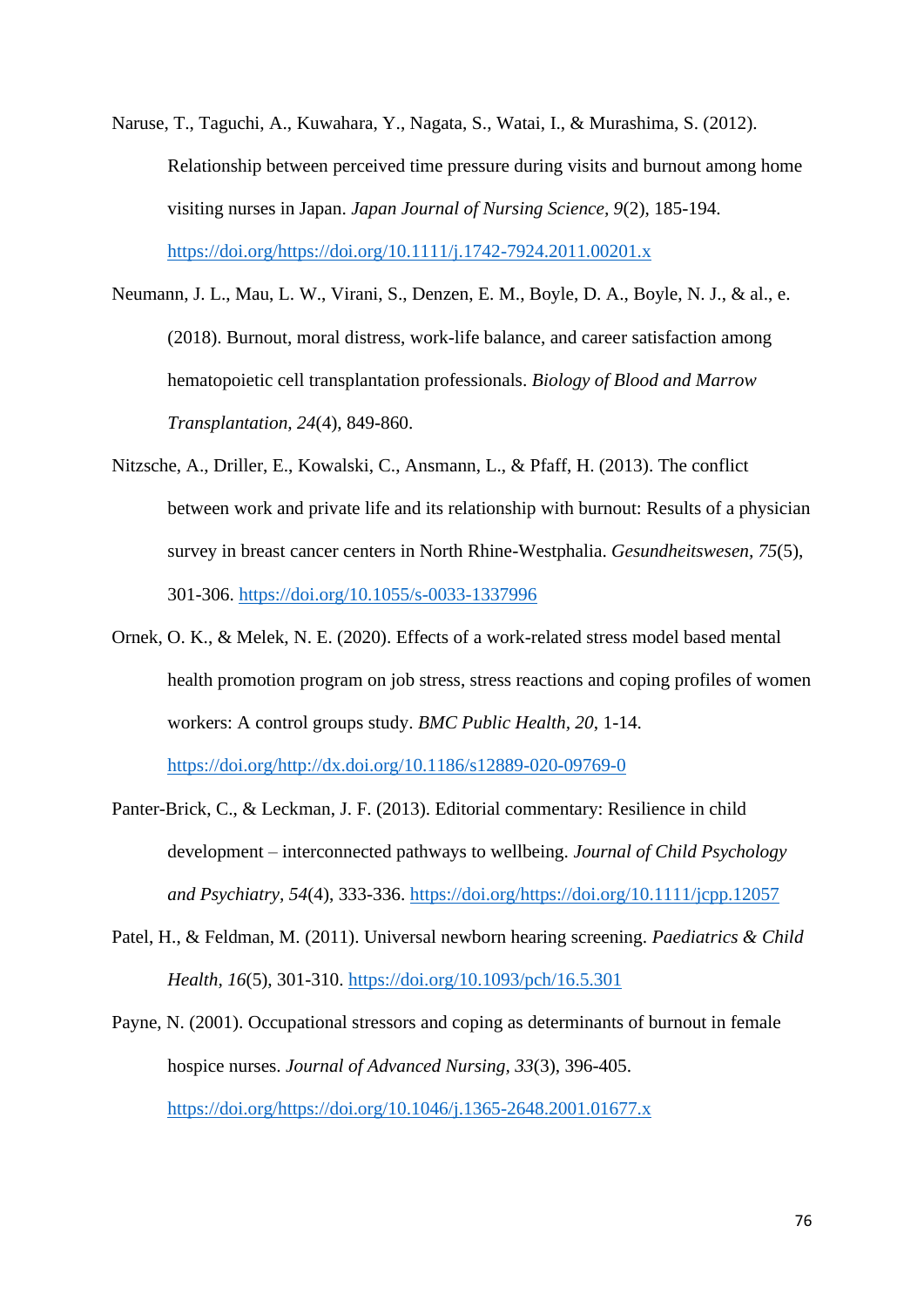- Pearlman, L. A., & McCann, I. L. (1990). Vicarious traumatization: A framework for understanding the psychological effects of working with victims. *Journal of Traumatic Stress, 3*(1), 131-149.<https://doi.org/10.1007/BF00975140>
- Pedro Ferreira, S. G. (2021). The role of resilience in reducing burnout: A study with healthcare workers during the COVID-19 pandemic. *Social Sciences, 10*(317).
- Pérez-Chacón, M., Chacón, A., Borda-Mas, M., & Avargues-Navarro, M. L. (2021). Sensory processing sensitivity and compassion satisfaction as risk/protective factors from burnout and compassion fatigue in healthcare and education professionals. *International Journal of Environmental Research and Public Health, 18*(2), 611. <https://doi.org/10.3390/ijerph18020611>
- Podsakoff, P. M., MacKenzie, S. B., Lee, J.-Y., & Podsakoff, N. P. (2003). Common method biases in behavioral research: A critical review of the literature and recommended remedies. *Journal of Applied Psychology, 88*(5), 879-903.

<https://doi.org/10.1037/0021-9010.88.5.879>

- Post, D. M., & Weddington, W. H. (2000). Stress and coping of the African-American physician. *Journal of the National Medical Association, 92*(2), 70-75.
- Poulin, J., & Walter, C. (1993). Social worker burnout: A longitudinal study. *Social Work Research & Abstracts, 29*(4), 5-11.<https://doi.org/10.1093/swra/29.4.5>
- Proietii, R., Mapelli, D., Volpe, B., Bartoletti, S., Sagone, A., Dal Bianco, L., & Daliento, L. (2011). Mental stress and ischemic heart disease: Evolving awareness of a complex association. *Future of Cardiology, 7*(3), 425-437.<https://doi.org/10.2217/fca.11.13>
- Pustułka-Piwnik, U., Ryn, Z. J., Krzywoszański, Ł., & Stożek, J. (2014). Burnout syndrome in physical therapists: Demographic and organizational factors. *Medical Practice, 65*(4), 453-462.<https://doi.org/10.13075/mp.5893.00038>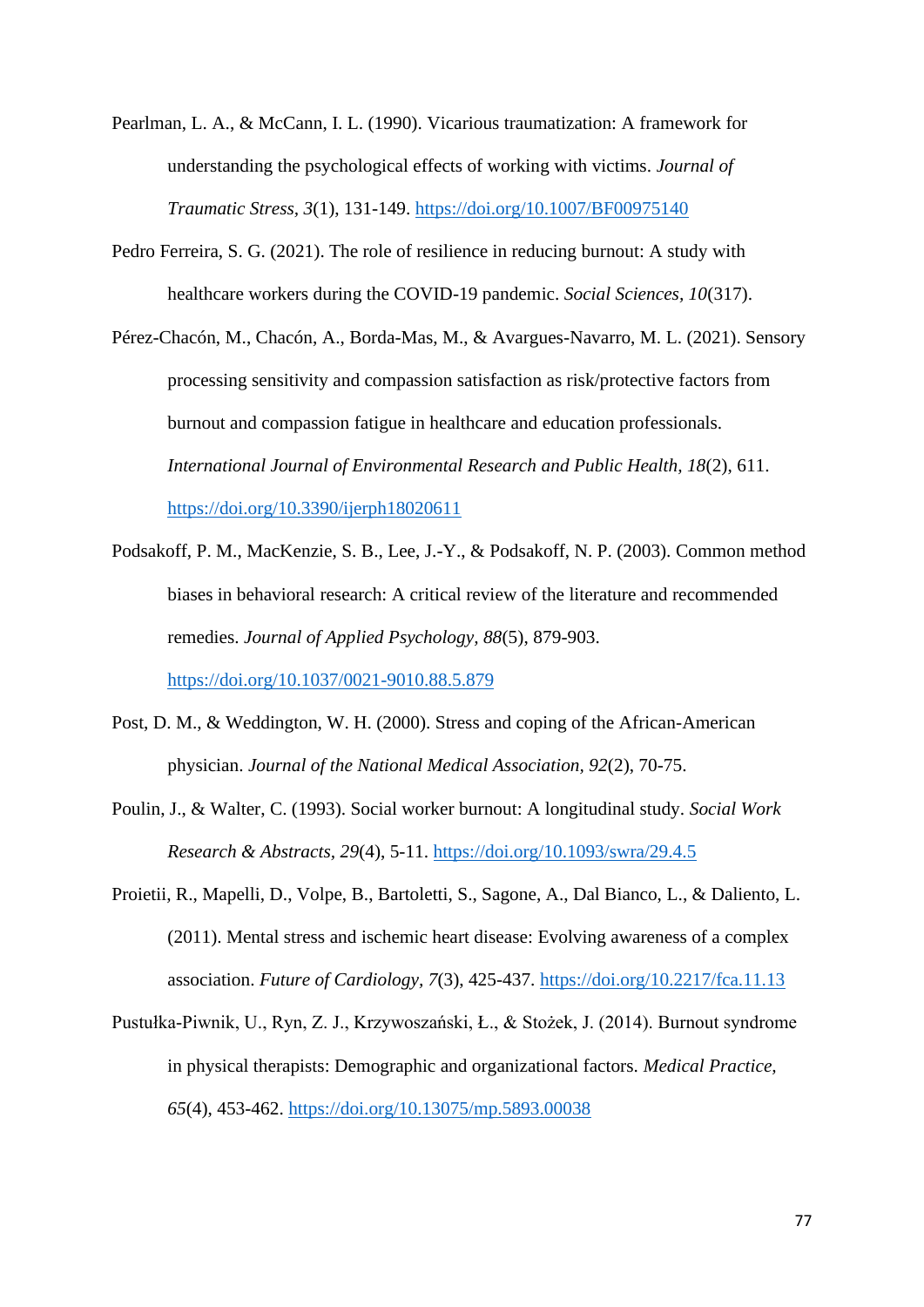- Radey, M., & Figley, C. R. (2007). The social psychology of compassion. *Clinical Social Work Journal, 35*(3), 207-214.<https://doi.org/10.1007/s10615-007-0087-3>
- Rahimi, B., Baetz, M., Bowen, R., & Balbuena, L. (2014). Resilience, stress, and coping among Canadian medical students. *Canadian Medical Education Journal, 5*(1), e5 e12.
- Ramani, T., Auletta, C. S., Weinstock, D., Mounho-Zamora, B., Ryan, P. C., Salcedo, T. W., & Bannish, G. (2015, 2015/07/01). Cytokines: The good, the bad, and the deadly. *International Journal of Toxicology, 34*(4), 355-365.

<https://doi.org/10.1177/1091581815584918>

- Ravi, R., Gunjawate, D., & Ayas, M. (2015). Audiology occupational stress experienced by audiologists practicing in India. *International Journal of Audiology, 54*(2), 131-135. <https://doi.org/10.3109/14992027.2014.975371>
- Ravi, R., Gunjawate, D. R., Yerraguntla, K., & Rajashekhar, B. (2018). Systematic review of knowledge of, attitudes towards, and practices for newborn hearing screening among healthcare professionals. *International Journal of Pediatric Otorhinolaryngology, 104*, 138-144.<https://doi.org/10.1016/j.ijporl.2017.11.004>
- Ray, E. B., & Miller, K. I. (1994). Social support, home/work stress, and burnout: Who can help? *The Journal of Applied Behavioral Science, 30*(3), 357-373. <https://doi.org/10.1177/0021886394303007>
- Rice, V., & Liu, B. (2016). Personal resilience and coping with implications for work. Part I: A review. *Work, 54*(2), 325-333.<https://doi.org/10.3233/WOR-162300>
- Richardson, G. E. (2002). The metatheory of resilience and resiliency. *Journal of Clinical Psychology, 4*(4), 307-321.<https://doi.org/10.1002/jclp.10020>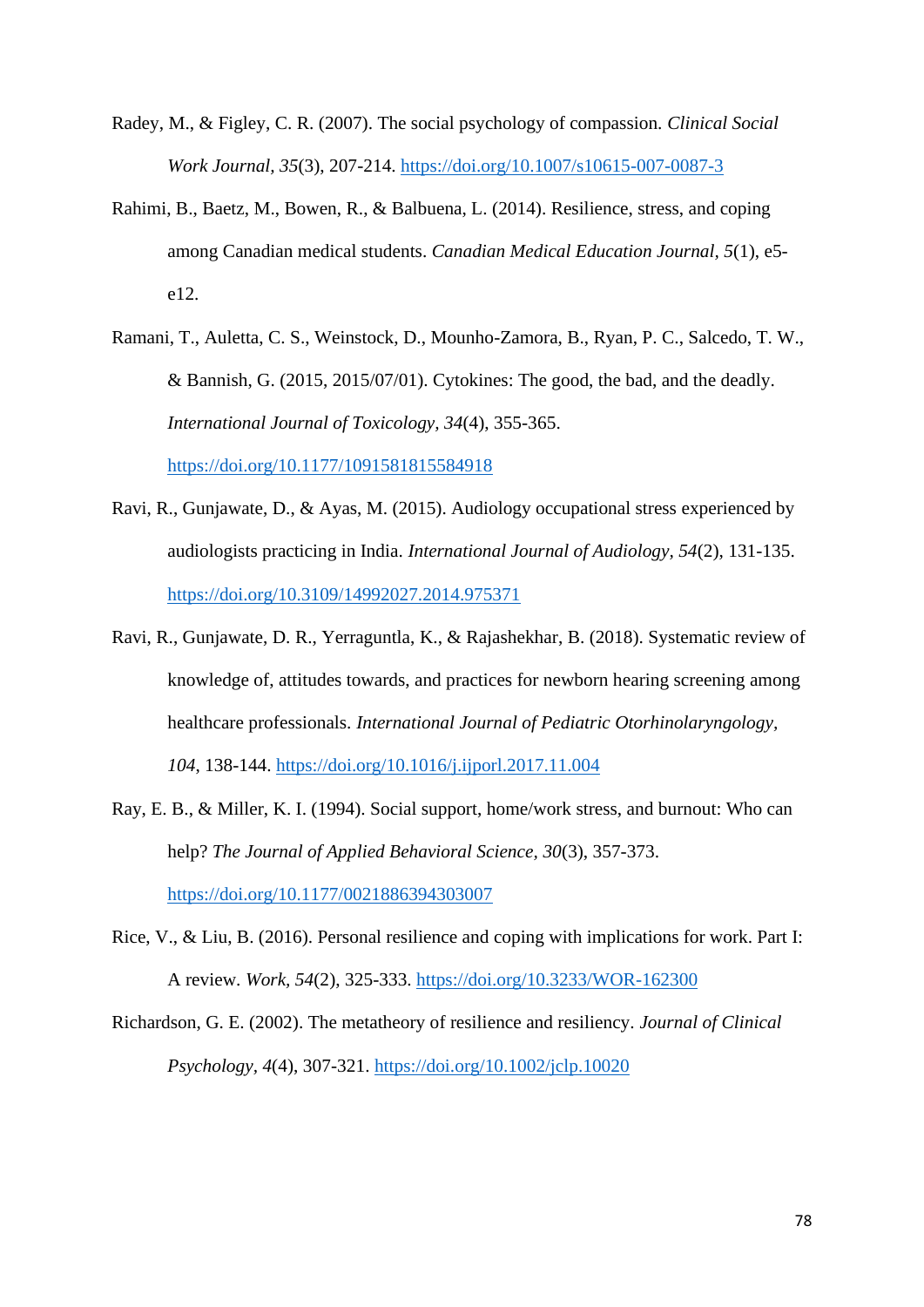- Robins, P. M., Meltzer, L., & Zelikovsky, N. (2009). The experience of secondary traumatic stress upon care providers working within a children's hospital. *Journal of Pediatric Nursing, 24*(4), 270-279. [https://doi.org/https://doi.org/10.1016/j.pedn.2008.03.007](https://doi.org/https:/doi.org/10.1016/j.pedn.2008.03.007)
- Roney, L. N., & Acri, M. C. (2018). The cost of caring: An exploration of compassion fatigue, compassion satisfaction, and job satisfaction in pediatric nurses. *Journal of Pediatric Nursing, 40*, 74-80.

[https://doi.org/https://doi.org/10.1016/j.pedn.2018.01.016](https://doi.org/https:/doi.org/10.1016/j.pedn.2018.01.016)

- Ruisoto, P., Ramírez, M. R., García, P. A., Paladines-Costa, B., Vaca, S. L., & Clemente-Suárez, V. J. (2021). Social support mediates the effect of burnout on health in health care professionals. *Frontiers in Psychology, 11*(3867). <https://doi.org/10.3389/fpsyg.2020.623587>
- Ruiz-Fernández, M. D., Ramos-Pichardo, J. D., Ibáñez-Masero, O., Cabrera-Troya, J., Carmona-Rega, M. I., & Ortega-Galán, Á. M. (2020). Compassion fatigue, burnout, compassion satisfaction and perceived stress in healthcare professionals during the COVID-19 health crisis in Spain. *Journal of Clinical Nursing, 29*(21-22), 4321-4330. [https://doi.org/https://doi.org/10.1111/jocn.15469](https://doi.org/https:/doi.org/10.1111/jocn.15469)
- Sacco, T. L., & Copel, L. C. (2018). Compassion satisfaction: A concept analysis in nursing. *Nursing Forum, 53*(1), 76-83. [https://doi.org/https://doi.org/10.1111/nuf.12213](https://doi.org/https:/doi.org/10.1111/nuf.12213)
- Saccone, P., & Steiger, J. (2012). Audiologists' professional satisfaction. *American Journal of Audiology (Online), 21*(2), 140-148. [https://doi.org/http://dx.doi.org/10.1044/1059-](https://doi.org/http:/dx.doi.org/10.1044/1059-0889(2012/12-0005) [0889\(2012/12-0005\)](https://doi.org/http:/dx.doi.org/10.1044/1059-0889(2012/12-0005)
- Salvagioni, D. A. J., Francine Nesello, M., Mesas, A. E., González, A. D., & Flávia Lopes, G. (2017). Physical, psychological and occupational consequences of job burnout: A systematic review of prospective studies. *PLoS One, 12*(10). [https://doi.org/http://dx.doi.org/10.1371/journal.pone.0185781](https://doi.org/http:/dx.doi.org/10.1371/journal.pone.0185781)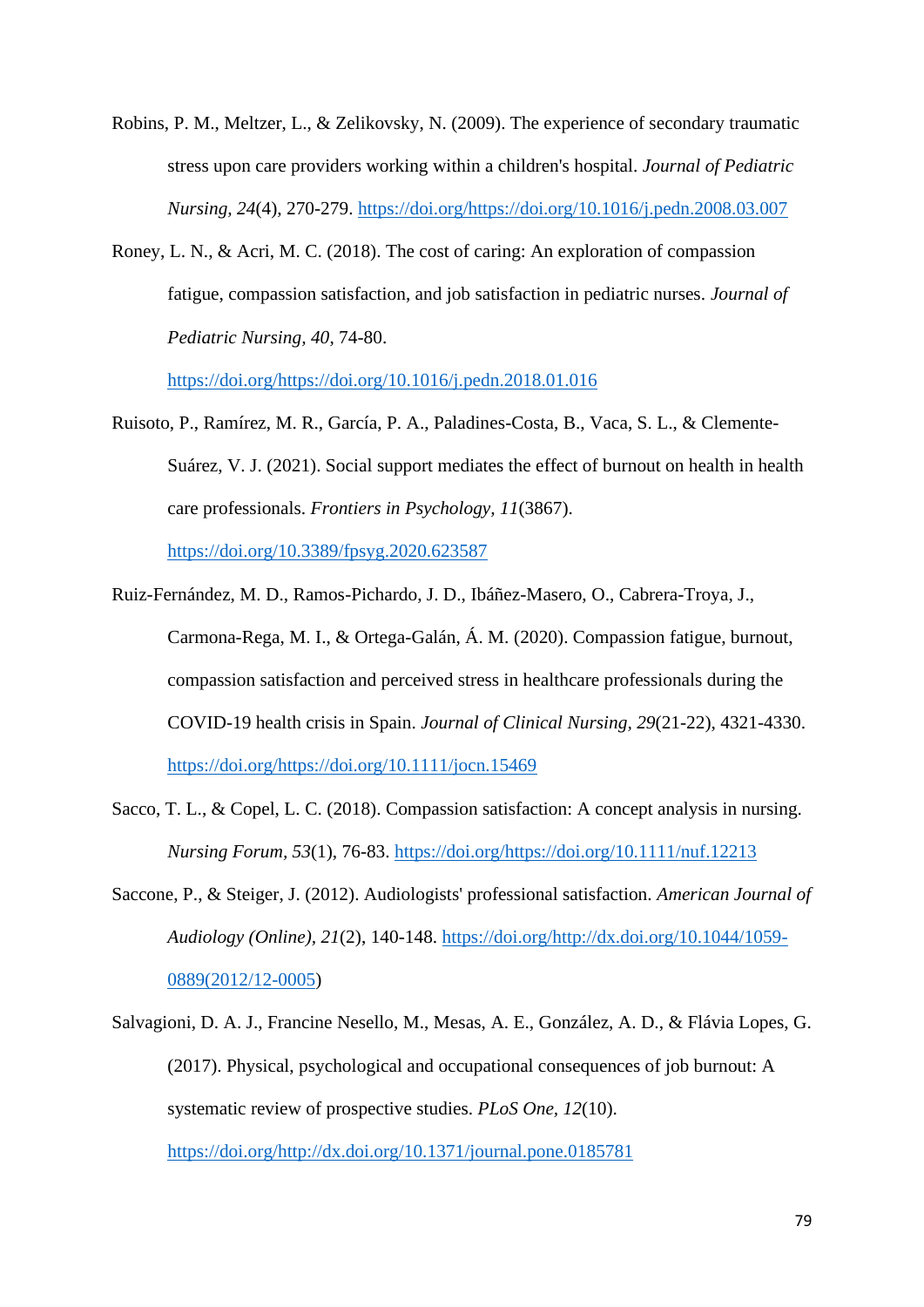Sarosi, A., Coakley, B. A., Berman, L., Mueller, C. M., Rialon, K. L., Brandt, M. L., Heiss, K., & Weintraub, A. S. (2021). A cross-sectional analysis of compassion fatigue, burnout, and compassion satisfaction in pediatric surgeons in the U.S. *Journal of Pediatric Surgery, 56*(8), 1276-1284.

[https://doi.org/https://doi.org/10.1016/j.jpedsurg.2021.01.046](https://doi.org/https:/doi.org/10.1016/j.jpedsurg.2021.01.046)

- Savicki, V., Cooley, E., & Gjesvold, J. (2003). Harassment as predictor of job burnout in correctional officers. *Criminal Justice and Behavior, 30*(4), 602-619.
- Sawatzky, J.-A. V., Enns, C. L., & Legare, C. (2015). Identifying the key predictors for retention in critical care nurses. *Journal of Advanced Nursing, 71*(10), 2315-2325. [https://doi.org/https://doi.org/10.1111/jan.12701](https://doi.org/https:/doi.org/10.1111/jan.12701)
- Schaufeli, W. B. (2007). Burnout in health care. In *Handbook of human factors and ergonomics in health care and patient safety* (pp. 217-232). Agency for Healthcare Research and Quality.
- Schaufeli, W. B., & Bakker, A. B. (2004). Job demands, job resources, and their relationship with burnout and engagement: A multi-sample study. *Journal of Organizational Behavior, 25*(3), 293-315.
- Schaufeli, W. B., Bakker, A. B., & Van Rhenen, W. (2009). How changes in job demands and resources predict burnout, work engagement, and sickness absenteeism. *Journal of Organizational Behavior, 30*, 898-917.<https://doi.org/10.1002/job.595>
- Schaufeli, W. B., & Buunk, B. P. (2003). Burnout: An overview of 25 years of research and theorizing. In M. J. Schabracq, J. A. M. Winnubst, & C. C. Cooper (Eds.), *The handbook of work and health psychology* (pp. 383-429). Wiley.
- Schaufeli, W. B., & Taris, T. W. (2014). A critical review of the job demands-resources model: Implications for improving work and health. In G. Bauer & O. Hämmig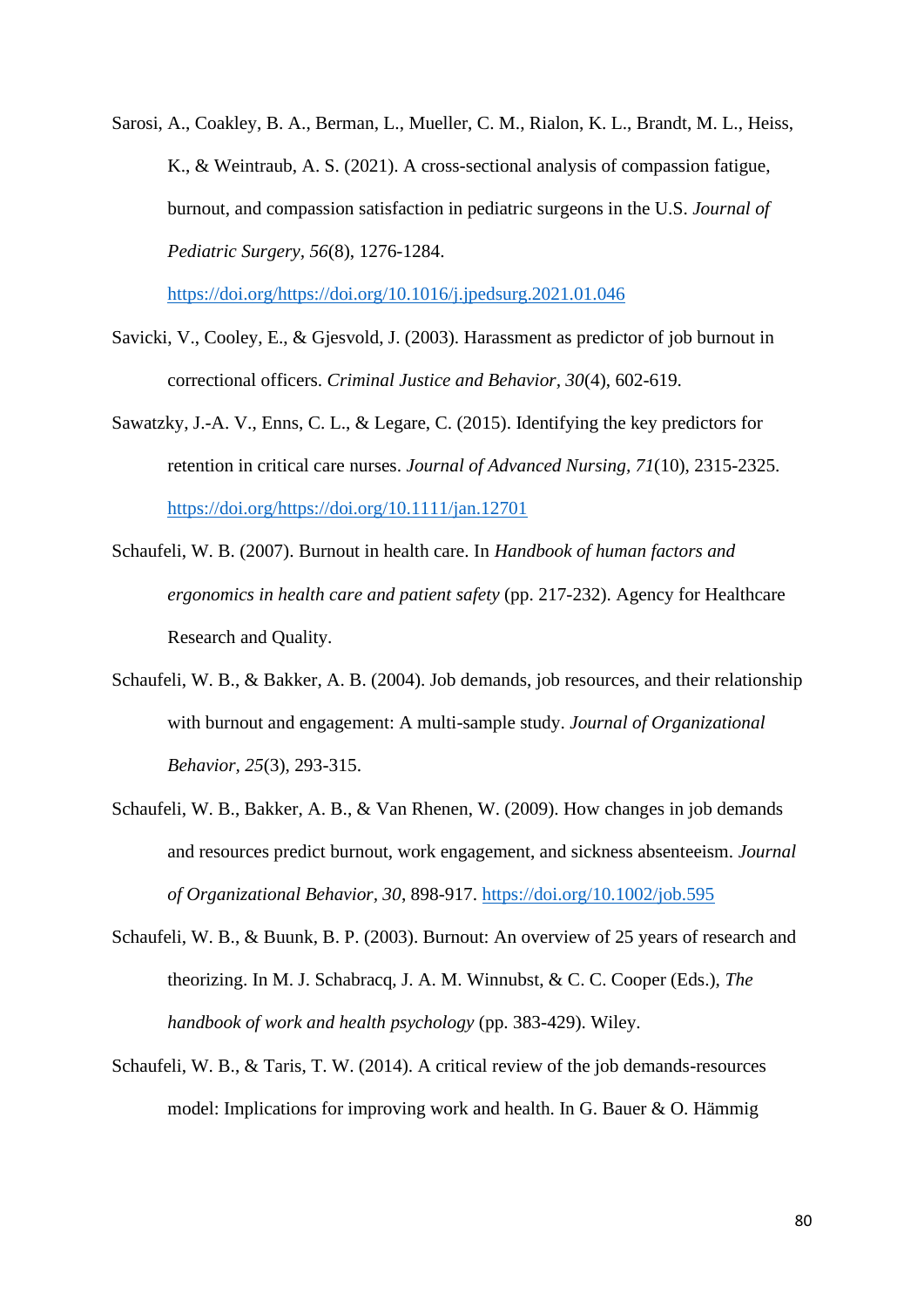(Eds.), *Bridging occupational, organization and public health: A transdisciplinary approach*. Springer. [https://doi.org/10.1007/978-94-007-5640-3\\_4](https://doi.org/10.1007/978-94-007-5640-3_4)

- Schmitz, N., Neumann, W., & Oppermann, R. (2000). Stress, burnout and locus of control in German nurses. *International Journal of Nursing Studies, 37*(2), 95-99. [https://doi.org/https://doi.org/10.1016/S0020-7489\(99\)00069-3](https://doi.org/https:/doi.org/10.1016/S0020-7489(99)00069-3)
- Schulz, M., Damkroger, A., Voltmer, E., Lowe, B., Driessen, M., Ward, M., & Wingfield, K. (2011). Work-related behaviour and experience pattern in nurses: Impact on physical and mental health. *Journal of Psychiatric and Mental Health Nursing, 18*(5), 411-417. [https://doi.org/https://doi.org/10.1111/j.1365-2850.2011.01691.x](https://doi.org/https:/doi.org/10.1111/j.1365-2850.2011.01691.x)
- Schutte, N., Toppinen, S., Kalimo, R., & Schaufeli, W. (2000). The factorial validity of the Maslach Burnout Inventory-General Survey (MBI-GS) across occupational groups and nations. *Journal of Occupational and Organizational Psychology, 73*(1), 53-66. [https://doi.org/https://doi.org/10.1348/096317900166877](https://doi.org/https:/doi.org/10.1348/096317900166877)
- Schwarz, N., & Clore, G. L. (1983). Mood, misattribution, and judgments of well-being: Informative and directive functions of affective states. *Journal of Personality and Social Psychology, 45*(3), 513-523.<https://doi.org/10.1037/0022-3514.45.3.513>
- Sciacchitano, M., Goldstein, M. B., & DiPlacido, J. (2001). Stress, burnout and hardiness in R.T.s. *Radiologic Technology, 72*(4).
- Seligman, M. E. P., & Csikszentmihalyi, M. (2000). Positive psychology: An introduction. *American Psychologist, 55*, 5-14.
- Severn, M. S., Searchfield, G. D., & Huggard, P. (2012). Occupational stress amongst audiologists: Compassion satisfaction, compassion fatigue, and burnout. *International Journal of Audiology, 51*(1), 3-9.<https://doi.org/10.3109/14992027.2011.602366>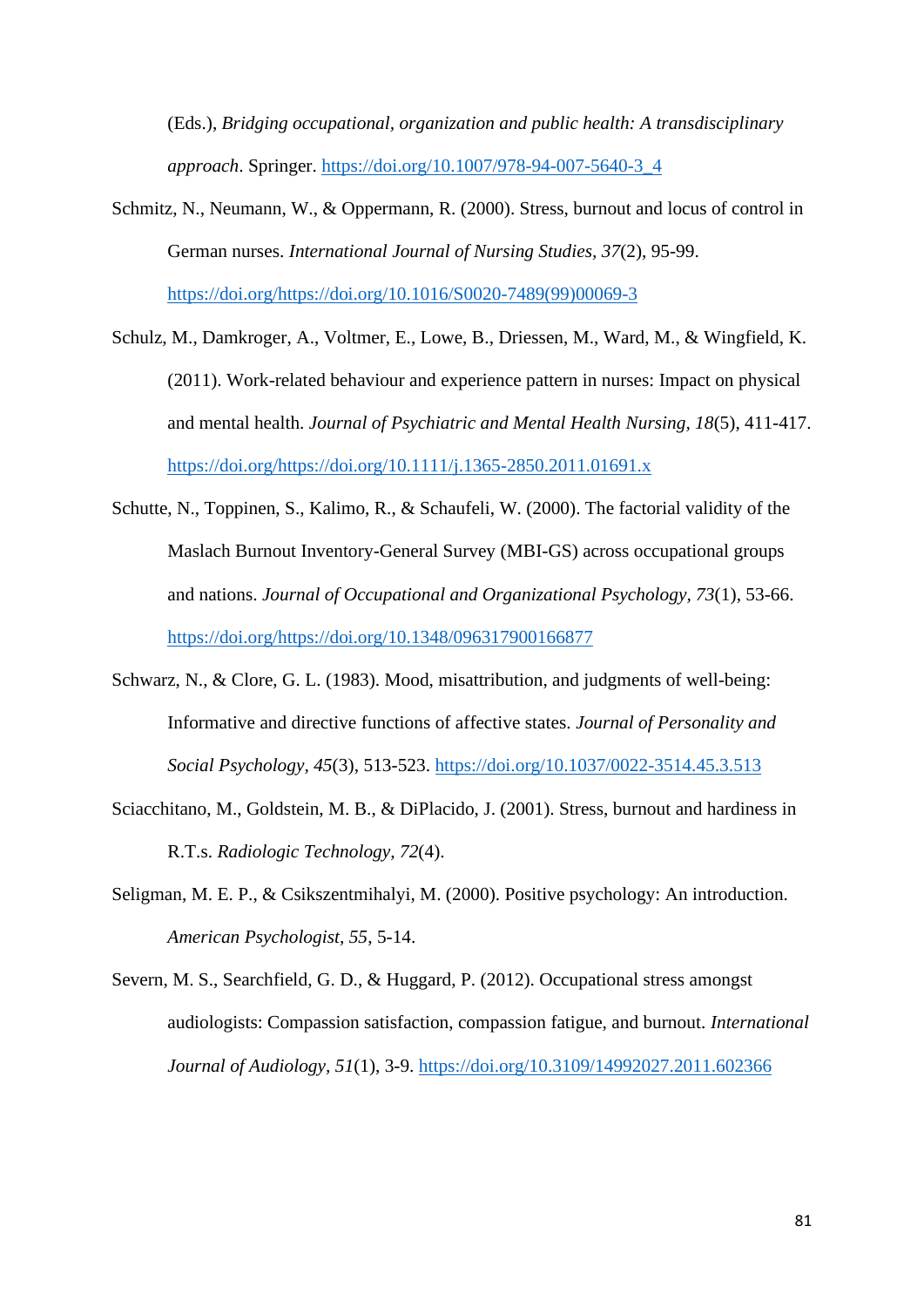- Shanafelt, T. D., Balch, C. M., Bechamps, G., Russell, T., Dyrbye, L., Satele, D., Collicott, P., Novotny, P. J., Sloan, J., & Freischlag, J. (2010). Burnout and medical errors among American surgeons. *Annals of Surgery, 251*(6), 995.
- Shanafelt, T. D., Balch, C. M., Bechamps, G. J., Russell, T., Dyrbye, L., Satele, D., Collicott, P., Novotny, P. J., Sloan, J., & Freischlag, J. A. (2009). Burnout and career satisfaction among American surgeons. *Annals of Surgery, 250*(3), 463.
- Shanafelt, T. D., Bradley, K. A., Wipf, J. E., & Back, A. L. (2002). Burnout and self-reported patient care in an internal medicine residency program. *Annals of Internal Medicine, 136*(5), 358.
- Shatté, A., Perlman, A., Smith, B., & Lynch, W. D. (2017). The positive effect of resilience on stress and business outcomes in difficult work environments. *Journal of Occupational and Environmental Medicine, 59*(2), 135.
- Shirom, A. (2005). Reflections on the study of burnout. *Work & Stress, 19*(3), 263-270. <https://doi.org/10.1080/02678370500376649>
- Shirom, A., & Melamed, S. (2006). A comparison of the construct validity of two burnout measures in two groups of professionals. *International Journal of Stress Management, 13*(2), 176-200.<https://doi.org/10.1037/1072-5245.13.2.176>
- Shirom, A., Melamed, S., Toker, S., Berliner, S., & Shapira, I. (2005). Burnout and health: Current knowledge and future research directions. In A. Anthoniou & C. Cooper (Eds.), *New perspectives in occupational health* (Vol. 20, pp. 269-309). Wiley & Greek Universities Publishing House.
- Sibeoni, J., Bellon-Champel, L., Mousty, A., Manolios, E., Verneuil, L., & Revah-Levy, A. (2019). Physicians' perspectives about burnout: A systematic review and metasynthesis. *Journal of General Internal Medicine, 34*(8), 1578-1590. <https://doi.org/10.1007/s11606-019-05062-y>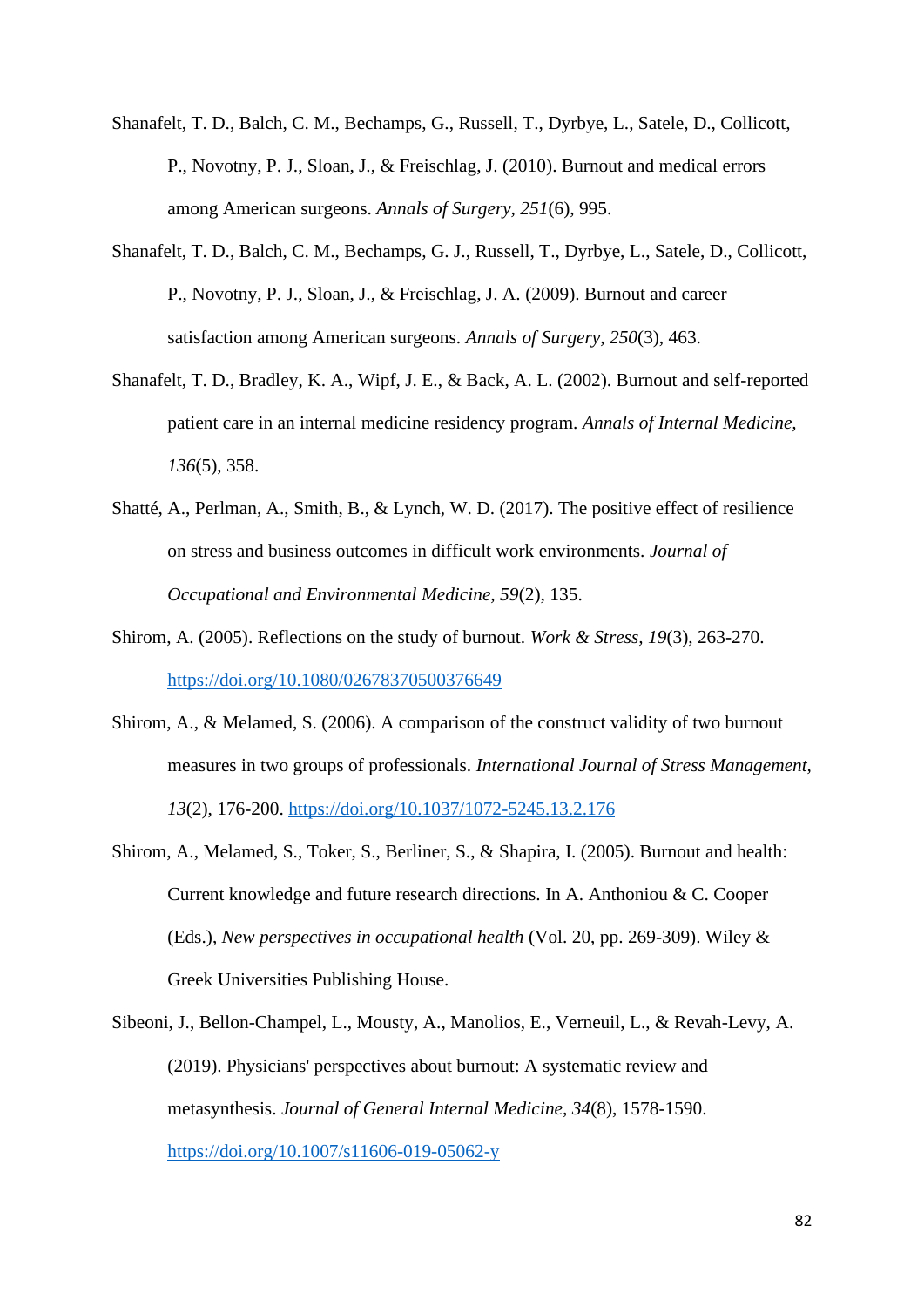- Siegriest, J., Hallqvist, J., Reuterwall, C., Theorell, T., & Group, t. S. S. (2002). Psychosocial work environment and myocardial infarction: Improving risk estimation by combining two complementary job stress models in the SHEEP Study. *Journal of Epidemiology and Community Health, 56*, 294-300.
- Siegrist, J., & Li, J. (2016). Associations of extrinsic and intrinsic components of work stress with health: A systematic review of evidence on the Effort-Reward Imbalance Model. *International Journal of Environmental Research and Public Health, 13*(4), 432-432. <https://doi.org/10.3390/ijerph13040432>
- Sinclair, S., McClement, S., & Raffin-Bouchal, S. (2016). Compassion in health care: An empirical model. *Journal of Pain and Symptom Management, 51*, 193-203.
- Skovholt, T. M., & Trotter-Mathison, M. (2016). *The resilient practitioner: Burnout and compassion fatigue prevention and self-care strategies for the helping professions* (3rd ed.). Routledge.
- Slocum-Gori, S., Hemsworth, D., Chan, W. W. Y., Carson, A., & Kazanjian, A. (2013). Understanding compassion satisfaction, compassion fatigue and burnout: A survey of the hospice palliative care workforce. *Palliative Medicine, 27*(2), 172-178. [https://doi.org/http://dx.doi.org/10.1177/0269216311431311](https://doi.org/http:/dx.doi.org/10.1177/0269216311431311)
- Smart, D., English, A., James, J., Wilson, M., Daratha, K. B., Childers, B., & Magera, C. (2014). Compassion fatigue and satisfaction: A cross-sectional survey among US healthcare workers. *Nursing & Health Sciences, 16*(1), 3-10.

[https://doi.org/https://doi.org/10.1111/nhs.12068](https://doi.org/https:/doi.org/10.1111/nhs.12068)

Söderström, M., Jeding, K., Ekstedt, M., Perski, A., & Åkerstedt, T. (2012). Insufficient sleep predicts clinical burnout. *Journal of Occupational Health Psychology, 17*(2), 175- 183.<https://doi.org/10.1037/a0027518>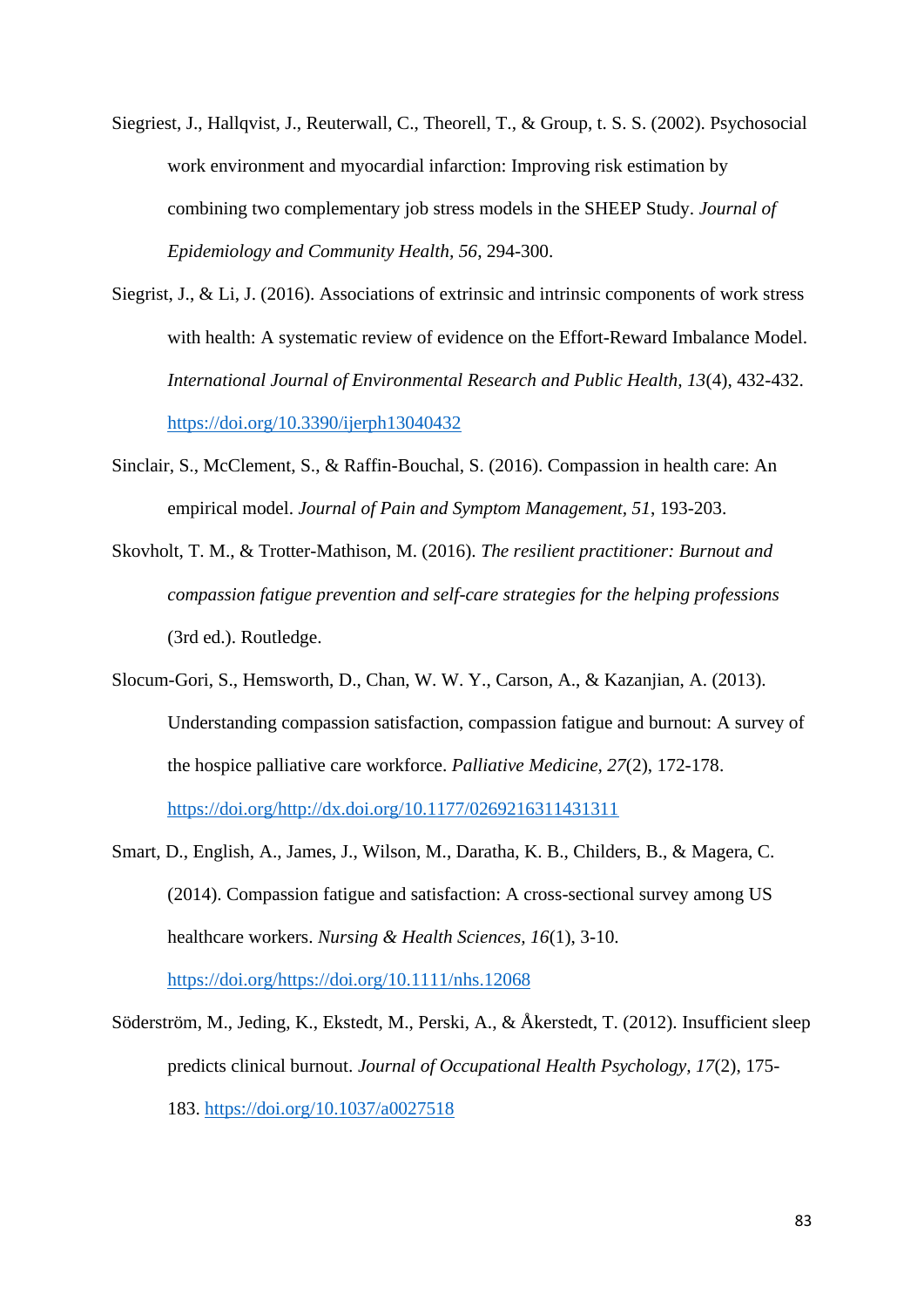- Soler, J. K., Yaman, H., Esteva, M., Dobbs, F., Asenova, R. S., Katic, M., Ozvacic, Z., Desgranges, J. P., Moreau, A., Lionis, C., Kotányi, P., Carelli, F., Nowak, P. R., de Aguiar Sá Azeredo, Z., Marklund, E., Churchill, D., & Ungan, M. (2008). Burnout in European family doctors: The EGPRN study. *Family Practicioner, 25*(4), 245-265. <https://doi.org/10.1093/fampra/cmn038>
- Soroush, F., Zargahm-Borougeni, A., & Namnabati, M. (2016). The relationship between nurses' clinical competence and burnout in neonatal intensive care units. *Iran Journal of Nursing and Midwifery Research, 21*(4), 424-429.
- Southwick, S. M., & Charney, D. S. (2012). *Resilience: The science of mastering life's greatest challenges*. Cambridge University Press.

<http://ebookcentral.proquest.com/lib/canterbury/detail.action?docID=1024995>

- Stamm, B. H. (1997). Work-related secondary traumatic stress. *PTSD Research Quarterly, 8*, 1-6.
- Stamm, B. H. (2002). Measuring compassion satisfaction as well as fatigue: Developmental history of the compassion satisfaction and fatigue test. In C. R. Figley (Ed.), *Treating compassion fatigue* (pp. 107-119). Brunner-Routledge.
- Stamm, B. H. (2010). *The Concise ProQOL Manual.* ID: ProQOL.org.
- Strömgren, M., Eriksson, A., Bergman, D., & Dellve, L. (2016). Social capital among healthcare professionals: A prospective study of its importance for job satisfaction, work engagement and engagement in clinical improvements. *International Journal of Nursing Studies, 53*, 116-125.

[https://doi.org/https://doi.org/10.1016/j.ijnurstu.2015.07.012](https://doi.org/https:/doi.org/10.1016/j.ijnurstu.2015.07.012)

Suñer-Soler, R., Grau-Martín, A., Flichtentrei, D., Prats, M., Braga, F., Font-Mayolas, S., & Gras, M. E. (2014). The consequences of burnout syndrome among healthcare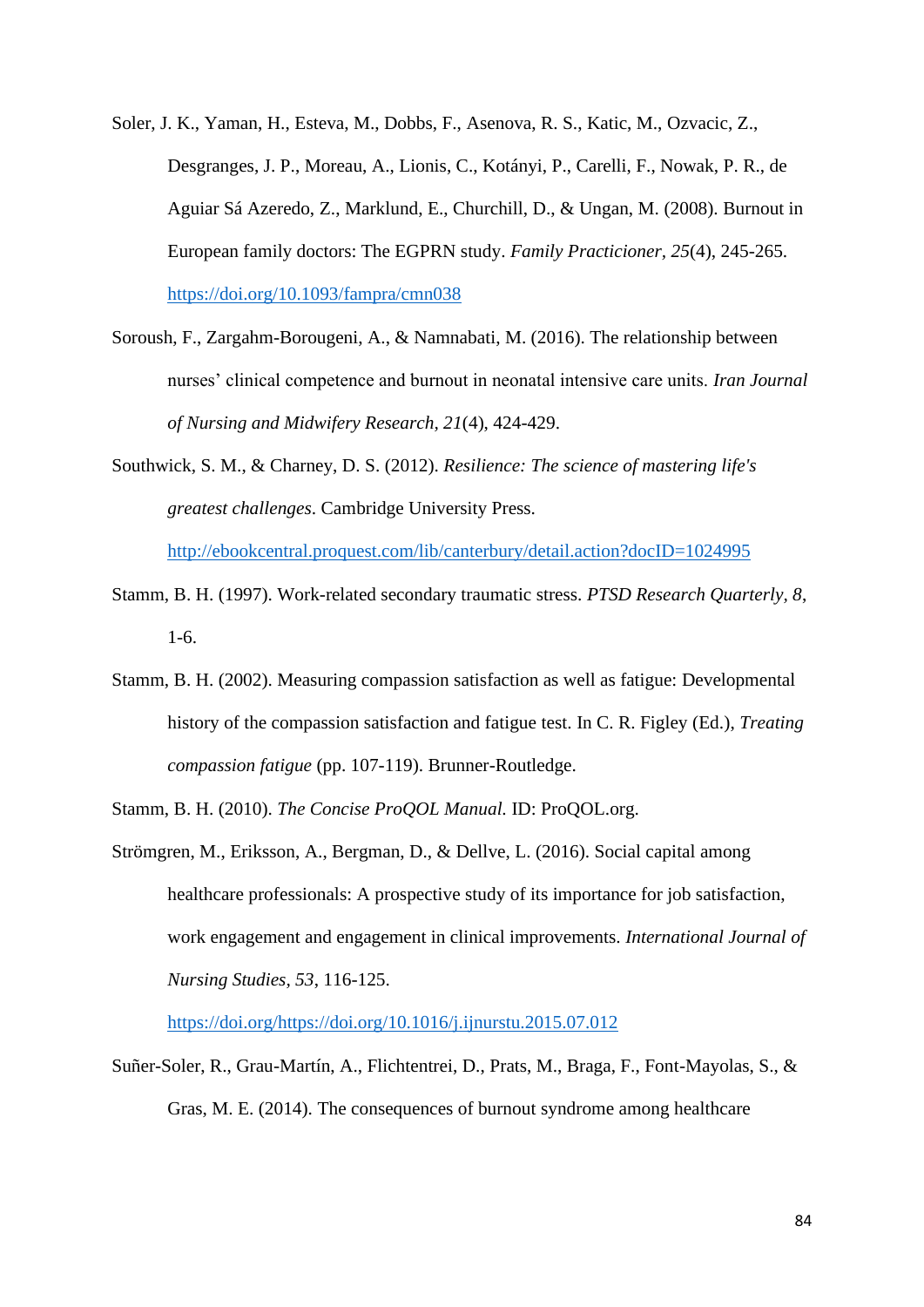professionals in Spain and Spanish speaking Latin American countries. *Burnout Research, 1*(2), 82-89. [https://doi.org/https://doi.org/10.1016/j.burn.2014.07.004](https://doi.org/https:/doi.org/10.1016/j.burn.2014.07.004)

Suñer-Soler, R., Grau-Martin, A., Font Mayolas, S., Gras, M. E., Bertran, C., & Sullmann, M. J. M. (2013). Burnout and quality of life among Spanish healthcare personnel. *Journal of Psychiatric and Mental Health Nursing, 20*(4), 305-313.

[https://doi.org/https://doi.org/10.1111/j.1365-2850.2012.01897.x](https://doi.org/https:/doi.org/10.1111/j.1365-2850.2012.01897.x)

Swidler, M., & Ross, E. (1993). Burnout: a smouldering problem among South African speech-language pathologists and audiologists? *South African Journal of Communication Disorders, 40*(1).

[https://doi.org/https://doi.org/10.4102/sajcd.v40i1.268](https://doi.org/https:/doi.org/10.4102/sajcd.v40i1.268)

- Taku, K. (2014, 2014/03/01/). Relationships among perceived psychological growth, resilience and burnout in physicians. *Personality and Individual Differences, 59*, 120- 123. [https://doi.org/https://doi.org/10.1016/j.paid.2013.11.003](https://doi.org/https:/doi.org/10.1016/j.paid.2013.11.003)
- Taylor, J., & Aldridge, J. (2017). Exploring the rewards and challenges of paediatric palliative care work: A qualitative study of a multi-disciplinary children's hospice care team. *BMC Palliative Care, 16*, 1-11.

[https://doi.org/http://dx.doi.org/10.1186/s12904-017-0254-4](https://doi.org/http:/dx.doi.org/10.1186/s12904-017-0254-4)

- Toker, S., Shirom, A., Shapira, I., Berliner, S., & Melamed, S. (2005). The association between burnout, depression, anxiety, and inflammation biomarkers: C-reactive protein and fibrinogen in men and women. *Journal of Occupational Health Psychology, 10*(4), 344-362.<https://doi.org/10.1037/1076-8998.10.4.344>
- Toppinen-Tanner, S., Ahola, K., Koskinen, A., & Väänänen, A. (2009). Burnout predicts hospitalization for mental and cardiovascular disorders: 10-year prospective results from industrial sector. *Stress and Health, 25*(4), 287-296.

[https://doi.org/https://doi.org/10.1002/smi.1282](https://doi.org/https:/doi.org/10.1002/smi.1282)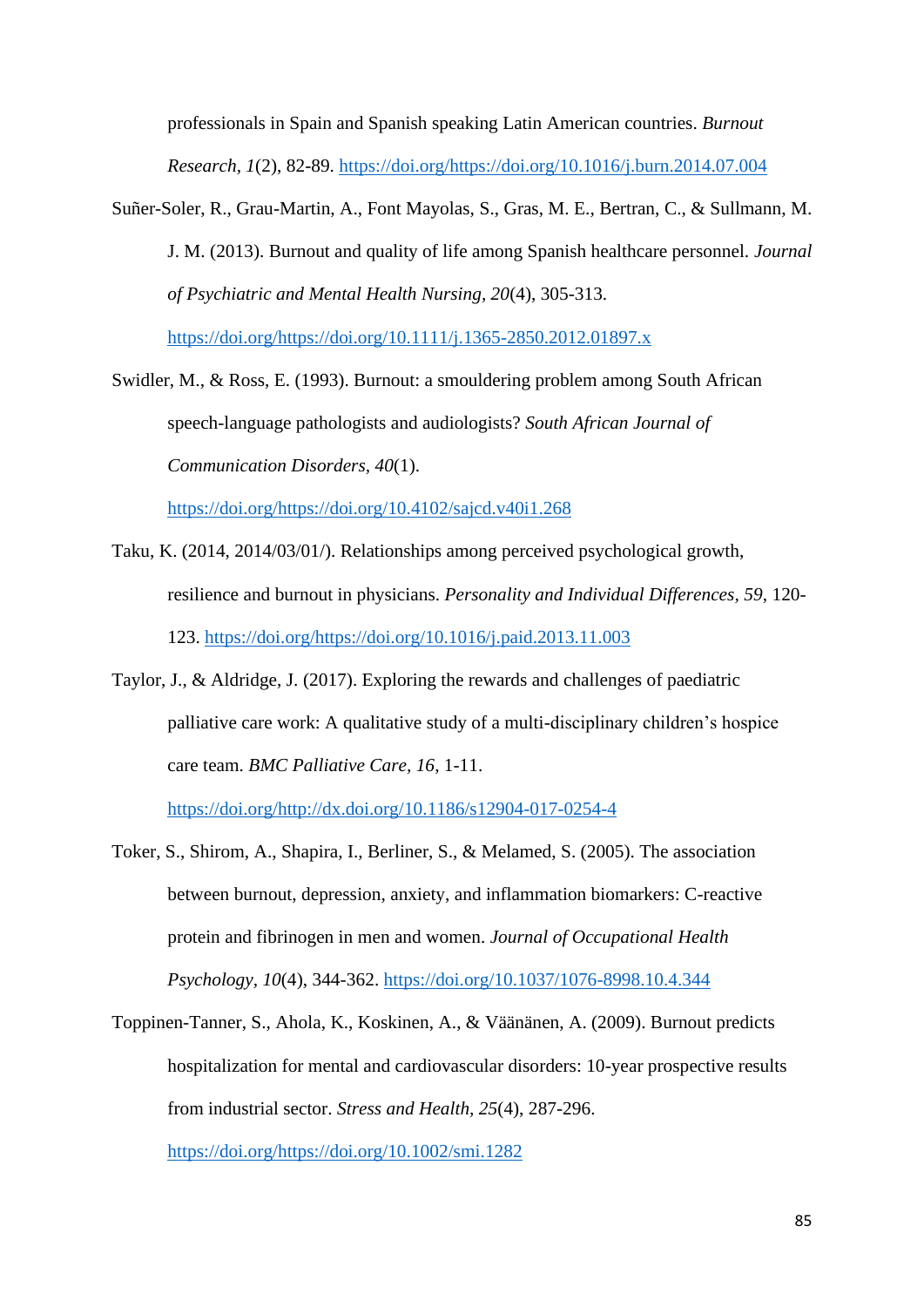- Tremblay, M. A., & Messervey, D. (2011). The Job Demands-Resources model: Further evidence for the buffering effect of personal resources. *SA Journal of Industrial Psychology, 37*(2), e1-e10.<https://doi.org/10.4102/sajip.v37i2.876>
- Tsutsumi, A., & Kawakami, N. (2004). A review of empirical studies on the model of effort– reward imbalance at work: Reducing occupational stress by implementing a new theory. *Social Science & Medicine, 59*(11), 2335-2359. [https://doi.org/https://doi.org/10.1016/j.socscimed.2004.03.030](https://doi.org/https:/doi.org/10.1016/j.socscimed.2004.03.030)
- Tsutsumi, A., Kayaba, T., Theorell, T., & Siegrist, J. (2001). Association between job stress and depression among Japanese employees threatened by job loss in a comparison between two complementary job-stress models. *Scandinavian Journal of Work, Environment & Health, 27*, 146-153.
- Turnipseed, D. L. (1994). An analysis of the influence of work environment variables and moderators on the burnout syndrome. *Journal of Applied Social Psychology, 24*(9), 782-800. [https://doi.org/https://doi.org/10.1111/j.1559-1816.1994.tb00612.x](https://doi.org/https:/doi.org/10.1111/j.1559-1816.1994.tb00612.x)
- Tusaie, K., & Dyer, J. (2004). Resilience: A historical review of the construct. *Holistic Nursing Practice, 18*(1), 3-10.<https://doi.org/10.1097/00004650-200401000-00002>
- Vagni, M., Maiorano, T., Giostra, V., & Pajardi, D. (2021). Protective factors against emergency stress and burnout in healthcare and emergency workers during second wave of COVID-19. *Social Sciences, 10*(5), 178.
- van den Berg, H. S. (2013). Resilience and thriving among health professionals. In M. P. Wissing (Ed.), *Well‐being research in South Africa* (Vol. 4, pp. 153-173). Springer.
- Van den Broeck, A., De Cuyper, N., De Witte, H., & Vansteenkiste, M. (2010). Not all job demands are equal: Differentiating job hindrances and job challenges in the Job Demands–Resources model. *European Journal of Work and Organizational Psychology, 19*(6), 735-759.<https://doi.org/10.1080/13594320903223839>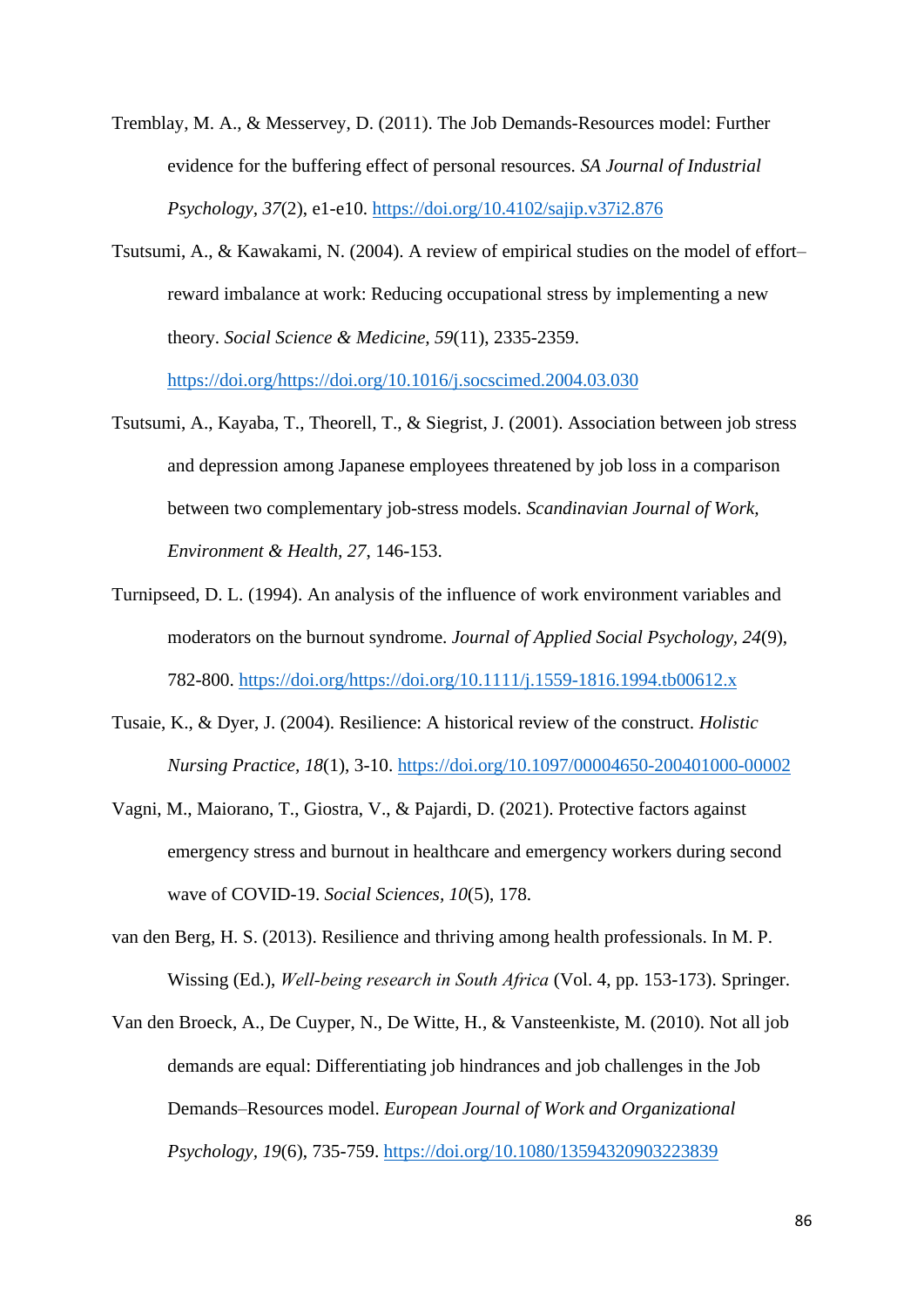Van Der Heijden, B. I. J. M., Demerouti, E., & Bakker, A. B. (2008). Work-home interference among nurses: Reciprocal relationships with job demands and health. *Journal of Advanced Nursing, 62*(5), 572-584. [https://doi.org/https://doi.org/10.1111/j.1365-2648.2008.04630.x](https://doi.org/https:/doi.org/10.1111/j.1365-2648.2008.04630.x)

van Vegchel, N., de Jonge, J., & Landsbergis, P. A. (2005). Occupational stress in (inter)action: The interplay between job demands and job resources. *Journal of Organizational Behavior, 26*(5), 535-560.

[https://doi.org/https://doi.org/10.1002/job.327](https://doi.org/https:/doi.org/10.1002/job.327)

Vander Elst, T., Cavents, C., Daneels, K., Johannik, K., Baillien, E., Van den Broeck, A., & Godderis, L. (2016). Job demands–resources predicting burnout and work engagement among Belgian home health care nurses: A cross-sectional study. *Nursing Outlook, 64*(6), 542-556.

[https://doi.org/https://doi.org/10.1016/j.outlook.2016.06.004](https://doi.org/https:/doi.org/10.1016/j.outlook.2016.06.004)

- Wagnild, G. M., & Young, H. M. (1993). Development and psychometric evaluation of the Resilience Scale. *Journal of Nursing Measurement, 1*(2), 165.
- Walcott-McQuigg, J. A., & Ervin, N. E. (1992). Stressors in the workplace: Community health nurses. *Public Health Nursing 9*(1), 65.
- Wald, H. S. (2020). Optimizing resilience and wellbeing for healthcare professions trainees and healthcare professionals during public health crises: Practical tips for an 'integrative resilience' approach. *Medical Teacher, 42*(7), 744-755.

<https://doi.org/10.1080/0142159X.2020.1768230>

Warren, A. M., Jones, A. L., Shafi, S., Roden-Foreman, K., Bennett, M. M., & Foreman, M. L. (2013). Does caring for trauma patients lead to psychological stress in surgeons? *The Journal of Trauma and Acute Care Surgery, 75*(1), 179.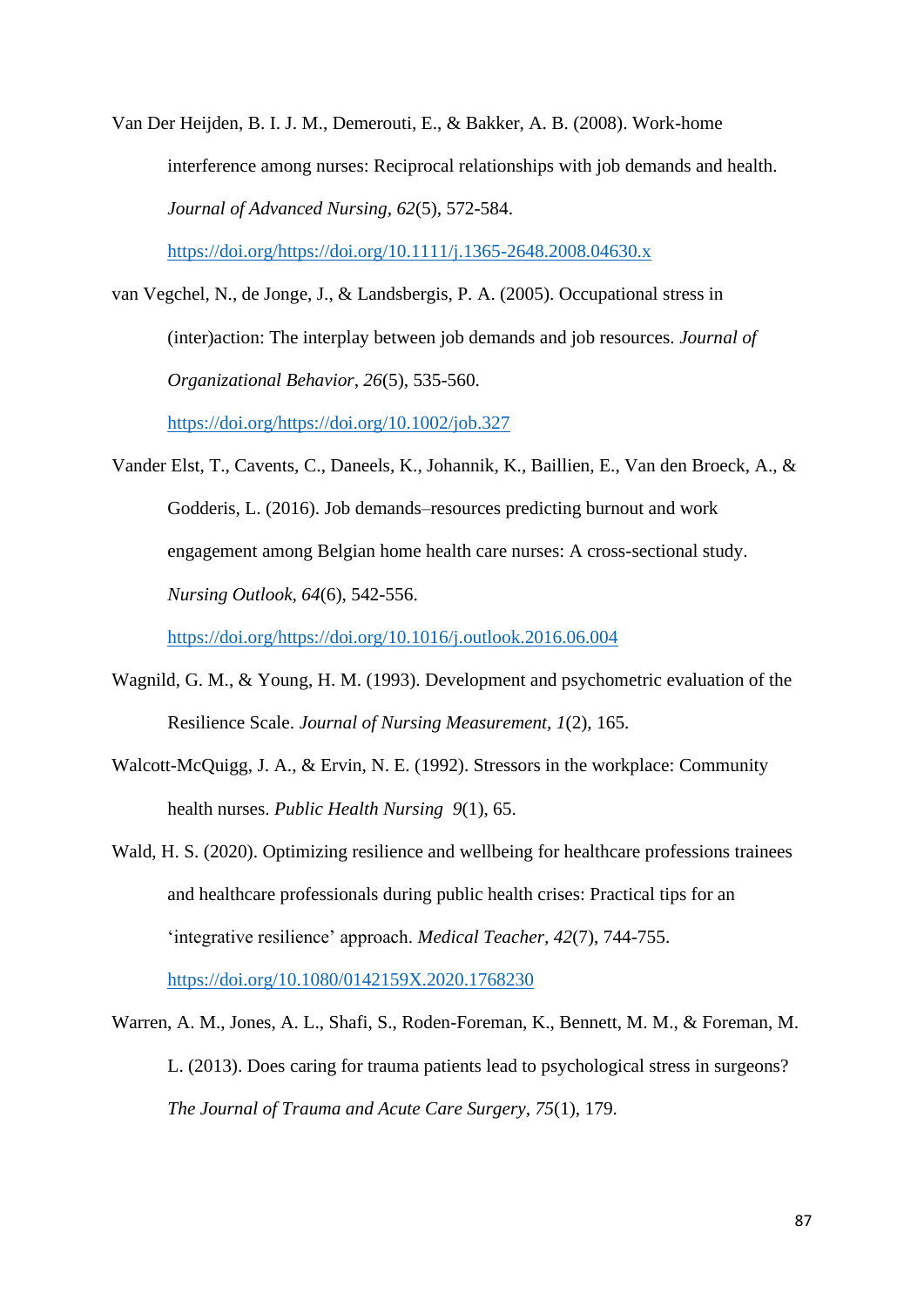- Weigl, M., Schneider, A., Hoffmann, F., & Angerer, P. (2015, 2015/09/01). Work stress, burnout, and perceived quality of care: A cross-sectional study among hospital pediatricians. *European Journal of Pediatrics, 174*(9), 1237-1246. <https://doi.org/10.1007/s00431-015-2529-1>
- Weiss, H. M. (2002). Deconstructing job satisfaction: Separating evaluations, beliefs and affective experiences. *Human Resource Management Review, 12*(2), 173-194. [https://doi.org/https://doi.org/10.1016/S1053-4822\(02\)00045-1](https://doi.org/https:/doi.org/10.1016/S1053-4822(02)00045-1)
- Wilski, M., Chmielewski, B., & Tomczak, M. (2015). Work locus of control and burnout in Polish physiotherapists: The mediating effect of coping styles. *International Journal of Occupational Medicine and Environmental Health, 28*(5), 875-889.
- Wong, K. P., Fion Choi Hung, L., Pei-Lee, T., & Shou Chan, A. H. (2021). The interplay of socioecological determinants of work–life balance, subjective wellbeing and employee wellbeing. *International Journal of Environmental Research and Public Health, 18*(9), 4525. [https://doi.org/http://dx.doi.org/10.3390/ijerph18094525](https://doi.org/http:/dx.doi.org/10.3390/ijerph18094525)
- Wood, E. A., Egan, S. C., Ange, B., Garduno, H., Williams, D. R., & Wyatt, T. R. (2020). Association of self-reported burnout and protective factors in single institution resident physicians. *Journal of Graduate Medical Education, 12*(3), 284-290. <https://doi.org/10.4300/JGME-D-19-00645.1>
- Wright, K. B., Abendschein, B., Wombacher, K., O'Connor, M., Hoffman, M., Dempsey, M., Krull, C., Dewes, A., & Shelton, A. (2014). Work-related communication technology use outside of regular work hours and work life conflict: The influence of communication technologies on perceived work-life conflict, burnout, job satisfaction, and turnover intentions. *Management Communication Quarterly, 28*(4), 507-530.<https://doi.org/10.1177/0893318914533332>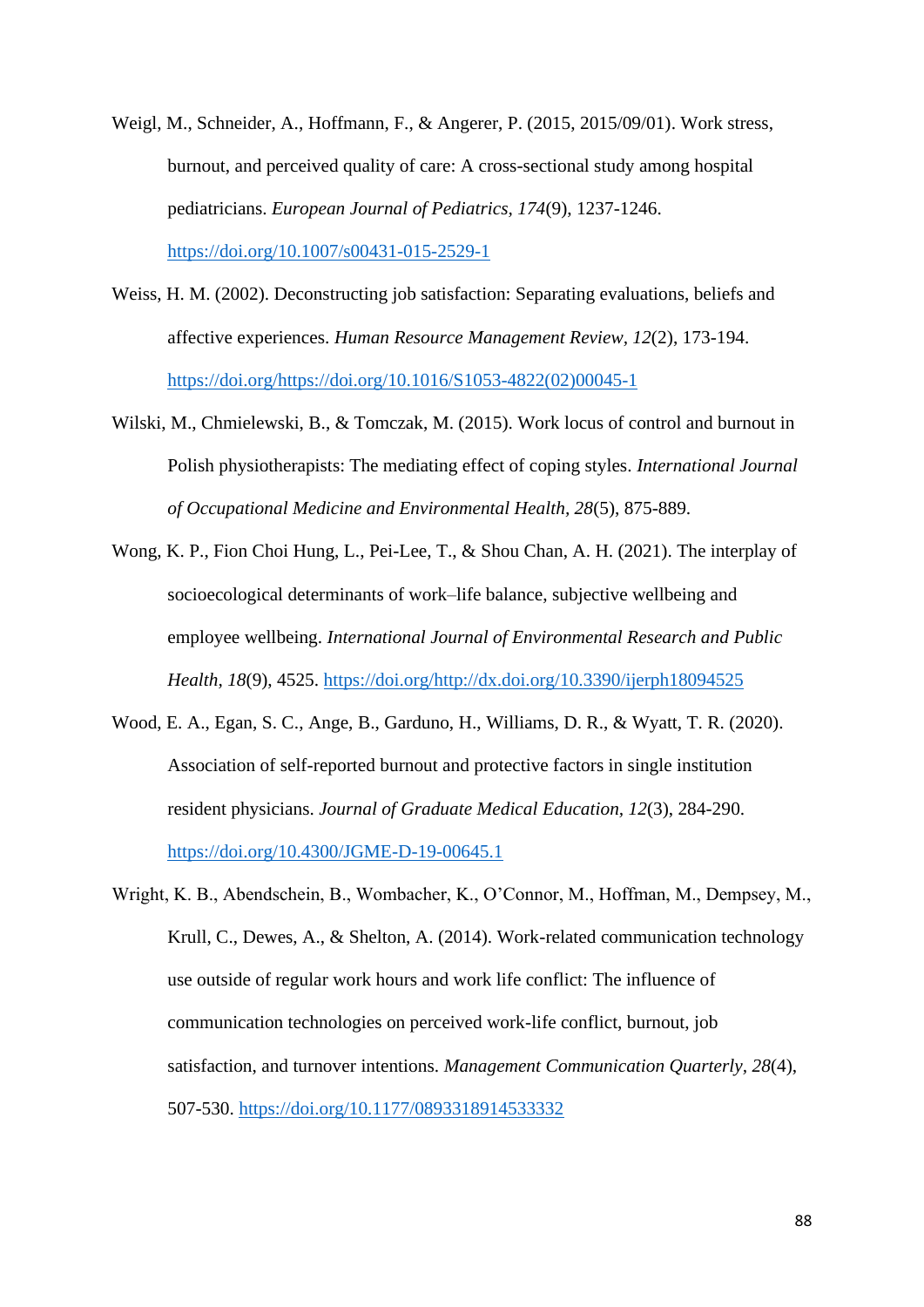- Yarbrough, S., Martin, P., Alfred, D., & McNeill, C. (2016). Professional values, job satisfaction, career development, and intent to stay. *Nursing Ethics, 24*(6), 675-685. <https://doi.org/10.1177/0969733015623098>
- Yoshida, Y., & Sandall, J. (2013). Occupational burnout and work factors in community and hospital midwives: A survey analysis. *Midwifery, 29*(8), 921-926. [https://doi.org/https://doi.org/10.1016/j.midw.2012.11.002](https://doi.org/https:/doi.org/10.1016/j.midw.2012.11.002)
- Zander, M., Hutton, A., & King, L. (2010). Coping and resilience factors in pediatric oncology nurses. *Journal of Pediatric Oncology Nursing, 27*(2), 94-108. <https://doi.org/10.1177/1043454209350154>
- Zhang, Y.-Y., Zhang, C., Han, X.-R., Li, W., & Wang, Y.-L. (2018). Determinants of compassion satisfaction, compassion fatigue and burn out in nursing: A correlative meta-analysis. *Medicine, 97*(26), e11086-e11086. <https://doi.org/10.1097/MD.0000000000011086>
- Zurlo, M. C., Vallone, F., & Smith, A. P. (2018). Effects of individual differences and job characteristics on the psychological health of Italian nurses. *Europe's Journal of Psychology, 14*(1), 159-175.<https://doi.org/10.5964/ejop.v14i1.1478>